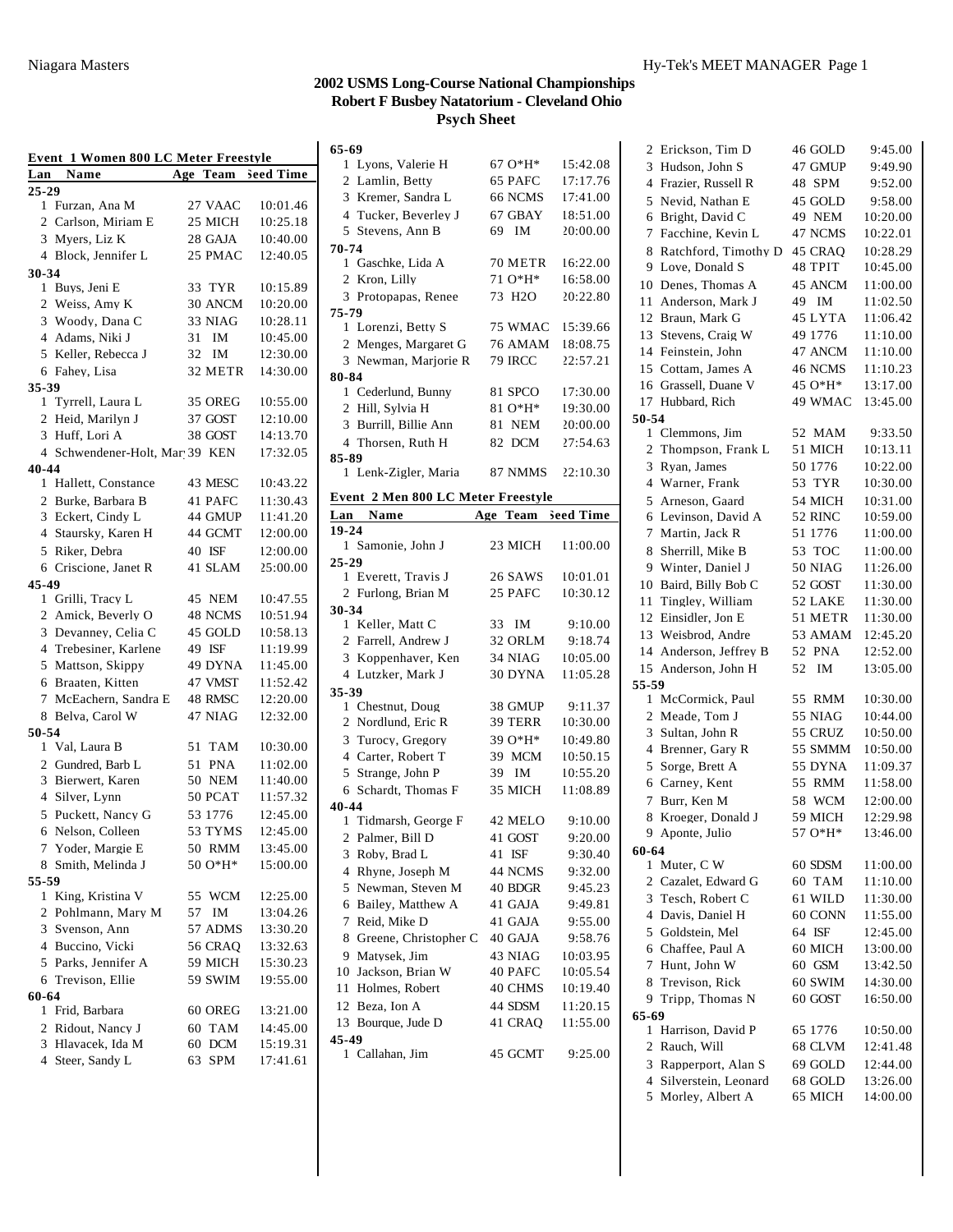|  |  |  | 65-69(#2 Men 800 LC Meter Freestyle) |
|--|--|--|--------------------------------------|
|  |  |  |                                      |

|       | 03-07(#4 MEII 600 LC MEIEI FIEESIVIE) |                |          |
|-------|---------------------------------------|----------------|----------|
|       | 6 Hurley, John T                      | 65 ADMS        | 23:50.00 |
| 70-74 |                                       |                |          |
|       | 1 Jeffries, Wallie                    | 71 MICH        | 11:52.50 |
|       | 2 Lehman, Fred O                      | 72 IM          | 13:20.50 |
|       | 3 Baker, Donald J                     | 71 SDSM        | 13:22.40 |
|       | 4 Welch, Arthur C                     | <b>70 OREG</b> | 14:15.00 |
|       | 5 Olson, McKinley C                   | 71 IM          | 16:10.00 |
|       | 6 Stupfel. Don L                      | 74 SMMM        | 16:19.38 |
| 75-79 |                                       |                |          |
|       | 1 Blake, Robert S                     | 78 SLAM        | 15:01.00 |
|       | 2 Hubbard, Donald J                   | 75 SDSM        | 15:48.00 |
|       | 3 Boone, Vester                       | 77 NCMS        | 16:47.00 |
|       | 4 Ramirez-Miller, Alex M 78 CATM      |                | 17:54.12 |
| 80-84 |                                       |                |          |
|       | 1 Moura, Carlocinio G                 | 82 FFC         | 20:51.20 |
| 85-89 |                                       |                |          |
|       | 1 Surles, Lynn C                      | 85 WMAC        | 19:42.00 |

|  |  |  | Event 3 Women 1500 LC Meter Freestvle |
|--|--|--|---------------------------------------|
|  |  |  |                                       |

| Lan            | Name                   | Age | Team          | Seed Time |
|----------------|------------------------|-----|---------------|-----------|
| 19-24          |                        |     |               |           |
|                | 1 Kendall, Neala J     |     | 23 KEN        | 20:00.00  |
|                | 2 Lincoln, Laura B     |     | 19 NIAG       | 23:16.27  |
| 25-29          |                        |     |               |           |
| 1              | Flynn, Patricia A      |     | 26 PAFC       | 19:57.00  |
| $\mathbf{2}$   | Garrow, Kendra A       |     | 28 NEM        | 21:38.28  |
| 3              | Soule, Lisa            |     | 29 PIMM       | 23:17.45  |
|                | 4 Schuerman, Heather A |     | 26 MOVY       | 23:20.01  |
| 30-34          |                        |     |               |           |
|                | 1 Philippi, Diana R    |     | 34 CLVM       | 22:16.09  |
|                | 2 Berke, Kelley A      |     | 32 PAFC       | 22:42.00  |
|                | 3 Bailie, Bridget A    |     | 33 ISF        | 23:05.41  |
|                | 4 Rees, Karla E        |     | 30 MVM        | 24:35.92  |
| 35-39          |                        |     |               |           |
|                | 1 Gellatly, Jill E     |     | 35 HOTS       | 19:09.00  |
|                | 2 Colette, Laura       |     | 38 CSPF       | 22:30.59  |
|                | 3 Lipman, Karen L      |     | <b>39 KEN</b> | 22:50.00  |
| $40 - 44$      |                        |     |               |           |
|                | 1 Parker, Kelly A      |     | 41 VMST       | 18:55.00  |
|                | 2 Klestinec, Robin L   |     | 41 GCMT       | 19:50.87  |
| 3              | Maddox, Sally D        |     | 43 HOTS       | 19:53.00  |
|                | 4 Brown, Denise H      |     | 43 NACM       | 20:07.48  |
| 5              | Pearson. Heather J     |     | 43 UNAT       | 22:21.00  |
| 6              | Alarie, Patricia M     |     | 41 WMAC       | 22:30.00  |
| 7              | Bowen, Mag L           |     | 44 LYMS       | 22:30.00  |
| 8              | Wright, Laura S        |     | 44 LYMS       | 23:30.00  |
| 9              | Lavely, Kelley         |     | 43 O*H*       | 23:40.00  |
| 10             | Roller, Diane K        |     | 41 GCMT       | 24:00.00  |
| 11             | Siegel, Joanne L       |     | 43 O*H*       | 24:00.00  |
| 45-49          |                        |     |               |           |
| 1              | Einsidler, Karen L     |     | 46 METR       | 19:30.25  |
|                | 2 Ouinn, Phyllis E     |     | 47 TOC        | 21:46.00  |
| 3              | Cimarno, Wendy         |     | 49 AURO       | 22:30.00  |
| $\overline{4}$ | Sikora, Rosanna D      |     | 47 DCM        | 22:30.96  |
| 5              | Beck, Pam M            |     | 45 O*H*       | 22:51.59  |
|                | 6 Childs, Martha A     |     | 48 MICH       | 23:30.00  |
| 7              | Norton, Judith H       |     | 45 O*H*       | 23:30.00  |

| 8 Allen, Pam J                      | 47 O*H*        | 24:39.20  | 35-39               |
|-------------------------------------|----------------|-----------|---------------------|
| 9 Welborn, Jody M                   | 47 OREG        | 24:55.00  | 1 C                 |
| 10 Kregor, Janice                   | 46 WILD        | 25:09.82  | 2<br>7              |
| 11 Frayne, Anne M                   | 48 GOST        | 25:22.00  | 3 F                 |
| 12 Aiu, Mavis                       | 47 HIMA        | 25:45.42  | 4 F                 |
| 13 Hinson, Jan D                    | 48 BSLM        | 26:29.13  | 5F                  |
| 14 Bayless, Margaret L              | 46 O*H*        | 28:30.00  | бΛ                  |
| 15 Green, Monica J                  | 45 O*H*        | 30:00.00  | 7 E                 |
| 16 Jameson, Maureen                 | 49 NIAG        | 31:03.25  | $40 - 44$           |
| 50-54                               |                |           | 1 F                 |
| 1 Kawakami, Priscilla C             | 52 UTAH        | 22:30.00  | $\overline{2}$<br>E |
| 2 Everitt, Denise M                 | <b>50 NIAG</b> | 23:12.99  | 3 F                 |
| 3 Jones, Cynthia L                  | 52<br>IM       | 23:24.00  | 4 F                 |
| 4 Casey, Kathrine J                 | 54 PNA         | 23:30.00  | 5 N                 |
| 5 Guthrie, Sally K                  | 52 MICH        | 23:39.00  | 6S                  |
| 6 Finke, Laurie A                   | <b>50 KEN</b>  | 23:39.33  | 7 F                 |
| 7 Pero, Myriam                      | 53 ANCM        | 24:24.00  | 45-49               |
| 8 Moore, Meredith A                 |                |           | 1 V                 |
| 9 Cathev, Sandra G                  | 53 CONN        | 25:00.00  | 2 F                 |
|                                     | 53 NCMS        | 25:30.02  | 3 C                 |
| 10 Tanimura, Laurie B               | 50 IM          | 26:00.00  | 4 C                 |
| 11 Baker, Gini J                    | 52 SDSM        | 27:20.00  | 5 N                 |
| 12 Travis, Beverly M                | 51 GOST        | 27:32.33  | 6 N                 |
| 55-59                               |                |           | 50-54               |
| 1 Shoenberger, Linda R              | 55 SNM         | 23:33.01  | 1 N                 |
| 2 Lebsack, Linda M                  | 56 RMM         | 25:59.00  | 2 <sub>0</sub>      |
| 3 Kotzbach, Bonnie K                | 58 MVN         | 28:30.00  | 3 F                 |
| 60-64                               |                |           | 4 F                 |
| 1 Braden, Bobbie                    | 60 MOVY        | 30:17.00  | 5 L                 |
| 2 Arnold, Patricia F                | 63 ES          | 30:20.70  |                     |
| $65-69$                             |                |           | 6 I                 |
| 1 Mulcahy, Marie S                  | 67 NIAG        | 30:02.69  | 7 F                 |
| 2 Love, Barbara J                   | 65 METR        | 30:02.87  | J<br>8              |
| 3 Brogan, Marianne                  | $67O*H*$       | 31:00.00  | 9 C                 |
| 4 Sterling, Jean M                  | 66 DBMS        | 31:36.00  | 10F                 |
| 5 Waite, Nancy A                    | 68 O*H*        | 33:20.50  | 11 F                |
| 6 George, Susan D                   | 69 PCAT        | 42:10.43  | 55-59               |
| 7 Barnes, Janice A                  | 67 PAFC        | 15:22.91  | 1S                  |
| 70-74                               |                |           | 2 F                 |
| 1 Gruender, Edie                    | 74 ARIZ        | 30:40.00  | 3E                  |
| 2 Campbell, Joan K                  | 72 CATM        | 31:00.01  | 4S                  |
| 3 Hertzberg, Ruth S                 | 70 RMM         | 36:30.00  | 5F                  |
| 4 Williams, Mary F                  | 71 MICH        | 37:57.01  | 6 F                 |
| 75-79                               |                |           | 7 N                 |
| 1 Krauser, June                     | 76 GOLD        | 28:00.00  | 8 E                 |
| 2 Smith. Petev M H                  | <b>78 NEM</b>  | 31:00.00  | 60-64               |
| 3 Stupfel, Gloria M                 | 76 SMMM        | 42:16.00  | 1 (                 |
| 80-84                               |                |           | 2 V                 |
| 1 Meyer, Margery                    | 80 TOC         | 30:50.00  | 3 F                 |
| Event 4 Men 1500 LC Meter Freestyle |                |           | 4 N                 |
| Lan<br>Name                         | Age Team       | Seed Time | 5 L                 |
| $25 - 29$                           |                |           | 6 C                 |
| 1 Shinn, David Y                    | 27 DYNA        | 21:41.29  | 7 F                 |
| 30-34                               |                |           | 65-69               |
| 1 Bordron, Patrice B                | 34 GCMT        | 18:59.00  | 1 F                 |
| 2 Gould, Robert H                   | 31 UNAT        | 19:22.91  | 2 C                 |
| 3 Peterson, Eric G                  | 31 CLVM        | 19:59.99  | 3 F                 |
|                                     |                |           | $\mathbf{r}$        |

| 1              | Glaser, Geoffrey S   | 38 USF   | 17:35.00 |
|----------------|----------------------|----------|----------|
| 2              | Vazhenin, Igor V     | 38 GAJA  | 17:38.38 |
| 3              | Bunnell, Brent E     | 39 MCM   | 19:30.00 |
| $\overline{4}$ | Powers, Bill H       | 38 AMAM  | 19:45.00 |
| 5              | Hartzell, Roland M   | 36 SCAQ  | 19:57.00 |
| 6              | Volckening, Bill     | 36 NEM   | 20:59.52 |
| 7              | Echeverria, Fernan V | 37 O*H*  | 35:10.00 |
| 40-44          |                      |          |          |
|                | 1 Rabalais, Scott F  | 44 GAJA  | 18:14.35 |
| 2              | Black, Larry R       | 44 SWIM  | 18:40.00 |
| 3              | Kolb, Karl A         | 41 NEM   | 18:58.50 |
| $\overline{4}$ | Hughes, Keith W      | 40 CLVM  | 19:10.44 |
| 5              | Munson, Fred R       | 44 DCM   | 19:20.00 |
| 6              | Sheridan, Mark       | 43 VMST  | 21:00.00 |
| 7              | Rumble, Wilson B     | 41 DCAC  | 21:04.00 |
| 45-49          |                      |          |          |
|                | 1 Wasserman, Neil R  | 47 GOST  | 19:03.00 |
| 2              | Bennewitz, Kirk      | 48<br>IM | 21:01.01 |
|                | 3 Chadwick, Paul M   | 45 MICH  | 21:37.00 |
|                | 4 Carr. Steve C      | 49 GCMT  | 22:00.00 |
| 5              | McCardle, Kevin T    | 47 O*H*  | 23:30.00 |
|                | 6 Marburger, David L | 48 O*H*  | 28:00.00 |
| 50-54          |                      |          |          |
|                | 1 McConica, Jim      | 52 VCM   | 17:08.33 |
| $\overline{2}$ | Owen, David H        | 50 GOLD  | 19:59.00 |
| 3              | Engineri, Paul J     | 51 NIAG  | 20:23.04 |
| 4              | Foote, David E       | 52 VCM   | 20:45.00 |
| 5              | Dorsch, Bill T       | 51 O*H*  | 20:49.00 |
| 6              | Davie, Robert W      | 50 SWIM  | 21:30.00 |
| 7              | Beachler, Michael P  | 51 1776  | 22:30.00 |
| 8              | Van Nort, Steven     | 51 ZAPM  | 22:59.00 |
| 9              | Cowing, John M       | 53 MICH  | 23:30.00 |
| 10             | Kassner, Michael E   | 52 WCM   | 23:59.00 |
| 11             | Horsfield, Stephen P | 50 O*H*  | 26:08.24 |
| 55-59          |                      |          |          |
| 1              | Smith, Richard K     | 57 ISF   | 21:01.00 |
| 2              | Pearce, Tony W       | 57 WANDS | 21:11.41 |
| 3              | Braswell, Willis C   | 57 DCM   | 22:00.00 |
| 4              | Spence, Thomas E     | 58 O*H*  | 23:45.00 |
| 5              | Keeney, Brian E      | 55 GOLD  | 25:03.31 |
| 6              | Pipkin, Ken D        | 58 PCAT  | 25:30.00 |
| 7              | Meyer, Gerald H      | 58 O*H*  | 26:00.00 |
| 8              | Brooks, Forest C     | 55 AKMS  | 43:00.00 |
| 60-64          |                      |          |          |
|                | 1 Galletly, Sandy    | 60 SCAQ  | 19:44.60 |
|                | 2 Willert, Dan       | 60 GOST  | 21:00.00 |
|                | 3 Bolz, Dietrich G   | 63 NEM   | 23:40.00 |
|                | 4 Monahan, Richard S | 61 SOFM  | 24:50.00 |
| 5              | Dillon, Thomas J     | 61 PCAT  | 25:30.00 |
|                | 6 Convey, John F     | 64 BRCK  | 27:55.00 |
| 7              | Hochstrasser, John M | 64 GOST  | 31:34.00 |
| 65-69          | Brunstad, George E   |          |          |
| 1              |                      | 68 CONN  | 23:15.00 |
|                | 2 Chisholm, Dick     | 68 O*H*  | 25:04.44 |
|                | 3 Fasbender, Barry A | 65 STAN  | 25:16.34 |
|                | 4 Egelkraut, Elmer J | 69 MICH  | 25:20.00 |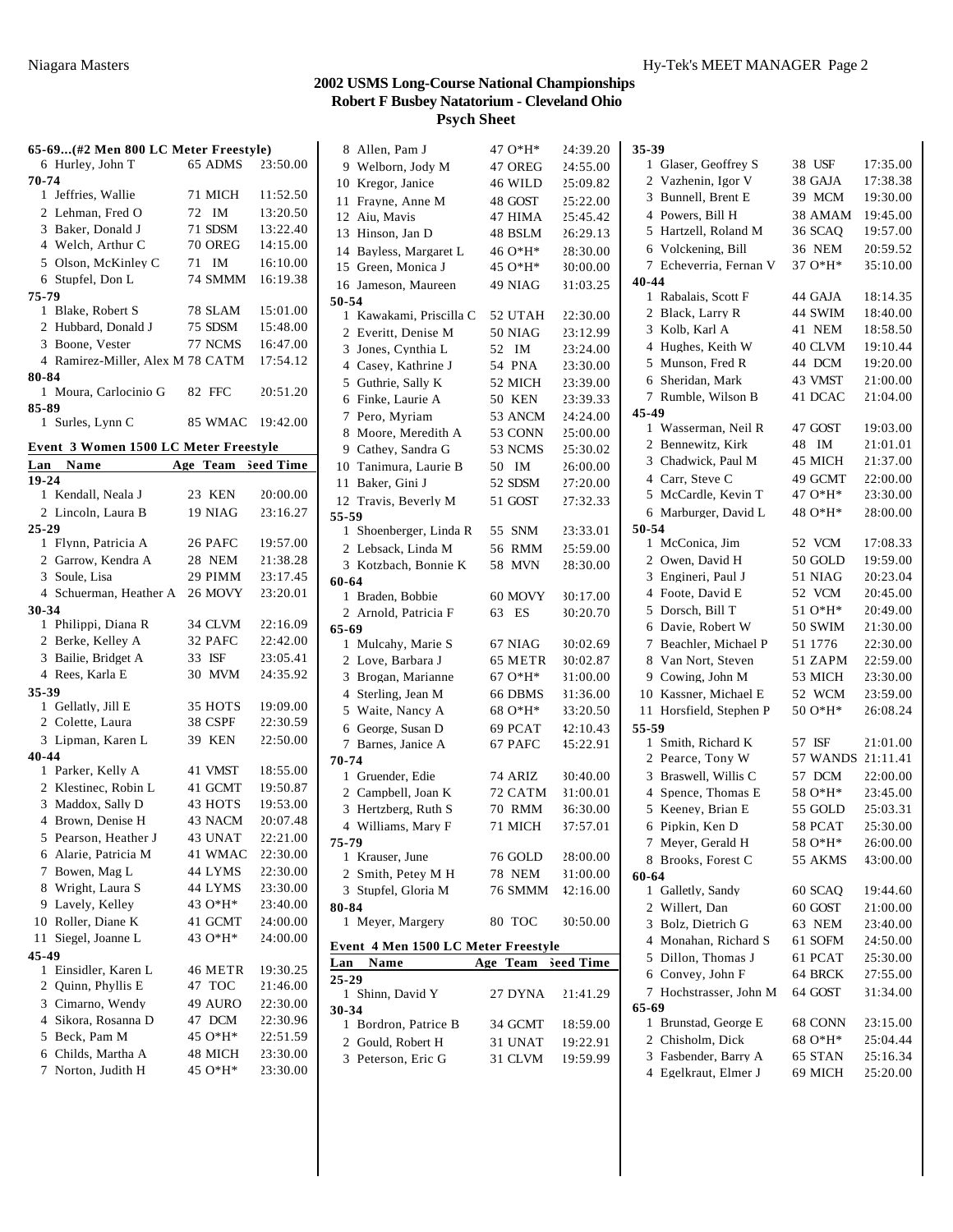#### **65-69...(#4 Men 1500 LC Meter Freestyle)** Rogic, Alex M 66 UNAT 25:30.00 Goldman, James P 65 TPIT 27:50.00 Russ, Carl 67 VMST 29:00.00 Hamilton, Steve 67 O\*H\* 30:00.00 **70-74** Smith, Christopher 70 TYMS 24:55.00 Mullins, Stephen M 70 IM 26:00.00 Wolle, Jordan B 74 SDSM 28:47.60 Brogan, Doug 70 O\*H\* 29:00.00 Hungerford, Barney 70 1776 29:30.00 Gruender, Dan F 73 ARIZ 33:12.80 **75-79** Franks, Roger G 75 1776 25:00.00 Korten, Don H 76 MICH 27:42.00 Samoya, Frank B 76 GOST 29:20.00 Daily, John R 75 O\*H\* 30:25.00 Briesemeister, Richard E 77 METR 30:49.00 Weber, Bruno H 75 RMM 30:54.60 Luke, Elmer L 76 FMM 31:19.88 Byers, W Morgan 75 WMAC 33:45.00 **80-84** Young, Gilbert N 80 OREG 28:02.58 2 Edwards, James K 80 NEM 29:40.00 Cranch, John E 80 NIAG 35:58.00 Woods, John P 84 MESC 40:30.00 **85-89** Guido, Dick 85 METR 29:53.00 **Event 5 Women 100 LC Meter Backstroke** Lan **Name e 19-24** Age Team Seed Time Carroll, Erica M 22 KEN 1:10.00 Brethauer, Abby G 22 KEN 1:18.90 Trompke, Rebecca D 23 SPM 1:19.00 Morris, Alexis L 20 GAJA 1:19.77 Hirsch, Amie K 23 PMAC 1:23.07 Deal, Melanie J 22 NCMS 1:25.00 7 Combs, Elizabeth A 20 GOST 1:26.00 8 Visintine, Christine L 24 GOST 1:28.33 **25-29** Rivera, Maria C 29 VAAC 1:07.29 Myers, Liz K 28 GAJA 1:14.00 Varlas, Melissa D 29 TPIT 1:14.52 Hollan, Miriam L 27 UNAT 1:16.85 Soule, Lisa 29 PIMM 1:24.19 Sprenger, Victoria 28 MICH 1:26.79 Schofield, Natalie J 26 DYNA 1:28.20 **30-34** Smiley, Sunny C 32 PCAT 1:08.00 2 Adams, Niki J 31 IM 1:14.50 Alt, Carolyn P 31 KEN 1:18.26 Bergmann, Kristen L 30 O\*H\* 1:19.30 Reville, Amy M 32 O\*H\* 1:24.43 Leclair, Dale A 33 DYNA 1:26.73 Stein, Caroline F 32 PAFC 1:28.40 Dryer, Sophie T 32 GOST 1:40.25

| 35-39          |                                    |    |            |         |
|----------------|------------------------------------|----|------------|---------|
| 1              | Luallen, Andrea L                  |    | 37 GSM     | 1:09.10 |
| $\overline{2}$ | Rabiah, Susie                      |    | 36 O*H*    | 1:13.50 |
|                | 3 Clifford-Dicks, Barbara .36 GMUP |    |            | 1:16.24 |
|                | 4 Cialdella-Morehead, Lor 38 GSM   |    |            | 1:18.00 |
| 5              | Moulton, Wendy                     |    | 37 GCMT    | 1:19.00 |
| 6              | Rodriguez, Diana S                 |    | 35 LYTA    | 1:20.45 |
| 7              | Dreyfuss, Beth W                   |    | 37 KEN     | 1:21.30 |
|                | 8 Ross, Betsy B                    |    | 36 RHMS    | 1:35.00 |
| 40-44          |                                    |    |            |         |
|                | 1 Van Pelt-Diller, Lisa            |    | 44 ANCM    | 1:11.91 |
|                | 2 Baker, Beth O                    |    | 41 VMST    | 1:13.89 |
| 3              | Banko, Sarah                       |    | 44 MCMS    | 1:17.70 |
|                | 4 Cavanaugh, Debbie D              |    | 44 GOLD    | 1:21.00 |
| 5              | Skomra, Kim C                      |    | 42 NIAG    | 1:21.10 |
| 6              | Riker, Debra                       |    | 40 ISF     | 1:25.00 |
| 7              | Stott, Kim                         |    | 43 NCMS    | 1:25.56 |
| 8              | Anderson, Beth                     |    | 41 RMST    | 1:27.10 |
| 9              | Morrin-Nordlund, Deboi 40 TERR     |    |            | 1:43.49 |
|                | 10 McNeil, Anne L                  |    | 42 ADMS    | 1:50.00 |
| 45-49          |                                    |    |            |         |
|                | 1 Einsidler, Karen L               |    | 46 METR    | 1:15.57 |
| 2              | Webb, Patty                        |    | 45 1776    | 1:20.00 |
| 3              | Early, Marilyn E                   |    | 45 MICH    | 1:20.33 |
|                | 4 Guins, Ann H                     |    | 49 O*H*    | 1:21.42 |
| 5              | Trebesiner, Karlene                |    | 49 ISF     | 1:23.99 |
| 6              | Haver, Marcia                      |    | 47 O*H*    | 1:25.20 |
|                | 7 Callahan, Anita M                |    | 45 GMUP    | 1:27.00 |
| 8              | Aiu, Mavis                         |    | 47 HIMA    | 1:27.14 |
| 9.             | Pujalet-Devitt, Michele 45 GOST    |    |            | 1:27.42 |
|                | 10 Okichich, Lori A                |    | 45 GRIN    | 1:28.00 |
| 11             | Test, Tina P                       |    | 45 1776    | 1:28.50 |
|                | 12 McEachern, Sandra E             |    | 48 RMSC    | 1:35.00 |
| 50-54          |                                    |    |            |         |
|                | 1 Swagerty-Hill, Jane              |    | 51 ARIZ    | 1:16.00 |
|                | 2 Gundred, Barb L                  |    | 51 PNA     | 1:19.00 |
| 3              | Halfacre, Susan                    |    | 50 GSC     | 1:20.00 |
| $\overline{4}$ | La Borwit, Anne G                  |    | 52 GOLD    | 1:25.27 |
| 5              | Walker, Deb W                      |    | 51 SWIM    | 1:28.00 |
| 6              | Feldmann, Joel T                   |    | 51 NEM     | 1:30.00 |
| 7              | Moore, Meredith A                  |    | 53 CONN    | 1:32.00 |
| 8              | Evans, Holly L                     |    | 52 NIAG    | 1:32.00 |
| 9.             | Silver, Lynn                       |    | 50 PCAT    | 1:33.18 |
|                | 10 Casey, Kathrine J               |    | 54 PNA     | 1:33.64 |
|                | 11 Kaguni, Laurie S                |    | 50 MICH    | 1:35.00 |
|                | 12 Ketchen, Susan N                |    | 50 NEM     | 1:36.00 |
|                | 13 Hummel, Barbara R               |    | 50 METR    | 1:37.19 |
|                | 14 Brooks, Catherine S             |    | 54 AKMS    | 1:41.96 |
| 55-59          |                                    |    |            |         |
| 1              | Mitchell, Jeannie R                |    | 56 NCMS    | 1:27.79 |
| 2              | Pohlmann, Mary M                   | 57 | IM         | 1:30.50 |
| 3              | King, Kristina V                   | 55 | <b>WCM</b> | 1:39.10 |
|                | 4 Kirkendall, Nancy J              |    | 59 DCM     | 1:45.17 |
|                | 5 Parks, Jennifer A                |    | 59 MICH    | 1:53.69 |
|                | 6 Lutkus, Susan                    |    | 56 O*H*    | 1:54.00 |
| 7              | Seidler, Jeanne E                  |    | 56 WMAC    | 2:44.01 |

| 60-64     |                                         |                |                    |
|-----------|-----------------------------------------|----------------|--------------------|
| 1         | Pronk, Bonnie L                         | 60 MSBC        | 1:26.14            |
| 2         | Ward, Joy                               | 60 OREG        | 1:32.00            |
| 3         | Frid, Barbara                           | 60 OREG        | 1:35.40            |
|           | 4 Durrant, Betsy                        | 61 VMST        | 1:40.50            |
|           | 5 Meyers, Susan                         | 60 ISF         | 1:43.35            |
|           | 6 Martin, Judy                          | 60 VMST        | 1:52.61            |
| 7         | Mauri, Carla                            | 64 HIMA        | 1:59.00            |
| 8         | Arnold, Patricia F                      | 63 ES          | 1:59.80            |
|           | 9 Hutinger, Margie                      | 62 FMM         | 2:15.97            |
| 65-69     |                                         |                |                    |
| 1         | Newell, Sally N                         | 65 NCMS        | 1:39.47            |
| 2         | Myers, Beverly J                        | 67 MICH        | 1:49.34            |
| 3         | Tullman, Patricia A                     | 65 FMM         | 1:49.70            |
| 4         | Robbins-Bonitz, Suzann 69 NCMS          |                | 1:54.59            |
|           | 5 Walker, Laura S                       | 65 VMST        | 1:55.80            |
| 6         | Quinn, Adeline A                        | 67 SDSM        | 2:03.00            |
| 7         | Tucker, Beverley J                      | 67 GBAY        | 2:09.99            |
| 8         | Rankin, Patricia A                      | 65 NIAG        | 2:12.00            |
| 9.        | Stevens, Ann B                          | 69 IM          | 2:14.50            |
|           | 10 George, Susan D                      | 69 PCAT        | 2:45.01            |
| 70-74     |                                         |                |                    |
|           | 1 Gaschke, Lida A                       | 70 METR        | 1:48.00            |
|           | 2 Hagan, Marianna M                     | 74 1776        | 2:05.59            |
|           | 3 Mullins, Mary J                       | 71 LAKE        | 2:15.00            |
|           | 4 Kysor, Stefanena D                    | 74 NIAG        | 2:16.30            |
| 75-79     |                                         |                |                    |
|           | 1 Lorenzi, Betty S                      | 75 WMAC        | 1:43.06            |
|           | 2 Kenner, Regan                         | 79 FMM         | 1:58.55            |
|           | 3 Menges, Margaret G                    | 76 AMAM        | 2:15.00            |
|           | 4 Newman, Mariorie R                    | <b>79 IRCC</b> | 2:34.10            |
| 80-84     |                                         |                |                    |
|           | 1 Cederlund, Bunny                      | 81 SPCO        | 1:48.64            |
|           | 2 Culhane, Mary J                       | 81 O*H*        | 2:25.00            |
| 3         | Huggins, Hildegarde D                   | 80 O*H*        | 2:28.00            |
|           | 4 Glusac, Edith S                       | 84 MICH        | 2:36.77            |
|           | 5 McCall, Catherine                     |                |                    |
| 85-89     |                                         | 81 UNAT        | 2:37.00            |
|           |                                         |                |                    |
|           | 1 Walker, Anne I                        | 86 DCM         | 2:23.91            |
|           | 2 Joy, Sally                            | 85 WCM         | 2:50.00            |
|           | 3 Hanks, Beth                           | 86 O*H*        | 2:59.73            |
|           |                                         |                |                    |
|           | Event 6 Men 100 LC Meter Backstroke     |                |                    |
| Lan       | Name                                    | Age Team       | leed Time          |
| $19 - 24$ |                                         |                |                    |
|           | 1 Jewell, William L                     | 24 PAFC        | 1:01.39            |
|           | 2 Samonie, John J                       | 23 MICH        | 1:16.80            |
|           | 3 Body, Alfred C                        | 21 O*H*        | 1:38.03            |
| $25 - 29$ |                                         |                |                    |
|           | 1 Chia, Nei-Kuan                        | 25 UNAT        | 1:05.16<br>1:06.74 |
|           | 2 Brandan, Ashley S<br>3 Bate, Andrew E | 25 PAFC        |                    |
|           |                                         | 25 GAJA        | 1:15.65            |
| 30-34     | 4 Houston, Brad R                       | 28 O*H*        | 1:17.75            |
|           | 1 Urban, Mark C                         | 33 PMAC        | 1:05.18            |
|           | 2 Kohlmeier, Brian B                    | 33 SCAM        | 1:10.29            |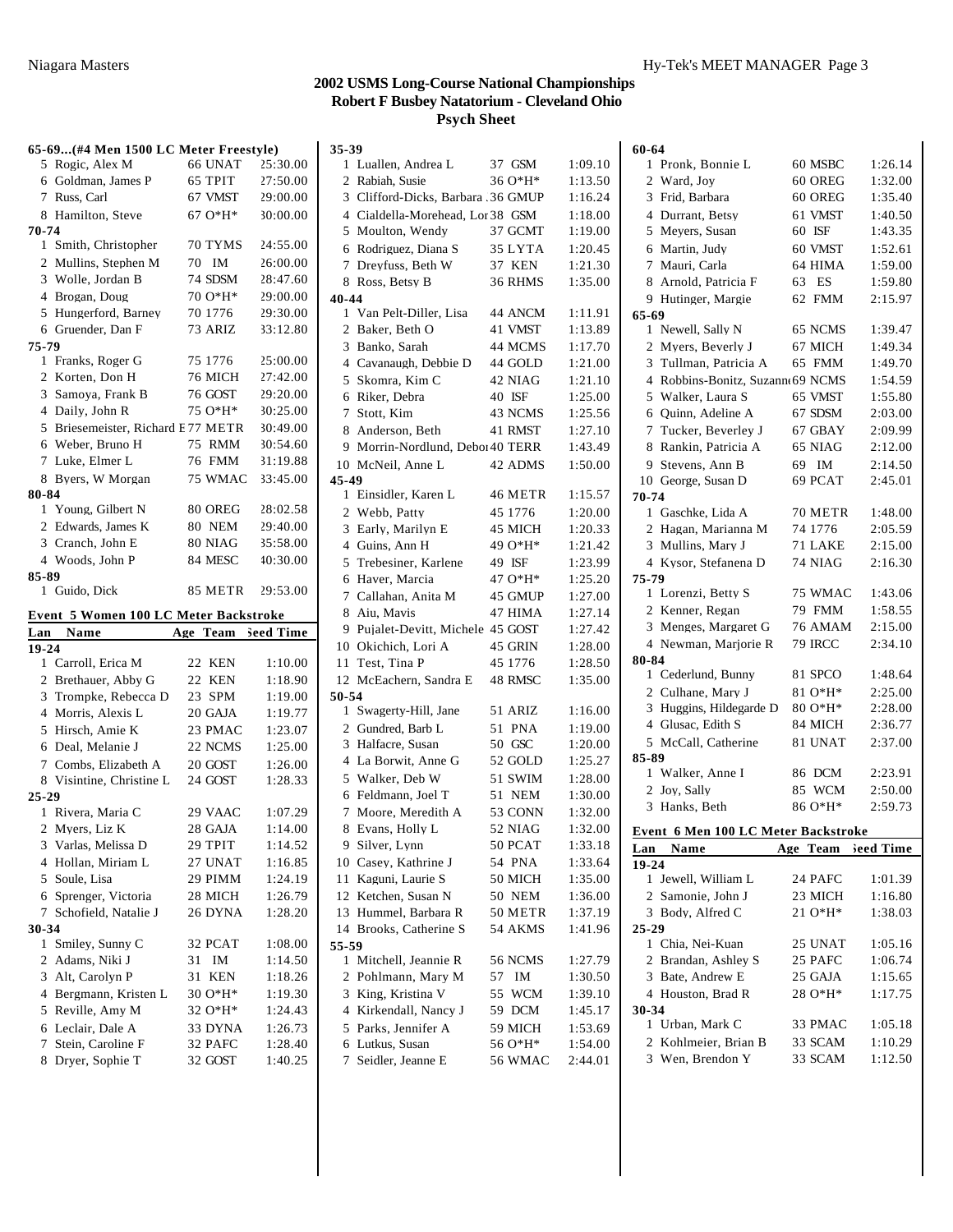| 30-34(#6 Men 100 LC Meter Backstroke) |                         |          |         |  |
|---------------------------------------|-------------------------|----------|---------|--|
|                                       | 4 Koppenhaver, Ken      | 34 NIAG  | 1:15.26 |  |
| 5                                     | Spawn, David L          | 33 GOST  | 1:26.00 |  |
|                                       | 6 Riegler, Jeff         | 30 GCMT  | 1:32.07 |  |
| 35-39                                 |                         |          |         |  |
|                                       | 1 Chestnut, Doug        | 38 GMUP  | 1:05.56 |  |
| $\mathbf{2}$                          | King, Phillip J         | 36 MACO  | 1:06.23 |  |
|                                       | 3 Ackermann, David A    | 37 IM    | 1:07.69 |  |
|                                       | 4 Stump, David          | 35 O*H*  | 1:09.19 |  |
| 5                                     | Cleveland, Bill S       | 37 RRM   | 1:10.00 |  |
| 6                                     | Hartzell, Roland M      | 36 SCAQ  | 1:11.00 |  |
| 7                                     | Gale, Andrew J          | 36 VMST  | 1:11.60 |  |
| 8                                     | Seaman, Jeff S          | 36 KEN   | 1:12.01 |  |
| 9                                     | Bunnell, Brent E        | 39 MCM   | 1:14.00 |  |
| 10                                    | Nordlund, Eric R        | 39 TERR  | 1:15.00 |  |
| 11                                    | Murphy, Grant W         | 39 LAC   | 1:15.23 |  |
| 12                                    | Turner, William T       | 38 GOST  | 1:17.17 |  |
| 13                                    | Boda, Joseph            | 38 O*H*  | 1:17.20 |  |
|                                       | 14 Assel, Mark D        | 39 O*H*  | 1:20.00 |  |
| 15                                    | McCarthy, Robert F      | 38 IM    | 1:22.50 |  |
| 40-44                                 |                         |          |         |  |
|                                       | 1 Britt, Clay           | 41 ANCM  | 1:01.00 |  |
|                                       | 2 Lehman, Fritz E       | 44 NCMS  | 1:03.00 |  |
| 3                                     | Reinhardt, Joe N        | 41 O*H*  | 1:03.50 |  |
|                                       | 4 Fell, Michael A       | 41 ANCM  | 1:04.20 |  |
|                                       | 5 Radam, Thomas         | 40 IMSC  | 1:05.00 |  |
| 6                                     | Specht, William L       | 44 SPM   | 1:05.00 |  |
| 7                                     | Pakkala, Brian L        | 40 GAJA  | 1:07.90 |  |
| 8                                     | Roby, Brad L            | 41 ISF   | 1:08.05 |  |
| 9                                     | Welker, Mark F          | 41 O*H*  | 1:08.20 |  |
| 10                                    | Uebele, Keith T         | 41 OREG  | 1:08.20 |  |
| 11                                    | Reid, Mike D            | 41 GAJA  | 1:09.00 |  |
| 12                                    | Rhyne, Joseph M         | 44 NCMS  | 1:10.00 |  |
| 13                                    | Vagnoni, Adrian F       | 40 MICH  | 1:10.50 |  |
| 14                                    | Martin, Bo              | 42 GCMT  | 1:12.40 |  |
|                                       | 15 Cox, Daniel P        | 42 O*H*  | 1:25.00 |  |
| 45-49                                 |                         |          |         |  |
|                                       | 1 Musial, Wieslaw       | 45 TYMS  | 1:05.50 |  |
|                                       | 2 Reino, Anthony J      | 46 BDGR  | 1:07.70 |  |
|                                       | 3 Perout, Jeffrey J     | 49 GSC   | 1:08.00 |  |
|                                       | 4 Lukens, Jeffrey A     | 49 UNAT  | 1:10.00 |  |
| 5                                     | Bliss, Thomas G         | 48 SPCO  | 1:11.50 |  |
| 6                                     | Craig, John M           | 48 CONN  | 1:12.00 |  |
| 7                                     | Bright, David C         | 49 NEM   | 1:13.00 |  |
| 8                                     | Horwitz, Lou            | 49 O*H*  | 1:13.50 |  |
|                                       | 9 Van Boer, Eric D      | 48 RHMS  | 1:13.50 |  |
| 10                                    | Shaw, Chuck H           | 49 O*H*  | 1:15.00 |  |
| 11                                    | Riggs, Jonathan D       | 45 MICH  | 1:15.50 |  |
| 12                                    | Mykleby, Geoffrey L     | IM<br>49 | 1:16.00 |  |
|                                       | 13 Thoman, Henry N      | 45 GOST  | 1:16.60 |  |
| 14                                    | Bennewitz, Kirk         | 48 IM    | 1:17.10 |  |
|                                       | 15 Feinstein, John      | 47 ANCM  | 1:17.50 |  |
|                                       | 16 Cottam, James A      | 46 NCMS  | 1:18.53 |  |
|                                       | 17 Braun, Mark G        | 45 LYTA  | 1:20.00 |  |
|                                       | 18 Friedlander, Scott E | 45 DYNA  | 1:25.00 |  |
|                                       | 19 Moon, Tom R          | 47 O*H*  | 1:37.39 |  |
| 50-54                                 |                         |          |         |  |
| 1                                     | Bober, Richard S        | 51 NCMS  | 1:08.21 |  |
| 2                                     | Pugliese, Mark          | 50 DCRP  | 1:08.64 |  |
|                                       |                         |          |         |  |

|                | 3 McCormack, Kevin M    | <b>50 SWIM</b> | 1:12.90 |
|----------------|-------------------------|----------------|---------|
|                |                         |                |         |
|                | 4 Thompson, Frank L     | 51 MICH        | 1:14.10 |
|                | 5 Tingley, William      | 52 LAKE        | 1:14.25 |
| 6              | King, Wayne C           | 50 O*H*        | 1:14.90 |
| 7              | Weisbrod, Andre         | 53 AMAM        | 1:15.40 |
| 8              | Sinsheimer, Bob         | 53 O*H*        | 1:16.10 |
| 9              | Kornblatt, Daniel S     | 53 NIAG        | 1:18.00 |
| 10             | Thompson, Dale A        | 52 O*H*        | 1:20.00 |
| 11             | Einsidler, Jon E        | 51 METR        | 1:20.00 |
|                | 12 Miller, Jim          | 52 VMST        | 1:21.50 |
|                | 13 Woelfel, Bradford B  | 53 GCMT        | 1:24.10 |
|                | 14 Starrett, Jim L      | 50 O*H*        | 1:25.00 |
|                | 15 Cowing, John M       | 53 MICH        | 1:28.00 |
| 55-59          |                         |                |         |
| 1              | Wilder, Hugh            | 55 PALM        | 1:09.00 |
|                | 2 Rogacki, Daniel J     | 55 NEM         | 1:11.98 |
|                | 3 Sultan, John R        | 55 CRUZ        | 1:20.00 |
|                | 4 Rupert, Bill B        | 59 MESC        | 1:20.40 |
| 5              | Timmons, Timothy T      |                | 1:21.00 |
|                |                         | 56 GMUP        |         |
|                | 6 Finnegan, Thomas M    | 56 LAKE        | 1:28.28 |
| 7              | Song, Mingjie           | 55 NEM         | 1:28.69 |
|                | 8 Pipkin. Ken D         | 58 PCAT        | 1:34.00 |
| 60-64          |                         |                |         |
| 1              | Heimann, Jon L          | $60O*H*$       | 1:17.00 |
|                | 2 Cazalet, Edward G     | 60 TAM         | 1:19.00 |
|                | 3 Evans, Ricky L        | 61 SDSM        | 1:22.00 |
|                | 4 Roddin, Hugh J        | 60 ANCM        | 1:23.00 |
|                | 5 Ouigley, George J     | 62 ISF         | 1:23.50 |
|                | 6 Lokensgard, Erik      | 60 MICH        | 1:25.00 |
| 7              | Diehl, David J          | 61 TERR        | 1:32.79 |
| 8              | Jackson, Peter T        | 62 TWC         | 1:34.00 |
| 9              | Adams, Robert W         | 64 OMM         | 1:34.38 |
|                | 10 Gibbs, Jim           | 61 PCAT        | 1:35.30 |
| 11             | Convey, John F          | 64 BRCK        | 1:37.00 |
|                |                         | 64 GOST        |         |
|                | 12 Hochstrasser, John M |                | 1:38.37 |
|                | 13 Tripp, Thomas N      | 60 GOST        | 1:40.39 |
|                | 14 Learmonth, William R | 63 GOST        | 1:46.32 |
|                | 15 Monahan, Richard S   | 61 SOFM        | 1:53.00 |
| 65-69          |                         |                |         |
| 1              | Ovakawa, Yoshi          | 69 O*H*        | 1:19.00 |
| $\overline{c}$ | Mennen, Marty A         | 66 ISF         | 1:24.00 |
|                | 3 Rapperport, Alan S    | 69 GOLD        | 1:27.00 |
|                | 4 Greer, Marshall R     | 66 ANCM        | 1:29.00 |
|                | 5 Clayson, D Barr       | 67 NEM         | 1:30.50 |
| 6              | Martin, Ray G           | 65 BGSU        | 1:31.61 |
| 7              | Wilmore, Chuck          | 68 VMST        | 1:42.00 |
| 8.             | Morley, Albert A        | 65 MICH        | 1:47.00 |
| 70-74          |                         |                |         |
| 1              | Mitchell, Clarke E      | 70 NCMS        | 1:26.00 |
| 2              | van Dijk, Peter         | 73 O*H*        | 1:32.00 |
| 3              | Sullivan. Forrest M     | 73 VMST        | 1:40.05 |
|                | 4 Gillin, Gordon H      | 72 ARIZ        | 1:44.00 |
| 5              | Diehl, Justin W         | 73 NIAG        | 1:44.60 |
| 6              | Weatherbee, Charles E   | <b>70 FMM</b>  | 1:45.00 |
| 7              | Stupfel, Don L          | 74 SMMM        | 1:52.38 |
|                |                         |                |         |
| 8              | Olson, McKinley C       | 71<br>IM       | 1:54.10 |
| 9              | Welch, Arthur C         | 70 OREG        | 1:57.43 |
| 10             | Lovell, Gilbert R       | 70 DYNA        | 2:11.47 |

| 75-79          |                                             |    |                    |                    |
|----------------|---------------------------------------------|----|--------------------|--------------------|
|                | 1 Franks, Roger G                           |    | 75 1776            | 1:30.00            |
|                | 2 Hutinger, Paul                            |    | 78 FMM             | 1:40.00            |
|                | 3 Bray, Pierce                              |    | 78 O*H*            | 2:00.00            |
|                | 4 Foster, Warren A                          |    | 77 O*H*            | 2:11.00            |
|                | 5 Garsoe, Norman D                          |    | 79 1776            | 2:13.44            |
|                | 6 Ramirez-Miller, Alex M 78 CATM            |    |                    | 2:14.14            |
|                | 7 Byers, W Morgan                           |    | 75 WMAC            | NT                 |
| 80-84          |                                             |    |                    |                    |
|                | 1 Edwards, James K                          |    | <b>80 NEM</b>      | 1:49.00            |
|                | 2 Webb, Clarence                            |    | 80 1776            | 2:00.00            |
|                | 3 Cranch, John E                            |    | 80 NIAG            | 2:06.00            |
|                | 4 Schofield, Elliott W                      |    | 80 CATM            | 2:10.20            |
|                | 5 Haver, Tom T                              |    | 84 SDSM            | 2:46.00            |
| 85-89          |                                             |    |                    |                    |
|                | 1 Guido, Dick                               |    | 85 METR            | 1:55.00            |
|                | 2 Fisher, Albert B                          |    | <b>86 MOVY</b>     | 3:40.00            |
|                |                                             |    |                    |                    |
|                | <u>Event 7 Women 200 LC Meter Freestyle</u> |    |                    |                    |
| Lan            | Name                                        |    |                    | Age Team Seed Time |
| 19-24          | 1 Stakem, Meredith A                        |    | 21 TERR            | 2:15.00            |
|                | 2 Mullin, Carol-Ann J                       |    | 22 GCMT            | 2:20.00            |
|                | 3 Kendall, Neala J                          |    | 23 KEN             |                    |
|                |                                             |    |                    | 2:25.00<br>2:25.42 |
|                | 4 Mather, Leigh O                           |    | 24 AM              |                    |
|                | 5 Morris, Alexis L                          |    | 20 GAJA            | 2:29.50            |
|                | 6 Everett, Vanessa Lynn                     |    | 20 NCMS            | 2:30.05            |
|                | 7 Morales, Denise M                         |    | 22 PAFC            | 2:32.12            |
|                | 8 Crandell, Kelly J                         |    | 22 INWM            | 2:43.81            |
|                | 9 Zap, Adrien M                             |    | 20 CONN            | 2:48.20            |
| 25-29          |                                             |    |                    |                    |
|                | 1 Carlson, Miriam E                         |    | 25 MICH            | 2:18.47            |
|                | 2 Furzan, Ana M                             |    | 27 VAAC            | 2:18.78            |
|                | 3 Varlas, Melissa D                         |    | 29 TPIT            | 2:22.05            |
|                | 4 Kull, Kelly L                             |    | 28 GCMT            | 2:22.59            |
|                | 5 Flynn, Patricia A                         |    | 26 PAFC            | 2:24.82            |
|                | 6 O'Connell, Carrie E                       |    | 28 IM              | 2:26.57            |
|                | 7 Schofield, Natalie J                      |    |                    |                    |
|                |                                             |    | 26 DYNA            | 2:30.80            |
|                | 8 Block, Jennifer L                         |    | 25 PMAC            | 2:36.59            |
|                | 9 Griffiths, Allison                        |    | 26 UNON            | 2:40.81            |
| 30-34          |                                             |    |                    |                    |
|                | 1 Ridge, Jennifer L                         |    | 34 IM              | 2:13.25            |
|                | 2 Derbez, Teresa                            |    | 30 CDP             | 2:17.00            |
| 3              | Day, Nadine K                               | 32 | IM                 | 2:17.02            |
| $\overline{4}$ | Weiss, Amy K                                |    | 30 ANCM            | 2:21.00            |
| 5              | Philippi, Diana R                           |    | 34 CLVM            | 2:22.02            |
| 6              | Buys, Jeni E                                |    | 33 TYR             | 2:22.25            |
| 7              | Rietz, Heather M                            |    | 34 EXCL            | 2:22.62            |
| 8              | Seubert, Trish                              |    | 34 VMST            | 2:24.00            |
| 9              | Searle, Laura M                             |    | 31 MICH            | 2:25.66            |
| 10             | Lauterbach, Robin T                         | 32 | IM                 | 2:29.00            |
| 11             | Hokenson, Christina A                       |    | 33 GMUP            | 2:29.31            |
| 12             | Woody, Dana C                               |    | 33 NIAG            | 2:29.74            |
| 13             | Leclair, Dale A                             |    | 33 DYNA            | 2:36.03            |
|                | 14 Rossetti, Nancy A                        |    | 33 WMST            | 2:38.44            |
|                | 15 Berke, Kelley A                          |    | 32 PAFC            | 2:40.82            |
| 16<br>17       | Ingole, Trina<br>Fahey, Lisa                |    | 32 GOST<br>32 METR | 2:45.50<br>2:53.22 |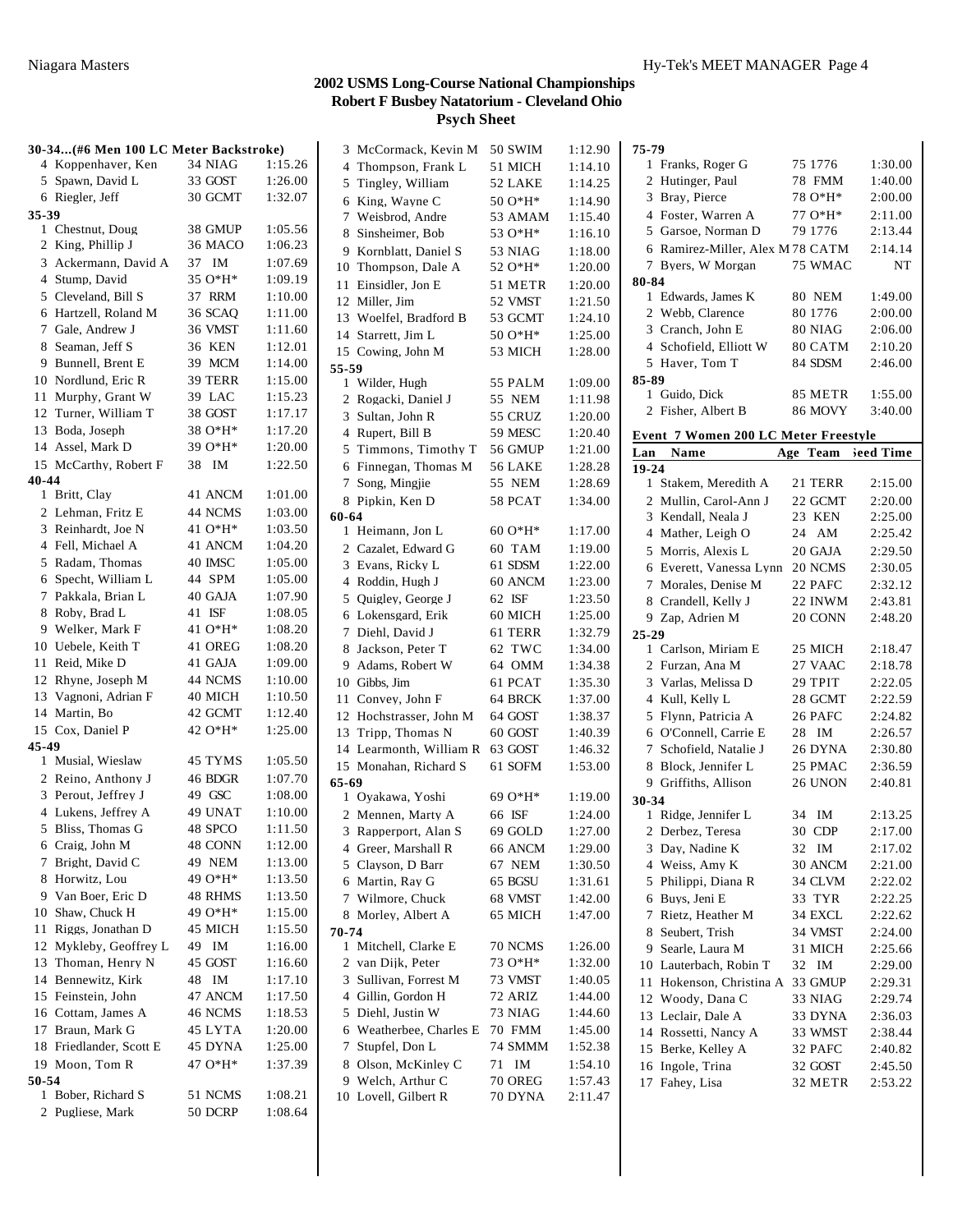| 35-39(#7 Women 200 LC Meter Freestyle) |         |         | 4 Gram, Jane Y                     | 56 NIAG        | 2:53.57   | 6 Jalovec, Chris  |
|----------------------------------------|---------|---------|------------------------------------|----------------|-----------|-------------------|
| 1 Drueckhammer, Maria I 39 METR        |         | 2:17.56 | 5 Lopez, Georgina Y                | 58 MSBC        | 3:02.19   | 7 Shinn, David    |
| 2 Rabiah, Susie                        | 36 O*H* | 2:21.50 | 6 Shoenberger, Linda R             | 55 SNM         | 3:06.40   | 30-34             |
| 3 Leenders, Nicole Y                   | 36 GOST | 2:25.00 | 7 Buccino, Vicki                   | <b>56 CRAQ</b> | 3:06.81   | 1 Farrell, Andre  |
| 4 Kalibat, Rebecca B                   | 39 GSM  | 2:25.16 | 8 Pospisil, Eva M                  | 55 MICH        | 3:12.28   | 2 Keller, Matt    |
| 5 Tyrrell, Laura L                     | 35 OREG | 2:27.50 | 9 Trevison, Ellie                  | 59 SWIM        | 4:35.00   | 3 Landreth, Joh   |
| 6 Ross, Betsy B                        | 36 RHMS | 2:38.28 | 60-64                              |                |           | 4 Cornell, Eric   |
| 7 Rodriguez, Diana S                   | 35 LYTA | 2:42.75 | 1 Schreiner, Beth                  | 61 DCM         | 3:10.00   | 5 Bordron, Pati   |
| 8 Heid, Marilyn J                      | 37 GOST | 2:55.02 | 2 Ridout, Nancy J                  | 60 TAM         | 3:10.00   | 6 Oldershaw, M.   |
| 9 Schwendener-Holt, Mar 39 KEN         |         | 3:01.56 | 3 Leilich, Joann                   | 63 DCM         | 3:18.00   | 7 Rolley, Alfree  |
| 40-44                                  |         |         | 4 Birkhead, Jane                   | 62 MCM         | 3:45.00   | 8 Gould, Robert   |
| 1 Emery, Elizabeth A                   | 41 GOST | 2:18.00 | 5 Johnson, Amy C                   | 60 NIAG        | 4:00.00   | 9 Mattson, Mai    |
| 2 Parker, Kelly A                      | 41 VMST | 2:19.00 | $65 - 69$                          |                |           | 10 Barbins, Andr  |
| 3 Block, Andrea J                      | 41 ANCM | 2:20.00 | 1 Zaremski, Barbara M              | 65 DCM         | 3:07.19   | 11 Hellerman, Ca  |
| 4 Winslow, Laura H                     | 42 ARIZ | 2:22.24 | 2 Tullman, Patricia A              | 65 FMM         | 3:17.60   | 12 Scheller, Mar  |
| 5 Maddox, Sally D                      | 43 HOTS | 2:24.67 | 3 Kremer, Sandra L                 | 66 NCMS        | 3:39.86   | 13 Barany, Jeff   |
| 6 Hallett, Constance                   | 43 MESC | 2:26.22 | 4 Lamlin, Betty                    | 65 PAFC        | 3:40.35   | 14 Rogers, Scott  |
| 7 Staursky, Karen H                    | 44 GCMT | 2:30.00 | 5 Gogola, Laura J                  | 66 MICH        | 3:41.07   | 15 Davis, Eric J  |
| 8 Petersen, Stephanie O                | 40 SLAM | 2:35.10 | 6 Lyons, Valerie H                 | $67O*H*$       | 3:42.01   | 35-39             |
| 9 Bowen, Mag L                         | 44 LYMS | 2:37.14 | 7 Mulcahy, Marie S                 | 67 NIAG        | 3:46.28   | 1 Glaser, Geoff   |
| 10 Rathke, Jessica E                   | 43 IMSC | 2:40.32 | 8 Waite, Nancy A                   | 68 O*H*        | 4:00.84   | 2 Vazhenin, Igo   |
| 11 Alarie, Patricia M                  | 41 WMAC | 2:41.00 | 9 Stevens, Ann B                   | 69 IM          | 4:10.00   | 3 Ordinartsev, 1  |
| 12 Wright, Laura S                     | 44 LYMS | 2:45.00 | 10 Barnes, Janice A                | 67 PAFC        | 5:12.39   | 4 Edmondson,      |
| 13 Siegel, Joanne L                    | 43 O*H* | 2:45.00 | 70-74                              |                |           | 5 Van Dyke, Ri    |
| 45-49                                  |         |         | 1 Roper, Gail                      | 73 QUIK        | 3:12.00   | 6 Stewart, Henr   |
| 1 Amick, Beverly O                     | 48 NCMS | 2:28.24 | 2 Homans, Margaret T               | 70 FMM         | 3:43.00   | 7 Ackermann, I    |
| 2 Early, Marilyn E                     | 45 MICH | 2:28.71 | 3 Drummond, Marion G               | $710*H*$       | 4:27.41   | 8 Dunne, Reed     |
| 3 Grilli, Tracy L                      | 45 NEM  | 2:30.61 | 4 Ganzel, Carol H                  | 71 O*H*        | 4:53.34   | 9 Russell, Jim    |
| 4 Devanney, Celia C                    | 45 GOLD | 2:32.10 | 75-79                              |                |           | 10 Bailey, Jeffre |
| 5 Bancks, Jean A                       | 46 HLJ  | 2:36.00 | 1 Carr, Florence E                 | 77 FMM         | 3:27.98   | 11 Wilson, Gran   |
| 6 Orman, Karen L                       | 45 SWM  | 2:40.00 | 2 Russ, Betty J                    | 75 O*H*        | 3:30.00   | 12 Dimaio, Bill   |
| 7 Cobb, Pamela R                       | 49 EXCL | 2:44.48 | 3 Smith, Petey M H                 | 78 NEM         | 3:40.00   | 13 Leclair, David |
| 8 Cane, Helen T                        | 47 CRAQ | 2:47.50 | 4 Graham, Suzanne B                | 76 CONN        | 3:59.00   | 14 Ross, Duncan   |
| 9 Braaten, Kitten                      | 47 VMST | 2:47.91 | 5 Menges, Margaret G               | 76 AMAM        | 4:17.31   | 15 Carter, Rober  |
| 10 Childs, Martha A                    | 48 MICH | 2:48.00 | 80-84                              |                |           | 16 Echeverria, F  |
| 11 McEachern, Sandra E                 | 48 RMSC | 2:50.30 | 1 Meyer, Margery                   | 80 TOC         | 3:41.29   | 40-44             |
| 12 Boyer, Kathy                        | 48 MCM  | 2:55.61 | 2 Burrill, Billie Ann              | 81 NEM         | 4:18.00   | 1 Williams, Dav   |
| 13 Sansbury, Mary R                    | 49 NCMS | 3:04.01 | 3 Cederlund, Bunny                 | 81 SPCO        | 4:18.00   | 2 Newman, Ste     |
| 14 Kregor, Janice                      | 46 WILD | 3:12.69 | 4 Hill, Sylvia H                   | 81 O*H*        | 4:39.08   | 3 Palmer, Bill I  |
| 15 Hinson, Jan D                       | 48 BSLM | 3:14.14 | 5 Thorsen, Ruth H                  | 82 DCM         | 5:35.63   | 4 Booth, Mike     |
| 50-54                                  |         |         | 6 Wixted, Mary P                   | 80 1776        | 5:49.00   | 5 Roby, Brad L    |
| 1 Halfacre, Susan                      | 50 GSC  | 2:20.00 | 7 McCall, Catherine                | 81 UNAT        | 6:10.00   | 6 Tidmarsh, Ge    |
| 2 Val, Laura B                         | 51 TAM  | 2:20.00 | 85-89                              |                |           | 7 Hughes, Keitl   |
| 3 La Borwit, Anne G                    | 52 GOLD | 2:35.29 | 1 Sugden, Roberta C                | 85 VMST        | 6:27.01   | 8 Crist, Jason A  |
| 4 Jones, Cynthia L                     | 52 IM   | 2:43.00 | 2 Hanks, Beth                      | 86 O*H*        | 6:30.45   | 9 Steinbrinck, S  |
| 5 Silver, Lynn                         | 50 PCAT | 2:44.86 | Event 8 Men 200 LC Meter Freestyle |                |           | 10 Seibt, Andrea  |
| 6 Williamson, Francine S 54 GAJA       |         | 2:45.54 | Lan<br>Name                        | Age Team       | Seed Time | 11 Rabalais, Scot |
| 7 Guthrie, Sally K                     | 52 MICH | 2:48.00 | $19 - 24$                          |                |           | 12 Morton, Gary   |
| 8 Puckett, Nancy G                     | 53 1776 | 2:58.50 | 1 Elder, Benjamin D                | 21 CONN        | 2:10.74   | 13 Stultz, Todd   |
| 9 Pero, Myriam                         | 53 ANCM | 3:01.00 | 2 Miyares, Andres                  | 19 O*H*        | 3:00.96   | 14 Black, Larry   |
| 10 Taggart, Carol S                    | 53 IM   | 3:22.00 | $25 - 29$                          |                |           | 15 Morozin, Jose  |
| 11 Travis, Beverly M                   | 51 GOST | 3:24.21 | 1 Byskov, Frank                    | 27 VMST        | 1:58.20   | 16 Waid, Greg     |
| 12 Carly, Frances J                    | 54 O*H* | 3:40.00 | 2 Furlong, Brian M                 | 25 PAFC        | 2:14.63   | 17 Bailey, Alex 1 |
| 55-59                                  |         |         | 3 Naylis, Daniel P                 | 26 MICH        | 2:15.08   | 18 Holmes, Robe   |
| 1 Boak, Carolyn F                      | 57 LAM  | 2:38.00 | 4 Braverman, Michael J             | 26 GRIN        | 2:15.30   | 19 Bailey, Matth  |
| 2 Marr, Jackie M                       | 59 SDSM | 2:43.80 | 5 Ferguson, Douglas J              | 26 PAFC        | 2:18.12   | 20 Jackson, Bria  |
| 3 King, Kristina V                     | 55 WCM  | 2:50.20 |                                    |                |           | 21 Kolb, Karl A   |
|                                        |         |         |                                    |                |           |                   |

|              | 6 Jalovec, Chris M      | 26 O*H*  | 2:18.68 |
|--------------|-------------------------|----------|---------|
| 7            | Shinn, David Y          | 27 DYNA  | 2:27.50 |
| 30-34        |                         |          |         |
| 1            | Farrell, Andrew J       | 32 ORLM  | 2:02.56 |
| 2            | Keller, Matt C          | 33 IM    | 2:03.00 |
| 3            | Landreth, John T        | 32 AMAM  | 2:05.00 |
|              | 4 Cornell, Eric C       | 32 DYNA  | 2:06.30 |
| 5            | Bordron, Patrice B      | 34 GCMT  | 2:10.00 |
| 6            | Oldershaw, Mark J       | 32 RMSC  | 2:17.03 |
| 7            | Rolley, Alfred W        | 33 IM    | 2:18.06 |
| 8            | Gould, Robert H         | 31 UNAT  | 2:18.68 |
| 9.           | Mattson, Mark E         | 32 IM    | 2:18.70 |
|              | 10 Barbins, Andre R     | 32 UNAT  | 2:19.70 |
|              | 11 Hellerman, Caleb H   | 32 DYNA  | 2:19.99 |
|              | 12 Scheller, Mark T     | 33 UNAT  | 2:20.14 |
| 13           | Barany, Jeff            | 34 CONN  | 2:27.03 |
|              | 14 Rogers, Scott        | 33 CHMS  | 2:29.00 |
|              | 15 Davis, Eric J        | 31 GCMT  | 2:40.00 |
| 35-39        |                         |          |         |
| 1            | Glaser, Geoffrey S      | 38 USF   | 2:03.00 |
| $\mathbf{2}$ | Vazhenin, Igor V        | 38 GAJA  | 2:03.38 |
|              | 3 Ordinartsev, Igor V   | 35 UNAT  | 2:04.93 |
|              |                         |          |         |
| 4            | Edmondson, Andy         | 35 PCAT  | 2:05.00 |
| 5            | Van Dyke, Rick P        | 37 GOST  | 2:09.90 |
| 6            | Stewart, Henry D        | 39 NCMS  | 2:10.00 |
| 7            | Ackermann, David A      | 37<br>IM | 2:11.69 |
| 8            | Dunne, Reed             | 39 UNAT  | 2:11.70 |
| 9            | Russell, Jim            | 39 IM    | 2:12.52 |
| 10           | Bailey, Jeffrey M       | 35 MICH  | 2:13.71 |
| 11           | Wilson, Grant R         | 36 GOST  | 2:16.00 |
|              | 12 Dimaio, Bill         | 37 CHMS  | 2:16.59 |
|              | 13 Leclair, David W     | 35 DYNA  | 2:18.00 |
|              | 14 Ross, Duncan A       | 37 RHMS  | 2:18.00 |
|              | 15 Carter, Robert T     | 39 MCM   | 2:18.87 |
|              | 16 Echeverria, Fernan V | 37 O*H*  | 3:40.15 |
| 40-44        |                         |          |         |
|              | 1 Williams, David L     | 42 UNAT  | 2:02.90 |
| 2            | Newman, Steven M        | 40 BDGR  | 2:04.21 |
| 3            | Palmer, Bill D          | 41 GOST  | 2:06.00 |
|              | 4 Booth, Mike A         | 41 ARKM  | 2:06.50 |
|              | 5 Roby, Brad L          | 41 ISF   | 2:06.66 |
|              | 6 Tidmarsh, George F    | 42 MELO  | 2:07.00 |
| 7            | Hughes, Keith W         | 40 CLVM  | 2:07.43 |
| 8            | Crist, Jason A          | 40 ANCM  | 2:07.70 |
| 9.           | Steinbrinck, Scott K    | 42 UNAT  | 2:09.00 |
|              | 10 Seibt, Andreas K     | 44 IM    | 2:10.00 |
| 11           | Rabalais, Scott F       | 44 GAJA  | 2:11.24 |
|              |                         |          |         |
| 12           | Morton, Gary T          | 40 MICH  | 2:11.49 |
| 13           | Stultz, Todd W          | 42 O*H*  | 2:12.00 |
|              | 14 Black, Larry R       | 44 SWIM  | 2:13.00 |
|              | 15 Morozin, Joseph H    | 42 PAFC  | 2:14.00 |
|              | 16 Waid, Greg           | 42 MOVY  | 2:14.12 |
| 17           | Bailey, Alex R          | 41 DYNA  | 2:14.90 |
| 18           | Holmes, Robert          | 40 CHMS  | 2:15.00 |
| 19           | Bailey, Matthew A       | 41 GAJA  | 2:15.11 |
| 20           | Jackson, Brian W        | 40 PAFC  | 2:15.32 |
| 21           | Kolb, Karl A            | 41 NEM   | 2:16.60 |
| 22           | Painter, Matthew A      | 43 WILD  | 2:18.10 |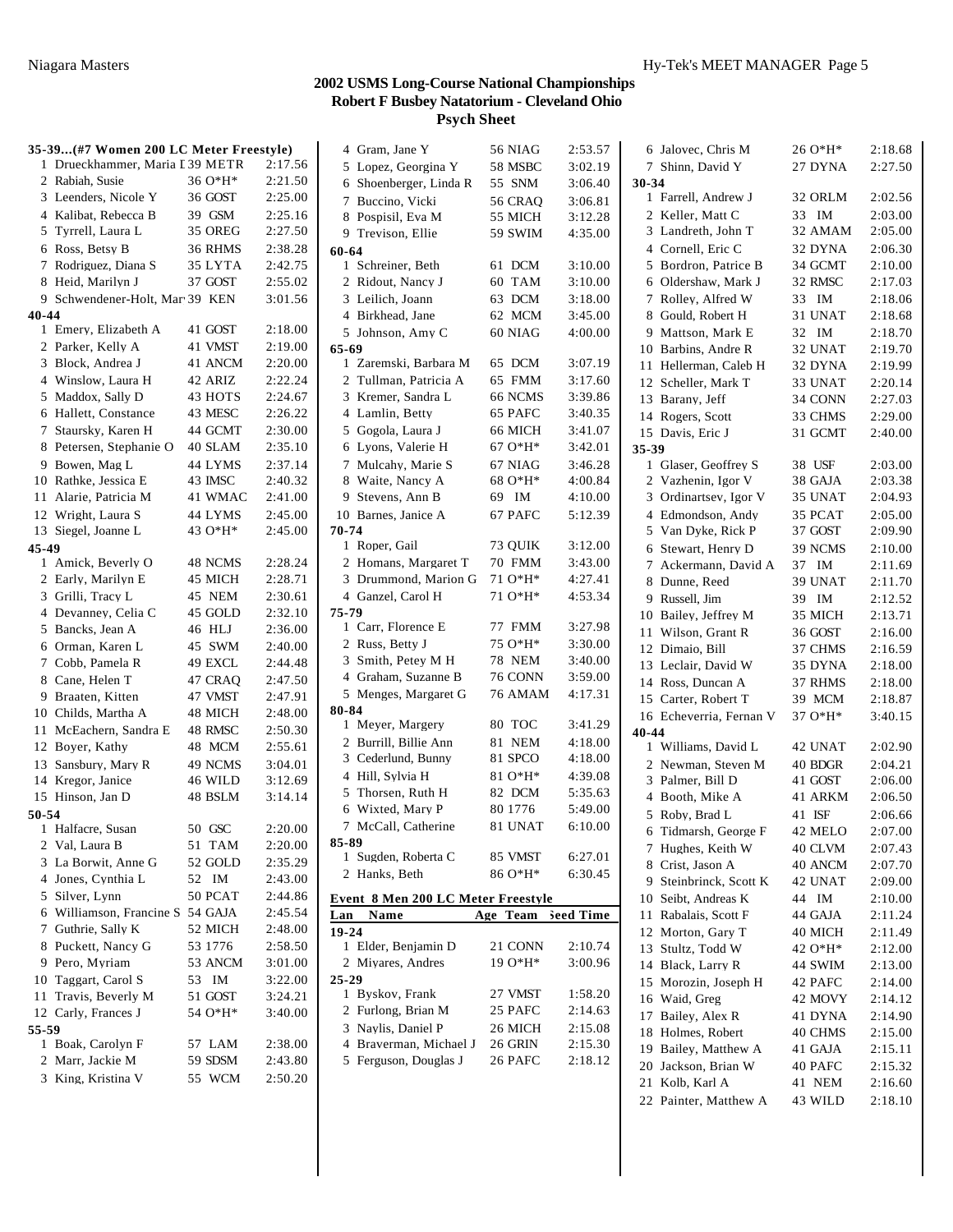|       | 40-44(#8 Men 200 LC Meter Freestyle)       |                    |                    | 25 Conn, Christopher       | 54 UNAT  | 2:43.86 | 9 Lockey, Myron W                      | 71 CMAQ            | 3:00.80        |
|-------|--------------------------------------------|--------------------|--------------------|----------------------------|----------|---------|----------------------------------------|--------------------|----------------|
|       | 23 Sherman, Bill                           | 44 MOVY            | 2:19.01            | 26 Anderson, John H        | 52 IM    | 2:45.00 | 10 Mullins, Stephen M                  | 70 IM              | 3:10.00        |
|       | 24 Curphey, James D                        | 44 GCMT            | 2:20.20            | 27 Leslie, David A         | 51 TYMS  | 3:40.00 | 11 Sonia, Donald F                     | <b>72 IRCC</b>     | 3:10.80        |
|       | 25 Shirley, Matthew G                      | 41 SLAM            | 2:27.50            | 28 Burrows, Jeffrey W      | 51 O*H*  | 4:00.00 | 12 Sullivan, Forrest M                 | 73 VMST            | 3:18.40        |
|       | 26 Beza, Ion A                             | 44 SDSM            | 2:34.47            | 55-59                      |          |         |                                        |                    |                |
|       | 27 Campbell, Chris                         | 41 MVM             | 2:40.00            | 1 Sloan, Larry R           | 55 GMUP  | 2:17.50 | 13 Wolle, Jordan B<br>14 Dewey, Thomas | 74 SDSM<br>71 DCM  | 3:20.16        |
| 45-49 |                                            |                    |                    | 2 Quiggin, David R         | 58 O*H*  | 2:19.00 |                                        |                    | 3:25.00        |
|       | 1 Carter, Paul V                           | 45 SCAQ            | 1:59.36            |                            |          |         | 15 Olson, McKinley C                   | 71 IM              | 3:27.50        |
|       | 2 Groselle, Jack R                         | 48 O*H*            | 2:03.22            | 3 Greenfield, Harry W      | 57 O*H*  | 2:20.00 | 16 Welch, Arthur C                     | 70 OREG            | 3:29.89        |
|       | 3 Stephenson, Dan                          | 45 MICH            | 2:05.00            | 4 McCormick, Paul          | 55 RMM   | 2:20.10 | 17 Stupfel, Don L                      | 74 SMMM            | 4:05.69        |
|       | 4 McCabe, Thomas J                         | 45 IM              | 2:07.00            | 5 Meade, Tom J             | 55 NIAG  | 2:20.40 | 75-79                                  |                    |                |
|       |                                            |                    |                    | 6 Galine, Donald L         | 57 SMMM  | 2:21.28 | 1 Franks, Roger G                      | 75 1776            | 3:00.00        |
|       | 5 Dodson, Phil L                           | 49 IM              | 2:09.81            | 7 Brenner, Gary R          | 55 SMMM  | 2:22.50 | 2 Blake, Robert S                      | 78 SLAM            | 3:03.50        |
|       | 6 Callahan, Jim                            | 45 GCMT            | 2:10.00            | 8 Landes, David V          | 55 PNA   | 2:26.30 | 3 Strong, Doug                         | 77 DOC             | 3:25.86        |
|       | 7 Vera, Gerardo F                          | 47 VAAC            | 2:10.00            | 9 Platt, Jay R             | 55 PAFC  | 2:26.43 | 4 Samoya, Frank B                      | 76 GOST            | 3:26.00        |
|       | 8 Hudson, John S                           | 47 GMUP            | 2:12.20            | 10 Couch, Bob              | 55 DYNA  | 2:27.00 | 5 Daily, John R                        | 75 O*H*            | 3:31.00        |
|       | 9 Erickson, Tim D                          | 46 GOLD            | 2:12.50            | 11 Sorge, Brett A          | 55 DYNA  | 2:31.20 | 6 Byers, W Morgan                      | 75 WMAC            | 3:45.00        |
|       | 10 Frazier, Russell R                      | 48 SPM             | 2:12.50            | 12 Pearce, Tony W          | 57 WANDS | 2:34.50 | 7 Luke, Elmer L                        | 76 FMM             | 3:48.63        |
|       | 11 Perout, Jeffrey J                       | 49 GSC             | 2:14.50            | 13 Kroeger, Donald J       | 59 MICH  | 2:36.17 | 8 Boone, Vester                        | 77 NCMS            | 3:49.60        |
|       | 12 Tudor, John B                           | 45 VMST            | 2:15.00            | 14 Burr, Ken M             | 58 WCM   | 2:40.00 | 9 Haban, Edward A                      | 77 O*H*            | 3:53.00        |
|       | 13 Facchine, Kevin L                       | 47 NCMS            | 2:15.12            | 15 Lodwig, Keefe L         | 59 LAM   | 2:44.44 | 10 Ramirez-Miller, Alex M 78 CATM      |                    | 3:56.07        |
|       | 14 Franklin, Steve E                       | 45 O*H*            | 2:16.00            | 16 Woods, Tom M            | 59 VMST  | 2:45.00 | 11 Weber, Bruno H                      | 75 RMM             | 3:59.60        |
|       | 15 Stevens, Craig W                        | 49 1776            | 2:17.10            | 17 Hamilton, Dennis        | 55 WILD  | 2:46.39 | 80-84                                  |                    |                |
|       | 16 Bright, David C                         | 49 NEM             | 2:18.00            | 18 Keeney, Brian E         | 55 GOLD  | 2:54.44 | 1 Young, Gilbert N                     | 80 OREG            | 3:18.02        |
|       | 17 Lukens, Jeffrey A                       | 49 UNAT            | 2:18.00            | 19 Abineri, David J        | 59 GOST  | 3:10.00 | 2 Florance, John R                     | 80 O*H*            | 3:20.00        |
|       | 18 Riggs, Jonathan D                       | 45 MICH            | 2:20.00            | 20 Press, James E          | 56 UNAT  | 3:13.19 | 3 Edwards, James K                     | <b>80 NEM</b>      | 3:28.00        |
|       | 19 Denes, Thomas A                         | 45 ANCM            | 2:22.00            | 21 Grazier, Richard G      | 58 O*H*  | 3:14.30 | 4 Cranch, John E                       | 80 NIAG            | 4:25.00        |
|       | 20 Love, Donald S                          | 48 TPIT            | 2:22.00            |                            |          |         | 5 Brock, William J                     | 80 UNAT            | 4:27.00        |
|       | 21 Bennewitz, Kirk                         | 48 IM              | 2:22.35            | 60-64<br>1 Geoghegan, Jack | 60 CONN  | 2:20.00 | 6 Moura, Carlocinio G                  | 82 FFC             | 4:52.00        |
| 22    | Ratchford, Timothy D                       | 45 CRAQ            | 2:23.20            | 2 Willert, Dan             | 60 GOST  | 2:23.50 | 7 Schofield, Elliott W                 | 80 CATM            | 4:59.26        |
|       | 23 Bokulic, Ronald E                       |                    |                    |                            |          |         |                                        |                    |                |
|       |                                            |                    |                    |                            |          |         |                                        |                    |                |
|       |                                            | 48 GOST            | 2:25.00            | 3 Tesch, Robert C          | 61 WILD  | 2:31.00 | 8 Woods, John P                        | 84 MESC            | 5:15.00        |
|       | 24 Horwitz, Lou                            | 49 O*H*            | 2:26.00            | 4 Davis, Daniel H          | 60 CONN  | 2:38.60 | 85-89                                  |                    |                |
|       | 25 Anderson, Mark J                        | 49 IM              | 2:26.54            | 5 Chaffee, Paul A          | 60 MICH  | 2:45.00 | 1 Guido, Dick                          | 85 METR            | 3:36.00        |
|       | 26 Chadwick, Paul M                        | 45 MICH            | 2:27.30            | 6 Murff, Don               | 61 TXAM  | 2:50.00 | 2 Surles, Lynn C                       | 85 WMAC            | 3:56.95        |
|       | 27 Norman, Mark B                          | 48 MVM             | 2:28.00            | 7 Medici, John C           | 64 O*H*  | 2:54.50 | Event 9 Women 50 LC Meter Butterfly    |                    |                |
| 50-54 |                                            |                    |                    | 8 Monahan, Richard S       | 61 SOFM  | 2:56.00 | Name<br>Lan                            | Age Team           | leed Time      |
|       | 1 McConica, Jim                            | 52 VCM             | 2:02.50            | 9 Dillon, Thomas J         | 61 PCAT  | 2:58.00 | 19-24                                  |                    |                |
|       | 2 Oates, David R                           | 52 GMUP            | 2:13.50            | 10 Hunt, John W            | 60 GSM   | 3:01.60 | 1 Carroll, Erica M                     | 22 KEN             | 33.00          |
|       | 3 Thornton, James S                        | 50 AMAM            | 2:16.34            | 11 Trevison, Rick          | 60 SWIM  | 3:10.00 | 2 Brethauer, Abby G                    | 22 KEN             | 33.50          |
|       | 4 Owen, David H                            | 50 GOLD            | 2:20.00            | 65-69                      |          |         | 3 Rocker, Batya A                      | 23 GOST            | 34.54          |
|       | 5 Baird, Billy Bob C                       | 52 GOST            | 2:20.00            | 1 Harrison, David P        | 65 1776  | 2:26.00 | 4 Hirsch, Amie K                       | 23 PMAC            | 35.29          |
|       | 6 Seltzer, Robert L                        | 51 NEM             | 2:20.00            | 2 Cavanaugh, Cav           | 67 GOLD  | 2:27.50 | 5 Everett, Vanessa Lynn 20 NCMS        |                    | 35.50          |
|       | 7 Warner, Frank                            | 53 TYR             | 2:20.00            | 3 Clark, Jerry             | 65 NCMS  | 2:28.50 | 6 Winkis, Annmarie                     |                    |                |
|       | 8 Pyle, Edwin                              | 53 HSNM            | 2:20.20            | 4 Lauer, William J         | 68 GKMS  | 2:46.00 |                                        | 24 PAFC<br>19 GOST | 36.04<br>37.00 |
|       | 9 Martin, Jack R                           | 51 1776            | 2:21.00            | 5 Rauch, Will              | 68 CLVM  | 2:49.99 | 7 Abineri, Gillian C                   |                    |                |
|       | 10 Thompson, Frank L                       | 51 MICH            | 2:22.52            | 6 Chisholm, Dick           | 68 O*H*  | 2:56.39 | 8 Woolery, Katherine A                 | 20 CONN            | 39.38          |
|       | 11 Schrupp, Randall R                      | 52 UNAT            | 2:25.00            | 7 Morley, Albert A         | 65 MICH  | 3:04.00 | 9 Mather, Leigh O                      | 24 AM              | 45.06          |
|       | 12 Simons, Randy                           | 54 O*H*            | 2:25.00            | 8 Hall, Sid                | 67 O*H*  | 3:10.00 | $25 - 29$                              |                    |                |
|       | 13 Sherrill, Mike B                        | 53 TOC             | 2:25.00            | 9 Egelkraut, Elmer J       | 69 MICH  | 3:20.00 | 1 Mayville, Janet C                    | 28 NYG             | 29.91          |
|       | 14 Kornblatt, Daniel S                     | 53 NIAG            | 2:25.50            | 10 Hurley, John T          | 65 ADMS  | 4:58.00 | 2 Fernandez, Carolina                  | 29 VAAC            | 30.20          |
|       | 15 Sinsheimer, Bob                         | 53 O*H*            | 2:27.00            | 70-74                      |          |         | 3 Laven, Lita C                        | 27 O*H*            | 31.50          |
|       | 16 Arneson, Gaard                          |                    |                    | 1 Johnston, Graham M       | 71 MOST  | 2:30.00 | 4 Hollan, Miriam L                     | 27 UNAT            | 32.14          |
|       |                                            | 54 MICH            | 2:27.10            | 2 Hill, Donald P           | 70 TOC   | 2:31.00 | 5 Lotts, Kelly C                       | 25 GOST            | 32.50          |
|       | 17 Inman, Grant M                          | 51 TBAC            | 2:27.15            | 3 Ferguson, Gene C         | 70 MOST  | 2:42.80 | 6 Kull, Kelly L                        | 28 GCMT            | 32.75          |
|       | 18 Winter, Daniel J                        | <b>50 NIAG</b>     | 2:28.00            | 4 Jeffries, Wallie         | 71 MICH  | 2:48.50 | 7 Schuerman, Heather A                 | 26 MOVY            | 32.98          |
|       | 19 Van Nort, Steven                        | 51 ZAPM            | 2:28.00            | 5 Ries, John L             |          |         | 8 O'Connell, Carrie E                  | 28 IM              | 33.95          |
|       | 20 Ryan, James                             | 50 1776            | 2:30.00            |                            | 71 MICH  | 2:53.00 | 9 Varda, Katherine A                   | <b>26 KEN</b>      | 34.01          |
|       | 21 Engineri, Paul J                        | 51 NIAG            | 2:30.90            | 6 Hungerford, Barney       | 70 1776  | 2:55.00 | 10 Sullivan, Danielle M                | 27 MICH            | 34.26          |
|       | 22 Beachler, Michael P                     | 51 1776            | 2:32.00            | 7 van Dijk, Peter          | 73 O*H*  | 2:55.00 | 11 Gjestvang, Liv A                    | 27 GOST            | 34.50          |
|       | 23 Korner, Dale E<br>24 Saltzman, Edward M | 50 O*H*<br>52 DYNA | 2:34.00<br>2:38.21 | 8 Lehman, Fred O           | 72 IM    | 2:58.70 |                                        |                    |                |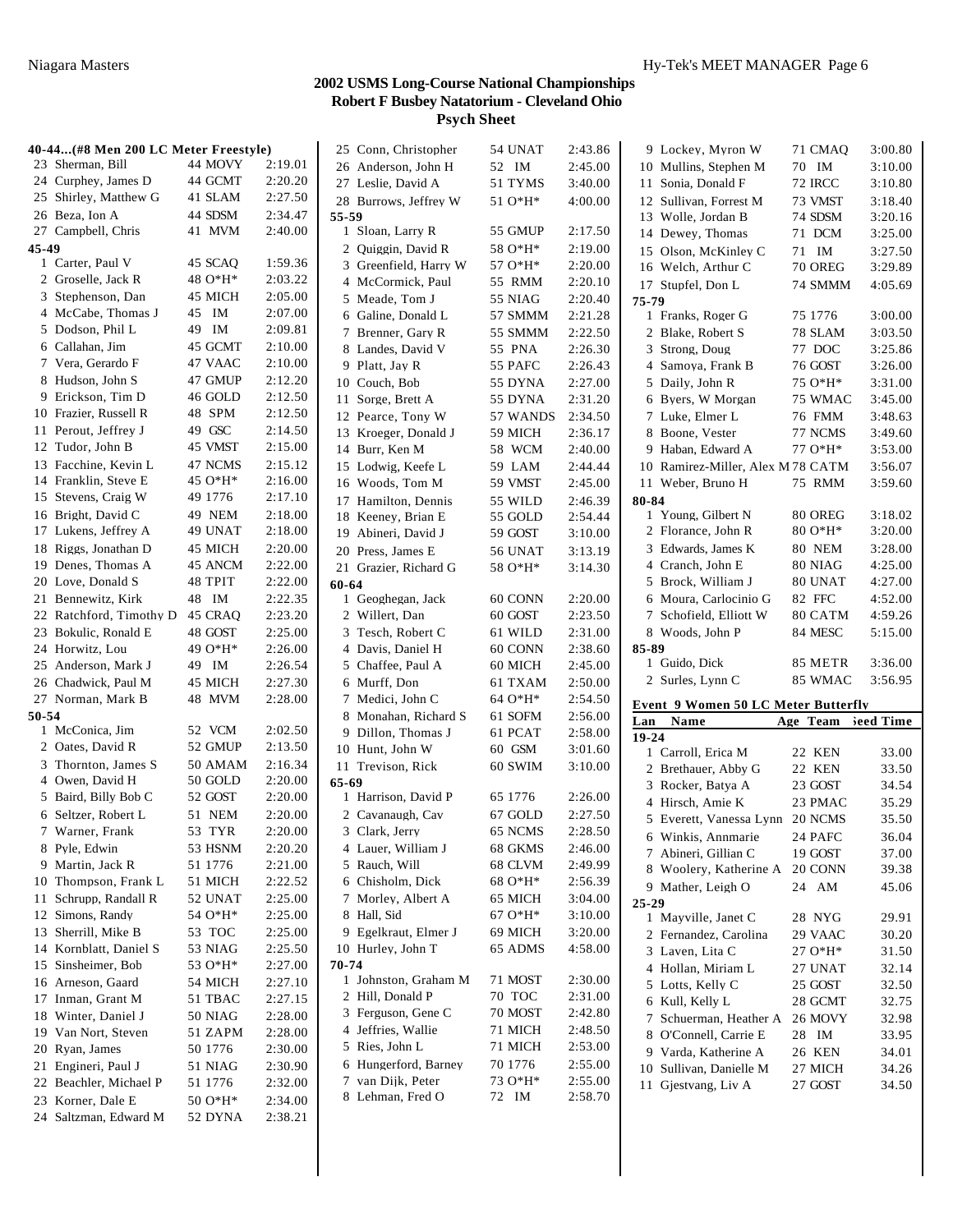|                       | 25-29(#9 Women 50 LC Meter Butterfly) |    |                |       |
|-----------------------|---------------------------------------|----|----------------|-------|
|                       | 12 Weeter, Leslie A                   |    | 25 CHMS        | 34.66 |
|                       | 13 Block, Jennifer L                  |    | 25 PMAC        | 34.95 |
|                       | 14 Sprenger, Victoria                 |    | 28 MICH        | 35.89 |
|                       | 15 Nickey, Andrea J                   |    | 29 O*H*        | 35.98 |
|                       | 16 Soule, Lisa                        |    | 29 PIMM        | 36.81 |
|                       | 17 Daley, Andrea L                    |    | 26 NEM         | 37.50 |
| 30-34                 |                                       |    |                |       |
|                       | 1 Smiley, Sunny C                     |    | 32 PCAT        | 28.50 |
| 2                     | Derbez, Teresa                        |    | 30 CDP         | 31.00 |
| 3                     | Lauterbach, Robin T                   | 32 | IM             | 32.00 |
|                       | 4 Gale, Margaret P                    |    | 34 VMST        | 32.00 |
| 5                     | Searle, Laura M                       |    | 31 MICH        | 32.07 |
|                       | 6 Hageman, Heather M                  |    | 32 NCMS        | 32.50 |
|                       |                                       |    |                |       |
| 7                     | Seubert, Trish                        |    | 34 VMST        | 32.50 |
| 8                     | Alt, Carolyn P                        |    | 31 KEN         | 33.00 |
| 9                     | Jackson, Michelle R                   |    | 31 PAFC        | 33.12 |
|                       | 10 Rietz, Heather M                   |    | 34 EXCL        | 33.38 |
|                       | 11 Rossetti, Nancy A                  |    | 33 WMST        | 33.90 |
|                       | 12 Applegate, Julia M                 |    | 32 GOST        | 34.59 |
|                       | 13 Shemilt, Andrea L                  |    | 34 UNON        | 34.81 |
|                       | 14 Simpson, Shauna M                  |    | 31 MACO        | 35.20 |
|                       | 15 Hokenson, Christina A              |    | 33 GMUP        | 35.60 |
|                       | 16 Reville, Amy M                     |    | 32 O*H*        | 36.78 |
|                       | 17 Drver, Sophie T                    |    | 32 GOST        | 39.68 |
| 35-39                 |                                       |    |                |       |
|                       | 1 Drueckhammer, Maria I 39 METR       |    |                | 30.06 |
| $\overline{c}$        | Buxton, Sylvia C                      |    | 37 DYNA        | 30.50 |
| 3                     | Bendito, America                      |    | 36 VAAC        | 30.86 |
|                       | 4 Sappey, Collette H                  |    | 38 RMM         | 31.50 |
| 5                     | Castillo-Lehnertz, Blanc 35 IAMA      |    |                | 32.50 |
|                       | 6 Leenders, Nicole Y                  |    | 36 GOST        | 33.00 |
| 7                     | Rabiah, Susie                         |    | 36 O*H*        | 33.00 |
| 8                     | Clifford-Dicks, Barbara 36 GMUP       |    |                | 33.06 |
| 9.                    | Bulmahn, Karen V                      |    | 38 NIAG        | 33.50 |
|                       | 10 Looney, Jill A                     |    | 36 CONN        | 34.00 |
|                       | 11 Tyrrell, Laura L                   |    | 35 OREG        | 34.50 |
|                       | 12 Lipman, Karen L                    |    | 39 KEN         | 35.19 |
|                       | 13 Sordo, Dianna L                    |    | <b>36 NIAG</b> | 35.20 |
|                       | 14 Collson, Anne-Marie                |    | 35 OREG        | 35.30 |
|                       | 15 Walton, Marj E                     |    | 38 RMSC        | 35.49 |
| 16                    | Dreyfuss, Beth W                      |    | 37 KEN         | 35.50 |
|                       | 17 Noskowiak, Lori M                  |    | 38 GOST        | 35.60 |
| 18                    | Mullins, Stephanie C                  | 37 | ΙM             | 36.20 |
| 19                    | Haeberlin, Pamela L                   |    | 39 LAKE        | 36.20 |
|                       | 20 Catravas, Palmyra E                |    | 35 SCAM        |       |
|                       | 21 Lopat-Winter, Mary Be 38 NIAG      |    |                | 48.00 |
|                       |                                       |    |                | 50.00 |
| 40-44<br>$\mathbf{1}$ | Block, Andrea J                       |    | 41 ANCM        | 30.80 |
| 2                     | Emery, Elizabeth A                    |    | 41 GOST        | 31.50 |
|                       |                                       |    |                |       |
| 3                     | Staursky, Karen H<br>4 Baker, Beth O  |    | 44 GCMT        | 32.00 |
|                       |                                       |    | 41 VMST        | 32.03 |
| 5                     | Winslow, Laura H                      |    | 42 ARIZ        | 33.80 |
| 6                     | Servo, Nancy J                        |    | 42 MICH        | 34.25 |
| 7                     | Burke, Barbara B                      |    | 41 PAFC        | 34.35 |
|                       | 8 Oliver, April                       |    | 41 ANCM        | 34.50 |
| 9.                    | Duran, Nancy F                        |    | 40 HIMA        | 34.50 |
| 10                    | Kennard Caldwell, Kris                |    | 40 KEN         | 34.52 |
| 11                    | Lepinski, Cokie                       |    | 43 RHMS        | 35.58 |

|                | 12 Eckert, Cindy L              | 44 GMUP          | 35.77          |
|----------------|---------------------------------|------------------|----------------|
|                | 13 Banko, Sarah                 | 44 MCMS          | 35.90          |
|                | 14 Koeberle, Jean C             | 42 O*H*          | 35.90          |
|                | 15 Moore, Darcy M               | 41 WHSC          | 36.30          |
| 16             | Rick, Lorie                     | 42 NIAG          | 37.00          |
| 17             | Anderson, Beth                  | 41 RMST          | 37.70          |
| 18             | Stott, Kim                      | 43 NCMS          | 37.76          |
| 45-49          |                                 |                  |                |
|                | 1 Luker, Jennifer R             | 46 KEN           | 31.78          |
| $\overline{2}$ | Bancks, Jean A                  | 46 HLJ           | 32.00          |
|                | 3 Mann, Melinda J               | 46 WMAC          | 32.83          |
| 4              | Parisi, Robin B                 | 48 MACO          | 33.28          |
| 5              | Weir, Sue                       | 46 TYMS          | 35.60          |
| 6              | Webb, Patty                     | 45 1776          | 36.00          |
| 7              | Handler, Barb B                 | 45 NEM           | 36.10          |
| 8              | Cane, Helen T                   | 47 CRAO          | 36.30          |
|                |                                 | 45 O*H*          |                |
| 9              | Beck, Pam M                     |                  | 36.36<br>36.57 |
| 10             | Pujalet-Devitt, Michele 45 GOST |                  |                |
| 11             | Kryka, Nancy L                  | 47 MINN          | 37.00          |
|                | 12 Allen, Pam J                 | 47 O*H*          | 37.30          |
|                | 13 Sikora, Rosanna D            | 47 DCM           | 37.93          |
|                | 14 Cobb. Pamela R               | 49 EXCL          | 40.00          |
|                | 15 Harris, Cindy J              | 45 GOST          | 42.99          |
| 16             | Bleistein, Susan                | 45 VMST          | 43.00          |
| 17             | Bover, Kathy                    | 48 MCM           | 43.25          |
|                | 18 Komisar, Judy L              | 47 MICH          | 58.15          |
| 50-54          |                                 |                  |                |
|                | 1 Val, Laura B                  | 51<br>TAM        | 32.00          |
|                | 2 Feldmann, Joel T              | 51 NEM           | 32.56          |
| 3              | Merritt, Jennifer               | <b>SPO</b><br>51 | 37.50          |
| 4              | Jones, Cynthia L                | 52 IM            | 37.80          |
| 5              | Saylor, Roberta K               | 52 1776          | 40.26          |
| 6              | Uible, Barbara L                | 51 GOST          | 42.76          |
| 7              | Ketchen, Susan N                | 50 NEM           | 43.00          |
| 8              | St Ledger-Roty, Jil M           | 53 NIAG          | 44.16          |
|                | 9 Taggart, Carol S              | 53<br>IM         | 51.00          |
| 55-59          |                                 |                  |                |
|                | 1 Rousseau, Sandi               | 55 OREG          | 37.50          |
|                | 2 Svenson, Ann                  | 57 ADMS          | 41.40          |
|                | 3 Lopez, Georgina Y             | 58 MSBC          | 42.38          |
|                | 4 Christenson, Candy            | 55 WMAC          | 47.20          |
|                | 5 Roddin, Ruth A                | 59 ANCM          | 58.00          |
| 60-64          |                                 |                  |                |
| 1              | Ward, Joy                       | 60 OREG          | 36.80          |
| 2              | Frid, Barbara                   | 60 OREG          | 39.30          |
|                | 3 Mevers, Susan                 | 60 ISF           | 43.04          |
|                | 4 Schreiner, Beth               | 61<br><b>DCM</b> | 45.00          |
|                | 5 Hlavacek, Ida M               | 60 DCM           | 54.89          |
| 6              | Mauri, Carla                    | 64 HIMA          | 55.00          |
| 7              | Braden, Bobbie                  | 60 MOVY          | 55.06          |
| 8              | Marens, Susan E                 | 60 VMST          | 56.00          |
| 65-69          |                                 |                  |                |
| 1              | Myers, Beverly J                | 67 MICH          | 49.52          |
|                | 2 Sterling, Jean M              | 66 DBMS          | 50.30          |
|                | 3 Mulcahy, Marie S              | 67 NIAG          | 1:00.22        |
|                | 4 Rankin, Patricia A            | 65 NIAG          | 1:03.00        |
|                |                                 |                  |                |

| 70-74                              |          |           |
|------------------------------------|----------|-----------|
| 1 Roper, Gail                      | 73 OUIK  | 44.00     |
| 2 Gruender, Edie                   | 74 ARIZ  | 50.08     |
| 3 Alexander, Joan E                | 70 WCM   | 52.44     |
| 4 Mullins, Mary J                  | 71 LAKE  | 1:10.00   |
| 5 Hertzberg, Ruth S                | 70 RMM   | 1:12.00   |
| 75-79                              |          |           |
| 1 Nochman, Lois Kivi               | 78 MICH  | 47.74     |
| 2 Carr, Florence E                 | 77 FMM   | 56.42     |
| 3 Dunn, Betty C                    | 77 NIAG  | 1:16.02   |
| 80-84                              |          |           |
| 1 Glusac, Edith S                  | 84 MICH  | 1:29.80   |
| 85-89                              |          |           |
| 1 Zint, Gertrud J                  | 85 FMM   | 1:32.90   |
| 2 Sugden, Roberta C                | 85 VMST  | 1:50.00   |
| Event 10 Men 50 LC Meter Butterfly |          |           |
| Lan Name                           | Age Team | leed Time |
| 19-24                              |          |           |
| 1 Jewell, William L                | 24 PAFC  | 27.74     |
| 2 Dallamura, Scott J               | 24 GSM   | 28.75     |
| 3 Speer, Jasen G                   | 21 PNA   | 30.64     |
| 4 Kreel, Nathaniel E               | 24 GOST  | 31.10     |
| 5 Rothenberg, Marc A               | 20 GOST  | 31.56     |
| $25 - 29$                          |          |           |
| 1 Chia, Nei-Kuan                   | 25 UNAT  | 26.10     |
| 2 Greenwood, Scott C               | 25 TOC   | 26.20     |
| 3 Lamastra, James A                | $27O*H*$ | 28.02     |
| 4 Shipley, Bill                    | 27 PMAC  | 28.24     |
| 5 Laszkowski, Krystian             | 27 NYG   | 28.40     |
| 6 Brinn, Sion D                    | 29 GOST  | 28.69     |
| 7 Bate, Andrew E                   | 25 GAJA  | 28.89     |
| 8 Parsons, Bryan E                 | 25 O*H*  | 29.58     |
| 9 Finney, Scott P                  | 27 SCAO  | 30.13     |
| 10 Kelly, Sean P                   | 29 MICH  | 30.20     |
| 11 Santaniello, Nicholas           | 25 PAFC  | 31.68     |
| 30-34                              |          |           |
| 1 Sorensen, Michael J              | 34 AKMS  | 26.00     |
| 2 Landreth, John T                 | 32 AMAM  | 26.63     |
| 3 Peterson, Eric G                 | 31 CLVM  | 26.79     |
| 4 Roddin, Jeffrey H                | 33 ANCM  | 26.83     |
| 5 Cornell, Eric C                  | 32 DYNA  | 27.10     |
| 6 Barton, Stuart A                 | 34 DYNA  | 27.44     |
| 7.<br>Morgan, Michael D            | 33 FXCM  | 28.24     |
| Flores, Frank A<br>8               | 33 AAAA  | 28.50     |
| Perry, Brian S<br>9                | 31 O*H*  | 29.54     |
| 10 Boodt, Bradley N                | 34 CLVM  | 29.93     |
| Barbins, Andre R<br>11             | 32 UNAT  | 29.93     |
| 12 Hellerman, Caleb H              | 32 DYNA  | 30.13     |
| 13 Riegler, Jeff                   | 30 GCMT  | 30.33     |
| 14 Rolley, Alfred W                | 33<br>IM | 30.43     |
| 15 Welch, Shannon L                | $310*H*$ | 30.44     |
| 16 Callahan, John J                | 31 O*H*  | 30.54     |
| 17<br>Rogers, Scott                | 33 CHMS  | 31.00     |
| 18 Gould, Robert H                 | 31 UNAT  | 32.45     |
| 35-39                              |          |           |
| King, Wade<br>1                    | 35 UNAT  | 25.70     |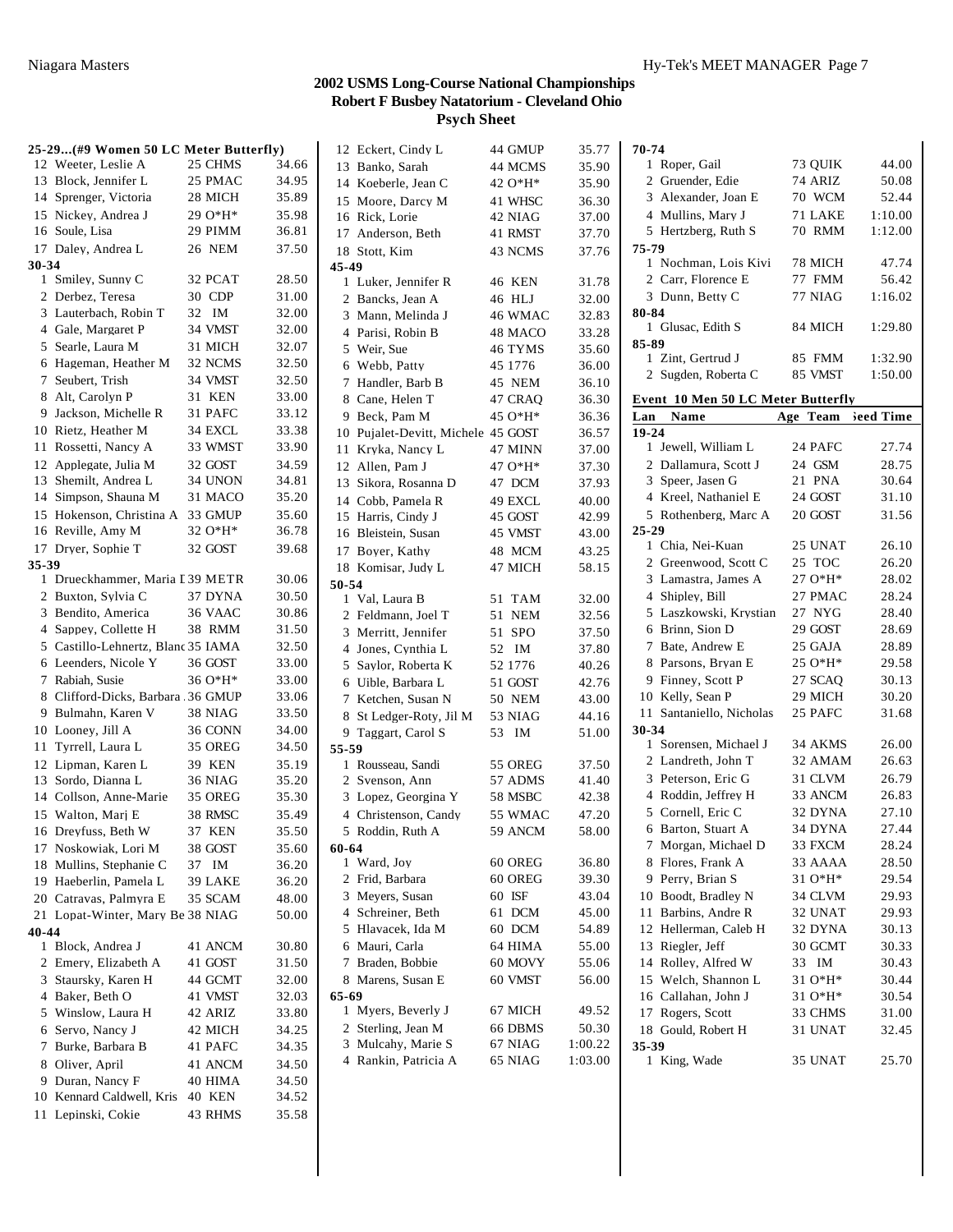| 35-39(#10 Men 50 LC Meter Butterfly)         |                  |                | 12 Norman, Mark B       | 48 MVM         | 31.05   | 65-69                                       |                    |         |
|----------------------------------------------|------------------|----------------|-------------------------|----------------|---------|---------------------------------------------|--------------------|---------|
| 2 Edmondson, Andy                            | 35 PCAT          | 26.44          | 13 Denes, Thomas A      | 45 ANCM        | 31.50   | 1 Cavanaugh, Cav                            | 67 GOLD            | 33.50   |
| 3 Giambalvo, Will C                          | 35 TGM           | 26.64          | 14 Cottam, James A      | 46 NCMS        | 31.92   | 2 Dobler, Wally E                           | 68 MICH            | 36.40   |
| 4 Clark, Henry L                             | 37 ARIZ          | 26.70          | 15 Carr, Steve C        | 49 GCMT        | 32.00   | 3 Fox, Robert A                             | 65 TOC             | 41.60   |
| 5 Bustamante, Henry                          | 37 VZLA          | 27.06          | 16 Stevens, Craig W     | 49 1776        | 33.20   | 4 Lincoln, Walter J                         | $690*H^*$          | 43.00   |
| 6 Dimaio, Bill                               | 37 CHMS          | 27.79          | 17 Herman, Timothy S    | 46 NIAG        | 33.80   | 5 Egelkraut, Elmer J                        | 69 MICH            | 55.00   |
| 7 Uthe, Brad D                               | 39 GOLD          | 27.90          | 50-54                   |                |         | 70-74                                       |                    |         |
| 8 Skirboll, Jim                              | 37 AMAM          | 28.00          | 1 Shaw, Greg J          | 51 NEM         | 27.87   | 1 Hill, Donald P                            | 70 TOC             | 35.00   |
| 9 Dicks, Wally C                             | 39 ANCM          | 28.00          | 2 Pugliese, Mark        | 50 DCRP        | 28.15   | 2 Sonia, Donald F                           | 72 IRCC            | 38.50   |
| 10 Stewart, Henry D                          | 39 NCMS          | 28.00          | 3 McCormack, Kevin M    | <b>50 SWIM</b> | 28.30   | 3 Mitchell, Clarke E                        | 70 NCMS            | 39.00   |
| 11 Seaman, Jeff S                            | <b>36 KEN</b>    | 28.93          | 4 Wickham, Robert C     | 52 STAR        | 28.40   | 4 Webber, Dick                              | 73 NCMS            | 40.46   |
| 12 Holland, Dave                             | 35 VMST          | 29.06          | 5 Simons, Randy         | 54 O*H*        | 30.90   | 5 Ries, John L                              | 71 MICH            | 42.00   |
| 13 Russell, Jim                              | 39 IM            | 29.49          | 6 Sherrill, Mike B      | 53 TOC         | 31.00   | 6 Bauman, John H                            | 72 WMAC            | 46.00   |
| 14 Dunne, Reed                               | 39 UNAT          | 29.50          | 7 Steffl, Jim           | 51 MICH        | 31.10   | 7 Maloney, Alan                             | 73 FMM             | 47.60   |
| 15 Young, Robert A                           | 38 IM            | 29.55          | 8 Coxhead, George L     | 50 NCMS        | 31.30   | 8 Williams, Hugh A                          | 71 DCM             | 53.95   |
| 16 Luebbe, James G                           | 35 LAKE          | 29.70          | 9 Sharpe, Kenneth N     | 50 DYNA        | 31.60   | 75-79                                       |                    |         |
| 17 Paller, Craig A                           | 36 IM            | 29.99          | 10 Savage, Patrick D    | $51O*H*$       | 31.90   | 1 Kurtzman, Joseph L                        | 76 FMM             | 45.00   |
| 18 Cleveland, Bill S                         | 37 RRM           | 30.00          | 11 King, Wayne C        | $500*H*$       |         | 2 Hubbard, Donald J                         | 75 SDSM            | 45.20   |
|                                              |                  | 30.23          | 12 Oates, David R       |                | 31.90   | 3 Reese, J.John                             | 77 MICH            | 52.65   |
| 19 Schardt, Thomas F                         | 35 MICH          |                |                         | 52 GMUP        | 32.50   | 4 Edwards, Freddy                           | 77 MICH            | 54.00   |
| 20 Gale, Andrew J                            | 36 VMST          | 30.35          | 13 Hoffman, Charles L   | 52 TERR        | 32.77   | 80-84                                       |                    |         |
| 21 Strange, John P                           | 39 IM            | 30.79          | 14 Hansen, Steve        | 51 MICH        | 33.20   | 1 Johnston, William H                       | 84 WCM             | 54.00   |
| 22 Boda, Joseph                              | 38 O*H*          | 30.80          | 15 Fisher, Daniel H     | 51 MOVY        | 33.22   | 2 Webb, Clarence                            | 80 1776            | 1:03.00 |
| 23 Edwards, Rick A                           | 36 GOST          | 31.06          | 16 Weisbrod, Andre      | 53 AMAM        | 33.50   | 85-89                                       |                    |         |
| 24 Lewandowski, Mark T                       | 36 UNAT          | 31.30          | 17 Woelfel, Bradford B  | 53 GCMT        | 33.60   | 1 Krup, Paul                                | 85 O*H*            | 53.00   |
| 25 Mayo, Craig                               | 38 AYMS          | 31.50          | 18 Conn, Christopher    | 54 UNAT        | 33.64   | 2 Cerer, Anton M                            | 86 O*H*            | 54.00   |
| 26 Kelley, James M                           | 38 GOST          | 34.78          | 19 Payne, Bob           | 52 NCMS        | 34.43   | 3 Fisher, Albert B                          | 86 MOVY            | 2:40.00 |
| 40-44                                        |                  |                | 20 Horsfield, Stephen P | $50 O*H*$      | 36.41   |                                             |                    |         |
| 1 Britt, Clay                                | 41 ANCM          | 26.30          | 21 Engineri, Paul J     | 51 NIAG        | 36.48   | Event 11 Women 200 LC Meter Breaststroke    |                    |         |
| 2 Marshall, Dirk                             | 40 STFF          | 26.99          | 22 Beachler, Michael P  | 51 1776        | 39.00   | Name<br>Lan                                 | Age Team leed Time |         |
|                                              |                  |                |                         |                |         |                                             |                    |         |
| 3 Specht, William L                          | 44 SPM           | 27.00          | 23 Leslie, David A      | 51 TYMS        | 1:10.00 | $19 - 24$                                   |                    |         |
| 4 Goldbloom, Robert M                        | 43 METR          | 27.50          | 55-59                   |                |         | 1 Mullin, Carol-Ann J                       | 22 GCMT            | 3:05.00 |
| 5 Lehman, Fritz E                            | 44 NCMS          | 27.75          | 1 Abrahams, Richard T   | 57 RMM         | 28.00   | 2 Deal, Melanie J                           | 22 NCMS            | 3:20.10 |
| 6 Crist, Jason A                             | 40 ANCM          | 27.80          | 2 Greenfield, Harry W   | 57 O*H*        | 29.50   | 3 Crandell, Kelly J                         | 22 INWM            | 3:38.10 |
| 7 Dropsey, Jeffrey P                         | 44 O*H*          | 27.89          | 3 Quiggin, David R      | 58 O*H*        | 29.60   | 4 Lincoln, Laura B                          | 19 NIAG            | 3:44.98 |
| 8 Pakkala, Brian L                           | 40 GAJA          | 27.90          | 4 Ryan, Dennis          | 56 O*H*        | 30.00   | $25 - 29$                                   |                    |         |
| 9 Weaver, Scott D                            | 40 ZURA          | 28.02          | 5 Sloan, Larry R        | 55 GMUP        | 30.10   | 1 Salcedo, Helen I                          | 27 SCAM            | 2:54.79 |
| 10 Morton, Gary T                            | 40 MICH          | 28.20          | 6 Nielsen, Charles D    | 57 MINN        | 30.50   | 2 Karunungan, Maria L                       | 29 DYNA            | 3:21.90 |
| 11 Silberman, Seth J                         | 41 O*H*          | 28.20          | 7 Wilder, Hugh          | 55 PALM        | 30.90   | 3 Garrow, Kendra A                          | 28 NEM             | 3:22.10 |
| 12 Fell, Michael A                           | 41 ANCM          | 28.50          | 8 Abbott, William A     | 56 RMM         | 31.70   | 30-34<br>1 Carter, Jennifer E               | 31 KEN             | 3:03.00 |
| 13 Uebele, Keith T                           | 41 OREG          | 29.00          | 9 Redic, James P        | <b>56 SWIM</b> | 31.76   |                                             | 33 ISF             |         |
| 14 Dreiske, Peter D                          | 44 PCAT          | 29.00          | 10 Hamilton, Dennis     | 55 WILD        | 32.19   | 2 Bailie, Bridget A                         |                    | 3:20.92 |
| 15 Melgar, Tom                               | 41 MICH          | 30.50          | 11 Meehan, Tom G        | 55 WMAC        | 32.87   | 3 Ayers, Katherine E                        | 31 O*H*            | 3:26.22 |
| 16 Stiling, Douglas E                        | 44 GOST          | 30.70          | 12 Lodwig, Keefe L      | 59 LAM         | 33.88   | 4 Rees, Karla E                             | 30 MVM             | 3:34.00 |
| 17 Strait, Shane                             | 42 AYMS          | 31.00          | 13 Vogt, Joel W         | 55 O*H*        | 36.23   | 35-39<br>1 Considine-Miller, Ellen .39 WMST |                    | 3:05.00 |
| 18 Linde, Mace A                             | 42 EXCL          | 31.06          | 14 Woods, Tom M         | 59 VMST        | 42.00   | 2 Moulton, Wendy                            | 37 GCMT            | 3:15.00 |
| 19 Hendrickson, John J                       | 42 TOC           | 31.10          | 60-64                   |                |         | 3 Badger, Alison G                          | 36 MICH            | 3:20.00 |
| 20 Morozin, Joseph H                         | 42 PAFC          | 31.17          | 1 Muter, C W            | 60 SDSM        | 30.27   | 4 Haeberlin, Pamela L                       | 39 LAKE            | 3:22.40 |
| 45-49                                        |                  |                | 2 Schiltz, Jack H       | 60 VMST        | 31.40   | 5 Huff, Lori A                              | 38 GOST            | 4:05.49 |
| 1 McCabe, Thomas J                           | 45 IM            | 27.50          | 3 Kitchell, Richard W   | 62 NCMS        | 31.79   | 40-44                                       |                    |         |
| 2 Walters, Dave M                            | 46 O*H*          | 27.50          | 4 Smith, Ian S          | 61 YMCA        | 32.00   | 1 Lepinski, Cokie                           | 43 RHMS            | 3:07.45 |
| 3 Hansen, Robert M                           | 48 GMUP          | 27.80          | 5 Olander, Thomas J     | $600*H*$       | 32.50   | 2 Petersen, Stephanie O                     | 40 SLAM            | 3:16.00 |
| 4 Craig, John M                              | 48 CONN          | 29.00          | 6 Goldstein, Mel        | 64 ISF         | 35.00   | 3 Lukasik, Janice A                         | 44 PAFC            | 3:38.66 |
| 5 Tudor, John B                              | 45 VMST          | 29.00          | 7 Hunt, John W          | 60 GSM         | 36.10   | 4 Kennard Caldwell, Kris 40 KEN             |                    | 3:39.12 |
| 6 Franklin, Steve E                          | 45 O*H*          | 29.79          | 8 Convey, John F        | 64 BRCK        | 36.70   | 5 Wright, Laura S                           | 44 LYMS            | 3:40.00 |
| 7 Feinstein, John                            | 47 ANCM          | 29.90          | 9 Quigley, George J     | 62 ISF         | 37.10   | 6 Morrin-Nordlund, Debol 40 TERR            |                    | 3:41.10 |
| 8 Bokulic, Ronald E                          | 48 GOST          | 30.00          | 10 Perilman, Jim        | 63 WCM         | 37.30   |                                             |                    |         |
| 9 Carrow, Hill                               | 47 NCMS          | 30.00          | 11 Tripp, Thomas N      | 60 GOST        | 37.65   |                                             |                    |         |
| 10 Erickson, Tim D<br>11 Mykleby, Geoffrey L | 46 GOLD<br>49 IM | 30.60<br>31.00 | 12 Monahan, Richard S   | 61 SOFM        | 47.00   |                                             |                    |         |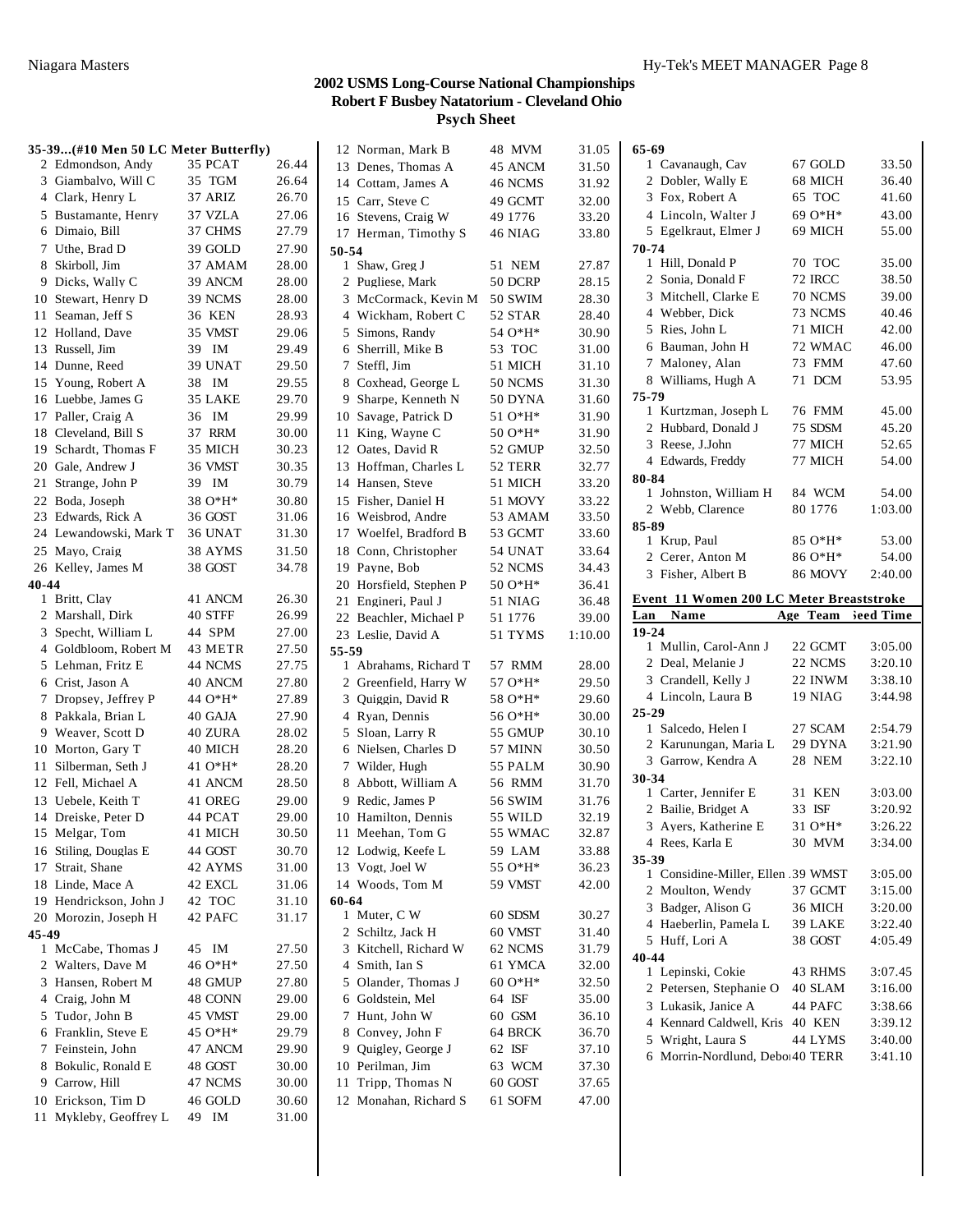|              | 40-44(#11 Women 200 LC Meter Breaststroke |                |         |
|--------------|-------------------------------------------|----------------|---------|
| 7            | Roller, Diane K                           | 41 GCMT        | 3:50.00 |
|              | 8 Seyferth, Elizabeth                     | 44 IM          | 3:51.83 |
|              | 9 Jones, Frances B                        | 40 LAKE        | 4:00.00 |
|              | 10 Criscione, Janet R                     | 41 SLAM        | 5:30.00 |
| 45-49        |                                           |                |         |
| 1            | Mann, Melinda J                           | 46 WMAC        | 3:02.84 |
|              | 2 Ryan, Wendy E                           | 45 NIAG        | 3:15.50 |
|              | 3 Mattson, Skippy                         | 49 DYNA        | 3:19.00 |
|              | 4 Allen, Pam J                            | 47 O*H*        | 3:20.80 |
|              | 5 Gettelfinger, Cheryl M                  | 45 ISF         | 3:23.01 |
| 6            | Rothenberg, Diane F                       | 49 O*H*        | 3:26.83 |
| 7            | Sharpe, Pamela E                          | 49 DYNA        | 3:35.00 |
| 8            | Rodgers, Nancy J                          | 48 GAJA        | 3:42.19 |
| 9            | Sansbury, Mary R                          | 49 NCMS        | 3:44.01 |
|              | 10 Sloan, Maureen E                       | 47 O*H*        | 3:48.00 |
|              | 11 Welborn, Jody M                        | 47 OREG        | 3:50.00 |
|              | 12 del Greco, Jane                        | 46 IM          | 3:51.00 |
| 13           | Smath, Meg                                | 46 WILD        | 3:58.00 |
|              | 14 Kregor, Janice                         | 46 WILD        | 4:03.14 |
| 50-54        |                                           |                |         |
| $\mathbf{1}$ | Merritt, Jennifer                         | 51 SPO         | 3:07.11 |
|              | 2 Walker, Deb W                           | <b>51 SWIM</b> | 3:15.00 |
| 3            | Bierwert, Karen                           | <b>50 NEM</b>  | 3:30.00 |
|              | 4 Everitt, Denise M                       | <b>50 NIAG</b> | 3:35.53 |
| 5            | Hummel, Barbara R                         | 50 METR        | 3:36.37 |
| 6            | Evans, Holly L                            | 52 NIAG        | 3:37.00 |
| 7            | Nelson, Colleen                           | 53 TYMS        | 3:37.00 |
| 8            | Kawakami, Priscilla C                     | 52 UTAH        | 3:40.00 |
|              | 9 Casey, Kathrine J                       | 54 PNA         | 3:44.58 |
|              | 10 Cathey, Sandra G                       | 53 NCMS        | 3:47.02 |
| 11           | Saylor, Roberta K                         | 52 1776        | 3:49.11 |
|              | 12 Smith, Melinda J                       | 50 O*H*        | 3:53.00 |
|              | 13 Yoder, Margie E                        | 50 RMM         | 4:06.00 |
| 55-59        |                                           |                |         |
|              | 1 Pettijohn, Margot K                     | 56 ANCM        | 3:24.41 |
|              | 2 Pospisil, Eva M                         | 55 MICH        | 3:50.08 |
|              | 3 Davies, Alison                          | 55 MCM         | 4:10.30 |
|              | 4 Christenson, Candy                      | 55 WMAC        | 4:15.30 |
| 60-64        |                                           |                |         |
| 1            | Pronk, Bonnie L                           | 60 MSBC        | 3:14.49 |
|              | 2 Leilich, Joann                          | 63 DCM         | 3:30.00 |
|              | 3 Jebe, Margit H                          | 64 CONN        | 3:41.70 |
|              | 4 Marens, Susan E                         | 60 VMST        | 4:20.25 |
|              | 5 Steer, Sandy L                          | 63 SPM         | 4:35.21 |
| 6            | Johnson, Amy C                            | 60 NIAG        | 4:40.00 |
| 65-69        |                                           |                |         |
|              | 1 Schumann, Susanne                       | 65 MACO        | 3:44.00 |
|              | 2 Sterling, Jean M                        | 66 DBMS        | 4:24.00 |
|              | 3 Varty, Eulah                            | 68 COWI        | 4:27.36 |
|              | 4 Moeller, Janet H                        | 68 1776        | 4:29.00 |
|              | 5 Kremer, Sandra L                        | 66 NCMS        | 4:31.74 |
| 70-74        |                                           |                |         |
| 1            | Kron, Lilly                               | 71 O*H*        | 3:58.02 |
|              | 2 Eisele, Sylvia                          | 73 OMAC        | 4:12.00 |
|              | 3 Alexander, Joan E                       | 70 WCM         | 4:15.00 |
|              | 4 Bohl, Nan H                             | 73 MOVY        | 4:24.43 |
|              | 5 Campbell, Joan K                        | 72 CATM        | 4:42.13 |

|                | 6 Snyder, Hannelore                    | 72 | IM             | 5:10.10   |
|----------------|----------------------------------------|----|----------------|-----------|
| 7              | Protopapas, Renee                      |    | 73 H2O         | 5:40.61   |
|                | 8 Young, Claire E                      |    | <b>74 IRCC</b> | 5:50.00   |
|                | 9 Wolle, Marian L                      |    | 74 SDSM        | 6:50.00   |
| 75-79          |                                        |    |                |           |
|                | 1 Kenner, Regan                        |    | 79 FMM         | 4:42.75   |
|                | 2 Graham, Suzanne B                    |    | 76 CONN        | 4:59.30   |
| 80-84          |                                        |    |                |           |
|                | 1 Wixted, Mary P                       |    | 80 1776        | 6:00.00   |
| 85-89          |                                        |    |                |           |
|                | 1 Lenk-Zigler, Maria                   |    | 87 NMMS        | 5:50.20   |
|                | 2 Joy, Sally                           |    | 85 WCM         | 6:00.00   |
|                | 3 Zint, Gertrud J                      |    | 85 FMM         | 6:30.54   |
|                |                                        |    |                |           |
|                | Event 12 Men 200 LC Meter Breaststroke |    |                |           |
| Lan            | Name                                   |    | Age Team       | Seed Time |
| 19-24          |                                        |    |                |           |
|                | 1 Weber, Andy J                        |    | 24 GOST        | 2:39.64   |
| $\overline{2}$ | Sagarwala, Adam R                      |    | 23 MCM         | 3:00.00   |
|                | 3 Powers, Barrett A                    |    | 23 WMAC        | 3:30.00   |
| $25 - 29$      |                                        |    |                |           |
|                | 1 Walkenhorst, Jared W                 |    | 28 CONN        | 2:32.39   |
| 2              | Finney, Scott P                        |    | 27 SCAQ        | 2:39.07   |
| 3              | Spellman, Donald P                     |    | 28 IAMA        | 2:41.59   |
|                | 4 Caldas, Hugo -                       |    | 25 GOST        | 2:50.88   |
|                | 5 Kelly, Sean P                        |    | 29 MICH        | 2:55.00   |
|                | 6 Santaniello, Nicholas                |    | 25 PAFC        | 3:09.06   |
| 30-34          |                                        |    |                |           |
|                | 1 Kinney, Matthew A                    |    | 32 KEN         | 2:31.50   |
|                | 2 Radel, Todd J                        |    | 30 GOST        | 2:33.55   |
|                | 3 Boodt, Bradley N                     |    | 34 CLVM        | 2:53.99   |
|                | 4 Davis, Eric J                        |    | 31 GCMT        | 2:57.55   |
| 35-39          |                                        |    |                |           |
|                | 1 Dicks, Wally C                       |    | 39 ANCM        | 2:26.07   |
| 2              | Paller, Craig A                        |    | 36 IM          | 2:33.50   |
| 3              | Jennings, Bob                          |    | 37 NCMS        | 2:35.59   |
|                |                                        |    |                |           |
| $\overline{4}$ | Thompson, Anthony G 38 MOVY            |    |                | 2:43.77   |
| 5              | Turocy, Gregory                        |    | 39 O*H*        | 2:47.40   |
| 6              | Baker, J Jeffrey                       |    | 37 O*H*        | 2:50.00   |
| 7              | Osburn, Chris                          |    | 39 MCM         | 3:03.06   |
| 8              | Strange, John P                        | 39 | IM             | 3:05.40   |
| 9.             | Froebel, Marc M                        |    | 38 GOST        | 3:21.00   |
| 10             | Zegarra-Ballon, Julio E                |    | 38 SLAM        | 3:25.00   |
|                | 11 Echeverria, Fernan V                |    | 37 O*H*        | 3:45.17   |
| 40-44          |                                        |    |                |           |
|                | 1 Vanderby, Doug D                     |    | 43 NT          | 2:36.66   |
|                | 2 Matysek, Jim                         |    | 43 NIAG        | 2:47.09   |
|                | 3 Dallam, Craig B                      |    | 44 O*H*        | 2:49.90   |
|                | 4 Oliva, Tomas                         |    | 40 MACO        | 2:55.00   |
| 5              | Sihner, Craig                          |    | 43 MAM         | 2:55.00   |
|                | 6 Cusack, Stephen                      |    | 41 MICH        | 2:56.00   |
|                | 7 Mair, Stuart P                       |    | 42 MICH        | 2:56.00   |
|                | 8 McCart, John C                       |    | 43 YSMS        | 2:57.77   |
|                | 9 Greenstein, Steven I                 |    | 41 ILF         | 3:00.00   |
|                | Bourque, Jude D                        |    |                | 3:10.03   |
| 10             |                                        |    | 41 CRAQ        |           |
| 45-49<br>1     | Templin, Philip J                      |    | 48 UCI         | 2:48.78   |
|                |                                        |    |                |           |

| 2              | Schafer, Ron P         | 45 HSAM   | 2:49.84 |
|----------------|------------------------|-----------|---------|
| 3              | Wasserman, Neil R      | 47 GOST   | 2:54.00 |
| 4              | Louie, Jamie           | 45 RMM    | 2:58.70 |
| 5              | Braun, Mark G          | 45 LYTA   | 2:59.99 |
| 6              | Phillips, Mike         | 46 EXCL   | 3:05.89 |
| 7              | Haberek, Cork          | 45 AYMS   | 3:07.30 |
| 8              | Hubbard, Rich          | 49 WMAC   | 3:11.74 |
| 9              | Laughlin, Patrick O    | 48 DYNA   | 3:12.77 |
|                | 10 Schwartz, Mark D    | 47 GCMT   | 3:24.39 |
| 11             | Smith, Don E           | 45 UNAT   | 4:53.80 |
| 50-54          |                        |           |         |
|                | 1 Korner, Dale E       | $500*H*$  | 2:40.00 |
| $\overline{2}$ | Shead, Timothy M       | 50 GOLD   | 2:49.90 |
| 3              | Enright, Richard P     | 50 UNAT   | 2:50.00 |
| 4              | Stark, Allen L         | 53 OREG   | 2:52.54 |
| 5              | Brown, Robert V        | 50 GAJA   | 2:53.23 |
|                |                        |           |         |
|                | 6 Clemmons, Jim        | 52 MAM    | 2:54.50 |
| 7              | Pyle, Edwin            | 53 HSNM   | 2:55.30 |
| 8              | Seltzer, Robert L      | 51 NEM    | 2:58.00 |
|                | 9 Coxhead, George L    | 50 NCMS   | 2:58.50 |
|                | 10 Hansen, Steve       | 51 MICH   | 3:01.25 |
| 11             | Donnelly, James M      | 53 SWIM   | 3:04.00 |
| 12             | Hoffman, Charles L     | 52 TERR   | 3:04.37 |
|                | 13 Burns, Robert D     | 50 O*H*   | 3:10.00 |
|                | 14 Rotthoff, David G   | 51 $O*H*$ | 3:12.00 |
|                | 15 Anderson, Jeffrey B | 52 PNA    | 3:12.00 |
|                | 16 Einsidler, Jon E    | 51 METR   | 3:15.00 |
|                | 17 Van Nort, Steven    | 51 ZAPM   | 3:15.00 |
|                | 18 Gondek, Paul C      | 50 GSM    | 3:17.06 |
|                | 19 Payne, Bob          | 52 NCMS   | 3:22.62 |
| 20             | Kassner, Michael E     | 52 WCM    | 3:25.00 |
| 21             | Haverland, Rick A      | 50 GOST   | 3:30.00 |
|                | 22 Leslie, David A     | 51 TYMS   | 4:10.00 |
| 55-59          |                        |           |         |
|                | 1 Murray, Allen K      | 58 UCI    | 3:01.39 |
| $\overline{2}$ | Andersen, Peter        | 59<br>IM  | 3:08.00 |
| 3              | Redic, James P         | 56 SWIM   | 3:11.48 |
| $\overline{4}$ | Kroeger, Donald J      | 59 MICH   | 3:31.00 |
| 5              | Meyer, Gerald H        | 58 O*H*   | 3:40.00 |
| 6              | Abineri, David J       | 59 GOST   | 3:50.00 |
| 7              | Lehmann, Jim           | 56 BGSU   | 3:51.00 |
| 8              | Heuck, Ken             | 58 GOST   | 4:09.00 |
|                | 9 Brooks, Forest C     | 55 AKMS   | 7:00.00 |
| 60-64          |                        |           |         |
|                | 1 Freshley, Mike R     | 61 SDSM   | 3:09.00 |
|                | 2 Loewe, Raymond D     | 60 GSM    | 3:10.00 |
| 3              | Stover, John C         | 61 MICH   | 3:15.00 |
|                | 4 Schiltz, Jack H      | 60 VMST   | 3:15.30 |
| 5              | Laux. Michael A        | 61 CONN   | 3:20.00 |
|                | 6 Medici, John C       | 64 O*H*   | 3:28.00 |
| 7              | Crowley, William H     | 63 PCAT   | 3:30.00 |
| 8              | Jackson, Peter T       | 62 TWC    | 3:33.00 |
|                | 9 Perilman, Jim        | 63 WCM    | 3:40.06 |
|                | 10 Bechtol. Ken P      | $60O*H*$  | 3:52.00 |
| 65-69          |                        |           |         |
|                | 1 Jacobs, Joel P       | 66 NCMS   | 3:19.00 |
|                | 2 Silverstein, Leonard | 68 GOLD   | 3:42.00 |
|                | 3 Van Landingham, Jack | 69 NIAG   | 3:50.00 |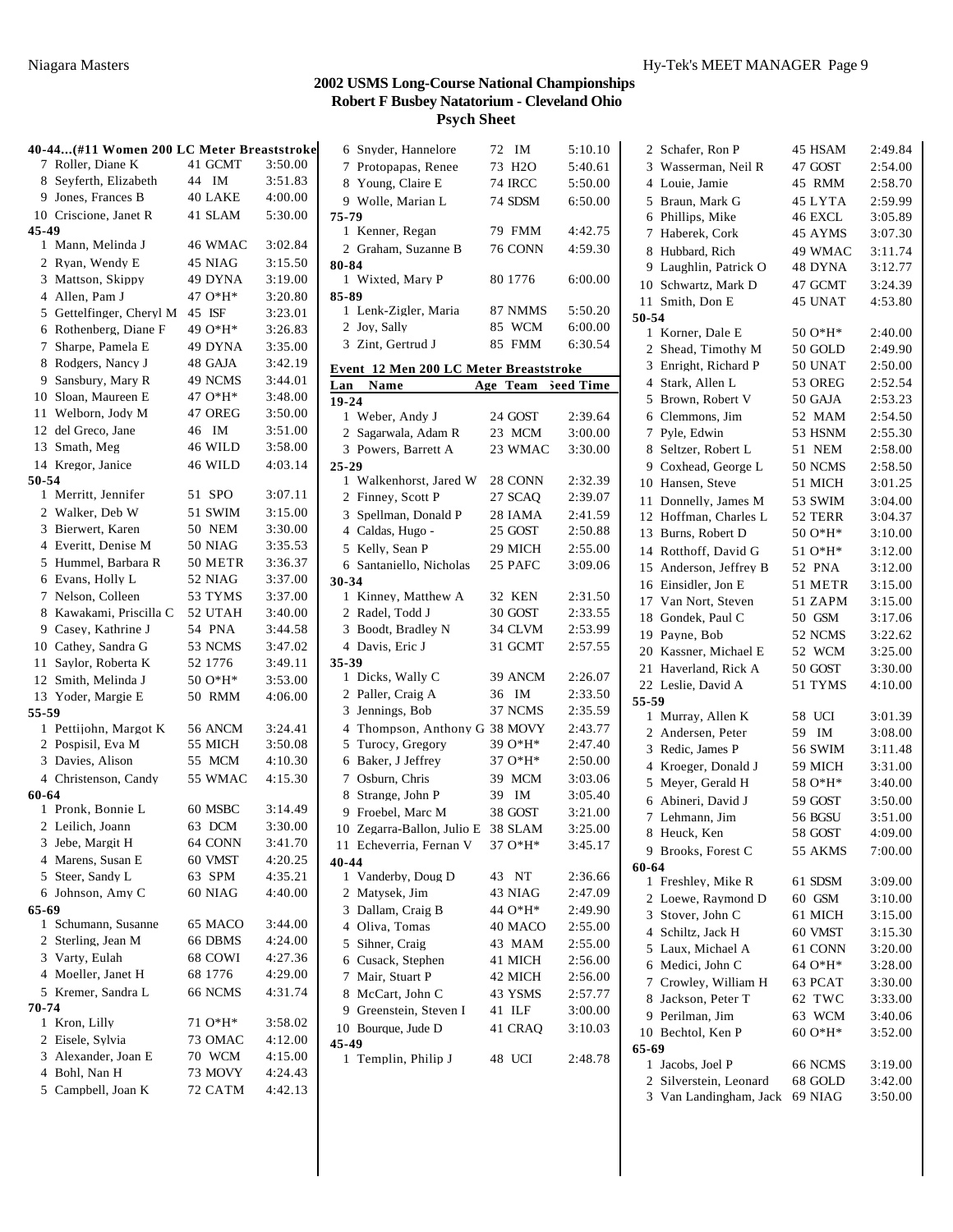| 65-69(#12 Men 200 LC Meter Breaststroke)<br>4 Hall, Sid | $67O*H*$        | 3:52.00   |                |
|---------------------------------------------------------|-----------------|-----------|----------------|
| 5 Chilton, Sam                                          | 68 O*H*         | 4:08.00   |                |
| 6 Wilmore, Chuck                                        | 68 VMST         | 4:15.00   |                |
| 7 Russ, Carl                                            | 67 VMST         | 4:25.00   | 3.             |
| 70-74                                                   |                 |           |                |
| 1 Lockey, Myron W                                       | 71 CMAO         | 3:35.10   |                |
| 2 Baker, Donald J                                       | 71 SDSM         | 3:44.40   |                |
| 3 Smith, Christopher                                    | 70 TYMS         | 3:50.00   |                |
| 4 Malonev, Alan                                         | 73 FMM          | 3:58.05   |                |
| 5 Haartz, F H Ted                                       | 74 NEM          | 4:00.00   |                |
| 6 Gruender, Dan F                                       | 73 ARIZ         | 4:06.01   |                |
| 7 Bauman, John H                                        | 72 WMAC         | 4:12.00   |                |
| 8 Weiner, Jack                                          | 72 LYTA         | 4:17.25   |                |
| 9 Mayer, Wesley G                                       | 70 WMAC         | 4:21.60   | $\overline{4}$ |
| 10 Cannon, William C                                    | 72 SLAM         | 4:24.89   |                |
| 75-79                                                   |                 |           |                |
| 1 Greenberg, Barton H                                   | 78 OMAH         | 3:56.00   |                |
| 2 Korten, Don H                                         | 76 MICH         | 4:40.00   |                |
| 3 Boone, Vester                                         | 77 NCMS         | 4:48.21   |                |
| 4 De La Vega, Agustin                                   | 77 GOLD         | 4:50.00   |                |
| 5 Garsoe, Norman D                                      | 79 1776         | 4:52.66   |                |
| 6 Roth, Robert                                          | 75 DYNA         | 4:55.79   | 4              |
| 7 McNeil, Dan                                           | 79 ADMS         | 5:55.00   |                |
| 8 Strong, Doug                                          | 77 DOC          | 5:59.55   |                |
| 80-84                                                   |                 |           |                |
| 1 Brock, William J                                      | 80 UNAT         | 4:58.00   |                |
| 85-89                                                   |                 |           |                |
| 1 Cleaveland, Brud                                      | 85 FMM          | 5:11.50   |                |
| 2 McCullough, E Don                                     | 87 FMM          | 5:31.01   |                |
|                                                         |                 |           |                |
| Event 13 Mixed 200 LC Meter Freestyle Relay             |                 |           |                |
| <b>Team</b>                                             | Relay Seed Time |           |                |
| --- No entries for this even                            |                 |           |                |
| Event 15 Women 200 LC Meter Medley Relay                |                 |           |                |
| Team                                                    | Relay Seed Time |           | 51             |
| --- No entries for this even                            |                 |           |                |
| Event 16 Men 200 LC Meter Medlev Relav                  |                 |           |                |
| Team                                                    | Relay           | Seed Time |                |
| --- No entries for this even                            |                 |           |                |
|                                                         |                 |           |                |
| Event 17 Women 400 LC Meter IM                          |                 |           |                |
| Name<br>Lan                                             | Age Team        | Seed Time |                |
| $19 - 24$                                               |                 |           |                |
| 1 Lincoln, Laura B                                      | 19 NIAG         | 6:53.90   |                |
| $25 - 29$                                               |                 |           |                |
| 1 Carlson, Miriam E                                     | 25 MICH         | 5:45.78   |                |
| 2 Salcedo, Helen I                                      | 27 SCAM         | 5:49.09   |                |
| 3 Sullivan, Danielle M                                  | 27 MICH         | 5:57.51   | 5.             |
| 4 Weeter, Leslie A                                      | 25 CHMS         | 6:00.00   |                |
| 5 Flynn, Patricia A                                     | 26 PAFC         | 6:14.00   |                |
| 6 Garrow, Kendra A                                      | 28 NEM          | 6:24.56   |                |
| 7 Schuerman, Heather A                                  | 26 MOVY         | 6:32.22   |                |
| 8 Karunungan, Maria L                                   | 29 DYNA         | 6:34.53   | 61             |
| 9 Kelly, Shannon C                                      | 25 MICH         | 6:38.51   |                |
| $30 - 34$                                               |                 |           |                |
| 1 Day, Nadine K                                         | 32<br>IM        | 5:28.58   |                |

|       | 2 Woody, Dana C                  |    | 33 NIAG | 6:09.84 |
|-------|----------------------------------|----|---------|---------|
|       | 3 Hettrich, Katie P              |    | 32 NIAG | 6:16.47 |
|       | 4 Rees, Karla E                  |    | 30 MVM  | 6:52.06 |
| 35-39 |                                  |    |         |         |
|       | 1 Luallen, Andrea L              |    | 37 GSM  | 5:30.04 |
|       | 2 Gellatly, Jill E               |    | 35 HOTS | 5:39.00 |
|       | 3 Cialdella-Morehead, Lor 38 GSM |    |         | 5:45.00 |
|       | 4 Looney, Jill A                 |    | 36 CONN | 5:50.00 |
|       | 5 Kalibat, Rebecca B             |    | 39 GSM  | 6:00.12 |
|       | 6 Barany, Cheryl A               |    | 38 CONN | 6:05.02 |
|       | 7 Colette, Laura                 |    | 38 CSPF | 6:35.33 |
|       | 8 Badger, Alison G               |    | 36 MICH | 6:41.50 |
|       | 9 Heid, Marilyn J                |    | 37 GOST | 7:05.35 |
|       | 10 Broido, Ellen M               |    | 37 OREG | 7:30.00 |
| 40-44 |                                  |    |         |         |
|       | 1 Klestinec, Robin L             |    | 41 GCMT | 5:40.00 |
|       | 2 Brown, Denise H                |    | 43 NACM | 5:59.62 |
|       | 3 Alarie, Patricia M             |    | 41 WMAC | 6:15.00 |
|       | 4 Burke, Barbara B               |    | 41 PAFC | 6:25.31 |
|       | 5 Lavely, Kelley                 |    | 43 O*H* | 6:59.00 |
|       | 6 Anderson, Beth                 |    | 41 RMST | 7:00.00 |
|       | 7 Roller, Diane K                |    | 41 GCMT | 7:10.00 |
| 45-49 |                                  |    |         |         |
|       | 1 Einsidler, Karen L             |    | 46 METR | 5:46.29 |
|       | 2 Mattson, Skippy                |    | 49 DYNA | 6:21.00 |
|       | 3 Norton, Judith H               |    | 45 O*H* | 6:30.00 |
|       | 4 Quinn, Phyllis E               |    | 47 TOC  | 6:40.40 |
|       | 5 Beck, Pam M                    |    | 45 O*H* |         |
|       |                                  |    |         | 6:50.11 |
|       | 6 Sikora, Rosanna D              |    | 47 DCM  | 6:50.54 |
|       | 7 Allen, Pam J                   |    | 47 O*H* | 7:08.40 |
| 8     | Belva, Carol W                   |    | 47 NIAG | 7:12.00 |
| 9.    | Frayne, Anne M                   |    | 48 GOST | 7:26.00 |
|       | 10 Childs, Martha A              |    | 48 MICH | 7:35.00 |
| 11    | Welborn, Jody M                  |    | 47 OREG | 8:00.00 |
| 12    | Sloan, Maureen E                 |    | 47 O*H* | 8:23.00 |
| 50-54 |                                  |    |         |         |
|       | 1 Ogier, Danielle                |    | 50 UNAT | 5:55.70 |
|       | 2 Bierwert, Karen                |    | 50 NEM  | 6:50.00 |
|       | 3 Kawakami, Priscilla C          |    | 52 UTAH | 6:50.00 |
|       | 4 Jones, Cynthia L               |    | 52 IM   | 7:16.00 |
|       | 5 Cathey, Sandra G               |    | 53 NCMS | 7:18.99 |
|       | 6 Quill, Catherine J             | 52 | IM      | 7:26.00 |
|       | 7 Kaguni, Laurie S               |    | 50 MICH | 7:35.00 |
|       | 8 Brooks, Catherine S            |    | 54 AKMS | 7:38.20 |
|       | 9 St Ledger-Roty, Jil M          |    | 53 NIAG | 8:00.00 |
|       | 10 Baker, Gini J                 |    | 52 SDSM | 8:36.00 |
|       | 11 Taggart, Carol S              | 53 | IM      | 8:36.06 |
|       | 12 Travis, Beverly M             |    | 51 GOST | 9:07.27 |
| 55-59 |                                  |    |         |         |
| 1     | Marr, Jackie M                   |    | 59 SDSM | 6:58.80 |
|       | 2 Pettijohn, Margot K            |    | 56 ANCM | 7:12.13 |
|       | 3 Mitchell, Jeannie R            |    | 56 NCMS | 7:20.02 |
|       | 4 Lebsack, Linda M               |    | 56 RMM  | 8:25.00 |
| 60-64 |                                  |    |         |         |
|       | 1 Meyers, Susan                  |    | 60 ISF  | 7:40.36 |
|       | 2 Hlavacek, Ida M                |    | 60 DCM  | 8:21.18 |
|       | 3 Braden, Bobbie                 |    | 60 MOVY | 8:37.59 |
|       |                                  |    |         |         |

| 65-69                                          |                    |                    |
|------------------------------------------------|--------------------|--------------------|
| 1 Love, Barbara J                              | 65 METR            | 8:48.00            |
| 2 Sterling, Jean M                             | 66 DBMS            | 8:50.00            |
| 3 Moeller, Janet H                             | 68 1776            | 9:20.00            |
| 4 Varty, Eulah                                 | 68 COWI            | 9:20.00            |
| 5 Ouinn, Adeline A                             | 67 SDSM            | 10:40.00           |
| 70-74                                          |                    |                    |
| 1 Eisele, Sylvia                               | 73 OMAC            | 8:53.00            |
| 2 Campbell, Joan K                             | 72 CATM            | 9:14.71            |
| 3 Hagan, Marianna M                            | 74 1776            | 10:48.94           |
| 4 Wolle, Marian L                              | 74 SDSM            | 11:22.40           |
| 5 Williams, Mary F                             | 71 MICH            | 11:53.21           |
|                                                |                    |                    |
| 75-79<br>1 Krauser, June                       | 76 GOLD            | 8:27.30            |
| 2 Nochman, Lois Kivi                           | 78 MICH            | 8:59.25            |
|                                                |                    |                    |
| 3 Dunn, Betty C                                | 77 NIAG            | 9:47.53            |
| 4 Stupfel, Gloria M                            | 76 SMMM            | 13:32.00           |
| 80-84                                          |                    |                    |
| 1 Howell, Jae                                  | 80 WCM             | 11:20.00           |
| 2 Huggins, Hildegarde D                        | $80O*H*$           | 12:03.00           |
| Event 18 Men 400 LC Meter IM                   |                    |                    |
| Lan<br>Name                                    | Age Team           | leed Time          |
| 19-24                                          |                    |                    |
| 1 Weber, Andy J                                | 24 GOST            | 5:20.14            |
| 2 Speer, Jasen G                               | 21 PNA             | 6:20.00            |
| 3 Samonie, John J                              | 23 MICH            | 6:30.00            |
| 4 Miyares, Andres                              | $19.0*H*$          | 6:51.40            |
|                                                |                    |                    |
|                                                |                    |                    |
| $25 - 29$                                      |                    |                    |
| 1 Vitazka, Honza                               | 26 GCMT            | 4:42.20            |
| 2 Jalovec, Chris M                             | 26 O*H*            | 5:29.33            |
| 3 Furlong, Brian M                             | 25 PAFC            | 5:30.50            |
| 4 Caldas, Hugo -                               | 25 GOST            | 5:32.05            |
| 5 Everett, Travis J                            | 26 SAWS            | 5:34.74            |
| 6 Parsons, Bryan E                             | 25 O*H*            | 6:02.54            |
| 7 Shinn, David Y                               | 27 DYNA            | 6:18.33            |
| 30-34                                          |                    |                    |
| 1 Zolna, Bill M                                | 33 MACO            | 4:49.49            |
| 2 Magee, Mark A                                | 34 CLVM            | 4:50.49            |
| 3 Kinney, Matthew A                            | 32 KEN             | 5:05.20            |
| 4 Radel, Todd J                                | 30 GOST            | 5:11.34            |
| 5 Hellerman, Caleb H                           | 32 DYNA            | 5:50.00            |
|                                                |                    |                    |
| 6 Koppenhaver, Ken                             | 34 NIAG            | 5:55.00            |
| 35-39                                          |                    |                    |
| 1 Chestnut, Doug                               | 38 GMUP            | 5:12.47            |
| 2 Hopson, Bruce E                              | 36 SLAM            | 5:16.77            |
| 3 Van Dyke, Rick P                             | 37 GOST            | 5:16.90            |
| 4 Bunnell, Brent E                             | 39 MCM             | 5:49.00            |
| 5 Volckening, Bill                             | 36 NEM             | 5:54.49            |
| Nordlund, Eric R<br>6                          | 39 TERR            | 6:10.10            |
| Schardt, Thomas F<br>7                         | 35 MICH            | 6:48.25            |
| 40-44                                          |                    |                    |
| 1 Radam, Thomas                                | 40 IMSC            | 5:05.00            |
| 2 Tidmarsh, George F                           | 42 MELO            | 5:05.00            |
| 3 Seibt, Andreas K                             | IM<br>44           | 5:15.00            |
| 4 Greene, Christopher C<br>5 Rabalais, Scott F | 40 GAJA<br>44 GAJA | 5:22.30<br>5:25.80 |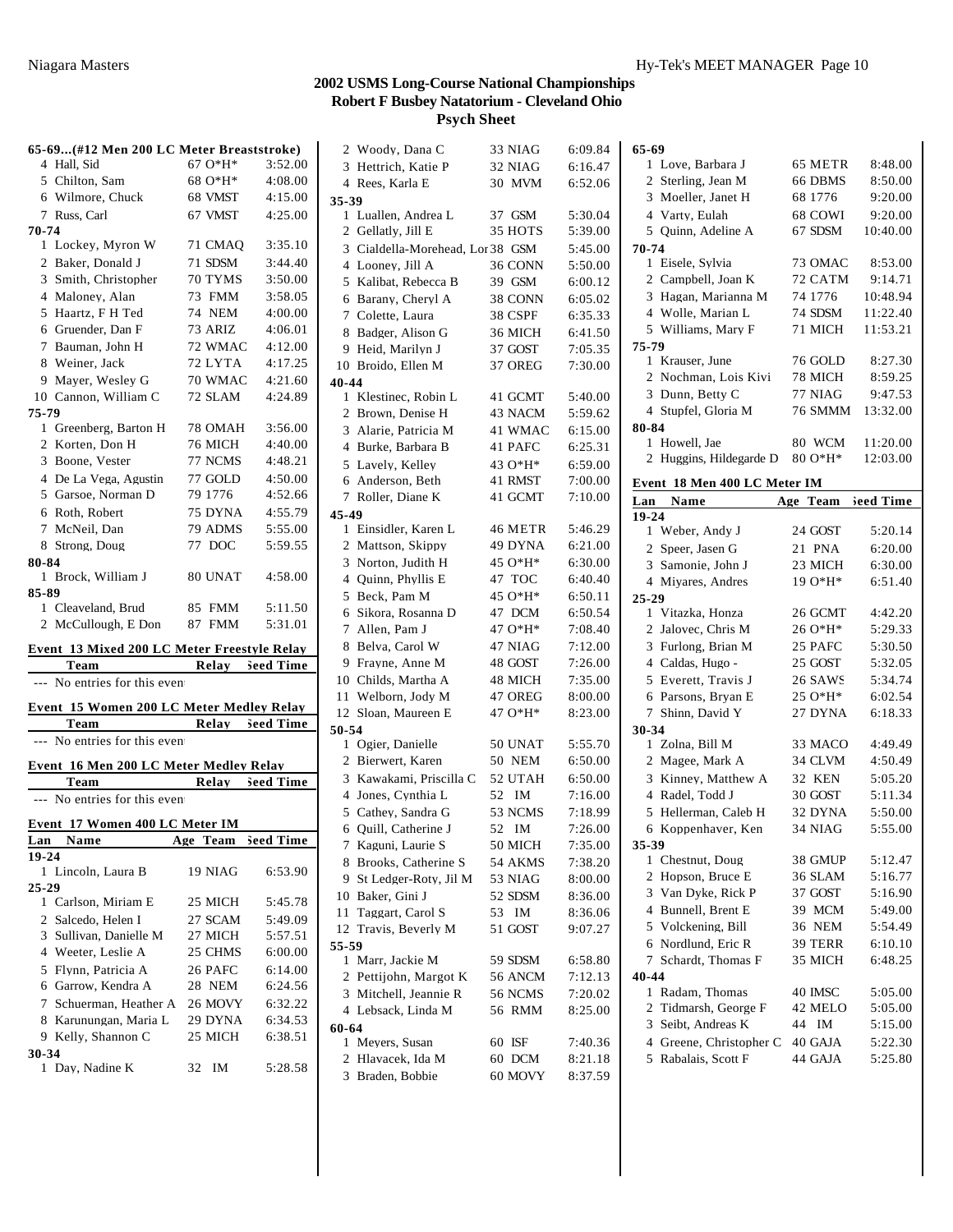|       | 40-44(#18 Men 400 LC Meter IM) |                |         | 8 Meyer, Gerald H                     | 58 O*H*            | 7:45.00  | 5 Laven, Lita C                    | $27.0*H*$ | 1:15.00 |
|-------|--------------------------------|----------------|---------|---------------------------------------|--------------------|----------|------------------------------------|-----------|---------|
|       | 6 Waid, Greg                   | 42 MOVY        | 5:28.81 | 9 Aponte, Julio                       | 57 O*H*            | 7:50.00  | 6 Sullivan, Danielle M             | 27 MICH   | 1:15.25 |
|       | 7 Anderson, Jim                | 40 MOST        | 5:29.45 | 10 Pearce, Tony W                     | 57 WANDS           | 9:15.98  | 7 Weeter, Leslie A                 | 25 CHMS   | 1:16.35 |
|       | 8 Cusack, Stephen              | 41 MICH        | 5:38.85 | 60-64                                 |                    |          | 8 Salcedo, Helen I                 | 27 SCAM   | 1:17.21 |
|       | 9 Marshall, Dirk               | 40 STFF        | 5:40.99 | 1 Muter, C W                          | 60 SDSM            | 6:00.00  | 9 Gjestvang, Liv A                 | 27 GOST   | 1:20.00 |
|       | 10 Matysek, Jim                | 43 NIAG        | 5:44.60 | 2 Galletly, Sandy                     | 60 SCAQ            | 6:04.55  | 10 Kelly, Shannon C                | 25 MICH   | 1:24.71 |
|       | 11 Kolb, Karl A                | 41 NEM         | 5:50.00 | 3 Cazalet, Edward G                   | 60 TAM             | 6:10.00  | 11 Daley, Andrea L                 | 26 NEM    | 1:32.00 |
|       | 12 Black, Larry R              | 44 SWIM        | 5:50.00 | 4 Kitchell, Richard W                 | 62 NCMS            | 6:31.25  | 30-34                              |           |         |
|       | 13 Sikora, Rod                 | 42 UNAT        | 5:57.18 | 5 Roddin, Hugh J                      | 60 ANCM            | 6:40.00  | 1 Smiley, Sunny C                  | 32 PCAT   | 1:06.00 |
|       | 14 McCart, John C              | 43 YSMS        | 5:58.82 | 6 Lokensgard, Erik                    | 60 MICH            | 6:45.00  | 2 Ridge, Jennifer L                | 34 IM     | 1:08.37 |
|       | 15 Sheridan, Mark              | 43 VMST        | 6:00.00 | 7 Evans, Ricky L                      | 61 SDSM            | 6:45.00  | 3 Derbez, Teresa                   | 30 CDP    | 1:12.00 |
|       | 16 Greenstein, Steven I        | 41 ILF         | 6:10.00 | 8 Goldstein, Mel                      | 64 ISF             | 6:50.00  | 4 Seubert, Trish                   | 34 VMST   | 1:12.12 |
|       | 17 Dreiske, Peter D            | 44 PCAT        | 6:10.00 | 9 Laux, Michael A                     | 61 CONN            | 6:59.00  | 5 Lauterbach, Robin T              | 32 IM     | 1:14.00 |
|       | 18 Schaff, Michael P           | 42 ADMS        | 6:45.00 | 10 Crowley, William H                 | 63 PCAT            | 7:05.00  | 6 Gale, Margaret P                 | 34 VMST   | 1:15.00 |
|       | 19 Rumble, Wilson B            | 41 DCAC        | 6:45.00 | 11 Barry, Andy                        | 60 IM              | 7:24.00  | 7 Simpson, Shauna M                | 31 MACO   | 1:15.78 |
| 45-49 | 1 Hansen, Robert M             | 48 GMUP        | 5:10.50 | 12 Medici, John C                     | 64 O*H*            | 7:24.80  | 8 Shemilt, Andrea L                | 34 UNON   | 1:15.81 |
|       | 2 Callahan, Jim                | 45 GCMT        | 5:15.00 | 13 Davis, Daniel H                    | 60 CONN            | 8:03.20  | 9 Hettrich, Katie P                | 32 NIAG   | 1:18.50 |
|       | 3 Stephenson, Dan              | 45 MICH        | 5:15.00 | 14 Macartney, Norman S<br>65-69       | 64 NCMS            | 8:31.65  | 10 Philippi, Diana R<br>$35 - 39$  | 34 CLVM   | 1:20.02 |
|       | 4 Wasserman, Neil R            | 47 GOST        | 5:20.00 | 1 Lauer, William J                    | 68 GKMS            | 6:52.00  | 1 Luallen, Andrea L                | 37 GSM    | 1:07.70 |
|       | 5 Nevid, Nathan E              | 45 GOLD        | 5:21.30 | 2 Jacobs, Joel P                      | 66 NCMS            | 7:01.00  | 2 Castillo-Lehnertz, Blanc 35 IAMA |           | 1:08.93 |
|       | 6 Bliss, Thomas G              | 48 SPCO        | 5:29.00 | 3 Rapperport, Alan S                  | 69 GOLD            | 7:09.00  | 3 Buxton, Sylvia C                 | 37 DYNA   | 1:09.10 |
|       | 7 Musial, Wieslaw              | 45 TYMS        | 5:30.00 | 4 Silverstein, Leonard                | 68 GOLD            | 7:12.00  | 4 Drueckhammer, Maria I 39 METR    |           | 1:09.77 |
|       | 8 Reino, Anthony J             | 46 BDGR        | 5:30.20 | 5 Brunstad, George E                  | 68 CONN            | 7:15.00  | 5 Bulmahn, Karen V                 | 38 NIAG   | 1:13.50 |
|       | 9 Frazier, Russell R           | 48 SPM         | 5:34.00 | 6 Fasbender, Barry A                  | 65 STAN            | 7:19.58  | 6 Looney, Jill A                   | 36 CONN   | 1:15.00 |
|       | 10 Louie, Jamie                | 45 RMM         | 5:44.80 | 7 Fox, Robert A                       | 65 TOC             | 7:49.90  | 7 Friedlander, Rebecca L           | 36 DYNA   | 1:18.29 |
|       | 11 Templin, Philip J           | 48 UCI         | 5:50.00 | 8 Chilton, Sam                        | 68 O*H*            | 8:39.89  | 8 Barany, Cheryl A                 | 38 CONN   | 1:19.50 |
|       | 12 Denes, Thomas A             | 45 ANCM        | 6:00.00 | 70-74                                 |                    |          | 9 Noskowiak, Lori M                | 38 GOST   | 1:20.00 |
|       | 13 Throne, William C           | 46 CUBU        | 6:00.00 | 1 Johnston, Graham M                  | 71 MOST            | 6:40.00  | 10 Colette, Laura                  | 38 CSPF   | 1:20.52 |
|       | 14 Carrow, Hill                | 47 NCMS        | 6:01.00 | 2 Jeffries, Wallie                    | 71 MICH            | 7:20.50  | 11 Janisse, Debbie K               | $370*H*$  | 1:21.36 |
|       | 15 Haberek, Cork               | 45 AYMS        | 6:01.60 | 3 Masters, John R                     | 72 IM              | 7:35.00  | 12 Walton, Marj E                  | 38 RMSC   | 1:26.15 |
|       | 16 Schafer, Ron P              | 45 HSAM        | 6:07.32 | 4 Weatherbee, Charles E 70 FMM        |                    | 7:50.00  | 13 Broido, Ellen M                 | 37 OREG   | 1:32.00 |
|       | 17 Herman, Timothy S           | 46 NIAG        | 6:40.70 | 5 Gillin, Gordon H                    | 72 ARIZ            | 7:55.00  | 14 Huff, Lori A                    | 38 GOST   | 1:38.48 |
| 50-54 |                                |                |         | 6 Mullins, Stephen M                  | 70 IM              | 8:30.00  | 40-44                              |           |         |
|       | 1 McConica, Jim                | 52 VCM         | 5:12.00 | 7 Cannon, William C                   | 72 SLAM            | 9:23.42  | 1 Block, Andrea J                  | 41 ANCM   | 1:08.30 |
|       | 2 Clemmons, Jim                | 52 MAM         | 5:22.50 | 75-79                                 |                    |          | 2 Baker, Beth O                    | 41 VMST   | 1:10.76 |
|       | 3 Shead, Timothy M             | 50 GOLD        | 5:35.00 | 1 Korten, Don H                       | 76 MICH            | 8:57.00  | 3 Emery, Elizabeth A               | 41 GOST   | 1:11.00 |
|       | 4 Coxhead, George L            | 50 NCMS        | 5:40.50 | 2 Foster, Warren A                    | 77 O*H*            | 9:45.00  | 4 Staursky, Karen H                | 44 GCMT   | 1:14.00 |
|       | 5 Enright, Richard P           | 50 UNAT        | 5:45.00 | 3 Luke, Elmer L                       | <b>76 FMM</b>      | 10:31.16 | 5 Duran, Nancy F                   | 40 HIMA   | 1:17.00 |
|       | 6 Inman, Grant M               | 51 TBAC        | 5:49.50 | 4 McNeil, Dan                         | 79 ADMS            | 12:42.00 | 6 Brown, Denise H                  | 43 NACM   | 1:17.41 |
|       | 7 Levinson, David A            | 52 RINC        | 5:55.00 | 80-84                                 |                    |          | 7 Oliver, April                    | 41 ANCM   | 1:18.00 |
|       | 8 Tingley, William             | 52 LAKE        | 5:58.50 | 1 Johnston, William H                 | 84 WCM             | 10:27.46 | 8 Moore, Darcy M                   | 41 WHSC   | 1:26.20 |
|       | 9 Arneson, Gaard               | 54 MICH        | 5:59.10 | 85-89<br>1 Cerer, Anton M             | 86 O*H*            | 9:25.00  | 9 Dougherty, Martha Shoi 40 O*H*   |           | 2:00.40 |
|       | 10 Owen, David H               | 50 GOLD        | 6:00.00 |                                       | 87 FMM             |          | 45-49                              |           |         |
|       | 11 Ryan, James                 | 50 1776        | 6:15.00 | 2 McCullough, E Don                   |                    | 12:53.77 | 1 Parisi, Robin B                  | 48 MACO   | 1:15.98 |
|       | 12 Einsidler, Jon E            | 51 METR        | 6:20.00 | Event 19 Women 100 LC Meter Butterfly |                    |          | 2 Amick, Beverly O                 | 48 NCMS   | 1:16.11 |
|       | 13 Van Nort, Steven            | 51 ZAPM        | 6:20.00 | Lan Name                              | Age Team Seed Time |          | 3 Handler, Barb B                  | 45 NEM    | 1:18.70 |
|       | 14 Donnelly, James M           | 53 SWIM        | 6:24.00 | $19 - 24$                             |                    |          | 4 Devanney, Celia C                | 45 GOLD   | 1:20.00 |
|       | 15 Davie, Robert W             | <b>50 SWIM</b> | 6:30.00 | 1 Carroll, Erica M                    | 22 KEN             | 1:10.50  | 5 Webb, Patty                      | 45 1776   | 1:21.00 |
|       | 16 Foote, David E              | 52 VCM         | 6:38.40 | 2 Cavallaro, Danielle K               | 24 DYNA            | 1:22.02  | 6 Beck, Pam M                      | 45 O*H*   | 1:22.30 |
|       | 17 Gondek, Paul C              | 50 GSM         | 6:49.24 | 3 Winkis, Annmarie                    | 24 PAFC            | 1:22.50  | 7 Braaten, Kitten                  | 47 VMST   | 1:24.68 |
| 55-59 |                                |                |         | 25-29                                 |                    |          | 8 Pujalet-Devitt, Michele 45 GOST  |           | 1:25.43 |
|       | 1 Sultan, John R               | 55 CRUZ        | 5:50.00 | 1 Fernandez, Carolina                 | 29 VAAC            | 1:07.43  | 9 Weir, Sue                        | 46 TYMS   | 1:25.70 |
|       | 2 Couch, Bob                   | 55 DYNA        | 6:05.00 | 2 Varlas, Melissa D                   | 29 TPIT            | 1:10.53  | 10 Callahan, Anita M               | 45 GMUP   | 1:27.00 |
|       | 3 Sorge, Brett A               | 55 DYNA        | 6:14.69 | 3 Kull, Kelly L                       | 28 GCMT            | 1:12.56  | 11 Allen, Pam J                    | 47 O*H*   | 1:30.00 |
|       | 4 Smith, Richard K             | 57 ISF         | 6:20.00 | 4 Schuerman, Heather A 26 MOVY        |                    | 1:14.86  | 50-54                              |           |         |
|       | 5 Carney, Kent                 | 55 RMM         | 6:38.11 |                                       |                    |          | 1 Val, Laura B                     | 51 TAM    | 1:10.00 |
|       | 6 Lupien, Hugh                 | 59 UNAT        | 6:39.16 |                                       |                    |          |                                    |           |         |
|       | 7 Song, Mingjie                | 55 NEM         | 7:15.23 |                                       |                    |          |                                    |           |         |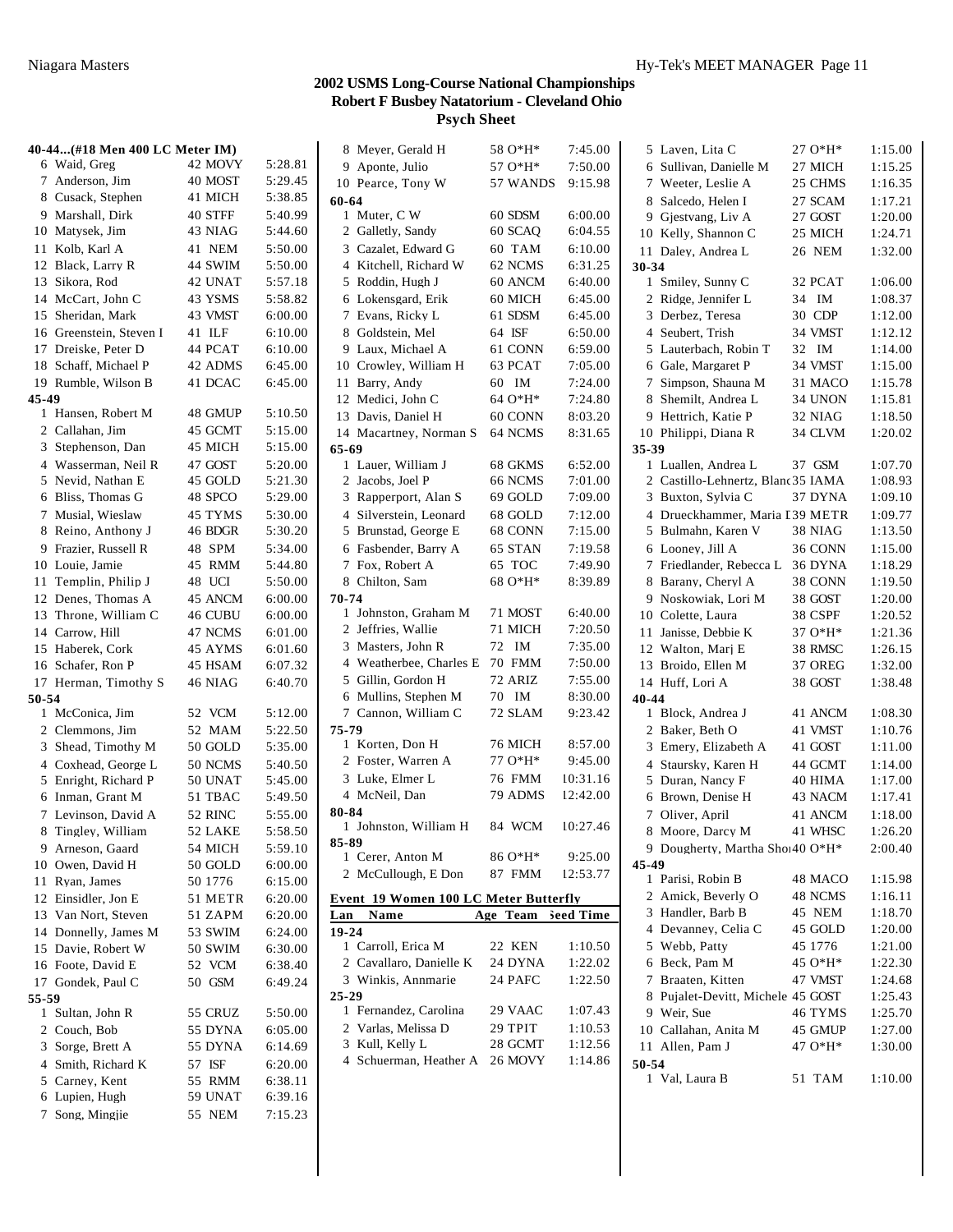| 50-54(#19 Women 100 LC Meter Butterfly) |               |           | 12 Jalovec, Chris M     | 26 O*H*  | 1:10.60 | 18 Jackson, Brian W          | 40 PAFC   | 1:08.11 |
|-----------------------------------------|---------------|-----------|-------------------------|----------|---------|------------------------------|-----------|---------|
| 2 Finke, Laurie A                       | <b>50 KEN</b> | 1:25.30   | $30 - 34$               |          |         | 19 O'Brien, John F           | 43 $O*H*$ | 1:10.22 |
| 3 Everitt, Denise M                     | 50 NIAG       | 1:25.30   | 1 Sorensen, Michael J   | 34 AKMS  | 57.00   | 20 Sikora, Rod               | 42 UNAT   | 1:12.92 |
| 4 Bierwert, Karen                       | 50 NEM        | 1:30.00   | 2 Landreth, John T      | 32 AMAM  | 58.77   | 21 Mizenko, Michael R        | 43 GOST   | 1:16.00 |
| 5 Quill, Catherine J                    | 52 IM         | 1:34.00   | 3 Zolna, Bill M         | 33 MACO  | 58.89   | 45-49                        |           |         |
| 6 Saylor, Roberta K                     | 52 1776       | 1:43.18   | 4 Magee, Mark A         | 34 CLVM  | 58.89   | 1 Carter, Paul V             | 45 SCAO   | 56.73   |
| 7 St Ledger-Roty, Jil M                 | 53 NIAG       | 1:46.00   | 5 Roddin, Jeffrey H     | 33 ANCM  | 59.18   | 2 Hansen, Robert M           | 48 GMUP   | 1:01.50 |
| 8 Taggart, Carol S                      | 53 IM         | 1:49.09   | 6 Peterson, Eric G      | 31 CLVM  | 59.90   | 3 McCabe, Thomas J           | 45 IM     | 1:02.50 |
| 9 Brooks, Catherine S                   | 54 AKMS       | 1:51.25   | 7 Barton, Stuart A      | 34 DYNA  | 1:01.07 | 4 Craig, John M              | 48 CONN   | 1:04.00 |
| 55-59                                   |               |           | 8 Cornell, Eric C       | 32 DYNA  | 1:02.30 | 5 Carson, Charles A          | 48 METR   | 1:08.00 |
| 1 Rousseau, Sandi                       | 55 OREG       | 1:33.50   | 9 Gill, Mark A          | 34 ARIZ  | 1:05.76 | 6 Carrow, Hill               | 47 NCMS   | 1:08.00 |
| 2 King, Kristina V                      | 55 WCM        | 1:35.10   | 10 Tothero, Steven P    | 32 NIAG  | 1:06.00 | 7 Tudor, John B              | 45 VMST   | 1:08.00 |
| 3 Svenson, Ann                          | 57 ADMS       | 1:42.20   | 11 Wen, Brendon Y       | 33 SCAM  | 1:06.50 | 8 Feinstein, John            | 47 ANCM   | 1:08.50 |
| 4 Lebsack, Linda M                      | 56 RMM        | 1:54.90   | 12 Rolley, Alfred W     | 33 IM    | 1:07.87 | 9 Franklin, Steve E          | $45O*H*$  | 1:08.76 |
| 60-64                                   |               |           | 13 Hellerman, Caleb H   | 32 DYNA  | 1:08.01 | 10 Denes, Thomas A           | 45 ANCM   | 1:10.00 |
| 1 Jebe, Margit H                        | 64 CONN       | 1:45.60   | 14 Boodt, Bradley N     | 34 CLVM  | 1:08.59 | 11 Facchine, Kevin L         | 47 NCMS   | 1:10.11 |
| 2 Hlavacek, Ida M                       | 60 DCM        | 1:56.84   | 15 Callahan, John J     | $310*H*$ | 1:08.76 | 12 Bokulic, Ronald E         | 48 GOST   | 1:12.00 |
| 3 Marens, Susan E                       | 60 VMST       | 2:10.52   | 16 Griffiths, Kenneth J | 33 GOST  | 1:24.00 | 13 Carr, Steve C             | 49 GCMT   | 1:14.00 |
| 4 Kowalski, Joyce                       | 60 MICH       | 2:11.00   | 17 Kern, Paul E         | 34 RINC  | 1:30.00 | 14 Mykleby, Geoffrey L       | 49 IM     | 1:14.00 |
| 5 Braden, Bobbie                        | 60 MOVY       | 2:17.34   | 35-39                   |          |         | 15 Ratchford, Timothy D      | 45 CRAQ   | 1:14.24 |
| $65 - 69$                               |               |           | 1 Clark, Henry L        | 37 ARIZ  | 57.30   | 16 Grassell, Duane V         | $45O*H*$  | 1:29.00 |
| 1 Tullman, Patricia A                   | 65 FMM        | 1:57.02   | 2 Giambalvo, Will C     | 35 TGM   | 59.23   | 50-54                        |           |         |
| 2 Love, Barbara J                       | 65 METR       | 2:10.12   | 3 Vazhenin, Igor V      | 38 GAJA  | 1:01.38 | 1 Shaw, Greg J               | 51 NEM    | 1:03.07 |
| 3 Moeller, Janet H                      | 68 1776       | 2:13.00   | 4 Stewart, Henry D      | 39 NCMS  | 1:03.00 | 2 McCormack, Kevin M 50 SWIM |           | 1:04.20 |
| 4 Sterling, Jean M                      | 66 DBMS       | 2:13.00   | 5 Edmondson, Andy       | 35 PCAT  | 1:03.00 | 3 Thornton, James S          | 50 AMAM   | 1:07.70 |
| 70-74                                   |               |           | 6 Van Dyke, Rick P      | 37 GOST  | 1:03.90 | 4 Wickham, Robert C          | 52 STAR   | 1:09.00 |
| 1 Roper, Gail                           | 73 QUIK       | 1:47.00   | 7 Hopson, Bruce E       | 36 SLAM  | 1:04.50 | 5 Coxhead, George L          | 50 NCMS   | 1:09.50 |
| 2 Alexander, Joan E                     | <b>70 WCM</b> | 2:03.00   | 8 Russell, Jim          | 39 IM    | 1:04.89 | 6 Pyle, Edwin                | 53 HSNM   | 1:10.00 |
| 3 Gruender, Edie                        | 74 ARIZ       | 2:08.81   | 9 Skirboll, Jim         | 37 AMAM  | 1:05.00 | 7 Seltzer, Robert L          | 51 NEM    | 1:10.00 |
| 4 Hagan, Marianna M                     | 74 1776       | 2:19.78   | 10 Uthe, Brad D         | 39 GOLD  | 1:05.00 | 8 Levinson, David A          | 52 RINC   | 1:12.00 |
| 5 Hertzberg, Ruth S                     | 70 RMM        | 2:45.00   | 11 Holland, Dave        | 35 VMST  | 1:05.59 | 9 Hoffman, Charles L         | 52 TERR   | 1:12.00 |
| 6 Williams, Mary F                      | 71 MICH       | 2:49.30   | 12 Ackermann, David A   | 37 IM    | 1:05.69 | 10 Savage, Patrick D         | $510*H*$  | 1:13.00 |
| 75-79                                   |               |           | 13 Bailey, Jeffrey M    | 35 MICH  | 1:06.32 | 11 Oates, David R            | 52 GMUP   | 1:14.50 |
| 1 Nochman, Lois Kivi                    | 78 MICH       | 1:56.92   | 14 Dimaio, Bill         | 37 CHMS  | 1:08.29 | 12 Steffl, Jim               | 51 MICH   | 1:15.28 |
| 2 Russ, Betty J                         | 75 O*H*       | 2:07.00   | 15 Strange, John P      | 39 IM    | 1:08.70 | 13 Woelfel, Bradford B       | 53 GCMT   | 1:17.90 |
| 80-84<br>1 Howell, Jae                  | 80 WCM        | 2:41.00   | 16 Young, Robert A      | 38 IM    | 1:09.55 | 14 Van Nort, Steven          | 51 ZAPM   | 1:18.00 |
| 2 Glusac, Edith S                       | 84 MICH       | 3:19.94   | 17 Edwards, Rick A      | 36 GOST  | 1:10.72 | 55-59                        |           |         |
|                                         |               |           | 18 McCarthy, Robert F   | 38 IM    | 1:12.75 | 1 Abrahams, Richard T        | 57 RMM    | 1:04.00 |
| Event 20 Men 100 LC Meter Butterfly     |               |           | 19 Schardt, Thomas F    | 35 MICH  | 1:21.48 | 2 Poiletman, Robert M        | 59 COLM   | 1:06.74 |
| Name<br>Lan                             | Age Team      | Seed Time | 20 Kelley, James M      | 38 GOST  | 1:27.00 | 3 Wilder, Hugh               | 55 PALM   | 1:09.00 |
| $19 - 24$                               |               |           | 40-44                   |          |         | 4 Greenfield, Harry W        | 57 O*H*   | 1:10.00 |
| 1 Jewell, William L                     | 24 PAFC       | 1:00.12   | 1 Specht, William L     | 44 SPM   | 59.00   | 5 Abbott, William A          | 56 RMM    | 1:12.30 |
| 2 Dallamura, Scott J                    | 24 GSM        | 1:06.24   | 2 Silberman, Seth J     | 41 O*H*  | 1:00.30 | 6 Nielsen, Charles D         | 57 MINN   | 1:14.90 |
| 3 Rothenberg, Marc A                    | 20 GOST       | 1:20.68   | 3 Marshall, Dirk        | 40 STFF  | 1:00.99 | 7 Lupien, Hugh               | 59 UNAT   | 1:19.98 |
| 4 Miyares, Andres                       | 19 O*H*       | 1:24.01   | 4 Williams, David L     | 42 UNAT  | 1:01.60 | 8 Meehan, Tom G              | 55 WMAC   | 1:20.54 |
| 25-29                                   |               |           | 5 Greene, Christopher C | 40 GAJA  | 1:02.80 | 9 Hamilton, Dennis           | 55 WILD   | 1:24.10 |
| 1 Vitazka, Honza                        | 26 GCMT       | 57.70     | 6 Radam, Thomas         | 40 IMSC  | 1:03.00 | 10 Smith, Richard K          | 57 ISF    | 1:28.00 |
| 2 Byskov, Frank                         | 27 VMST       | 58.00     | 7 Uebele, Keith T       | 41 OREG  | 1:03.00 | 11 Heuck, Ken                | 58 GOST   | 1:35.00 |
| 3 Chia, Nei-Kuan                        | 25 UNAT       | 58.90     | 8 Crist, Jason A        | 40 ANCM  | 1:03.20 | 12 Carney, Kent              | 55 RMM    | 1:38.72 |
| 4 Shipley, Bill                         | 27 PMAC       | 1:02.18   | 9 Booth, Mike A         | 41 ARKM  | 1:03.20 | 60-64                        |           |         |
| 5 Laszkowski, Krystian                  | 27 NYG        | 1:02.95   | 10 Newman, Steven M     | 40 BDGR  | 1:03.75 | 1 Muter, C W                 | 60 SDSM   | 1:10.88 |
| 6 Lamastra, James A                     | 27 O*H*       | 1:05.93   | 11 Pakkala, Brian L     | 40 GAJA  | 1:03.90 | 2 Kitchell, Richard W        | 62 NCMS   | 1:12.70 |
| 7 Thompson, Jerry E                     | 28 DCM        | 1:06.65   | 12 Hughes, Keith W      | 40 CLVM  | 1:04.59 | 3 Roddin, Hugh J             | 60 ANCM   | 1:18.00 |
| 8 Parsons, Bryan E                      | 25 O*H*       | 1:06.88   | 13 Stultz, Todd W       | 42 O*H*  | 1:05.00 | 4 Tesch, Robert C            | 61 WILD   | 1:24.00 |
| 9 Everett, Travis J                     | 26 SAWS       | 1:07.18   | 14 Morton, Gary T       | 40 MICH  | 1:05.52 | 5 Goldstein, Mel             | 64 ISF    | 1:25.00 |
| 10 Bate, Andrew E                       | 25 GAJA       | 1:07.67   | 15 Dreiske, Peter D     | 44 PCAT  | 1:06.00 | 6 Olander, Thomas J          | $60O*H*$  | 1:25.00 |
| 11 Kelly, Sean P                        | 29 MICH       | 1:09.20   | 16 Rhyne, Joseph M      | 44 NCMS  | 1:06.50 | 7 Evans, Ricky L             | 61 SDSM   | 1:25.00 |
|                                         |               |           |                         |          |         | 8 Perilman, Jim              | 63 WCM    | 1:35.30 |
|                                         |               |           | 17 Rabalais, Scott F    | 44 GAJA  | 1:07.73 |                              |           |         |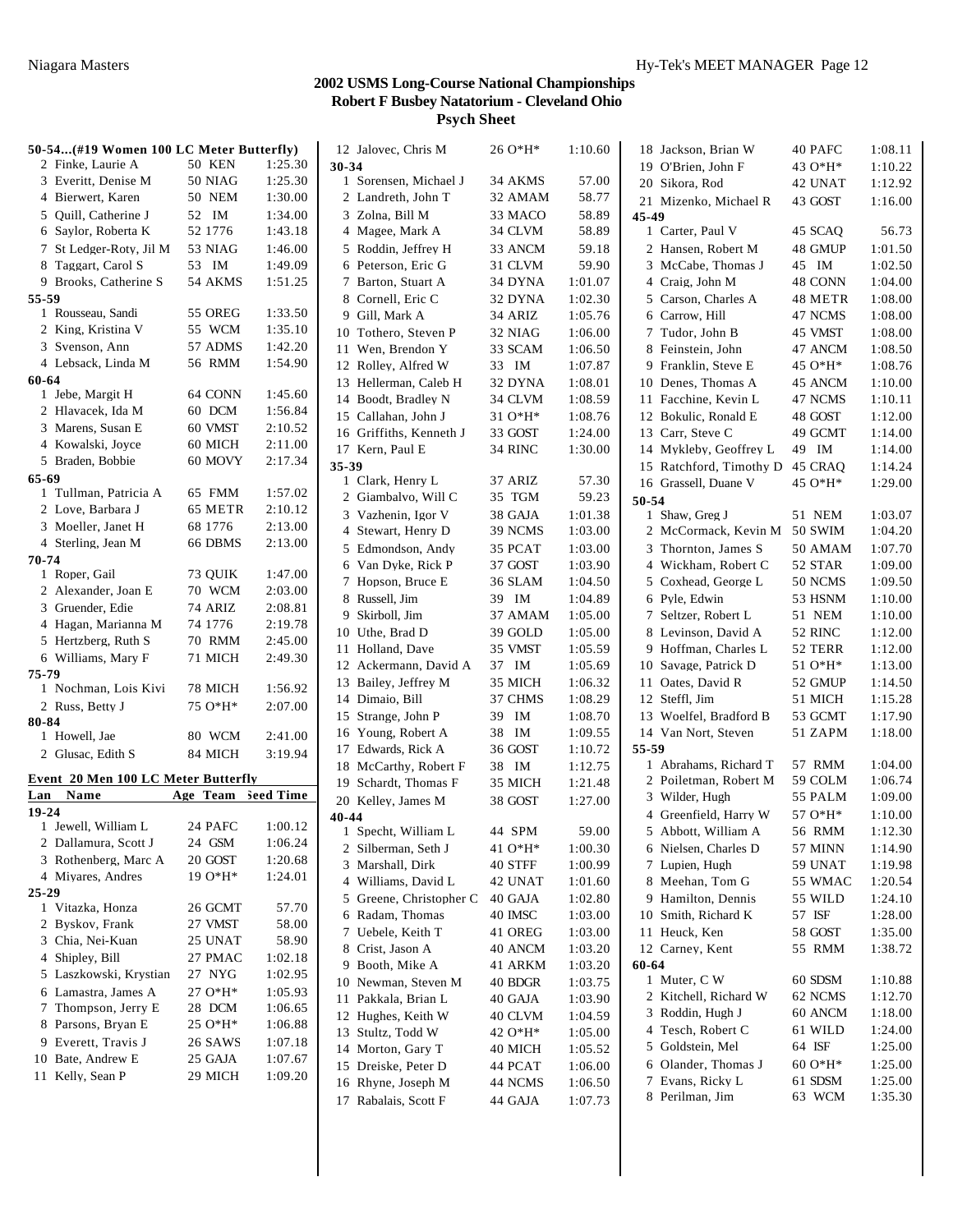#### **65-69...(#20 Men 100 LC Meter Butterfly)** 1 Lauer, William J 68 GKMS 1:25.00 2 Fasbender, Barry A 65 STAN 1:28.02 Dobler, Wally E 68 MICH 1:29.50 Fox, Robert A 65 TOC 1:36.10 Silverstein, Leonard 68 GOLD 1:45.00 Chilton, Sam 68 O\*H\* 1:49.90 Egelkraut, Elmer J 69 MICH 1:55.00 **70-74** Masters, John R 72 IM 1:40.00 Gillin, Gordon H 72 ARIZ 1:50.00 Maloney, Alan 73 FMM 1:53.60 Cannon, William C 72 SLAM 2:06.89 Moore, Bobby L 72 MCM 4:00.00 **75-79** Kurtzman, Joseph L 76 FMM 1:58.00 2 Hubbard, Donald J 75 SDSM 1:59.28 Edwards, Freddy 77 MICH 2:05.00 **80-84** Johnston, William H 84 WCM 2:15.02 **85-89** 1 Cerer, Anton M 86 O\*H\* 2:08.00 2 Krup, Paul 85 O\*H\* 2:15.00 McCullough, E Don 87 FMM 3:11.89 **Event 21 Women 200 LC Meter IM Lan Name Age Team Seed Time e 19-24** Mullin, Carol-Ann J 22 GCMT 2:45.00 Mather, Leigh O 24 AM 2:47.00 Trompke, Rebecca D 23 SPM 2:50.00 Winkis, Annmarie 24 PAFC 2:52.18 Cavallaro, Danielle K 24 DYNA 2:55.46 Kendall, Neala J 23 KEN 3:00.00 Czmarko, Karen D 24 SLAM 3:00.01 Hirsch, Amie K 23 PMAC 3:06.32 Abineri, Gillian C 19 GOST 3:10.00 Woolery, Katherine A 20 CONN 3:10.43 Seidler, Mindy E 23 WMAC 3:20.01 **25-29** Mayville, Janet C 28 NYG 2:33.50 Kull, Kelly L 28 GCMT 2:42.69 Lotts, Kelly C 25 GOST 2:45.00 Flynn, Patricia A 26 PAFC 2:46.86 Sullivan, Danielle M 27 MICH 2:48.22 Weeter, Leslie A 25 CHMS 2:49.80 Gjestvang, Liv A 27 GOST 2:50.00 8 Schofield, Natalie J 26 DYNA 2:59.14 Sage, Amy M 27 UNAT 3:00.00 Schuerman, Heather A 26 MOVY 3:00.55 11 Nickey, Andrea J 29 O\*H\* 3:00.74 Karunungan, Maria L 29 DYNA 3:03.06 Block, Jennifer L 25 PMAC 3:03.66 Sprenger, Victoria 28 MICH 3:05.77 Daley, Andrea L 26 NEM 3:12.00 Griffiths, Allison 26 UNON 3:13.05

| 30-34                        |                                                                                                                                                                                                                                                                                                                                                                                                                                                                                                                                                                                                                                                                                                                            |         |                                                                                                                                                                                                                                                                                                                                                                                                                                                                                           |
|------------------------------|----------------------------------------------------------------------------------------------------------------------------------------------------------------------------------------------------------------------------------------------------------------------------------------------------------------------------------------------------------------------------------------------------------------------------------------------------------------------------------------------------------------------------------------------------------------------------------------------------------------------------------------------------------------------------------------------------------------------------|---------|-------------------------------------------------------------------------------------------------------------------------------------------------------------------------------------------------------------------------------------------------------------------------------------------------------------------------------------------------------------------------------------------------------------------------------------------------------------------------------------------|
| Ridge, Jennifer L<br>1       | 34                                                                                                                                                                                                                                                                                                                                                                                                                                                                                                                                                                                                                                                                                                                         | IM      | 2:30.96                                                                                                                                                                                                                                                                                                                                                                                                                                                                                   |
| 2 Day, Nadine K              | 32                                                                                                                                                                                                                                                                                                                                                                                                                                                                                                                                                                                                                                                                                                                         | IM      | 2:32.59                                                                                                                                                                                                                                                                                                                                                                                                                                                                                   |
| 3 Carter, Jennifer E         | 31                                                                                                                                                                                                                                                                                                                                                                                                                                                                                                                                                                                                                                                                                                                         | KEN     | 2:39.00                                                                                                                                                                                                                                                                                                                                                                                                                                                                                   |
| 4 Searle, Laura M            |                                                                                                                                                                                                                                                                                                                                                                                                                                                                                                                                                                                                                                                                                                                            | 31 MICH | 2:42.79                                                                                                                                                                                                                                                                                                                                                                                                                                                                                   |
|                              |                                                                                                                                                                                                                                                                                                                                                                                                                                                                                                                                                                                                                                                                                                                            |         | 2:59.64                                                                                                                                                                                                                                                                                                                                                                                                                                                                                   |
|                              |                                                                                                                                                                                                                                                                                                                                                                                                                                                                                                                                                                                                                                                                                                                            |         | 3:09.25                                                                                                                                                                                                                                                                                                                                                                                                                                                                                   |
| Ayers, Katherine E           |                                                                                                                                                                                                                                                                                                                                                                                                                                                                                                                                                                                                                                                                                                                            |         | 3:15.26                                                                                                                                                                                                                                                                                                                                                                                                                                                                                   |
| Berke, Kelley A              |                                                                                                                                                                                                                                                                                                                                                                                                                                                                                                                                                                                                                                                                                                                            |         | 3:17.27                                                                                                                                                                                                                                                                                                                                                                                                                                                                                   |
|                              |                                                                                                                                                                                                                                                                                                                                                                                                                                                                                                                                                                                                                                                                                                                            |         |                                                                                                                                                                                                                                                                                                                                                                                                                                                                                           |
|                              |                                                                                                                                                                                                                                                                                                                                                                                                                                                                                                                                                                                                                                                                                                                            |         | 2:38.64                                                                                                                                                                                                                                                                                                                                                                                                                                                                                   |
|                              |                                                                                                                                                                                                                                                                                                                                                                                                                                                                                                                                                                                                                                                                                                                            |         | 2:39.60                                                                                                                                                                                                                                                                                                                                                                                                                                                                                   |
|                              |                                                                                                                                                                                                                                                                                                                                                                                                                                                                                                                                                                                                                                                                                                                            |         | 2:39.93                                                                                                                                                                                                                                                                                                                                                                                                                                                                                   |
|                              |                                                                                                                                                                                                                                                                                                                                                                                                                                                                                                                                                                                                                                                                                                                            |         | 2:45.00                                                                                                                                                                                                                                                                                                                                                                                                                                                                                   |
| Looney, Jill A               |                                                                                                                                                                                                                                                                                                                                                                                                                                                                                                                                                                                                                                                                                                                            |         | 2:47.00                                                                                                                                                                                                                                                                                                                                                                                                                                                                                   |
|                              |                                                                                                                                                                                                                                                                                                                                                                                                                                                                                                                                                                                                                                                                                                                            |         | 2:47.09                                                                                                                                                                                                                                                                                                                                                                                                                                                                                   |
|                              |                                                                                                                                                                                                                                                                                                                                                                                                                                                                                                                                                                                                                                                                                                                            |         | 2:51.00                                                                                                                                                                                                                                                                                                                                                                                                                                                                                   |
|                              |                                                                                                                                                                                                                                                                                                                                                                                                                                                                                                                                                                                                                                                                                                                            |         | 2:58.50                                                                                                                                                                                                                                                                                                                                                                                                                                                                                   |
|                              |                                                                                                                                                                                                                                                                                                                                                                                                                                                                                                                                                                                                                                                                                                                            |         | 3:02.90                                                                                                                                                                                                                                                                                                                                                                                                                                                                                   |
|                              |                                                                                                                                                                                                                                                                                                                                                                                                                                                                                                                                                                                                                                                                                                                            |         | 3:16.26                                                                                                                                                                                                                                                                                                                                                                                                                                                                                   |
| Ross, Betsy B                |                                                                                                                                                                                                                                                                                                                                                                                                                                                                                                                                                                                                                                                                                                                            |         | 3:22.50                                                                                                                                                                                                                                                                                                                                                                                                                                                                                   |
|                              |                                                                                                                                                                                                                                                                                                                                                                                                                                                                                                                                                                                                                                                                                                                            |         | 3:30.00                                                                                                                                                                                                                                                                                                                                                                                                                                                                                   |
|                              |                                                                                                                                                                                                                                                                                                                                                                                                                                                                                                                                                                                                                                                                                                                            |         |                                                                                                                                                                                                                                                                                                                                                                                                                                                                                           |
|                              |                                                                                                                                                                                                                                                                                                                                                                                                                                                                                                                                                                                                                                                                                                                            |         | 2:50.42                                                                                                                                                                                                                                                                                                                                                                                                                                                                                   |
|                              |                                                                                                                                                                                                                                                                                                                                                                                                                                                                                                                                                                                                                                                                                                                            |         | 2:53.37                                                                                                                                                                                                                                                                                                                                                                                                                                                                                   |
|                              |                                                                                                                                                                                                                                                                                                                                                                                                                                                                                                                                                                                                                                                                                                                            |         | 2:53.50                                                                                                                                                                                                                                                                                                                                                                                                                                                                                   |
|                              |                                                                                                                                                                                                                                                                                                                                                                                                                                                                                                                                                                                                                                                                                                                            |         | 2:54.20                                                                                                                                                                                                                                                                                                                                                                                                                                                                                   |
|                              |                                                                                                                                                                                                                                                                                                                                                                                                                                                                                                                                                                                                                                                                                                                            |         | 2:55.60                                                                                                                                                                                                                                                                                                                                                                                                                                                                                   |
|                              |                                                                                                                                                                                                                                                                                                                                                                                                                                                                                                                                                                                                                                                                                                                            |         | 2:57.74                                                                                                                                                                                                                                                                                                                                                                                                                                                                                   |
|                              |                                                                                                                                                                                                                                                                                                                                                                                                                                                                                                                                                                                                                                                                                                                            |         | 3:00.00                                                                                                                                                                                                                                                                                                                                                                                                                                                                                   |
|                              |                                                                                                                                                                                                                                                                                                                                                                                                                                                                                                                                                                                                                                                                                                                            |         | 3:04.20                                                                                                                                                                                                                                                                                                                                                                                                                                                                                   |
|                              |                                                                                                                                                                                                                                                                                                                                                                                                                                                                                                                                                                                                                                                                                                                            |         | 3:04.50                                                                                                                                                                                                                                                                                                                                                                                                                                                                                   |
|                              |                                                                                                                                                                                                                                                                                                                                                                                                                                                                                                                                                                                                                                                                                                                            |         | 3:06.72                                                                                                                                                                                                                                                                                                                                                                                                                                                                                   |
|                              |                                                                                                                                                                                                                                                                                                                                                                                                                                                                                                                                                                                                                                                                                                                            |         | 3:10.00                                                                                                                                                                                                                                                                                                                                                                                                                                                                                   |
|                              |                                                                                                                                                                                                                                                                                                                                                                                                                                                                                                                                                                                                                                                                                                                            |         | 3:25.52                                                                                                                                                                                                                                                                                                                                                                                                                                                                                   |
|                              |                                                                                                                                                                                                                                                                                                                                                                                                                                                                                                                                                                                                                                                                                                                            |         |                                                                                                                                                                                                                                                                                                                                                                                                                                                                                           |
|                              |                                                                                                                                                                                                                                                                                                                                                                                                                                                                                                                                                                                                                                                                                                                            |         | 2:41.52                                                                                                                                                                                                                                                                                                                                                                                                                                                                                   |
|                              |                                                                                                                                                                                                                                                                                                                                                                                                                                                                                                                                                                                                                                                                                                                            |         | 2:43.62                                                                                                                                                                                                                                                                                                                                                                                                                                                                                   |
|                              |                                                                                                                                                                                                                                                                                                                                                                                                                                                                                                                                                                                                                                                                                                                            |         | 2:55.57                                                                                                                                                                                                                                                                                                                                                                                                                                                                                   |
|                              |                                                                                                                                                                                                                                                                                                                                                                                                                                                                                                                                                                                                                                                                                                                            |         | 3:00.00                                                                                                                                                                                                                                                                                                                                                                                                                                                                                   |
|                              |                                                                                                                                                                                                                                                                                                                                                                                                                                                                                                                                                                                                                                                                                                                            |         | 3:04.33                                                                                                                                                                                                                                                                                                                                                                                                                                                                                   |
| 7 Test, Tina P               |                                                                                                                                                                                                                                                                                                                                                                                                                                                                                                                                                                                                                                                                                                                            | 45 1776 | 3:10.00<br>3:15.50                                                                                                                                                                                                                                                                                                                                                                                                                                                                        |
|                              |                                                                                                                                                                                                                                                                                                                                                                                                                                                                                                                                                                                                                                                                                                                            |         |                                                                                                                                                                                                                                                                                                                                                                                                                                                                                           |
|                              |                                                                                                                                                                                                                                                                                                                                                                                                                                                                                                                                                                                                                                                                                                                            |         |                                                                                                                                                                                                                                                                                                                                                                                                                                                                                           |
| 8 Belva, Carol W             |                                                                                                                                                                                                                                                                                                                                                                                                                                                                                                                                                                                                                                                                                                                            | 47 NIAG | 3:16.00                                                                                                                                                                                                                                                                                                                                                                                                                                                                                   |
| 9 Aiu, Mavis                 |                                                                                                                                                                                                                                                                                                                                                                                                                                                                                                                                                                                                                                                                                                                            | 47 HIMA | 3:20.00                                                                                                                                                                                                                                                                                                                                                                                                                                                                                   |
| 10 McEachern, Sandra E       |                                                                                                                                                                                                                                                                                                                                                                                                                                                                                                                                                                                                                                                                                                                            | 48 RMSC | 3:20.00                                                                                                                                                                                                                                                                                                                                                                                                                                                                                   |
| 50-54                        |                                                                                                                                                                                                                                                                                                                                                                                                                                                                                                                                                                                                                                                                                                                            |         |                                                                                                                                                                                                                                                                                                                                                                                                                                                                                           |
| 1 Ogier, Danielle            |                                                                                                                                                                                                                                                                                                                                                                                                                                                                                                                                                                                                                                                                                                                            | 50 UNAT | 2:45.71                                                                                                                                                                                                                                                                                                                                                                                                                                                                                   |
| 2 Finke, Laurie A            |                                                                                                                                                                                                                                                                                                                                                                                                                                                                                                                                                                                                                                                                                                                            | 50 KEN  | 3:06.26                                                                                                                                                                                                                                                                                                                                                                                                                                                                                   |
| 3 Kawakami, Priscilla C      |                                                                                                                                                                                                                                                                                                                                                                                                                                                                                                                                                                                                                                                                                                                            | 52 UTAH | 3:10.00                                                                                                                                                                                                                                                                                                                                                                                                                                                                                   |
| 4 Hummel, Barbara R          |                                                                                                                                                                                                                                                                                                                                                                                                                                                                                                                                                                                                                                                                                                                            | 50 METR | 3:32.00                                                                                                                                                                                                                                                                                                                                                                                                                                                                                   |
| 5 Kaguni, Laurie S           |                                                                                                                                                                                                                                                                                                                                                                                                                                                                                                                                                                                                                                                                                                                            | 50 MICH | 3:34.00                                                                                                                                                                                                                                                                                                                                                                                                                                                                                   |
| 6 Brooks, Catherine S        |                                                                                                                                                                                                                                                                                                                                                                                                                                                                                                                                                                                                                                                                                                                            | 54 AKMS | 3:38.91                                                                                                                                                                                                                                                                                                                                                                                                                                                                                   |
| 7 Yoder, Margie E            |                                                                                                                                                                                                                                                                                                                                                                                                                                                                                                                                                                                                                                                                                                                            | 50 RMM  | 3:39.00                                                                                                                                                                                                                                                                                                                                                                                                                                                                                   |
| 8 Saylor, Roberta K<br>55-59 |                                                                                                                                                                                                                                                                                                                                                                                                                                                                                                                                                                                                                                                                                                                            | 52 1776 | 3:44.36                                                                                                                                                                                                                                                                                                                                                                                                                                                                                   |
|                              | Rossetti, Nancy A<br>5<br>6 Applegate, Julia M<br>7<br>8<br>35-39<br>Popps, Corrin C<br>1<br>2 Gellatly, Jill E<br>5<br>Kalibat, Rebecca B<br>6<br>7<br>Moulton, Wendy<br>Barany, Cheryl A<br>8<br>Sordo, Dianna L<br>9<br>10 Walton, Mari E<br>12<br>40-44<br>1 Winslow, Laura H<br>$\overline{2}$<br>Brown, Denise H<br>3 Petersen, Stephanie O<br>4 Eckert. Cindy L<br>Cruz Reina, Victoria<br>5<br>Lepinski, Cokie<br>6<br>7<br>Alarie, Patricia M<br>Anderson, Beth<br>8<br>Koeberle, Jean C<br>9<br>Kennard Caldwell, Kris<br>10<br>Moore, Darcy M<br>Perry, Chris L<br>12<br>45-49<br>Parisi, Robin B<br>$\mathbf{1}$<br>Mann, Melinda J<br>2<br>3<br>4 Cimarno, Wendy<br>Beck, Pam M<br>5<br>Norton, Judith H<br>6 |         | 33 WMST<br>32 GOST<br>31 O*H*<br>32 PAFC<br>38 MICH<br>35 HOTS<br>3 Castillo-Lehnertz, Blanc 35 IAMA<br>4 Cialdella-Morehead, Lor 38 GSM<br>36 CONN<br>39 GSM<br>37 GCMT<br>38 CONN<br>36 NIAG<br>38 RMSC<br>36 RHMS<br>Lopat-Winter, Mary Be 38 NIAG<br>42 ARIZ<br>43 NACM<br>40 SLAM<br>44 GMUP<br>41 AERL<br>43 RHMS<br>41 WMAC<br>41 RMST<br>42 O*H*<br><b>40 KEN</b><br>41 WHSC<br>44 GCMT<br>48 MACO<br>46 WMAC<br>Pujalet-Devitt, Michele 45 GOST<br>49 AURO<br>45 O*H*<br>45 O*H* |

| 2              | Boak, Carolyn F                    | 57 LAM             | 3:03.00            |
|----------------|------------------------------------|--------------------|--------------------|
| 3              | Marr. Jackie M                     | 59 SDSM            | 3:08.80            |
|                | 4 Mitchell, Jeannie R              | 56 NCMS            | 3:22.16            |
|                | 5 Pospisil, Eva M                  | 55 MICH            | 3:33.72            |
| 6              | Svenson, Ann                       | 57 ADMS            | 3:38.40            |
| 7              | Lebsack, Linda M                   | 56 RMM             | 3:52.00            |
|                | 8 Christenson, Candy               | 55 WMAC            | 4:05.50            |
|                | 9 Davies, Alison                   | 55 MCM             | 4:14.00            |
| 60-64          |                                    |                    |                    |
|                | 1 Pronk, Bonnie L                  | 60 MSBC            | 3:02.26            |
|                | 2 Meyers, Susan                    | 60 ISF             | 3:31.13            |
|                | 3 Jebe, Margit H                   | 64 CONN            | 3:35.00            |
|                | 4 Braden, Bobbie                   | 60 MOVY            | 3:59.03            |
|                | 5 Arnold, Patricia F               | 63 ES              | 4:14.57            |
| 65-69          |                                    |                    |                    |
|                | 1 Myers, Beverly J                 | 67 MICH            | 3:51.80            |
|                | 2 Varty, Eulah                     | 68 COWI            | 4:27.54            |
|                | 3 Ouinn, Adeline A                 | 67 SDSM            | 4:31.00            |
|                | 4 Mulcahy, Marie S                 | 67 NIAG            | 4:42.00            |
| 5              | Stevens, Ann B                     | 69 IM              | 4:48.50            |
|                | 6 Tucker, Beverley J               | 67 GBAY            | 5:10.06            |
| 70-74          |                                    |                    |                    |
|                | 1 Kron, Lilly                      | 71 O*H*            | 4:10.02            |
|                | 2 Gaschke, Lida A                  | 70 METR            | 4:15.00            |
|                | 3 Alexander, Joan E                | 70 WCM             | 4:15.00            |
|                | 4 Mullins, Mary J                  | 71 LAKE            | 5:25.00            |
|                | 5 Williams, Mary F                 | 71 MICH            | 5:35.04            |
|                | 6 Wolle, Marian L                  | 74 SDSM            | 5:36.24            |
| 75-79          |                                    |                    |                    |
|                | 1 Krauser, June                    | 76 GOLD            | 4:03.09            |
|                | 2 Nochman, Lois Kivi               | 78 MICH            | 4:08.03            |
|                | 3 Dunn, Betty C                    | 77 NIAG            | 4:59.08            |
| 80-84          |                                    |                    |                    |
|                | 1 Howell, Jae                      | 80 WCM             | 5:22.90            |
|                | 2 Huggins, Hildegarde D            | 80 O*H*            | 5:47.00            |
|                | 3 Wixted, Mary P                   | 80 1776            | 7:00.00            |
| 85-89          |                                    |                    |                    |
|                | 1 Zint, Gertrud J                  | 85 FMM             | 6:18.80            |
|                | 2 Sugden, Roberta C                | 85 VMST            | 8:00.00            |
|                | Event 22 Men 200 LC Meter IM       |                    |                    |
| Lan            | Name                               | Age Team           | leed Time          |
| $19 - 24$      |                                    |                    |                    |
|                |                                    |                    |                    |
|                |                                    | 24 GOST            |                    |
|                | 1 Weber, Andy J                    | 23 WMAC            | 2:29.76<br>2:45.00 |
| 25-29          | 2 Powers, Barrett A                |                    |                    |
|                | 1 Vitazka, Honza                   | 26 GCMT            | 2:10.80            |
| $\overline{2}$ | Byskov, Frank                      | 27 VMST            | 2:15.56            |
|                | 3 Brinn, Sion D                    | 29 GOST            | 2:20.69            |
|                | 4 Walkenhorst, Jared W             | 28 CONN            | 2:22.21            |
| 5              | Caldas, Hugo -                     | 25 GOST            | 2:29.60            |
| 6              |                                    | 25 PAFC            |                    |
| 7              | Furlong, Brian M                   |                    | 2:34.23            |
|                | Kelly, Sean P                      | 29 MICH<br>27 O*H* | 2:35.00            |
|                | 8 Lamastra, James A                |                    | 2:35.52            |
| 9.<br>10       | Parsons, Bryan E<br>Shinn, David Y | 25 O*H*<br>27 DYNA | 2:40.80<br>2:51.97 |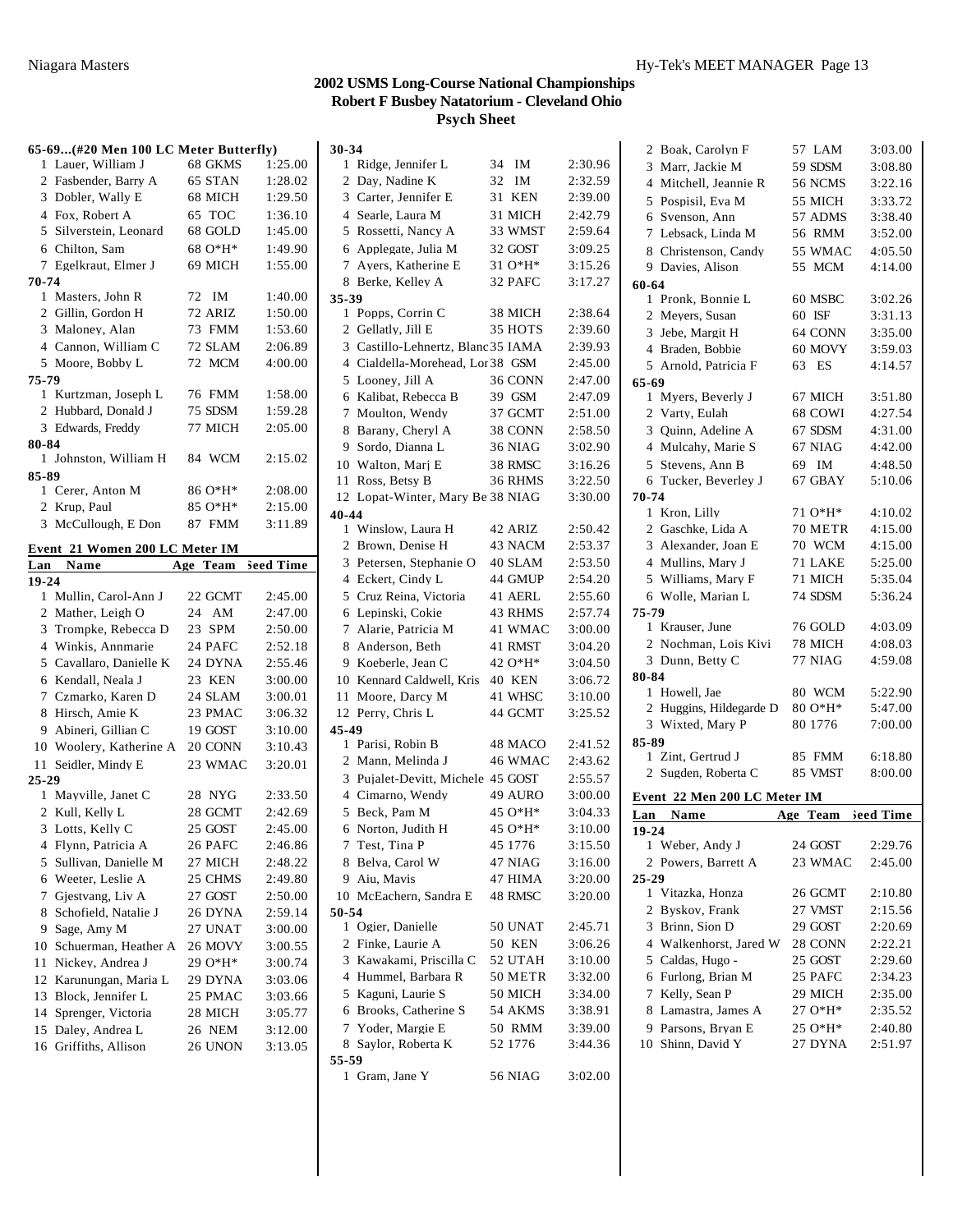|           | 30-34(#22 Men 200 LC Meter IM) |         |         | 2 Stephenson, Dan      | 45 MICH        | 2:24.00 | 7 Kitchell, Richard W                | 62 NCMS            | 2:58.13 |
|-----------|--------------------------------|---------|---------|------------------------|----------------|---------|--------------------------------------|--------------------|---------|
|           | 1 Zolna, Bill M                | 33 MACO | 2:14.32 | 3 Groselle, Jack R     | 48 O*H*        | 2:25.22 | 8 Laux, Michael A                    | 61 CONN            | 3:03.00 |
|           | 2 Magee, Mark A                | 34 CLVM | 2:17.04 | 4 Nevid, Nathan E      | 45 GOLD        | 2:28.70 | 9 Quigley, George J                  | 62 ISF             | 3:05.50 |
|           | 3 Tothero, Steven P            | 32 NIAG | 2:17.50 | 5 Craig, John M        | 48 CONN        | 2:31.00 | 10 Lokensgard, Erik                  | 60 MICH            | 3:08.00 |
|           | 4 Roddin, Jeffrey H            | 33 ANCM | 2:19.36 | 6 Callahan, Jim        | 45 GCMT        | 2:31.00 | 11 Davis, Daniel H                   | 60 CONN            | 3:14.20 |
|           | 5 Kinney, Matthew A            | 32 KEN  | 2:21.70 | 7 Templin, Philip J    | 48 UCI         | 2:31.82 | 12 Murff, Don                        | 61 TXAM            | 3:15.00 |
|           | 6 Radel, Todd J                | 30 GOST | 2:24.19 | 8 Bliss, Thomas G      | 48 SPCO        | 2:33.00 | 13 Crowley, William H                | 63 PCAT            | 3:20.00 |
|           | 7 Oldershaw, Mark J            | 32 RMSC | 2:28.45 | 9 Carson, Charles A    | 48 METR        | 2:35.00 | 14 Medici, John C                    | 64 O*H*            | 3:22.00 |
|           | 8 Kohlmeier, Brian B           | 33 SCAM | 2:30.55 | 10 McCandless, Peter H | 46 MOVY        | 2:39.04 | 15 Macartney, Norman S               | 64 NCMS            | 4:04.78 |
|           | 9 Mattson, Mark E              | 32 IM   | 2:40.00 | 11 Louie, Jamie        | 45 RMM         | 2:41.20 | 65-69                                |                    |         |
|           | 10 Hellerman, Caleb H          | 32 DYNA | 2:41.40 | 12 Cottam, James A     | 46 NCMS        | 2:47.35 | 1 Rapperport, Alan S                 | 69 GOLD            | 3:14.00 |
|           | 11 Welch, Shannon L            | 31 O*H* | 2:41.69 | 13 Shaw, Chuck H       | 49 O*H*        | 2:48.00 | 2 Jacobs, Joel P                     | 66 NCMS            | 3:17.00 |
|           | 12 Gould, Robert H             | 31 UNAT | 2:45.38 | 14 Phillips, Mike      | 46 EXCL        | 2:48.50 | 3 Martin, Ray G                      | 65 BGSU            | 3:33.90 |
|           | 13 Stump, Ken A                | 33 O*H* | 3:00.00 | 15 Haberek, Cork       | 45 AYMS        | 2:49.30 | 4 Chilton, Sam                       | 68 O*H*            | 3:59.90 |
|           | 14 Kern, Paul E                | 34 RINC | 3:20.00 | 16 Bokulic, Ronald E   | 48 GOST        | 2:50.00 | 5 Chisholm, Dick                     | 68 O*H*            | 4:03.41 |
| 35-39     |                                |         |         | 17 Moon, Tom R         | 47 O*H*        | 3:15.97 | 6 Russ, Carl                         | 67 VMST            | 4:05.00 |
|           | 1 Hoess, Joseph C              | 38 GOST | 2:16.00 | 50-54                  |                |         | $70 - 74$                            |                    |         |
|           | 2 Ordinartsev, Igor V          | 35 UNAT | 2:20.00 | 1 Korner, Dale E       | 50 O*H*        | 2:25.00 | 1 Johnston, Graham M                 | 71 MOST            | 3:00.00 |
|           | 3 Jennings, Bob                | 37 NCMS | 2:21.49 | 2 Clemmons, Jim        | 52 MAM         | 2:29.50 | 2 Masters, John R                    | 72 IM              | 3:30.00 |
|           | 4 Bustamante, Henry            | 37 VZLA | 2:25.00 | 3 Shaw, Greg J         | 51 NEM         | 2:31.50 | 3 Jeffries, Wallie                   | 71 MICH            | 3:40.50 |
|           | 5 Dunne, Reed                  | 39 UNAT | 2:26.80 | 4 Shead, Timothy M     | 50 GOLD        | 2:31.90 | 4 Weatherbee, Charles E 70 FMM       |                    | 3:45.00 |
|           | 6 Van Dyke, Rick P             | 37 GOST | 2:28.90 | 5 Brown, Robert V      | 50 GAJA        | 2:33.92 | 5 Gillin, Gordon H                   | 72 ARIZ            | 3:45.00 |
|           | 7 Thompson, Anthony G 38 MOVY  |         | 2:35.10 | 6 Enright, Richard P   |                | 2:35.00 | 6 Bauman, John H                     | 72 WMAC            | 4:15.00 |
|           | 8 Holland, Dave                | 35 VMST | 2:39.05 |                        | 50 UNAT        |         | 75-79                                |                    |         |
|           | 9 Hartzell, Roland M           | 36 SCAQ | 2:40.00 | 7 Coxhead, George L    | 50 NCMS        | 2:37.20 | 1 Korten, Don H                      | 76 MICH            | 4:01.00 |
|           | 10 Strange, John P             | 39 IM   | 2:45.00 | 8 Pyle, Edwin          | 53 HSNM        | 2:37.80 | 2 Edwards, Freddy                    | 77 MICH            | 4:36.00 |
|           | 11 Ross, Duncan A              | 37 RHMS | 2:50.00 | 9 Seltzer, Robert L    | 51 NEM         | 2:38.00 | 3 Foster, Warren A                   | 77 O*H*            | 4:45.00 |
| $40 - 44$ |                                |         |         | 10 Schrupp, Randall R  | 52 UNAT        | 2:40.00 | 4 McNeil, Dan                        | 79 ADMS            | 5:45.00 |
|           | 1 Radam, Thomas                | 40 IMSC | 2:20.00 | 11 Harrison, Lonny W   | 54 DCM         | 2:41.00 | 80-84                                |                    |         |
|           | 2 Tidmarsh, George F           | 42 MELO | 2:24.00 | 12 Inman, Grant M      | 51 TBAC        | 2:41.72 | 1 Webb, Clarence                     | 80 1776            | 4:20.00 |
|           | 3 Roberts, Courtney            | 40 O*H* | 2:24.00 | 13 Levinson, David A   | 52 RINC        | 2:45.00 | 85-89                                |                    |         |
|           | 4 Crist, Jason A               |         | 2:25.00 | 14 Savage, Patrick D   | $510*H*$       | 2:46.00 | 1 Cerer, Anton M                     | 86 O*H*            | 4:16.00 |
|           |                                | 40 ANCM |         | 15 Donnelly, James M   | 53 SWIM        | 2:50.42 | 2 McCullough, E Don                  | 87 FMM             | 5:57.12 |
|           | 5 Marshall, Dirk               | 40 STFF | 2:28.99 | 16 Davie, Robert W     | 50 SWIM        | 2:52.00 |                                      |                    |         |
|           | 6 Pakkala, Brian L             | 40 GAJA | 2:29.90 | 17 Steffl, Jim         | 51 MICH        | 2:56.83 | Event 23 Women 50 LC Meter Freestyle |                    |         |
|           | 7 Seibt, Andreas K             | 44 IM   | 2:30.00 | 18 Saltzman, Edward M  | 52 DYNA        | 2:57.94 | Name<br>Lan                          | Age Team leed Time |         |
|           | 8 Morozin, Joseph H            | 42 PAFC | 2:31.07 | 19 Winter, Daniel J    | <b>50 NIAG</b> | 3:00.00 | $19 - 24$                            |                    |         |
|           | 9 Anderson, Jim                | 40 MOST | 2:31.46 | 20 Foote, David E      | 52 VCM         | 3:01.00 | 1 Stakem, Meredith A                 | 21 TERR            | 28.30   |
|           | 10 Reid, Mike D                | 41 GAJA | 2:31.50 | 21 Gondek, Paul C      | 50 GSM         | 3:07.70 | 2 Rocker, Batya A                    | 23 GOST            | 30.03   |
|           | 11 Painter, Matthew A          | 43 WILD | 2:32.50 | 22 Conn, Christopher   | 54 UNAT        | 3:10.48 | 3 Morales, Denise M                  | 22 PAFC            | 30.30   |
|           | 12 Waid, Greg                  | 42 MOVY | 2:34.80 | 23 Starrett, Jim L     | 50 O*H*        | 3:30.00 | 4 Trompke, Rebecca D                 | 23 SPM             | 30.50   |
|           | 13 Vagnoni, Adrian F           | 40 MICH | 2:35.00 | 55-59                  |                |         | 5 Hirsch, Amie K                     | 23 PMAC            | 32.50   |
|           | 14 Dreiske, Peter D            | 44 PCAT | 2:35.00 | 1 Couch, Bob           | 55 DYNA        | 2:47.00 | 6 Combs, Elizabeth A                 | 20 GOST            | 33.30   |
|           | 15 Cusack, Stephen             | 41 MICH | 2:35.38 | 2 Galine, Donald L     | 57 SMMM        | 2:47.88 | 7 Zap, Adrien M                      | 20 CONN            | 33.60   |
|           | 16 Sherman, Bill               | 44 MOVY | 2:35.62 | 3 Sultan, John R       | 55 CRUZ        | 2:50.00 | 8 Abineri, Gillian C                 | 19 GOST            | 35.00   |
|           | 17 Mair, Stuart P              | 42 MICH | 2:36.00 | 4 Sorge, Brett A       | 55 DYNA        | 2:52.57 | 9 Visintine, Christine L             | 24 GOST            | 36.23   |
|           | 18 Hendrickson, John J         | 42 TOC  | 2:39.36 | 5 Platt, Jay R         | 55 PAFC        | 3:02.43 | 10 Mather, Leigh O                   | 24 AM              | 36.73   |
|           | 19 Dallam, Craig B             | 44 O*H* | 2:42.10 | 6 Lupien, Hugh         | 59 UNAT        | 3:03.38 | 25-29                                |                    |         |
|           | 20 McCart, John C              | 43 YSMS | 2:43.03 | 7 Murray, Allen K      | 58 UCI         | 3:04.00 | 1 Rivera, Maria C                    | 29 VAAC            | 27.05   |
|           | 21 Sheridan, Mark              | 43 VMST | 2:44.30 | 8 Wathen, Theodore M   | 55 LAKE        | 3:20.41 | 2 Lotts, Kelly C                     | 25 GOST            | 29.00   |
|           | 22 Strait, Shane               | 42 AYMS | 2:45.00 | 9 Meyer, Gerald H      | 58 O*H*        | 3:40.00 | 3 Peralta, Irene                     | 29 VAAC            | 29.12   |
|           | 23 Oliva, Tomas                | 40 MACO | 2:45.00 | 10 Grazier, Richard G  | 58 O*H*        | 3:40.00 | 4 Hollan, Miriam L                   | 27 UNAT            | 29.83   |
|           | 24 Bailey, Alex R              | 41 DYNA | 2:45.90 | 60-64                  |                |         | 5 O'Connell, Carrie E                | 28 IM              | 29.95   |
|           | 25 Curphey, James D            | 44 GCMT | 2:46.50 | 1 Muter, C W           | 60 SDSM        | 2:42.23 | 6 Stone, Melisa M                    | 27 O*H*            | 30.31   |
|           | 26 Sikora, Rod                 | 42 UNAT | 2:51.71 | 2 Cazalet, Edward G    | 60 TAM         | 2:44.00 | 7 Varda, Katherine A                 | <b>26 KEN</b>      | 30.34   |
|           | 27 Mizenko, Michael R          | 43 GOST | 3:00.00 | 3 Galletly, Sandy      | 60 SCAQ        | 2:44.60 | 8 Laven, Lita C                      | 27 O*H*            | 30.50   |
|           | 28 Schaff, Michael P           | 42 ADMS | 3:10.00 | 4 Olander, Thomas J    | 60 O*H*        | 2:45.00 | 9 Tone, Stacey H                     | 29 NCMS            | 31.82   |
| 45-49     |                                |         |         | 5 Freshley, Mike R     | 61 SDSM        | 2:51.50 | 10 Gjestvang, Liv A                  | 27 GOST            | 32.00   |
|           | 1 Hansen, Robert M             | 48 GMUP | 2:22.20 | 6 Willert, Dan         | 60 GOST        | 2:55.55 |                                      |                    |         |
|           |                                |         |         |                        |                |         |                                      |                    |         |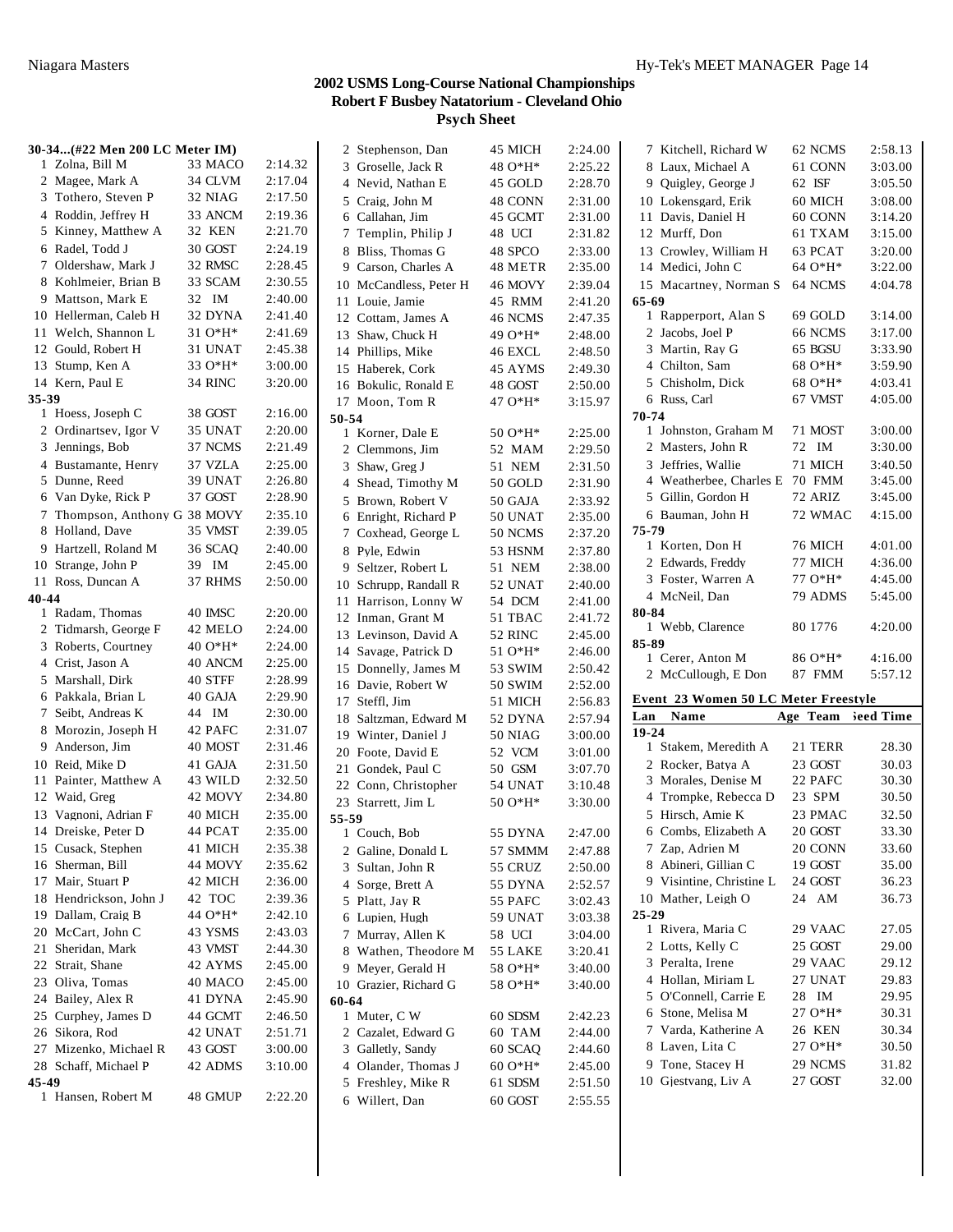| 25-29(#23 Women 50 LC Meter Freestyle) |          |       | 14 Bowen, Mag L                                        | 44 LYMS        | 32.95          | 8 Kotzbach, Bonnie K               | 58 MVN        | 41.00     |
|----------------------------------------|----------|-------|--------------------------------------------------------|----------------|----------------|------------------------------------|---------------|-----------|
| 11 Younkin, Tania J                    | 26 O*H*  | 32.00 | 15 Rathke, Jessica E                                   | 43 IMSC        | 33.45          | 9 Lutkus, Susan                    | 56 O*H*       | 42.00     |
| 12 Karunungan, Maria L                 | 29 DYNA  | 32.77 | 16 Leslie, Carol S                                     | 40 KEN         | 33.60          | 10 Roddin, Ruth A                  | 59 ANCM       | 50.00     |
| 13 Soule, Lisa                         | 29 PIMM  | 32.93 | 17 Cunningham, Monic D                                 | 44 GOST        | 35.69          | 60-64                              |               |           |
| 14 Griffiths, Allison                  | 26 UNON  | 33.08 | 18 Hutchison, Kathy M                                  | $42.0*H*$      | 36.11          | 1 Ward, Joy                        | 60 OREG       | 33.91     |
| 15 Sprenger, Victoria                  | 28 MICH  | 33.17 | 19 Dougherty, Martha Shor 40 O*H*                      |                | 36.12          | 2 Schreiner, Beth                  | 61 DCM        | 35.00     |
| 16 Nickey, Andrea J                    | $290*H*$ | 33.22 | 45-49                                                  |                |                | 3 Ridout, Nancy J                  | 60 TAM        | 36.00     |
| 17 Green, Mary Ann                     | 26 MICH  | 37.00 | 1 Parisi, Robin B                                      | 48 MACO        | 29.22          | 4 Meyers, Susan                    | 60 ISF        | 37.21     |
| 30-34                                  |          |       | 2 Luker, Jennifer R                                    | 46 KEN         | 30.22          | 5 Birkhead, Jane                   | 62 MCM        | 38.15     |
| 1 Derbez, Teresa                       | 30 CDP   | 28.00 | 3 Bancks, Jean A                                       | 46 HLJ         | 31.00          | 6 Mauri, Carla                     | 64 HIMA       | 40.00     |
| 2 Ridge, Jennifer L                    | 34 IM    | 28.42 | 4 Cane, Helen T                                        | 47 CRAQ        | 31.10          | 7 Kowalski, Joyce                  | 60 MICH       | 42.00     |
| 3 Buys, Jeni E                         | 33 TYR   | 28.91 | 5 Handler, Barb B                                      | 45 NEM         | 31.20          | 8 Hall, Prudence J                 | $64O*H*$      | 46.50     |
| 4 Seubert, Trish                       | 34 VMST  | 29.30 | 6 Trebesiner, Karlene                                  | 49 ISF         | 31.49          | $65 - 69$                          |               |           |
| 5 Jackson, Michelle R                  | 31 PAFC  | 29.53 | 7 Ryan, Wendy E                                        | 45 NIAG        | 31.50          | 1 Zaremski, Barbara M              | 65 DCM        | 35.24     |
| 6 Applegate, Julia M                   | 32 GOST  | 29.80 | 8 Cobb, Pamela R                                       | 49 EXCL        | 31.65          | 2 Schumann, Susanne                | 65 MACO       | 37.00     |
| 7 Lauterbach, Robin T                  | 32 IM    | 29.80 | 9 Weir, Sue                                            | 46 TYMS        | 31.90          | 3 Newell, Sally N                  | 65 NCMS       | 38.49     |
| 8 Hageman, Heather M                   | 32 NCMS  | 29.99 | 10 Kryka, Nancy L                                      | 47 MINN        | 32.00          | 4 Tullman, Patricia A              | 65 FMM        | 39.10     |
| 9 Alt, Carolyn P                       | 31 KEN   | 30.01 | 11 Guins, Ann H                                        | 49 O*H*        | 32.22          | 5 Lamlin, Betty                    | 65 PAFC       | 40.38     |
| 10 Rietz, Heather M                    | 34 EXCL  | 30.14 | 12 Haver, Marcia                                       | 47 O*H*        | 32.40          | 6 Walker, Laura S                  | 65 VMST       | 42.00     |
| 11 Searle, Laura M                     | 31 MICH  | 30.67 | 13 McDonnell, Peggy H                                  | 47 IRCC        | 32.73          | 7 Waite, Nancy A                   | 68 O*H*       | 43.00     |
| 12 Shemilt, Andrea L                   | 34 UNON  | 31.68 | 14 Okichich, Lori A                                    | 45 GRIN        | 32.76          | 8 Lyons, Valerie H                 | $67O*H*$      | 46.29     |
| 13 Bergmann, Kristen L                 | 30 O*H*  | 31.74 | 15 Sharpe, Pamela E                                    | 49 DYNA        | 33.00          | 9 Gogola, Laura J                  | 66 MICH       | 46.35     |
| 14 Rossetti, Nancy A                   | 33 WMST  | 31.74 | 16 del Greco, Jane                                     | 46 IM          | 33.30          | 10 Robbins-Bonitz, Suzann 69 NCMS  |               | 48.13     |
| 15 Hokenson, Christina A               | 33 GMUP  | 31.95 | 17 Stager, Nan H                                       | 47 DOC         | 33.46          | 11 George, Susan D                 | 69 PCAT       | 1:10.07   |
| 16 Gemignani, Amy L                    | 30 GCMT  | 32.50 | 18 Test, Tina P                                        | 45 1776        | 33.50          | 70-74                              |               |           |
| 17 Fahey, Lisa                         | 32 METR  | 33.09 | 19 Rothenberg, Diane F                                 | 49 O*H*        | 33.85          | 1 Roper, Gail                      | 73 QUIK       | 37.00     |
| 18 Madsen, Heidi A                     | 31 GOST  | 35.00 | 20 Gettelfinger, Cheryl M                              | 45 ISF         | 34.31          | 2 Bohl, Nan H                      | 73 MOVY       | 39.55     |
| 19 Banning, Jennifer A                 | $310*H*$ | 40.00 | 21 Garry, Cassandra E                                  | 48 UNAT        | 34.55          | 3 Gruender, Edie                   | 74 ARIZ       | 41.53     |
| 35-39                                  |          |       | 22 Boyer, Kathy                                        | 48 MCM         | 34.56          | 4 Homans, Margaret T               | 70 FMM        | 42.96     |
| 1 Drueckhammer, Maria I 39 METR        |          | 27.70 | 23 Hinson, Jan D                                       | 48 BSLM        | 35.81          | 5 Hertzberg, Ruth S                | <b>70 RMM</b> | 47.30     |
| 2 Bendito, America                     | 36 VAAC  | 28.22 | 24 Harris, Cindy J                                     | 45 GOST        | 36.36          | 6 Considine, Frances M             | 74 UNAT       | 53.35     |
| 3 Sappey, Collette H                   | 38 RMM   | 29.20 |                                                        |                |                | 7 Hecimovich, Helen                | 72 UNAT       | 53.80     |
| 4 Buxton, Sylvia C                     | 37 DYNA  | 29.50 | 25 Loesch, Mary E                                      | 48 KEN         | 42.03          | 8 O'Brien, Patricia A              | 74 O*H*       | 1:10.00   |
| 5 Popps, Corrin C                      | 38 MICH  | 29.91 | 26 Komisar, Judy L                                     | 47 MICH        | 46.08          | 75-79                              |               |           |
| 6 Considine-Miller, Ellen 39 WMST      |          | 30.35 | 27 Zoephel, Blake R                                    | 49 KEN         | 55.00          | 1 Carr, Florence E                 | 77 FMM        | 38.57     |
| 7 Leenders, Nicole Y                   | 36 GOST  | 30.50 | 50-54<br>1 Feldmann, Joel T                            | <b>51 NEM</b>  | 29.44          | 2 Smith, Petey M H                 | <b>78 NEM</b> | 44.00     |
| 8 Bulmahn, Karen V                     | 38 NIAG  | 30.50 | 2 Swagerty-Hill, Jane                                  | 51 ARIZ        | 30.00          | 3 Graham, Suzanne B                | 76 CONN       | 46.30     |
| 9 Mullins, Stephanie C                 | 37 IM    | 31.00 | 3 La Borwit, Anne G                                    | 52 GOLD        | 32.28          | 80-84                              |               |           |
| 10 Collson, Anne-Marie                 | 35 OREG  | 31.29 | 4 Merritt, Jennifer                                    | 51 SPO         | 33.00          | 1 Meyer, Margery                   | 80 TOC        | 42.65     |
| 11 Tyrrell, Laura L                    | 35 OREG  | 31.50 |                                                        |                |                | 2 Burrill, Billie Ann              | <b>81 NEM</b> | 50.00     |
| 12 Janisse, Debbie K                   | 37 O*H*  | 31.97 | 5 Silver, Lynn                                         | 50 PCAT        | 33.31          | 3 McCall, Catherine                | 81 UNAT       | 1:03.00   |
| 13 Lipman, Karen L                     | 39 KEN   | 32.37 | 6 Williamson, Francine S 54 GAJA<br>7 Ketchen, Susan N |                | 33.54<br>37.00 | 4 Thorsen, Ruth H                  | 82 DCM        | 1:07.79   |
| 14 Walton, Marj E                      | 38 RMSC  | 32.39 |                                                        | 50 NEM         |                | 85-89                              |               |           |
| 15 Ferlin, Felicia F                   | 39 TSUN  | 36.02 | 8 Yoder, Margie E                                      | 50 RMM         | 37.00          | 1 Walker, Anne I                   | 86 DCM        | 55.36     |
| 16 Mueller, Pamela                     | 36 WILD  | 41.00 | 9 Uible, Barbara L                                     | 51 GOST        | 37.08          | Event 24 Men 50 LC Meter Freestyle |               |           |
| 40-44                                  |          |       | 10 Pero, Myriam                                        | 53 ANCM        | 38.00          | Name<br>Lan                        | Age Team      | leed Time |
| 1 Emery, Elizabeth A                   | 41 GOST  | 28.50 | 11 Hornsby, Marilyn S                                  | 54 O*H*        | 38.00          | 19-24                              |               |           |
| 2 Staursky, Karen H                    | 44 GCMT  | 29.00 | 12 Billmeyer, Carol L                                  | 50 MINN        | 39.00          | 1 Santamaria, Jay                  | 21 O*H*       | 23.89     |
| 3 Servo, Nancy J                       | 42 MICH  | 29.59 | 13 McCarthy, Gloria L                                  | 50 GCMT        | 47.00          | 2 Cremieux, Adam A                 | 21 UNAT       | 25.00     |
| 4 Baker, Beth O                        | 41 VMST  | 29.99 | 14 Layton, Ginny H                                     | 51 GOST        | 52.24          | 3 Dallamura, Scott J               | 24 GSM        | 26.44     |
| 5 Duran, Nancy F                       | 40 HIMA  | 30.31 | 15 St Ledger-Roty, Jil M                               | 53 NIAG        | 57.00          | 4 Graham, Michael C                | 24 DCAC       | 27.32     |
| 6 Winslow, Laura H                     | 42 ARIZ  | 30.52 | 55-59                                                  |                |                | 5 Sagarwala, Adam R                | 23 MCM        | 27.50     |
| 7 Maddox, Sally D                      | 43 HOTS  | 30.80 | 1 Boak, Carolyn F                                      | 57 LAM         | 31.90          | 6 Speer, Jasen G                   | 21 PNA        | 27.50     |
| 8 Cruz Reina, Victoria                 | 41 AERL  | 31.00 | 2 Lopez, Georgina Y                                    | 58 MSBC        | 33.84          | 7 Elder, Benjamin D                | 21 CONN       | 27.59     |
| 9 Skomra, Kim C                        | 42 NIAG  |       | 3 Gram, Jane Y                                         | <b>56 NIAG</b> | 34.90          | 8 Kreel, Nathaniel E               | 24 GOST       | 28.54     |
|                                        |          | 31.20 | 4 Rousseau, Sandi                                      | 55 OREG        | 35.50          |                                    |               |           |
| 10 Hallett, Constance                  | 43 MESC  | 31.22 | 5 Shoenberger, Linda R                                 | 55 SNM         | 36.20          | 9 Rothenberg, Marc A               | 20 GOST       | 29.00     |
| 11 Oliver, April                       | 41 ANCM  | 32.00 | 6 Kirkendall, Nancy J                                  | 59 DCM         | 38.49          | 10 Body, Alfred C                  | 21 O*H*       | 30.99     |
| 12 Koeberle, Jean C                    | 42 O*H*  | 32.20 | 7 Buccino, Vicki                                       | <b>56 CRAQ</b> | 38.98          |                                    |               |           |
| 13 Siegel, Joanne L                    | 43 O*H*  | 32.50 |                                                        |                |                |                                    |               |           |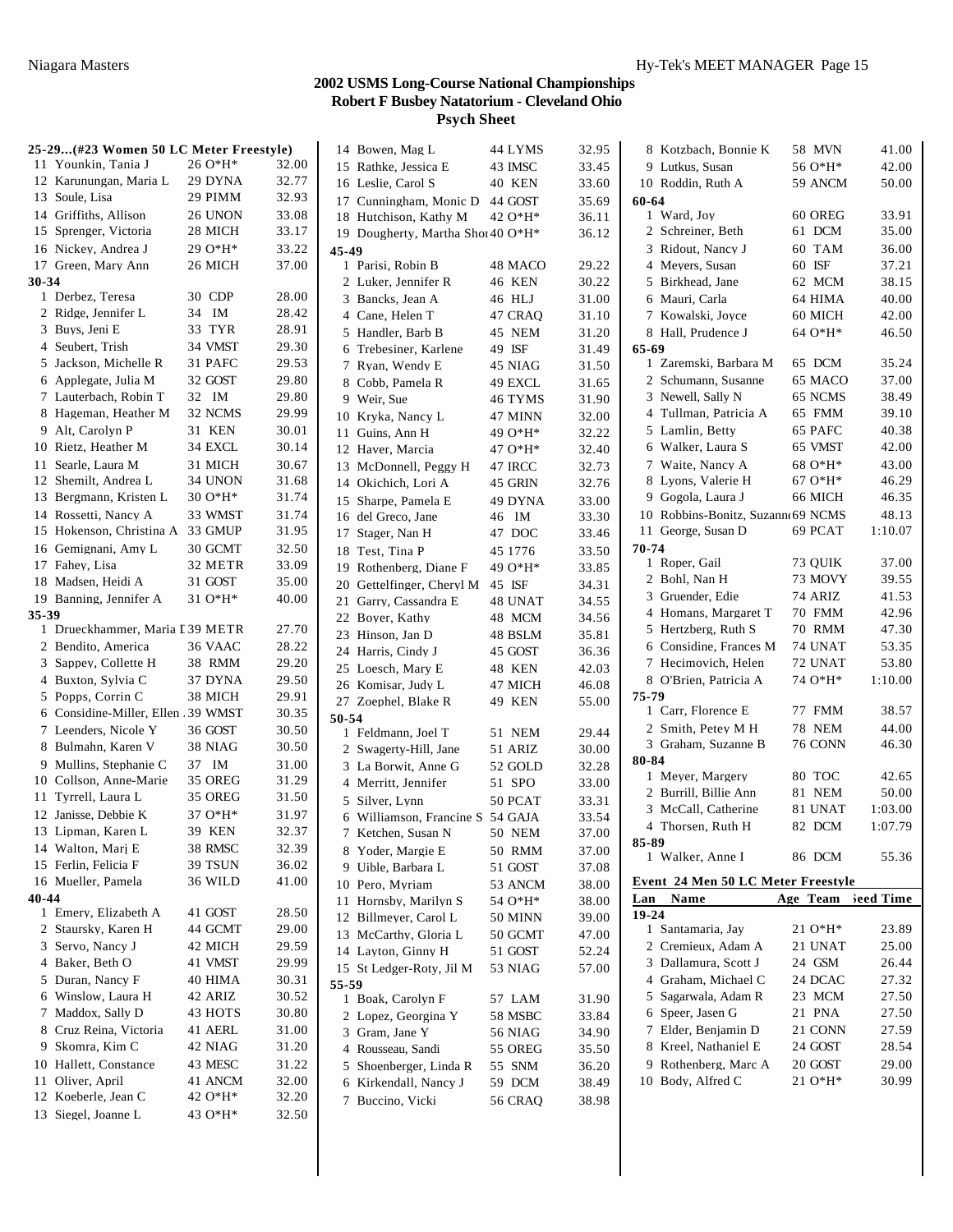| 19-24(#24 Men 50 LC Meter Freestyle)       |                   |       | 19 Skirboll, Jim       | 37 AMAM   | 26.99 | 8 Erickson, Tim D       | 46 GOLD        | 27.00          |
|--------------------------------------------|-------------------|-------|------------------------|-----------|-------|-------------------------|----------------|----------------|
| 11 Rich, Chad                              | $22 O*H*$         | 34.50 | 20<br>Hoess, Joseph C  | 38 GOST   | 27.00 | 9 Lukens, Jeffrey A     | 49 UNAT        | 27.00          |
| $25 - 29$                                  |                   |       | 21 Baker, J Jeffrey    | 37 O*H*   | 27.00 | 10 Norman, Mark B       | 48 MVM         | 27.29          |
| 1 Greenwood, Scott C                       | 25 TOC            | 22.91 | 22 Gale, Andrew J      | 36 VMST   | 27.19 | 11 Franklin, Steve E    | 45 O*H*        | 27.33          |
| 2 Markgraaff, Ryno R                       | 28 O*H*           | 24.29 | 23 Bailey, Jeffrey M   | 35 MICH   | 27.32 | 12 Laughlin, Patrick O  | 48 DYNA        | 27.82          |
| 3 Brinn, Sion D                            | 29 GOST           | 24.69 | 24 Lewandowski, Mark T | 36 UNAT   | 27.40 | 13 Stickney, Michael P  | 46 GCMT        | 28.00          |
| 4 Kulyk, Andriy                            | 28 AOUA           | 25.00 | 25 Carter, Robert T    | 39 MCM    | 27.72 | 14 Carson, Charles A    | 48 METR        | 28.00          |
| 5 Shipley, Bill                            | 27 PMAC           | 25.46 | 26 Schardt, Thomas F   | 35 MICH   | 27.85 | 15 Carrow, Hill         | 47 NCMS        | 28.00          |
| 6 Brandan, Ashley S                        | 25 PAFC           | 25.64 | 27 McCarthy, Robert F  | 38 IM     | 27.89 | 16 Horwitz, Lou         | 49 $O*H*$      | 28.50          |
| 7 Chia, Nei-Kuan                           | 25 UNAT           | 25.80 | 28 Murphy, Grant W     | 39 LAC    | 27.96 | 17 Mead, Jeffrey D      | 46 DCAC        | 28.51          |
| 8 Walkenhorst, Jared W                     | 28 CONN           | 25.91 | 29 Nordlund, Eric R    | 39 TERR   | 28.00 | 18 Anderson, Mark J     | 49 IM          | 29.00          |
| 9 Thompson, Jerry E                        | 28 DCM            | 26.21 | 30 Jacobs, Ronald W    | 39 AMAM   | 28.10 | 19 Thoman, Henry N      | 45 GOST        | 29.02          |
| 10 Naylis, Daniel P                        | 26 MICH           | 27.05 | 31 Leclair, David W    | 35 DYNA   | 28.70 | 20 Chadwick, Paul M     | 45 MICH        | 29.30          |
| 11 Braverman, Michael J                    | 26 GRIN           | 27.55 | 32 Turner, William T   | 38 GOST   | 28.80 | 21 Herman, Timothy S    | 46 NIAG        | 29.70          |
| 12 Ferguson, Douglas J                     | 26 PAFC           | 27.77 | 33 Edwards, Rick A     | 36 GOST   | 28.86 | 22 Riggs, Jonathan D    | 45 MICH        | 29.80          |
| 13 Santaniello, Nicholas                   | 25 PAFC           | 28.50 | 34 Mayo, Craig         | 38 AYMS   | 28.95 | 23 Carr, Steve C        | 49 GCMT        | 30.00          |
| 30-34                                      |                   |       | 35 Ross, Duncan A      | 37 RHMS   | 29.00 | 24 Friedlander, Scott E | 45 DYNA        | 31.00          |
| 1 Peterson, Eric G                         | 31 CLVM           | 24.79 | 36 Loveless, Martin D  | 36 GOST   | 30.50 | 25 Marburger, David L   | 48 O*H*        | 32.00          |
| 2 Ammon, Craig C                           | 34 FXCM           | 24.98 | 37 Nesovic, Jake       | 35 TYMS   | 30.77 | 26 McCrae, Keith R      | 46 O*H*        | 33.00          |
| 3 Sorensen, Michael J                      | 34 AKMS           | 25.00 | 38 Newman, James K     | 37 CHMS   | 31.00 | 27 Smith, Don E         | 45 UNAT        | 45.47          |
| 4 Cornell, Eric C                          | 32 DYNA           | 25.09 | 39 Grose, Paul         | 36 DYNA   | 32.26 | 50-54                   |                |                |
| 5 Landreth, John T                         | 32 AMAM           | 25.13 | 40 Cooper, Eric        | 35 IM     | 34.00 | 1 Simons, Randy         | 54 O*H*        | 26.90          |
| 6 Larkin, Mark W                           | 31 WMAC           | 25.25 | 41 Manrique, Luis      | 38 VZLA   | 36.80 | 2 Wickham, Robert C     | 52 STAR        | 27.22          |
| 7 Barton, Stuart A                         | 34 DYNA           | 25.50 | 40-44                  |           |       | 3 Sharpe, Kenneth N     | 50 DYNA        | 27.50          |
| 8 Morgan, Michael D                        | 33 FXCM           | 25.98 | 1 Williams, David L    | 42 UNAT   | 24.95 | 4 Sinsheimer, Bob       | 53 O*H*        | 27.90          |
| 9 Perry, Brian S                           | 31 O*H*           | 26.43 | 2 Fell, Michael A      | 41 ANCM   | 25.10 | 5 McCormack, Kevin M    | <b>50 SWIM</b> | 28.00          |
| 10 Bordron, Patrice B                      | 34 GCMT           | 26.50 | 3 Reinhardt, Joe N     | 41 $O*H*$ | 25.50 | 6 Thornton, James S     | 50 AMAM        | 28.12          |
| 11 Gill, Mark A                            | 34 ARIZ           | 26.55 | 4 Lehman, Fritz E      | 44 NCMS   | 25.91 | 7 Stager, Joel M        | 50 DOC         | 28.12          |
| 12 Deane, Rusty                            | 32 ANCM           | 26.91 | 5 Marshall, Dirk       | 40 STFF   | 25.99 | 8 Fisher, Daniel H      | 51 MOVY        | 28.23          |
| 13 Wargo, Michael J                        | 32 O*H*           | 27.00 | 6 Steinbrinck, Scott K | 42 UNAT   | 26.00 | 9 Oates, David R        | 52 GMUP        | 28.50          |
| 14 Scheller, Mark T                        | 33 UNAT           | 27.18 | 7 Welker, Mark F       | 41 O*H*   | 26.20 | 10 Miller, Jim          | 52 VMST        | 28.50          |
| 15 Barbins, Andre R                        | 32 UNAT           | 27.92 |                        |           |       |                         |                |                |
| 16 Rolley, Alfred W                        | 33 IM             | 27.95 | 8 Goldbloom, Robert M  | 43 METR   | 26.30 | 11 Kornblatt, Daniel S  | 53 NIAG        | 29.00          |
| 17 Riegler, Jeff                           | 30 GCMT           | 27.99 | 9 Painter, Matthew A   | 43 WILD   | 26.40 | 12 Sherrill, Mike B     | 53 TOC         | 29.00<br>29.30 |
| 18 Rogers, Scott                           | 33 CHMS           | 28.00 | 10 Morozin, Joseph H   | 42 PAFC   | 26.69 | 13 Harrison, Lonny W    | 54 DCM         |                |
| 19 Adams, Colin J                          | 33 NIAG           | 28.15 | 11 Morton, Gary T      | 40 MICH   | 26.75 | 14 Daubel, Joe          | 50 GOST        | 29.47          |
| 20 Welch, Shannon L                        | $310*H*$          | 28.27 | 12 Dropsey, Jeffrey P  | 44 O*H*   | 26.80 | 15 Martin, Jack R       | 51 1776        | 29.50          |
| 21 Callahan, John J                        | 31 O*H*           | 28.37 | 13 Bailey, Alex R      | 41 DYNA   | 26.90 | 16 Davie, Robert W      | <b>50 SWIM</b> | 29.94          |
| 22 Griffiths, Kenneth J                    | 33 GOST           | 29.00 | 14 Melgar, Tom         | 41 MICH   | 26.90 | 17 Baird, Billy Bob C   | 52 GOST        | 30.00          |
| 23 Stump, Ken A                            | 33 O*H*           | 30.00 | 15 Sherman, Bill       | 44 MOVY   | 27.01 | 18 Conn, Christopher    | 54 UNAT        | 30.32          |
| 35-39                                      |                   |       | 16 Silberman, Seth J   | 41 $O*H*$ | 27.20 | 19 Steffl, Jim          | 51 MICH        | 30.45          |
| 1 Murfee, John A                           | 39 FXCM           | 25.00 | 17 Strait, Shane       | 42 AYMS   | 28.00 | 20 Joyce, Robert C      | 54 GOST        | 31.05          |
| 2 Edmondson, Andy                          | 35 PCAT           | 25.00 | 18 Sihner, Craig       | 43 MAM    | 28.00 | 21 Saltzman, Edward M   | 52 DYNA        | 31.08          |
| 3 Glaser, Geoffrey S                       | 38 USF            | 25.00 | 19 Stultz, Todd W      | 42 O*H*   | 28.00 | 22 Anderson, John H     | 52 IM          | 32.00          |
| 4 Giambalvo, Will C                        | 35 TGM            | 25.10 | 20 Curphey, James D    | 44 GCMT   | 28.20 | 23 Haverland, Rick A    | 50 GOST        | 33.20          |
| 5 Clark, Henry L                           | 37 ARIZ           | 25.50 | 21 Stiling, Douglas E  | 44 GOST   | 28.35 | 24 Silverstein, Jerry   | 50 UNAT        | 40.00          |
| 6 Stewart, Henry D                         | 39 NCMS           | 25.50 | 22 Bailey, Matthew A   | 41 GAJA   | 28.36 | 25 Burrows, Jeffrey W   | 51 O*H*        | 58.50          |
| 7 Dicks, Wally C                           | 39 ANCM           | 25.60 | 23 Holmes, Robert      | 40 CHMS   | 28.40 | 55-59                   |                |                |
|                                            |                   |       | 24 O'Brien, John F     | 43 O*H*   | 28.41 | 1 Abrahams, Richard T   | 57 RMM         | 27.00          |
| 8 Bustamante, Henry<br>9 Hasegawa, Brian J | 37 VZLA<br>39 ROW | 25.61 | 25 Linde, Mace A       | 42 EXCL   | 28.55 | 2 Quiggin, David R      | 58 O*H*        | 27.19          |
|                                            |                   | 25.71 | 26 Cox, Daniel P       | 42 O*H*   | 29.00 | 3 Rogacki, Daniel J     | 55 NEM         | 27.38          |
| 10 Dimaio, Bill                            | 37 CHMS           | 25.80 | 45-49                  |           |       | 4 Meade, Tom J          | 55 NIAG        | 27.60          |
| 11 Luebbe, James G                         | 35 LAKE           | 26.10 | 1 Carter, Paul V       | 45 SCAQ   | 25.01 | 5 Ryan, Dennis          | 56 O*H*        | 28.00          |
| 12 Dunne, Reed                             | 39 UNAT           | 26.20 | 2 Groselle, Jack R     | 48 O*H*   | 25.51 | 6 Greenfield, Harry W   | 57 O*H*        | 28.00          |
| 13 Uthe, Brad D                            | 39 GOLD           | 26.23 | 3 McCabe, Thomas J     | 45 IM     | 26.00 | 7 Sloan, Larry R        | 55 GMUP        | 28.10          |
| 14 Young, Robert A                         | 38 IM             | 26.33 | 4 Walters, Dave M      | 46 O*H*   | 26.50 | 8 Abbott, William A     | 56 RMM         | 28.20          |
| 15 Assiff, Matthew J                       | 35 UNAT           | 26.45 | 5 Van Boer, Eric D     | 48 RHMS   | 26.50 | 9 Redic, James P        | <b>56 SWIM</b> | 28.71          |
| 16 Wilson, Grant R                         | 36 GOST           | 26.50 | 6 Tudor, John B        | 45 VMST   | 26.80 | 10 Andersen, Peter      | 59 IM          | 28.80          |
| 17 Russell, Jim                            | 39 IM             | 26.67 | 7 Dodson, Phil L       | 49 IM     | 26.89 | 11 Landes, David V      | 55 PNA         | 28.85          |
| 18 Paller, Craig A                         | 36 IM             | 26.90 |                        |           |       |                         |                |                |
|                                            |                   |       |                        |           |       |                         |                |                |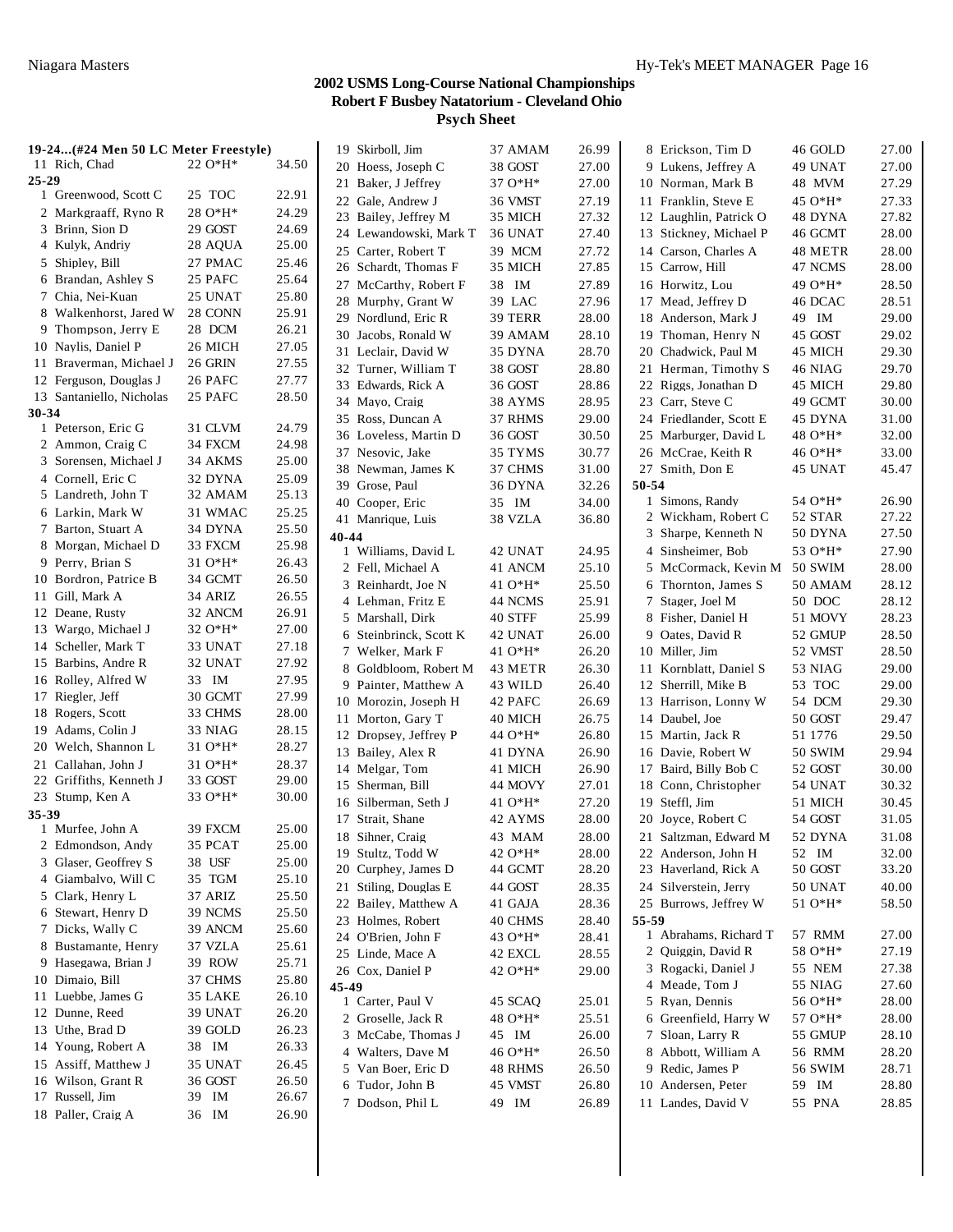|       | 55-59 (#24 Men 50 LC Meter Freestyle) |                |       |
|-------|---------------------------------------|----------------|-------|
|       | 12 Galine, Donald L                   | 57 SMMM        | 28.88 |
|       | 13 Sultan, John R                     | 55 CRUZ        | 29.00 |
|       | 14 McCormick, Paul                    | 55 RMM         | 29.00 |
|       | 15 Lehmann, Jim                       | <b>56 BGSU</b> | 29.16 |
|       | 16 Nielsen, Charles D                 | 57 MINN        | 29.27 |
|       | 17 Brenner, Gary R                    | 55 SMMM        | 29.50 |
|       | 18 Burr, Ken M                        | 58 WCM         | 30.00 |
|       | 19 Meehan, Tom G                      | 55 WMAC        | 30.00 |
|       | 20 Hamilton, Dennis                   | 55 WILD        | 31.01 |
|       | 21 Wathen, Theodore M                 | 55 LAKE        | 31.18 |
|       | 22 Lodwig, Keefe L                    | 59 LAM         | 31.88 |
|       | 23 Huggins, Pete                      | 55 O*H*        | 32.00 |
|       | 24 Vogt, Joel W                       | 55 O*H*        | 32.15 |
|       | 25 Press, James E                     | <b>56 UNAT</b> | 33.94 |
|       | 26 Woods, Tom M                       | 59 VMST        | 34.00 |
| 60-64 |                                       |                |       |
|       | 1 Geoghegan, Jack                     | 60 CONN        | 28.00 |
|       | 2 Smith, Ian S                        | 61 YMCA        | 28.00 |
|       | 3 Greenberg, Jerry V                  | 61 GOLD        | 28.02 |
|       | 4 Olander, Thomas J                   | $60O*H*$       | 28.50 |
|       | 5 Chaffee, Paul A                     | 60 MICH        | 31.00 |
|       | 6 Murff, Don                          | 61 TXAM        | 32.00 |
|       | 7 Gibbs, Jim                          | 61 PCAT        | 32.10 |
|       | 8 Dillon, Thomas J                    | 61 PCAT        | 35.50 |
|       | 9 Czmarko, Joseph J                   | 60 SLAM        | 45.00 |
|       | 10 Diederich, Raymond                 | 60 WMAC        | 51.84 |
| 65-69 |                                       |                |       |
|       | 1 Cavanaugh, Cav                      | 67 GOLD        | 28.90 |
|       | 2 Clark, Jerry                        | 65 NCMS        | 29.00 |
|       | 3 Harrison, David P                   | 65 1776        | 31.00 |
|       | 4 Oyakawa, Yoshi                      | 69 O*H*        | 31.00 |
|       | 5 McIntyre, David R                   | 65 GOLD        | 31.50 |
|       | 6 Van Landingham, Jack                | 69 NIAG        | 32.00 |
|       | 7 Hall, Sid                           | 67 O*H*        | 32.00 |
|       | 8 Dobler, Wally E                     | 68 MICH        | 32.20 |
|       | 9 Rauch, Will                         | 68 CLVM        | 33.18 |
|       | 10 Lincoln, Walter J                  | 69 O*H*        | 33.90 |
|       | 11 Greer, Marshall R                  | 66 ANCM        | 35.00 |
| 70-74 |                                       |                |       |
|       | 1 Hill, Donald P                      | 70 TOC         | 29.00 |
|       | 2 Ferguson, Gene C                    | 70 MOST        | 29.70 |
| 3     | Johnston, Graham M                    | 71 MOST        | 29.90 |
|       | 4 Baker, Donald J                     | 71 SDSM        | 31.40 |
|       | 5 Sonia, Donald F                     | <b>72 IRCC</b> | 31.80 |
|       | 6 Webber, Dick                        | 73 NCMS        | 32.90 |
| 7     | Ries. John L                          | 71 MICH        | 33.00 |
|       | 8 van Dijk, Peter                     | 73 O*H*        | 33.00 |
|       | 9 Lockey, Myron W                     | 71 CMAQ        | 34.10 |
|       | 10 Lehman, Fred O                     | 72<br>IM       | 34.86 |
| 11    | Diehl. Justin W                       | 73 NIAG        | 35.60 |
|       | 12 Wolle, Jordan B                    | 74 SDSM        | 35.85 |
|       | 13 Lovell, Gilbert R                  | <b>70 DYNA</b> | 36.72 |
|       | 14 Hogan, John B                      | 74 CONN        | 37.00 |
|       | 15 Woods, Albert H                    | 73 SOFM        | 37.53 |
| 16    | Mayer, Wesley G                       | 70 WMAC        | 39.50 |
| 17    | Dewey, Thomas                         | 71 DCM         | 40.00 |
| 75-79 |                                       |                |       |
| 1     | Blake, Robert S                       | 78 SLAM        | 33.50 |
|       |                                       |                |       |

| Hubbard, Donald J<br>2                 | 75 SDSM            | 36.27              |
|----------------------------------------|--------------------|--------------------|
| 3 Reese, J.John                        | 77 MICH            | 38.12              |
| 4 Haban, Edward A                      | 77 O*H*            | 41.00              |
| 5 Roth, Robert                         | 75 DYNA            | 42.72              |
| De La Vega, Agustin<br>6               | 77 GOLD            | 53.00              |
| 7 Weber, Bruno H                       | 75 RMM             | 54.90              |
| 80-84                                  |                    |                    |
| 1 Florance, John R                     | $80O*H*$           | 36.00              |
| 2 Johnston, William H                  | 84 WCM             | 40.46              |
| 3 Spaulding, Robert A                  | 81 GOLD            | 44.18              |
| 4 Schofield, Elliott W                 | 80 CATM            | 45.00              |
| 5 Johnson, C Edward                    | 84 MINN            | 46.00              |
| 6 DeGifis, Ralph P                     | 82 O*H*            | 1:15.00            |
| 85-89                                  |                    |                    |
| 1 Cleaveland, Brud                     | 85 FMM             | 42.20              |
| 2 Surles, Lynn C                       | 85 WMAC            | 44.02              |
| 3 Smith, Ned E                         | 87 GOLD            | 45.96              |
| 4 Fisher, Albert B                     | <b>86 MOVY</b>     | 1:10.00            |
|                                        |                    |                    |
| Event 25 Women 200 LC Meter Backstroke |                    |                    |
| Name<br>Lan                            | Age Team Seed Time |                    |
| $19 - 24$<br>1 Carroll, Erica M        | 22 KEN             |                    |
| 2 Brethauer, Abby G                    | 22 KEN             | 2:33.00<br>2:40.70 |
|                                        |                    |                    |
| 3 Morris, Alexis L                     | 20 GAJA            | 2:48.48            |
| 4 Deal, Melanie J                      | 22 NCMS            | 2:55.00            |
| 5 Visintine, Christine L               | 24 GOST            | 3:22.06            |
| 25-29                                  | 27 O*H*            |                    |
| 1 Stone, Melisa M<br>2 Myers, Liz K    |                    | 2:32.94            |
|                                        | 28 GAJA            | 2:38.50            |
| 3 Varlas, Melissa D                    | 29 TPIT            | 2:40.90            |
| 4 Sullivan, Danielle M                 | 27 MICH            | 2:47.10            |
| 5 Hollan, Miriam L                     | 27 UNAT            | 2:55.47            |
| 6 Soule, Lisa                          | 29 PIMM            | 3:00.23            |
| 30-34                                  |                    |                    |
| 1 Smiley, Sunny C                      | 32 PCAT            | 2:35.00            |
| 2 Adams, Niki J                        | 31 IM              | 2:44.90            |
| 3 Gemignani, Amy L                     | 30 GCMT            | 2:45.00            |
| 4 Weiss, Amy K                         | 30 ANCM            | 2:48.00            |
| 5 Bergmann, Kristen L                  | 30 O*H*            | 2:57.01            |
| Stein, Caroline F<br>6                 | 32 PAFC            | 3:04.00            |
| Reville, Amy M<br>7                    | 32 O*H*            | 3:07.89            |
| 35-39                                  |                    |                    |
| Luallen, Andrea L<br>1                 | 37<br><b>GSM</b>   | 2:30.04            |
| 2 Gellatly, Jill E                     | 35 HOTS            | 2:43.00            |
| 3 Cialdella-Morehead, Lor 38 GSM       |                    | 2:45.00            |
| 4 Clifford-Dicks, Barbara .36 GMUP     |                    | 2:47.99            |
| Moulton, Wendy<br>5                    | 37 GCMT            | 2:50.00            |
| Dreyfuss, Beth W<br>6                  | 37 KEN             | 2:51.20            |
| Rodriguez, Diana S<br>7                | 35 LYTA            | 2:57.22            |
| Ferlin, Felicia F<br>8                 | 39 TSUN            | 3:21.66            |
| 40-44                                  |                    |                    |
| Van Pelt-Diller, Lisa<br>1             | 44 ANCM            | 2:35.45            |
| 2 Klestinec, Robin L                   | 41 GCMT            | 2:43.50            |
| Bowen, Mag L<br>3                      | 44 LYMS            | 2:56.36            |
| 4 Skomra, Kim C                        | 42 NIAG            | 2:56.40            |
| 5 Cavanaugh, Debbie D                  | 44 GOLD            | 2:57.00            |
| 6 Banko, Sarah                         | 44 MCMS            | 2:59.80            |
|                                        |                    |                    |

|                | 7 Anderson, Beth                |     | 41 RMST | 3:00.90 |
|----------------|---------------------------------|-----|---------|---------|
| 8              | Stott, Kim                      |     | 43 NCMS | 3:05.31 |
| 9              | Riker, Debra                    |     | 40 ISF  | 3:10.00 |
|                | 10 Lavely, Kelley               |     | 43 O*H* | 3:14.00 |
| 11.            | Morrin-Nordlund, Debo140 TERR   |     |         | 3:40.80 |
|                | 12 McNeil, Anne L               |     | 42 ADMS | 3:50.00 |
| 45-49          |                                 |     |         |         |
|                | 1 Einsidler, Karen L            |     | 46 METR | 2:41.00 |
| 2              | Webb, Patty                     |     | 45 1776 | 2:52.00 |
| 3              | Grilli, Tracy L                 |     | 45 NEM  | 2:52.39 |
| 4              | Early, Marilyn E                |     | 45 MICH | 2:53.47 |
| 5              | McDonnell, Peggy H              |     | 47 IRCC | 3:02.50 |
| 6              | Pujalet-Devitt, Michele 45 GOST |     |         | 3:04.04 |
| 7              | Trebesiner, Karlene             |     | 49 ISF  | 3:04.99 |
|                |                                 |     |         |         |
| 8              | Aiu, Mavis                      |     | 47 HIMA | 3:07.41 |
| 9              | Quinn, Phyllis E                |     | 47 TOC  | 3:07.60 |
| 10             | Haver, Marcia                   |     | 47 O*H* | 3:08.10 |
| 11             | Callahan, Anita M               |     | 45 GMUP | 3:10.00 |
| 12             | Norton, Judith H                |     | 45 O*H* | 3:15.00 |
|                | 13 Braaten, Kitten              |     | 47 VMST | 3:20.85 |
|                | 14 Watson, Lisa L               |     | 48 GAJA | 3:27.66 |
| 50-54          |                                 |     |         |         |
|                | 1 Gundred, Barb L               |     | 51 PNA  | 2:49.00 |
|                | 2 Finke, Laurie A               |     | 50 KEN  | 3:00.66 |
| 3              | La Borwit, Anne G               |     | 52 GOLD | 3:05.53 |
| 4              | Casey, Kathrine J               |     | 54 PNA  | 3:12.77 |
| 5              | Moore, Meredith A               |     | 53 CONN | 3:15.00 |
| 6              | Walker, Deb W                   |     | 51 SWIM | 3:15.00 |
| 7              | Kaguni, Laurie S                |     | 50 MICH | 3:31.50 |
| 8              | Brooks, Catherine S             |     | 54 AKMS | 3:38.00 |
| 9              | Ketchen, Susan N                |     | 50 NEM  | 3:40.00 |
|                | 10 Baker, Gini J                |     | 52 SDSM | 4:38.00 |
| 55-59          |                                 |     |         |         |
|                | 1 Pohlmann, Mary M              | 57  | IM      | 3:13.64 |
| 2              | Mitchell, Jeannie R             |     | 56 NCMS | 3:16.88 |
| 3              | Pospisil, Eva M                 |     | 55 MICH | 3:41.17 |
| 4              | Kirkendall, Nancy J             |     | 59 DCM  | 3:54.87 |
|                | 5 Parks, Jennifer A             |     | 59 MICH | 4:02.79 |
|                | 6 Seidler, Jeanne E             |     | 56 WMAC | 5:37.01 |
| 60-64          |                                 |     |         |         |
|                | 1 Pronk. Bonnie L               |     | 60 MSBC | 3:00.79 |
| 2              | Durrant, Betsy                  |     | 61 VMST | 3:35.50 |
| 3              | Martin, Judy                    |     | 60 VMST | 4:08.08 |
| 4              | Arnold, Patricia F              | 63  | ES      | 4:14.62 |
| 5              | Hutinger, Margie                | 62  | FMM     | 4:57.98 |
| 65-69          |                                 |     |         |         |
| 1              | Zaremski, Barbara M             |     | 65 DCM  | 3:41.45 |
| $\overline{2}$ | Robbins-Bonitz, Suzann 69 NCMS  |     |         | 4:16.47 |
| 3              | Quinn, Adeline A                |     | 67 SDSM | 4:20.00 |
| 4              | Moeller, Janet H                |     | 68 1776 | 4:22.00 |
|                | 5 Varty, Eulah                  |     | 68 COWI | 4:29.00 |
| 6              | Stevens, Ann B                  | 69. | IM      | 4:45.00 |
| 70-74          |                                 |     |         |         |
|                | 1 Gaschke, Lida A               |     | 70 METR | 4:10.00 |
|                | 2 Campbell, Joan K              |     | 72 CATM | 4:19.97 |
| 3              | Hagan, Marianna M               |     | 74 1776 | 4:35.42 |
|                | 4 Mullins, Mary J               |     | 71 LAKE | 4:58.00 |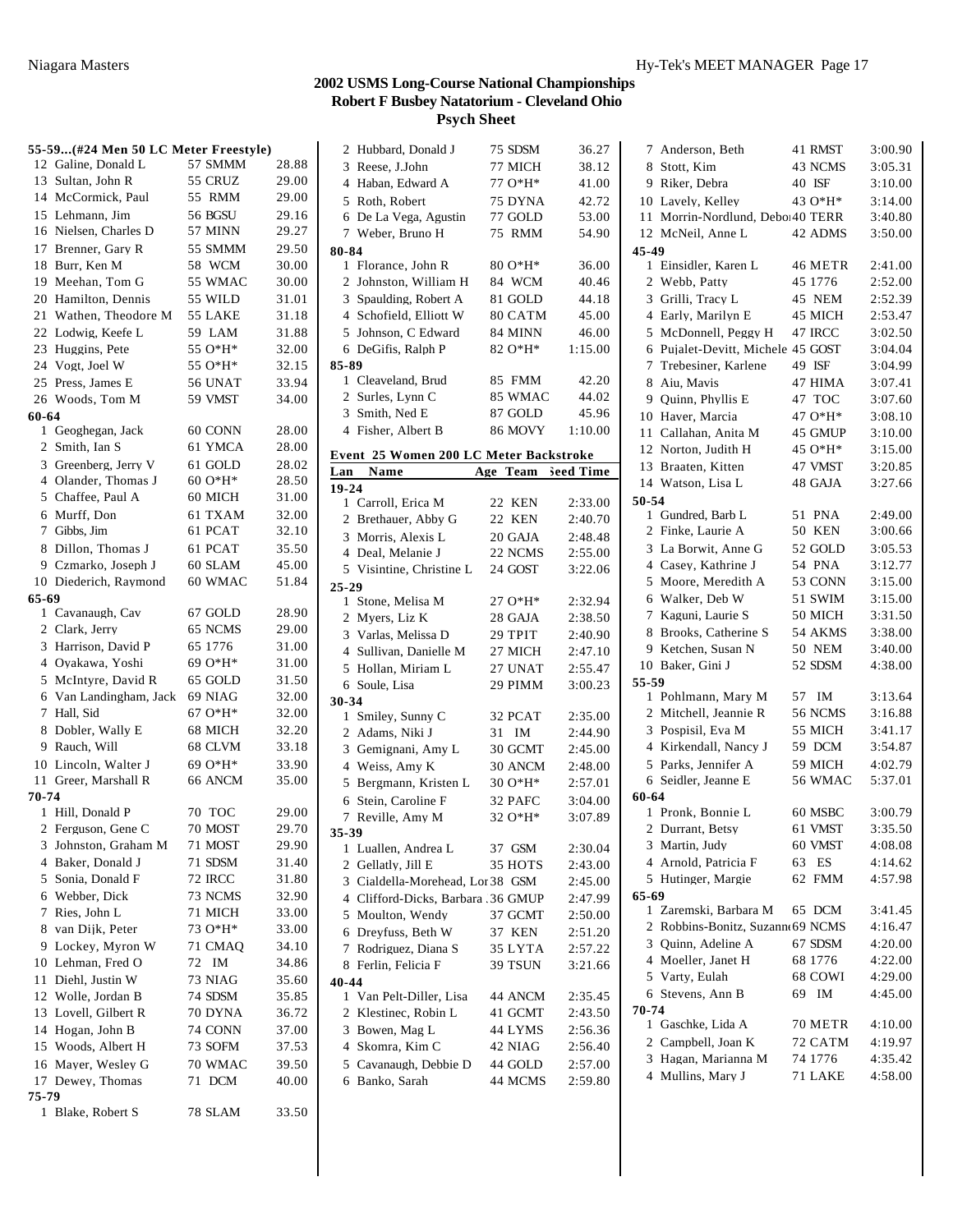|           | 70-74 (#25 Women 200 LC Meter Backstroke) |                     |         |
|-----------|-------------------------------------------|---------------------|---------|
|           | 5 Kysor, Stefanena D                      | 74 NIAG             | 5:00.24 |
|           | 6 Wolle, Marian L                         | 74 SDSM             | 5:10.00 |
|           | 7 Young, Claire E                         | <b>74 IRCC</b>      | 5:30.00 |
|           | 8 Protopapas, Renee                       | 73 H <sub>2</sub> O | 5:49.73 |
| 75-79     |                                           |                     |         |
|           | 1 Lorenzi, Betty S                        | 75 WMAC             | 3:44.00 |
|           | 2 Kenner, Regan                           | 79 FMM              | 4:09.73 |
|           | 3 Menges, Margaret G                      | 76 AMAM             | 4:40.39 |
|           | 4 Dunn, Betty C                           | 77 NIAG             | 4:49.49 |
|           | 5 Newman, Marjorie R                      | 79 IRCC             | 5:22.08 |
|           | 6 Stupfel, Gloria M                       | 76 SMMM             | 5:38.00 |
| 80-84     |                                           |                     |         |
|           | 1 Cederlund, Bunny                        | 81 SPCO             | 3:59.73 |
|           | 2 Huggins, Hildegarde D                   | 80 O*H*             | 5:30.00 |
|           | 3 McCall. Catherine                       | 81 UNAT             | 5:45.00 |
|           | 4 Wixted, Mary P                          | 80 1776             | 7:00.00 |
| 85-89     |                                           |                     |         |
|           | 1 Walker, Anne I                          | 86 DCM              | 4:48.92 |
|           | 2 Joy, Sally                              | 85 WCM              | 6:00.00 |
|           | 3 Hanks, Beth                             | 86 O*H*             | 6:30.20 |
|           |                                           |                     |         |
|           | Event 26 Men 200 LC Meter Backstroke      |                     |         |
| Lan       | Name                                      | Age Team Seed Time  |         |
| 19-24     |                                           |                     |         |
|           | 1 Jewell, William L                       | 24 PAFC             | 2:20.83 |
|           | 2 Elder, Benjamin D                       | 21 CONN             | 2:45.71 |
|           | 3 Samonie, John J                         | 23 MICH             | 2:49.52 |
|           | 4 Miyares, Andres                         | 19 O*H*             | 3:25.05 |
| $25 - 29$ |                                           |                     |         |
|           | 1 Brandan, Ashley S                       | 25 PAFC             | 2:30.00 |
|           | 2 Bate, Andrew E                          | 25 GAJA             | 2:46.91 |
|           | 3 Houston, Brad R                         | 28 O*H*             | 2:52.19 |
| 30-34     |                                           |                     |         |
|           | 1 Farrell, Andrew J                       | 32 ORLM             | 2:20.73 |
|           | 2 Urban, Mark C                           | 33 PMAC             | 2:24.42 |
|           | 3 Kohlmeier, Brian B                      | 33 SCAM             | 2:32.66 |
|           | 4 Koppenhaver, Ken                        | 34 NIAG             | 2:40.00 |
|           | 5 Wen, Brendon Y                          | 33 SCAM             | 2:48.00 |
|           | 6 Mattson, Mark E                         | 32 IM               | 2:50.00 |
| 7         | Spawn, David L                            | 33 GOST             | 3:05.00 |
| 35-39     |                                           |                     |         |
|           | 1 Hoess, Joseph C                         | 38 GOST             | 2:16.00 |
|           | 2 Chestnut, Doug                          | 38 GMUP             | 2:21.54 |
| 3         | King, Phillip J                           | 36 MACO             | 2:22.45 |
|           | 4 Giambalvo, Will C                       | 35 TGM              | 2:23.55 |
|           | 5 Hopson, Bruce E                         | 36 SLAM             | 2:28.23 |
|           | 6 Stump, David                            | 35 O*H*             | 2:30.66 |
| 7         | Cleveland, Bill S                         | 37 RRM              | 2:35.00 |
|           | 8 Hartzell, Roland M                      | 36 SCAO             | 2:40.00 |
|           | 9 Gale, Andrew J                          | 36 VMST             | 2:40.00 |
|           | 10 Bunnell, Brent E                       | 39 MCM              | 2:42.00 |
| 11        | Nordlund, Eric R                          | 39 TERR             | 2:49.00 |
|           | 12 Volckening, Bill                       | 36 NEM              | 2:53.07 |
|           | 13 Craven, Rob                            | 37<br>MAM           | 2:53.99 |
|           |                                           |                     |         |
|           | 14 Osburn, Chris                          | <b>MCM</b><br>39    | 3:05.00 |
| 40-44     |                                           |                     |         |

|       | 2 Radam, Thomas                     |                  | 2:18.00 |
|-------|-------------------------------------|------------------|---------|
|       |                                     | 40 IMSC          |         |
| 3     | Roberts, Courtney                   | 40 O*H*          | 2:21.00 |
| 4     | Roby, Brad L                        | 41 ISF           | 2:26.36 |
| 5     | Rhyne, Joseph M                     | 44 NCMS          | 2:30.00 |
| 6     | Painter, Matthew A                  | 43 WILD          | 2:31.10 |
| 7     | Vagnoni, Adrian F                   | 40 MICH          | 2:32.00 |
| 8     | Welker, Mark F                      | 41 O*H*          | 2:32.70 |
| 9     | Waid, Greg                          | 42 MOVY          | 2:36.36 |
| 10    | Greene, Christopher C               | 40 GAJA          | 2:36.98 |
| 11    | Nutt, Randy                         | 43 GOLD          | 2:40.00 |
| 12    | Martin, Bo                          | 42 GCMT          | 2:41.00 |
|       | 13 Kolb, Karl A                     | 41 NEM           | 2:45.00 |
|       | 14 Campbell, Chris                  | 41<br><b>MVM</b> | 3:20.00 |
| 45-49 |                                     |                  |         |
| 1     | Musial, Wieslaw                     | 45 TYMS          | 2:21.00 |
|       | 2 Reino, Anthony J                  | 46 BDGR          | 2:24.45 |
| 3     | Stephenson, Dan                     | 45 MICH          | 2:25.00 |
| 4     | Stickney, Michael P                 | 46 GCMT          | 2:32.00 |
| 5     | Bliss, Thomas G                     | 48 SPCO          | 2:33.00 |
| 6     | Bright, David C                     | 49 NEM           | 2:36.00 |
| 7     | Perout, Jeffrey J                   | 49 GSC           | 2:40.00 |
| 8     | Horwitz, Lou                        | 49 O*H*          | 2:43.00 |
| 9     | Throne, William C                   | 46 CUBU          | 2:45.00 |
| 10    | Thoman, Henry N                     | 45 GOST          | 2:47.90 |
|       |                                     |                  | 2:48.22 |
|       | 11 Bennewitz, Kirk                  | 48<br>IM         |         |
|       | 12 Braun, Mark G                    | 45 LYTA          | 2:59.99 |
| 50-54 |                                     |                  |         |
|       | 1 McConica, Jim<br>Bober, Richard S | 52 VCM           | 2:25.70 |
| 2     |                                     | 51 NCMS          | 2:28.85 |
| 3     | Pugliese, Mark                      | 50 DCRP          | 2:32.73 |
| 4     | McCormack, Kevin M                  | 50 SWIM          | 2:37.00 |
| 5     | Thompson, Frank L                   | 51 MICH          | 2:41.24 |
| 6     | Tingley, William                    | 52 LAKE          | 2:41.80 |
| 7     | Warner, Frank                       | 53 TYR           | 2:43.00 |
| 8     | Owen, David H                       | 50 GOLD          | 2:45.00 |
| 9     | Harrison, Lonny W                   | 54 DCM           | 2:48.00 |
|       | 10 Sinsheimer, Bob                  | 53 O*H*          | 2:49.00 |
| 11    | Kornblatt, Daniel S                 | 53 NIAG          | 2:51.00 |
|       | 12 Weisbrod, Andre                  | 53 AMAM          | 2:52.50 |
|       | 13 Einsidler, Jon E                 | 51 METR          | 2:55.00 |
|       | 14 Miller, Jim                      | 52 VMST          | 2:59.20 |
|       | 15 Thompson, Dale A                 | 52 O*H*          | 3:00.00 |
|       | 16 Cowing, John M                   | 53 MICH          | 3:05.00 |
| 55-59 |                                     |                  |         |
|       | 1 Wilder, Hugh                      | 55 PALM          | 2:37.00 |
| 2     | Couch, Bob                          | 55 DYNA          | 2:52.00 |
| 3     | Rupert, Bill B                      | 59 MESC          | 3:01.07 |
| 4     | Timmons, Timothy T                  | 56 GMUP          | 3:02.00 |
|       | 5 Carney, Kent                      | 55 RMM           | 3:02.35 |
| 6     | Pearce, Tony W                      | 57 WANDS         | 3:05.08 |
| 7     | Platt, Jay R                        | 55 PAFC          | 3:08.12 |
| 8     | Smith, Richard K                    | 57 ISF           | 3:10.00 |
| 9     | Finnegan, Thomas M                  | 56 LAKE          | 3:15.15 |
| 10    | Pipkin, Ken D                       | 58 PCAT          | 3:18.00 |
|       | 11 Song, Mingjie                    | 55 NEM           | 3:18.76 |
|       | 12 Kroeger, Donald J                | 59 MICH          | 3:30.30 |
|       | 13 Brooks, Forest C                 | 55 AKMS          | 7:00.00 |

| 60-64 |                                |                |         |
|-------|--------------------------------|----------------|---------|
|       | 1 Cazalet, Edward G            | 60 TAM         | 2:44.00 |
| 2     | Heimann, Jon L                 | 60 O*H*        | 2:58.00 |
| 3     | Quigley, George J              | 62 ISF         | 2:59.90 |
| 4     | Lokensgard, Erik               | 60 MICH        | 3:00.00 |
| 5     | Roddin, Hugh J                 | 60 ANCM        | 3:02.00 |
| 6     | Evans, Ricky L                 | 61 SDSM        | 3:10.00 |
| 7     | Tesch, Robert C                | 61 WILD        | 3:17.00 |
| 8     | Medici, John C                 | 64 O*H*        | 3:26.40 |
| 9     | Convey, John F                 | 64 BRCK        | 3:28.00 |
| 10    | Adams, Robert W                | 64 OMM         | 3:28.58 |
| 11    | Crowley, William H             | 63 PCAT        | 3:30.00 |
| 12    | Gibbs, Jim                     | 61 PCAT        | 3:35.00 |
| 13    | Hochstrasser, John M           | 64 GOST        | 3:45.47 |
|       | 14 Tripp, Thomas N             | 60 GOST        | 3:59.00 |
|       | 15 Learmonth, William R        | 63 GOST        | 4:01.11 |
| 65-69 |                                |                |         |
| 1     | Mennen, Marty A                | 66 ISF         | 3:06.00 |
| 2     | Oyakawa, Yoshi                 | 69 O*H*        | 3:10.00 |
| 3     | Rapperport, Alan S             | 69 GOLD        | 3:12.00 |
| 4     | Martin, Ray G                  | 65 BGSU        | 3:21.18 |
| 5     | Clayson, D Barr                | 67 NEM         | 3:27.00 |
| 6     | Fasbender, Barry A             | 65 STAN        | 3:29.56 |
| 7     | Wilmore, Chuck                 | 68 VMST        | 3:35.00 |
| 8     | Greer, Marshall R              | 66 ANCM        | 3:40.00 |
| 9     | Fox. Robert A                  | 65 TOC         | 3:43.10 |
| 10    | Morley, Albert A               | 65 MICH        | 3:48.00 |
| 11    | Russ, Carl                     | 67 VMST        | 4:05.00 |
|       | 12 Hurley, John T              | 65 ADMS        | 6:06.00 |
| 70-74 |                                |                |         |
| 1     | Mitchell, Clarke E             | 70 NCMS        | 3:22.00 |
| 2     | Sullivan, Forrest M            | 73 VMST        | 3:41.39 |
| 3     | Smith, Christopher             | 70 TYMS        | 3:45.00 |
| 4     | Jeffries, Wallie               | 71 MICH        | 3:50.00 |
| 5     | Hungerford, Barney             | 70 1776        | 3:51.20 |
| 6     | Weatherbee, Charles E          | 70 FMM         | 3:55.00 |
| 7     | Diehl, Justin W                | 73 NIAG        | 3:55.00 |
| 8     | Welch, Arthur C                | <b>70 OREG</b> | 3:59.77 |
| 9.    | Stupfel, Don L                 | 74 SMMM        | 4:12.11 |
| 10    | Cannon, William C              | 72 SLAM        | 4:24.95 |
| 11.   | Moore, Bobby L                 | 72 MCM         | 6:30.00 |
| 75-79 |                                |                |         |
|       | 1 Franks, Roger G              | 75 1776        | 3:10.00 |
|       | 2 Hutinger, Paul               | 78 FMM         | 3:40.00 |
| 3     | Luke, Elmer L                  | 76 FMM         | 4:09.16 |
| 4     | Bvers, W Morgan                | 75 WMAC        | 4:30.00 |
| 5     | Daily, John R                  | 75 O*H*        | 4:30.00 |
| 6     | Foster, Warren A               | 77 O*H*        | 4:35.00 |
| 7     | Ramirez-Miller, Alex M 78 CATM |                | 4:41.15 |
| 8     |                                | 78 O*H*        | 4:45.00 |
|       | Bray, Pierce                   |                |         |
| 9.    | Garsoe, Norman D               | 79 1776        | 4:46.36 |
|       | 10 Strong, Doug                | 77 DOC         | 4:53.72 |
|       | 11 Roudebush, George M         | 77 O*H*        | 5:00.00 |
|       | 12 McNeil, Dan                 | 79 ADMS        | 5:10.00 |
| 80-84 |                                |                |         |
| 1     | Edwards, James K               | 80 NEM         | 3:58.00 |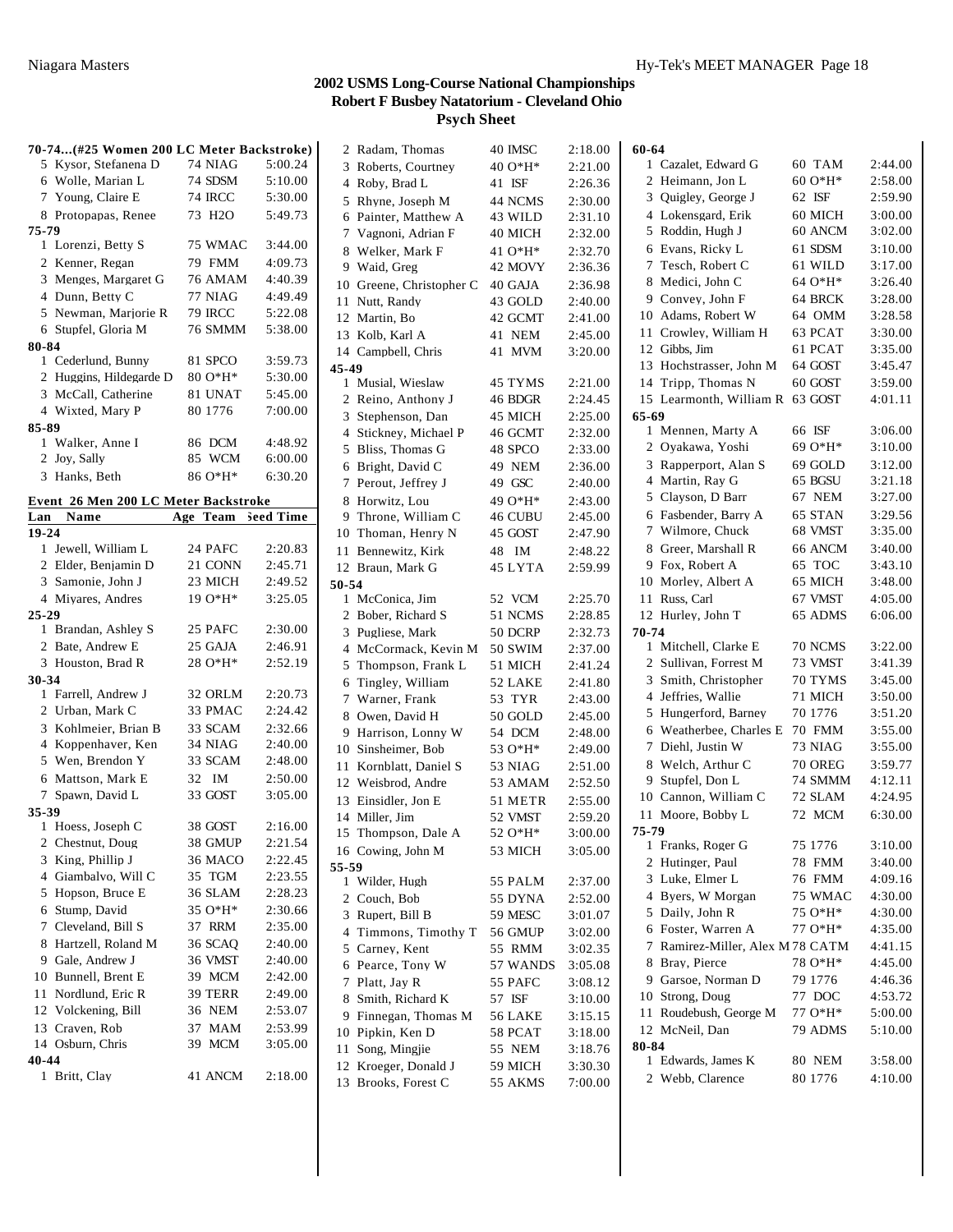|           | 80-84(#26 Men 200 LC Meter Backstroke)         |    |               |                    |
|-----------|------------------------------------------------|----|---------------|--------------------|
|           | 3 Cranch, John E                               |    | 80 NIAG       | 4:25.00            |
|           | 4 Schofield, Elliott W                         |    | 80 CATM       | 5:10.00            |
|           | 5 Haver, Tom T                                 |    | 84 SDSM       | 5:34.03            |
| 85-89     |                                                |    |               |                    |
|           | 1 Guido, Dick                                  |    | 85 METR       | 4:17.00            |
|           | 2 Fisher, Albert B                             |    | 86 MOVY       | 6:50.00            |
|           |                                                |    |               |                    |
|           | <b>Event 27 Women 50 LC Meter Breaststroke</b> |    |               |                    |
| Lan       | Name                                           |    |               | Age Team Seed Time |
| $19 - 24$ |                                                |    |               |                    |
|           | 1 Abineri, Gillian C                           |    | 19 GOST       | 42.00              |
|           | 2 Czmarko, Karen D                             |    | 24 SLAM       | 44.15              |
|           | 3 Rocker, Batya A                              |    | 23 GOST       | 44.40              |
|           | 4 Seidler, Mindy E                             |    | 23 WMAC       | 46.55              |
| 25-29     |                                                |    |               |                    |
|           | 1 Mayville, Janet C                            |    | 28 NYG        | 36.96              |
|           | 2 Lotts, Kelly C                               |    | 25 GOST       | 38.00              |
|           | 3 Aguilera, Katiuska                           |    | 29 VAAC       | 38.00              |
|           | 4 Salcedo, Helen I                             |    | 27 SCAM       | 38.26              |
|           | 5 Tone, Stacey H                               |    | 29 NCMS       | 39.55              |
|           | 6 Younkin, Tania J                             |    | 26 O*H*       | 42.00              |
| 7         | Sprenger, Victoria                             |    | 28 MICH       | 44.98              |
| 30-34     |                                                |    |               |                    |
|           | 1 Carter, Jennifer E                           |    | 31 KEN        | 37.50              |
|           | 2 Applegate, Julia M                           |    | 32 GOST       | 40.20              |
|           | 3 Madsen, Heidi A                              |    | 31 GOST       | 41.00              |
|           | 4 Keller, Rebecca J                            | 32 | IM            | 42.00              |
|           | 5 Bailie, Bridget A                            |    | 33 ISF        | 42.34              |
|           | 6 Jackson, Michelle R                          |    | 31 PAFC       | 43.50              |
|           | 7 Hageman, Heather M                           |    | 32 NCMS       | 45.00              |
| 8         | Hokenson, Christina A                          |    | 33 GMUP       | 45.11              |
| 35-39     |                                                |    |               |                    |
|           | 1 Considine-Miller, Ellen .39 WMST             |    |               | 38.24              |
|           | 2 Castillo-Lehnertz, Blanc 35 IAMA             |    |               | 38.90              |
|           | 3 Moulton, Wendy                               |    | 37 GCMT       | 40.00              |
|           | 4 Badger, Alison G                             |    | 36 MICH       | 40.50              |
|           | 5 Haeberlin, Pamela L                          |    | 39 LAKE       | 41.20              |
|           | 6 Barany, Cheryl A                             |    | 38 CONN       | 42.05              |
|           | 7 Gury, Jeannine M                             |    | 35 KEN        | 42.25              |
|           | 8 Noskowiak, Lori M                            |    | 38 GOST       | 43.30              |
| 9         | Janisse, Debbie K                              |    | 37 O*H*       | 45.64              |
|           | 10 Lopat-Winter, Mary Be 38 NIAG               |    |               | 50.00              |
|           | 11 Ferlin, Felicia F                           |    | 39 TSUN       | 51.82              |
|           | 12 Mueller, Pamela                             |    | 36 WILD       | 52.00              |
| 40-44     |                                                |    |               |                    |
|           | 1 Petersen, Stephanie O                        |    | 40 SLAM       | 38.50              |
|           | 2 Cruz Reina, Victoria                         |    | 41 AERL       | 39.26              |
| 3         | Servo, Nancy J                                 |    | 42 MICH       | 39.39              |
|           | 4 Lepinski, Cokie                              |    | 43 RHMS       | 40.35              |
| 5         | Burke, Barbara B                               |    | 41 PAFC       | 40.56              |
|           | 6 Cavanaugh, Debbie D                          |    | 44 GOLD       | 41.00              |
| 7         | Stott, Kim                                     |    | 43 NCMS       | 44.29              |
| 8         | Kennard Caldwell, Kris                         |    | <b>40 KEN</b> | 44.90              |
| 9         | Rick, Lorie                                    |    | 42 NIAG       | 44.99              |
|           | 10 McNeil, Anne L                              |    | 42 ADMS       | 45.00              |
| 11        | Wright, Laura S                                |    | 44 LYMS       | 45.00              |
|           | 12 Banko, Sarah                                |    | 44 MCMS       | 46.00              |
|           | 13 Lukasik, Janice A                           |    | 44 PAFC       | 46.08              |
|           |                                                |    |               |                    |

|       | 14 Eckert, Cindy L                          |    | 44 GMUP            | 47.02          |
|-------|---------------------------------------------|----|--------------------|----------------|
|       | 15 Morrin-Nordlund, Debo140 TERR            |    |                    | 48.06          |
|       | 16 Seyferth, Elizabeth                      | 44 | IM                 | 49.39          |
|       | 17 Hawn, Katherine M                        |    | 42 KEN             | 50.00          |
|       | 18 Jones, Frances B                         |    | 40 LAKE            | 1:00.00        |
| 45-49 |                                             |    |                    |                |
|       | 1 Mann, Melinda J                           |    | 46 WMAC            | 37.71          |
| 2     | Luker, Jennifer R                           |    | 46 KEN             | 39.85          |
| 3     | Gettelfinger, Cheryl M                      |    | 45 ISF             | 40.80          |
| 4     | Mattson, Skippy                             |    | 49 DYNA            | 42.00          |
| 5     | Ryan, Wendy E                               |    | 45 NIAG            | 42.50          |
| 6     | Rothenberg, Diane F                         |    | 49 O*H*            | 42.61          |
| 7     | Sharpe, Pamela E                            |    | 49 DYNA            | 42.90          |
| 8     | Okichich, Lori A                            |    | 45 GRIN            | 44.63          |
| 9     | McDonnell, Peggy H                          |    | 47 IRCC            | 44.96          |
| 10    | Kryka, Nancy L                              |    | 47 MINN            | 45.00          |
| 11    | del Greco, Jane                             |    | 46 IM              | 45.40          |
| 12    | Handler, Barb B                             |    | 45 NEM             |                |
| 13    | Sansbury, Mary R                            |    | 49 NCMS            | 45.80<br>45.94 |
|       |                                             |    |                    |                |
|       | 14 Rodgers, Nancy J                         |    | 48 GAJA            | 45.95          |
|       | 15 Garry, Cassandra E                       |    | 48 UNAT            | 47.01          |
| 16    | Smath, Meg                                  |    | 46 WILD            | 47.56          |
| 17    | Kaplan, Tamis                               |    | 46 KEN             | 48.86          |
| 18    | Bleistein, Susan                            |    | 45 VMST            | 56.00          |
|       | 19 Loesch, Mary E                           |    | 48 KEN             | 56.97          |
| 50-54 | 1 Ogier, Danielle                           |    | 50 UNAT            | 40.71          |
| 2     | Merritt, Jennifer                           |    | 51 SPO             | 40.78          |
| 3     | Walker, Deb W                               |    | 51 SWIM            | 42.00          |
| 4     | Nelson, Colleen                             |    | 53 TYMS            | 42.35          |
| 5     | Hummel, Barbara R                           |    | 50 METR            | 43.50          |
| 6     | Evans, Holly L                              |    | 52 NIAG            | 44.00          |
| 7     | Smith, Melinda J                            |    | 50 O*H*            | 48.00          |
| 8     | Uible, Barbara L                            |    | 51 GOST            | 48.98          |
| 9     |                                             |    |                    |                |
|       | McCarthy, Gloria L<br>10 Hornsby, Marilyn S |    | 50 GCMT<br>54 O*H* | 49.00<br>50.00 |
| 11    | Billmeyer, Carol L                          |    | <b>50 MINN</b>     |                |
|       |                                             |    |                    | 51.00          |
| 55-59 | 12 Baird, Pud D                             |    | 53 GOST            | 1:00.09        |
|       | 1 Boak, Carolyn F                           |    | 57 LAM             | 41.70          |
| 2     | Pettijohn, Margot K                         |    | 56 ANCM            | 43.12          |
| 3     | Lopez, Georgina Y                           |    | 58 MSBC            | 47.72          |
|       | 4 Christenson, Candy                        |    | 55 WMAC            | 47.80          |
|       | 5 Davies, Alison                            |    | 55 MCM             | 49.72          |
| 60-64 |                                             |    |                    |                |
|       | 1 Leilich. Joann                            |    | 63 DCM             | 45.00          |
|       | 2 Durrant, Betsy                            |    | 61 VMST            | 46.50          |
| 3     | Jebe, Margit H                              |    | 64 CONN            | 47.40          |
|       | 4 Marens, Susan E                           |    | 60 VMST            | 48.68          |
| 5     | Martin, Judy                                |    | 60 VMST            | 50.63          |
| 6     | Birkhead, Jane                              |    | 62 MCM             | 57.00          |
| 7     | Steer, Sandy L                              |    | 63 SPM             | 57.03          |
| 8     | Kowalski, Joyce                             |    | 60 MICH            | 59.00          |
| 65-69 |                                             |    |                    |                |
| 1     | Newell, Sally N                             |    | 65 NCMS            | 45.81          |
|       | 2 Schumann, Susanne                         |    | 65 MACO            | 48.00          |
|       | 3 Myers, Beverly J                          |    | 67 MICH            | 54.02          |

| 4 Kremer, Sandra L                                    | 66 NCMS          | 59.09          |
|-------------------------------------------------------|------------------|----------------|
| 5 Tucker, Beverley J                                  | 67 GBAY          | 59.89          |
| 6 Lyons, Valerie H                                    | 67 O*H*          | 1:00.00        |
| 7 Robbins-Bonitz, Suzann 69 NCMS                      |                  | 1:00.92        |
| 8 Walker, Laura S                                     | 65 VMST          | 1:01.00        |
| 70-74                                                 |                  |                |
| 1 Eisele, Sylvia                                      | 73 OMAC          | 49.89          |
| 2 Kron, Lilly                                         | 71 O*H*          | 50.63          |
| 3 Bohl, Nan H                                         | 73 MOVY          | 52.36          |
| 4 Snyder, Hannelore                                   | 72 IM            | 1:00.00        |
| 75-79                                                 |                  |                |
| 1 Graham, Suzanne B                                   | 76 CONN          | 1:01.30        |
| 2 Kenner, Regan                                       | 79 FMM           | 1:06.75        |
| 80-84                                                 |                  |                |
| 1 Culhane, Mary J                                     | 81 O*H*          | 1:17.44        |
| 85-89                                                 |                  |                |
| 1 Zint, Gertrud J                                     | 85 FMM           | 1:12.61        |
| 2 Joy, Sally                                          | 85 WCM           | 1:15.00        |
| 3 Lenk-Zigler, Maria                                  | 87 NMMS          | 1:20.10        |
| 4 Sugden, Roberta C                                   | 85 VMST          | 2:00.00        |
| Event 28 Men 50 LC Meter Breaststroke                 |                  |                |
| Lan Name                                              | Age Team         | leed Time      |
| $19 - 24$                                             |                  |                |
| 1 Powers, Barrett A                                   | 23 WMAC          | 33.00          |
| 2 Weber, Andy J                                       | 24 GOST          | 33.89          |
| 3 Kreel, Nathaniel E                                  | 24 GOST          | 34.65          |
| 4 Sagarwala, Adam R                                   | 23 MCM           | 35.00          |
| 25-29                                                 |                  |                |
|                                                       |                  |                |
| 1 Walkenhorst, Jared W                                | 28 CONN          | 31.40          |
| 2 Spellman, Donald P                                  | 28 IAMA          | 33.50          |
| 3 Finney, Scott P                                     | 27 SCAO          | 34.01          |
| 4 Caldas, Hugo -                                      | 25 GOST          | 35.05          |
| 5 Thompson, Jerry E                                   | 28 DCM           | 35.19          |
| 6 Ferguson, Douglas J                                 | 26 PAFC          | 35.54          |
| Santaniello, Nicholas<br>7                            | 25 PAFC          | 36.49          |
| 30-34                                                 |                  |                |
| 1 Radel, Todd J                                       | 30 GOST          | 31.01          |
| 2 Oldershaw, Mark J                                   | 32 RMSC          | 33.39          |
| 3 Boodt, Bradley N                                    | 34 CLVM          | 33.64          |
| 4 Tothero, Steven P                                   | 32 NIAG          | 33.75          |
| 5 Davis, Eric J                                       | 31 GCMT          | 34.34          |
| 6 Deane, Rusty                                        | 32 ANCM          | 34.56          |
| Adams, Colin J<br>7.                                  | 33 NIAG          | 35.52          |
| 8 Perry, Brian S                                      | 31 O*H*          | 35.91          |
| 9 Welch, Shannon L                                    | 31 O*H*          | 37.10          |
| 10 Scheller, Mark T                                   | 33 UNAT          | 37.16          |
| Stump, Ken A<br>11.                                   | 33 O*H*          | 40.00          |
| Kern, Paul E<br>12                                    | 34 RINC          | 45.00          |
| 35-39                                                 |                  |                |
| 1 Dicks, Wally C                                      | 39 ANCM          | 29.09          |
| 2<br>Paller, Craig A                                  | 36<br>IM         | 31.45          |
| 3 Jennings, Bob                                       | 37 NCMS          | 32.39          |
| 4 Hasegawa, Brian J                                   | 39 ROW           | 32.50          |
| 5 Seaman, Jeff S                                      | <b>KEN</b><br>36 | 33.57          |
| 6 Luebbe, James G<br>Thompson, Anthony G 38 MOVY<br>7 | 35 LAKE          | 33.70<br>33.89 |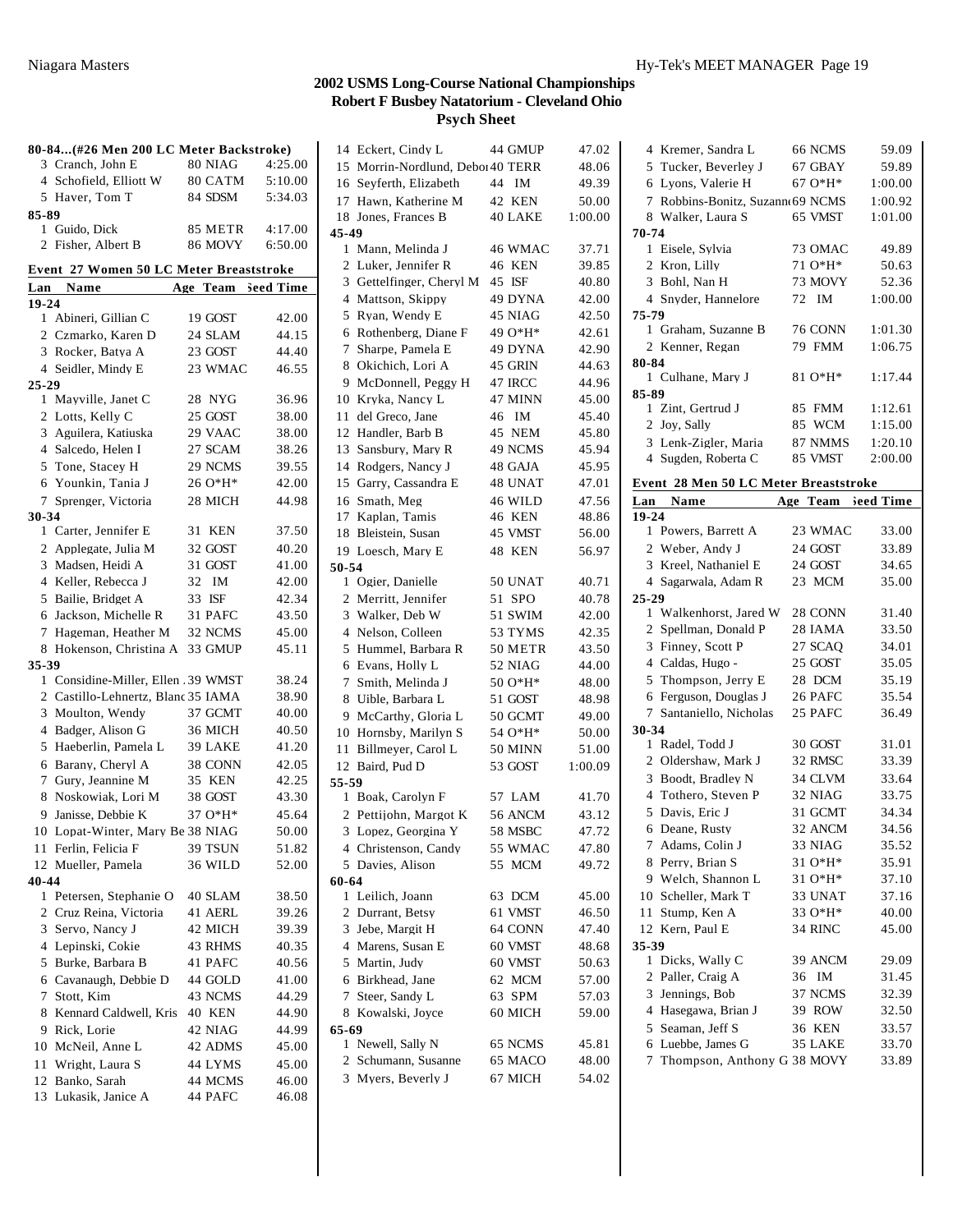|                | 35-39(#28 Men 50 LC Meter Breaststroke) |           |         |
|----------------|-----------------------------------------|-----------|---------|
|                | 8 Jacobs, Ronald W                      | 39 AMAM   | 34.30   |
|                | 9 Turocy, Gregory                       | 39 O*H*   | 34.60   |
|                | 10 Baker, J Jeffrey                     | 37 O*H*   | 35.00   |
|                | 11 O'Brien, Daniel P                    | 36 NIAG   | 36.50   |
|                | 12 Froebel, Marc M                      | 38 GOST   | 36.80   |
|                | 13 Osburn, Chris                        | 39 MCM    | 37.01   |
|                | 14 Loveless, Martin D                   | 36 GOST   | 38.65   |
|                | 15 Mayo, Craig                          | 38 AYMS   | 38.90   |
|                | 16 Zegarra-Ballon, Julio E 38 SLAM      |           | 39.10   |
|                | 17 Leclair, David W                     | 35 DYNA   | 39.70   |
|                | 18 Cooper, Eric                         | 35 IM     | 46.00   |
| 40-44          |                                         |           |         |
|                | 1 Vanderby, Doug D                      | 43 NT     | 31.66   |
|                | 2 Oliva, Tomas                          | 40 MACO   | 33.00   |
|                | 3 Fell, Michael A                       | 41 ANCM   | 33.80   |
| $\overline{4}$ | Sihner, Craig                           | 43 MAM    | 34.00   |
|                | 5 Goldbloom, Robert M                   | 43 METR   | 34.00   |
|                | 6 Melgar, Tom                           | 41 MICH   | 34.10   |
| $\tau$         | McCart. John C                          | 43 YSMS   | 34.89   |
| 8              | Mair, Stuart P                          | 42 MICH   | 35.00   |
|                | 9 Hendrickson, John J                   | 42 TOC    | 35.16   |
|                | 10 Greenstein, Steven I                 | ILF<br>41 | 35.50   |
| 11             | Dallam, Craig B                         | 44 O*H*   | 36.10   |
|                | 12 Uebele, Keith T                      | 41 OREG   | 36.10   |
|                | 13 Stiling, Douglas E                   | 44 GOST   | 36.20   |
|                | 14 Steinbrinck, Scott K                 | 42 UNAT   | 37.00   |
|                | 15 Linde, Mace A                        | 42 EXCL   | 38.90   |
|                | 16 Bourque, Jude D                      | 41 CRAQ   | 39.98   |
|                | 17 Dreiske, Peter D                     | 44 PCAT   | 40.00   |
| 45-49          |                                         |           |         |
|                | 1 Templin, Philip J                     | 48 UCI    | 33.56   |
|                | 2 Van Boer, Eric D                      | 48 RHMS   | 35.00   |
| 3              | Schafer, Ron P                          | 45 HSAM   | 35.21   |
|                | 4 McCandless, Peter H                   | 46 MOVY   | 35.80   |
| 5              | Louie, Jamie                            | 45 RMM    | 35.90   |
|                | 6 Schmitt, David E                      | 45 GSM    | 36.50   |
| 7              | Laughlin, Patrick O                     | 48 DYNA   | 36.57   |
|                | 8 Haberek, Cork                         | 45 AYMS   | 37.50   |
|                | 9 Norman, Mark B                        | 48 MVM    | 37.50   |
|                | 10 Phillips, Mike                       | 46 EXCL   | 37.81   |
|                | 11 Moon, Tom R                          | 47 O*H*   | 44.11   |
|                | 12 Smith, Don E                         | 45 UNAT   | 1:00.33 |
| 50-54          |                                         |           |         |
|                | 1 Shead, Timothy M                      | 50 GOLD   | 32.90   |
| $\overline{2}$ | Stark, Allen L                          | 53 OREG   | 33.95   |
| 3              | Korner, Dale E                          | 50 O*H*   | 34.00   |
|                | 4 Enright, Richard P                    | 50 UNAT   | 34.50   |
| 5              | Brown, Robert V                         | 50 GAJA   | 34.80   |
| 6              | Daubel, Joe                             | 50 GOST   | 35.02   |
| 7              | Hoffman, Charles L                      | 52 TERR   | 35.91   |
| 8              | Payne, Bob                              | 52 NCMS   | 36.32   |
| 9              | Sharpe, Kenneth N                       | 50 DYNA   | 36.50   |
|                | 10 Hansen, Steve                        | 51 MICH   | 36.81   |
| 11             | Burns, Robert D                         | 50 O*H*   | 37.00   |
|                | 12 Rotthoff, David G                    | 51 O*H*   | 37.01   |
|                | 13 Donnelly, James M                    | 53 SWIM   | 37.38   |
|                | 14 Savage, Patrick D                    | 51 O*H*   | 37.60   |
| 15             | Pyle, Edwin                             | 53 HSNM   | 37.80   |

|       | 16 Haverland, Rick A   | 50 GOST  | 40.00 |
|-------|------------------------|----------|-------|
|       | 17 Anderson, Jeffrey B | 52 PNA   | 41.55 |
|       | 18 Joyce, Robert C     | 54 GOST  | 42.00 |
|       | 19 Silverstein, Jerry  | 50 UNAT  | 50.00 |
| 55-59 |                        |          |       |
|       | 1 Andersen, Peter      | 59 IM    | 34.20 |
|       | 2 Rogacki, Daniel J    | 55 NEM   | 35.65 |
| 3     | Abbott, William A      | 56 RMM   | 36.10 |
|       | 4 Redic, James P       | 56 SWIM  | 36.75 |
|       | 5 Guthrie, Scott       | 58 UNAT  | 37.00 |
|       | 6 Lehmann, Jim         | 56 BGSU  | 38.80 |
| 7     | Murray, Allen K        | 58 UCI   | 39.68 |
| 8     | Abineri, David J       | 59 GOST  | 42.00 |
|       | 9 Vogt, Joel W         | 55 O*H*  | 43.18 |
|       | 10 Huggins, Pete       | 55 O*H*  | 44.00 |
| 60-64 |                        |          |       |
|       | 1 Freshley, Mike R     | 61 SDSM  | 38.00 |
|       | 2 Loewe, Raymond D     | 60 GSM   | 38.50 |
|       | 3 Laux, Michael A      |          | 39.00 |
|       |                        | 61 CONN  |       |
|       | 4 Schiltz, Jack H      | 60 VMST  | 40.20 |
| 5     | Jackson, Peter T       | 62 TWC   | 40.80 |
|       | 6 Stover, John C       | 61 MICH  | 41.40 |
| 7     | Perilman. Jim          | 63 WCM   | 41.80 |
| 8     | Bechtol. Ken P         | $60O*H*$ | 45.50 |
|       | 9 Diehl, David J       | 61 TERR  | 47.21 |
| 65-69 |                        |          |       |
|       | 1 Clark, Jerry         | 65 NCMS  | 41.00 |
|       | 2 Jacobs, Joel P       | 66 NCMS  | 41.00 |
|       | 3 Van Landingham, Jack | 69 NIAG  | 42.00 |
|       | 4 Clayson, D Barr      | 67 NEM   | 43.50 |
|       | 5 Lincoln, Walter J    | 69 O*H*  | 46.30 |
| 70-74 |                        |          |       |
|       | 1 Lockey, Myron W      | 71 CMAQ  | 39.10 |
|       | 2 Ferguson, Gene C     | 70 MOST  | 41.80 |
| 3     | Baker, Donald J        | 71 SDSM  | 43.90 |
|       | 4 Masters, John R      | 72 IM    | 45.00 |
| 5     | Ries, John L           | 71 MICH  | 47.00 |
|       | 6 Gruender, Dan F      | 73 ARIZ  | 47.01 |
| 7     | Mayer, Wesley G        | 70 WMAC  | 47.50 |
| 8     | Haartz, F H Ted        | 74 NEM   | 48.00 |
|       |                        |          |       |
| 9     | Maloney, Alan          | 73 FMM   | 48.22 |
|       | 10 Woods, Albert H     | 73 SOFM  | 48.24 |
| 11    | Weiner, Jack           | 72 LYTA  | 48.55 |
| 12    | Bauman, John H         | 72 WMAC  | 49.00 |
|       | 13 Hogan, John B       | 74 CONN  | 52.00 |
|       | 14 Lovell, Gilbert R   | 70 DYNA  | 58.91 |
| 75-79 |                        |          |       |
|       | 1 Greenberg, Barton H  | 78 OMAH  | 44.50 |
|       | 2 Hutinger, Paul       | 78 FMM   | 51.00 |
| 3     | Reese, J.John          | 77 MICH  | 51.65 |
| 4     | Edwards, Freddy        | 77 MICH  | 52.00 |
| 5     | Hubbard, Donald J      | 75 SDSM  | 52.87 |
| 6     | Kurtzman, Joseph L     | 76 FMM   | 54.00 |
| 7     | De La Vega, Agustin    | 77 GOLD  | 54.00 |
| 8     | Roth, Robert           | 75 DYNA  | 58.24 |
| 9     | Garsoe, Norman D       | 79 1776  | 59.38 |
|       |                        |          |       |
|       |                        |          |       |

| 80-84        |                                             |          |                    |
|--------------|---------------------------------------------|----------|--------------------|
|              | 1 Spaulding, Robert A                       | 81 GOLD  | 55.75              |
|              | 2 Brock, William J                          | 80 UNAT  | 1:09.00            |
| 85-89        |                                             |          |                    |
|              | 1 Krup, Paul                                | 85 O*H*  | 55.00              |
|              | 2 Cleaveland, Brud                          | 85 FMM   | 55.34              |
|              | 3 Smith, Ned E                              | 87 GOLD  | 1:02.59            |
|              | Event 29 Women 200 LC Meter Freestyle Relay |          |                    |
|              | Team                                        | Relay    | leed Time          |
|              | --- No entries for this even                |          |                    |
|              |                                             |          |                    |
|              | Event 30 Men 200 LC Meter Freestyle Relay   |          |                    |
|              | <b>Team</b>                                 |          | Relay Seed Time    |
| $---$        | No entries for this even                    |          |                    |
|              | Event 31 Women 400 LC Meter Freestyle       |          |                    |
|              | Lan Name                                    |          | Age Team Seed Time |
| 19-24        |                                             |          |                    |
|              | 1 Mullin, Carol-Ann J                       | 22 GCMT  | 5:00.00            |
|              | 2 Brethauer, Abby G                         | 22 KEN   | 5:00.10            |
| 3            | Morales, Denise M                           | 22 PAFC  | 5:05.50            |
|              | 4 Kendall, Neala J                          | 23 KEN   | 5:15.00            |
|              | 5 Morris, Alexis L                          | 20 GAJA  | 5:20.69            |
| 6            | Everett, Vanessa Lynn                       | 20 NCMS  | 5:25.20            |
|              | 7 Cavallaro, Danielle K                     | 24 DYNA  | 5:30.74            |
|              | 8 Crandell, Kelly J                         | 22 INWM  | 5:48.00            |
|              | 9 Lincoln, Laura B                          | 19 NIAG  | 5:54.50            |
| $25 - 29$    |                                             |          |                    |
|              | 1 Carlson, Miriam E                         | 25 MICH  | 4:50.61            |
|              | 2 Furzan, Ana M                             | 27 VAAC  | 4:51.19            |
| 3            | Myers, Liz K                                | 28 GAJA  | 5:03.80            |
|              | 4 Flynn, Patricia A                         | 26 PAFC  | 5:04.61            |
| 5            | Garrow, Kendra A                            | 28 NEM   | 5:37.43            |
| 6            | Sage, Amy M                                 | 27 UNAT  | 5:40.00            |
| 7            | Griffiths, Allison                          | 26 UNON  | 5:53.13            |
| 8            | Block, Jennifer L                           | 25 PMAC  | 6:00.00            |
|              | 9 Green, Mary Ann                           | 26 MICH  | 6:40.00            |
| 30-34        |                                             |          |                    |
|              | 1 Buys, Jeni E                              | 33 TYR   | 4:53.92            |
|              | 2 Weiss, Amy K                              | 30 ANCM  | 5:00.00            |
|              | 3 Woody, Dana C                             | 33 NIAG  | 5:07.99            |
|              | 4 Philippi, Diana R                         | 34 CLVM  | 5:11.00            |
|              | 5 Rietz, Heather M                          | 34 EXCL  | 5:14.20            |
|              | 6 Adams, Niki J                             | 31 IM    | 5:17.40            |
| 7            | Gemignani, Amy L                            | 30 GCMT  | 5:30.26            |
|              | 8 Leclair, Dale A                           | 33 DYNA  | 5:31.66            |
|              | 9 Ingole, Trina                             | 32 GOST  | 5:38.50            |
|              | 10 Berke, Kelley A                          | 32 PAFC  | 5:42.93            |
| 11           | Bailie, Bridget A                           | 33 ISF   | 6:04.01            |
|              | 12 Keller, Rebecca J                        | IΜ<br>32 | 6:05.00            |
|              | 13 Fahey, Lisa                              | 32 METR  | 6:35.29            |
| 35-39        |                                             |          |                    |
| $\mathbf{1}$ | Gellatly, Jill E                            | 35 HOTS  | 4:57.00            |
| $\mathbf{2}$ | Kalibat, Rebecca B                          | 39 GSM   | 5:07.46            |
|              | 3 Tyrrell, Laura L                          | 35 OREG  | 5:08.00            |
|              | 4 Leenders, Nicole Y                        | 36 GOST  | 5:15.00            |
|              | 5 Colette, Laura                            | 38 CSPF  | 5:30.23            |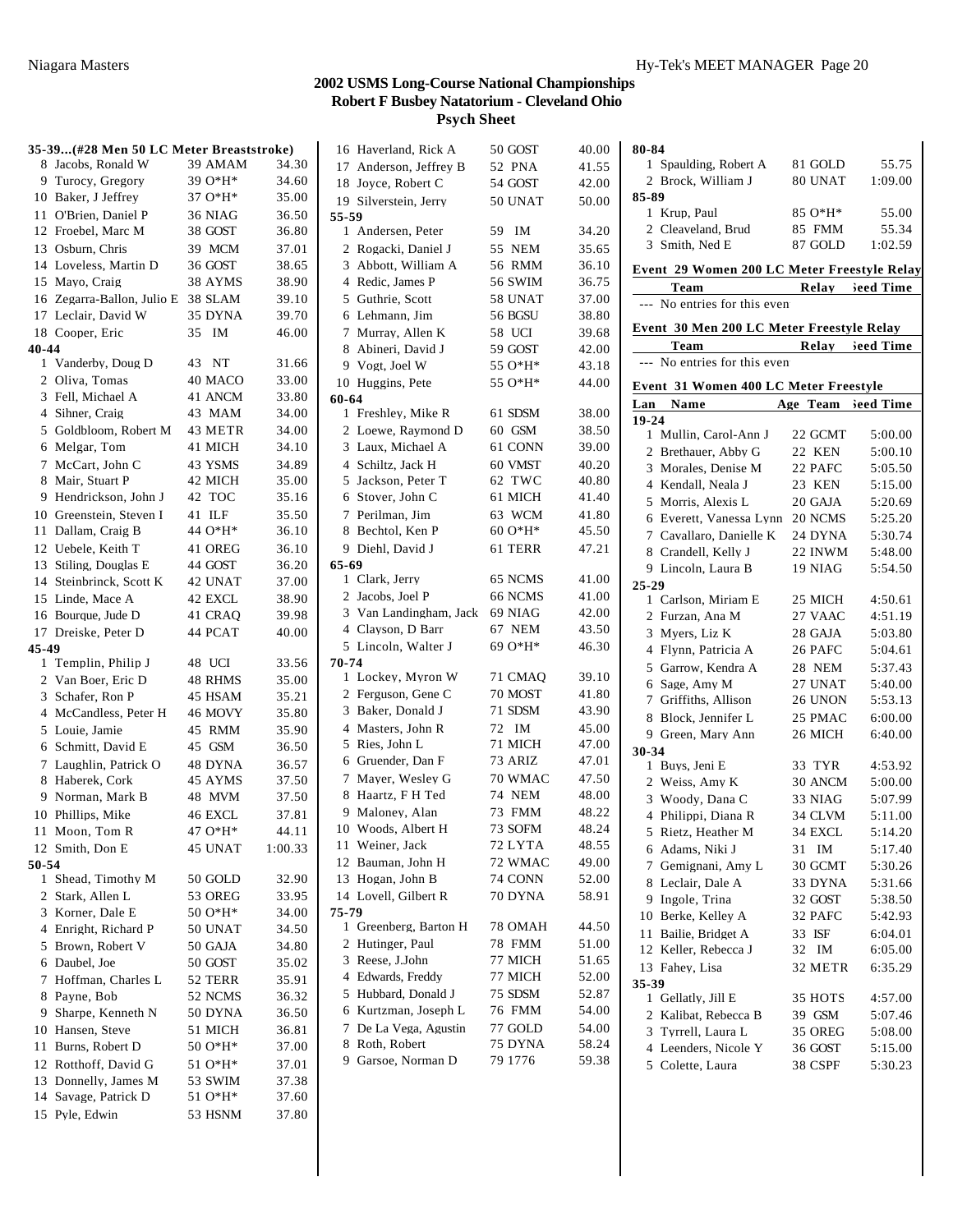|           | 35-39(#31 Women 400 LC Meter Freestyle)   |                    |                    | 2 Shoenberger, Linda R                | 55 SNM             | 6:15.80            |
|-----------|-------------------------------------------|--------------------|--------------------|---------------------------------------|--------------------|--------------------|
|           | 6 Friedlander, Rebecca L 36 DYNA          |                    | 5:30.52            | 3 King, Kristina V                    | 55 WCM             | 6:16.10            |
|           | 7 Lipman, Karen L                         | <b>39 KEN</b>      | 5:31.33            | 4 Buccino, Vicki                      | 56 CRAQ            | 6:37.90            |
|           | 8 Mullins, Stephanie C                    | 37 IM              | 5:55.00            | 5 Svenson, Ann                        | 57 ADMS            | 6:39.90            |
|           | 9 Schwendener-Holt, Mar 39 KEN            |                    | 7:54.06            | 6 Lebsack, Linda M                    | 56 RMM             | 6:39.90            |
| $40 - 44$ |                                           | 41 VMST            | 4:50.00            | 7 Kotzbach, Bonnie K                  | 58 MVN             | 6:49.00            |
|           | 1 Parker, Kelly A                         |                    |                    | 8 Trevison, Ellie                     | 59 SWIM            | 9:30.00            |
|           | 2 Block, Andrea J<br>3 Maddox, Sally D    | 41 ANCM<br>43 HOTS | 4:59.30<br>5:03.40 | 60-64                                 |                    |                    |
|           | 4 Klestinec, Robin L                      | 41 GCMT            | 5:05.00            | 1 Frid, Barbara                       | 60 OREG            | 6:26.00            |
|           | 5 Brown, Denise H                         | 43 NACM            | 5:06.74            | 2 Leilich, Joann<br>3 Ridout, Nancy J | 63 DCM<br>60 TAM   | 6:45.00            |
|           | 6 Hallett, Constance                      | 43 MESC            | 5:14.22            | 4 Arnold, Patricia F                  | 63<br>ES           | 6:45.00<br>7:49.19 |
|           | 7 Bowen, Mag L                            | 44 LYMS            | 5:25.42            | 5 Hall, Prudence J                    | 64 O*H*            | 8:10.00            |
|           | 8 Alarie, Patricia M                      | 41 WMAC            | 5:35.00            | 6 Steer, Sandy L                      | 63 SPM             | 8:28.18            |
|           | 9 Rathke, Jessica E                       | 43 IMSC            | 5:40.50            | 65-69                                 |                    |                    |
|           | 10 Moore, Darcy M                         | 41 WHSC            | 5:40.90            | 1 Kremer, Sandra L                    | 66 NCMS            | 7:40.18            |
|           | 11 Pearson, Heather J                     | 43 UNAT            | 5:41.67            | 2 Lyons, Valerie H                    | $67O*H*$           | 7:40.29            |
|           | 12 Wright, Laura S                        | 44 LYMS            | 5:44.00            | 3 Love, Barbara J                     | 65 METR            | 7:48.27            |
|           | 13 Lavely, Kelley                         | 43 O*H*            | 5:44.00            | 4 Mulcahy, Marie S                    | 67 NIAG            | 7:58.66            |
|           | 14 Eckert, Cindy L                        | 44 GMUP            | 5:45.36            | 5 Gogola, Laura J                     | 66 MICH            | 8:02.74            |
|           | 15 Siegel, Joanne L                       | 43 O*H*            | 6:00.00            | 6 Lamlin, Betty                       | 65 PAFC            | 8:10.26            |
|           | 16 Perry, Chris L                         | 44 GCMT            | 6:10.35            | 7 George, Susan D                     | 69 PCAT            | 10:50.28           |
| 45-49     |                                           |                    |                    | 8 Barnes, Janice A                    | 67 PAFC            | 10:59.37           |
|           | 1 Grilli, Tracy L                         | 45 NEM             | 5:16.28            | 70-74                                 |                    |                    |
|           | 2 Amick, Beverly O                        | 48 NCMS            | 5:18.48            | 1 Campbell, Joan K                    | 72 CATM            | 7:40.93            |
|           | 3 Devanney, Celia C                       | 45 GOLD            | 5:19.30            | 2 Homans, Margaret T                  | 70 FMM             | 7:49.00            |
|           | 4 Quinn, Phyllis E                        | 47 TOC             | 5:40.10            | 3 Gaschke, Lida A                     | 70 METR            | 8:00.00            |
|           | 5 Sikora, Rosanna D<br>6 Bancks, Jean A   | 47 DCM<br>46 HLJ   | 5:41.00            | 4 Protopapas, Renee<br>75-79          | 73 H2O             | 9:42.02            |
|           | 7 Orman, Karen L                          | 45 SWM             | 5:45.00<br>5:46.00 | 1 Krauser, June                       | 76 GOLD            | 7:31.15            |
|           | 8 Childs, Martha A                        | 48 MICH            | 5:47.00            | 2 Russ, Betty J                       | 75 O*H*            | 7:40.00            |
|           | 9 Cane, Helen T                           | 47 CRAQ            | 6:01.20            | 3 Smith, Petey M H                    | 78 NEM             | 7:50.00            |
|           | 10 Belva, Carol W                         | 47 NIAG            | 6:04.00            | 4 Menges, Margaret G                  | 76 AMAM            | 9:06.98            |
|           | 11 Frayne, Anne M                         | 48 GOST            | 6:22.00            | 5 Stupfel, Gloria M                   | 76 SMMM            | 10:27.00           |
|           | 12 Watson, Lisa L                         | 48 GAJA            | 6:25.44            | 6 Newman, Marjorie R                  | 79 IRCC            | 10:32.91           |
|           | 13 Kregor, Janice                         | 46 WILD            | 6:38.93            | 80-84                                 |                    |                    |
|           | 14 Welborn, Jody M                        | 47 OREG            | 6:40.00            | 1 Meyer, Margery                      | 80 TOC             | 8:08.00            |
| 50-54     |                                           |                    |                    | 2 Burrill, Billie Ann                 | 81 NEM             | 9:05.00            |
|           | 1 Ogier, Danielle                         | 50 UNAT            | 5:07.70            | 3 Hill, Sylvia H                      | 81 O*H*            | 9:30.71            |
|           | 2 Gundred, Barb L                         | 51 PNA             | 5:15.00            | 4 Thorsen, Ruth H                     | 82 DCM             | 13:21.36           |
|           | 3 Halfacre, Susan                         | 50 GSC             | 5:20.00            | 85-89                                 |                    |                    |
|           | 4 Kawakami, Priscilla C                   | 52 UTAH            | 5:30.00            | 1 Lenk-Zigler, Maria                  | 87 NMMS            | 11:10.15           |
|           | 5 Bierwert, Karen                         | <b>50 NEM</b>      | 5:40.00            | Event 32 Men 400 LC Meter Freestvle   |                    |                    |
|           | 6 Silver, Lynn                            | 50 PCAT            | 5:49.77            | Name<br>Lan                           | Age Team           | Seed Time          |
|           | 7 Everitt, Denise M                       | 50 NIAG            | 5:55.25            | $19 - 24$                             |                    |                    |
|           | 8 Williamson, Francine S 54 GAJA          |                    | 5:55.54            | 1 Elder, Benjamin D                   | 21 CONN            | 4:41.72            |
|           |                                           |                    |                    |                                       |                    |                    |
|           | 9 Guthrie, Sally K                        | 52 MICH            | 5:58.00            | 2 Samonie, John J                     | 23 MICH            | 5:10.97            |
|           | 10 Puckett, Nancy G                       | 53 1776            | 6:10.50            | 3 Powers, Barrett A                   | 23 WMAC            | 5:30.00            |
|           | 11 Moore, Meredith A                      | 53 CONN            | 6:15.00            | 4 Body, Alfred C                      | $210*H*$           | 5:43.89            |
|           | 12 Nelson, Colleen                        | 53 TYMS            | 6:15.00            | 5 Miyares, Andres                     | $19O*H*$           | 5:52.04            |
|           | 13 Pero, Myriam                           | 53 ANCM            | 6:16.00            | $25 - 29$                             |                    |                    |
|           | 14 Baker, Gini J                          | 52 SDSM            | 6:39.00            | 1 Byskov, Frank<br>2 Vitazka, Honza   | 27 VMST            | 4:10.89            |
|           | 15 Billmeyer, Carol L                     | 50 MINN            | 7:06.00            | 3 Naylis, Daniel P                    | 26 GCMT            | 4:12.25            |
|           | 16 Smith, Melinda J                       | 50 O*H*            | 7:10.00            | 4 Everett, Travis J                   | 26 MICH<br>26 SAWS | 4:52.51<br>4:54.53 |
|           | 17 Taggart, Carol S                       | 53 IM              | 7:30.09            | 5 Furlong, Brian M                    | 25 PAFC            | 4:55.91            |
|           | 18 Layton, Ginny H<br>19 Carly, Frances J | 51 GOST<br>54 O*H* | 7:40.00            |                                       |                    |                    |
| 55-59     |                                           |                    | 7:45.00            |                                       |                    |                    |
|           | 1 Marr, Jackie M                          | 59 SDSM            | 5:38.80            |                                       |                    |                    |

|              | 3 King, Kristina V                  | 55 WCM              | 6:16.10   |
|--------------|-------------------------------------|---------------------|-----------|
|              | 4 Buccino, Vicki                    | 56 CRAQ             | 6:37.90   |
|              | 5 Svenson, Ann                      | 57 ADMS             | 6:39.90   |
|              | 6 Lebsack, Linda M                  | 56 RMM              | 6:39.90   |
|              | 7 Kotzbach, Bonnie K                | 58 MVN              | 6:49.00   |
|              | 8 Trevison, Ellie                   | 59 SWIM             | 9:30.00   |
| 60-64        |                                     |                     |           |
|              | 1 Frid, Barbara                     | 60 OREG             | 6:26.00   |
|              | 2 Leilich, Joann                    | 63 DCM              | 6:45.00   |
|              | 3 Ridout, Nancy J                   | 60 TAM              | 6:45.00   |
|              | 4 Arnold, Patricia F                | 63 ES               | 7:49.19   |
|              | 5 Hall, Prudence J                  | 64 O*H*             | 8:10.00   |
|              | 6 Steer, Sandy L                    | 63 SPM              | 8:28.18   |
|              |                                     |                     |           |
| 65-69<br>1   | Kremer, Sandra L                    | 66 NCMS             | 7:40.18   |
|              | 2 Lyons, Valerie H                  |                     |           |
|              |                                     | 67 O*H*             | 7:40.29   |
|              | 3 Love, Barbara J                   | 65 METR             | 7:48.27   |
|              | 4 Mulcahy, Marie S                  | 67 NIAG             | 7:58.66   |
|              | 5 Gogola, Laura J                   | 66 MICH             | 8:02.74   |
|              | 6 Lamlin, Betty                     | 65 PAFC             | 8:10.26   |
|              | 7 George, Susan D                   | 69 PCAT             | 10:50.28  |
|              | 8 Barnes, Janice A                  | 67 PAFC             | 10:59.37  |
| 70-74        |                                     |                     |           |
|              | 1 Campbell, Joan K                  | 72 CATM             | 7:40.93   |
|              | 2 Homans, Margaret T                | 70 FMM              | 7:49.00   |
|              | 3 Gaschke, Lida A                   | 70 METR             | 8:00.00   |
|              | 4 Protopapas, Renee                 | 73 H <sub>2</sub> O | 9:42.02   |
| 75-79        |                                     |                     |           |
|              | 1 Krauser, June                     | 76 GOLD             | 7:31.15   |
|              | 2 Russ, Betty J                     | 75 O*H*             | 7:40.00   |
|              | 3 Smith, Petey M H                  | <b>78 NEM</b>       | 7:50.00   |
|              | 4 Menges, Margaret G                | 76 AMAM             | 9:06.98   |
|              | 5 Stupfel, Gloria M                 | 76 SMMM             | 10:27.00  |
|              | 6 Newman, Marjorie R                | <b>79 IRCC</b>      | 10:32.91  |
| 80-84        |                                     |                     |           |
|              | 1 Meyer, Margery                    | 80 TOC              | 8:08.00   |
|              | 2 Burrill, Billie Ann               | 81<br>NEM           | 9:05.00   |
|              | 3 Hill, Sylvia H                    | 81 O*H*             | 9:30.71   |
|              | 4 Thorsen, Ruth H                   | 82 DCM              | 13:21.36  |
| 85-89        |                                     |                     |           |
|              | 1 Lenk-Zigler, Maria                | 87 NMMS             | 11:10.15  |
|              | Event 32 Men 400 LC Meter Freestvle |                     |           |
|              | Lan Name                            | Age Team            | Seed Time |
| 19-24        |                                     |                     |           |
|              | 1 Elder, Benjamin D                 | 21 CONN             | 4:41.72   |
|              | 2 Samonie, John J                   | 23 MICH             | 5:10.97   |
|              | 3 Powers, Barrett A                 | 23 WMAC             | 5:30.00   |
|              | 4 Body, Alfred C                    | $21 O*H*$           | 5:43.89   |
|              | 5 Miyares, Andres                   | 19 O*H*             | 5:52.04   |
| 25-29        |                                     |                     |           |
| $\mathbf{1}$ | Byskov, Frank                       | 27 VMST             | 4:10.89   |
|              | 2 Vitazka, Honza                    | 26 GCMT             | 4:12.25   |
|              | 3 Naylis, Daniel P                  | 26 MICH             | 4:52.51   |
|              | 4 Everett, Travis J                 | 26 SAWS             | 4:54.53   |
|              | 5 Furlong, Brian M                  | 25 PAFC             | 4:55.91   |
|              |                                     |                     |           |
|              |                                     |                     |           |
|              |                                     |                     |           |

|                | 6 Finney, Scott P       | 27 SCAQ  | 4:59.31 |
|----------------|-------------------------|----------|---------|
| 7              | Jalovec, Chris M        | 26 O*H*  | 5:01.02 |
| 8              | Shinn, David Y          | 27 DYNA  | 5:16.00 |
|                | 9 Gordon, Josh          | 29 GCMT  | 5:17.88 |
| 30-34          |                         |          |         |
|                | 1 Magee, Mark A         | 34 CLVM  | 4:18.77 |
| 2              | Keller, Matt C          | IM<br>33 | 4:21.00 |
| 3              | Zolna, Bill M           | 33 MACO  | 4:23.04 |
| 4              | Farrell, Andrew J       | 32 ORLM  | 4:26.85 |
| 5              | Sorensen, Michael J     | 34 AKMS  | 4:30.00 |
| 6              | Urban, Mark C           | 33 PMAC  | 4:33.14 |
| 7              | Barton, Stuart A        | 34 DYNA  | 4:40.36 |
| 8              | Bordron, Patrice B      | 34 GCMT  | 4:45.00 |
| 9              | Koppenhaver, Ken        | 34 NIAG  | 4:52.00 |
|                | 10 Oldershaw, Mark J    | 32 RMSC  | 4:58.49 |
|                | 11 Gould, Robert H      | 31 UNAT  | 5:02.08 |
| 12             | Mattson, Mark E         | 32<br>IM | 5:05.00 |
| 13             | Rogers, Scott           | 33 CHMS  | 5:15.00 |
|                | 14 Gill, Mark A         | 34 ARIZ  | 5:30.01 |
|                | 15 Griffiths, Kenneth J | 33 GOST  | 6:00.00 |
| 16             | Riegler, Jeff           | 30 GCMT  | 6:19.91 |
| 35-39          |                         |          |         |
|                | 1 Vazhenin, Igor V      | 38 GAJA  | 4:21.38 |
|                | 2 Glaser, Geoffrey S    | 38 USF   | 4:23.50 |
|                | 3 Chestnut, Doug        | 38 GMUP  | 4:25.98 |
| 4              | Hopson, Bruce E         | 36 SLAM  | 4:36.90 |
| 5              | Van Dyke, Rick P        | 37 GOST  | 4:39.90 |
| 6              | Russell, Jim            | 39 IM    | 4:46.41 |
| 7              | King, Phillip J         | 36 MACO  | 4:52.34 |
| 8              | Bunnell, Brent E        | 39 MCM   | 4:53.50 |
|                | 9 Craven, Rob           | 37 MAM   | 5:02.00 |
|                | 10 Leclair, David W     | 35 DYNA  | 5:03.39 |
| 11             | Ross, Duncan A          | 37 RHMS  | 5:09.00 |
|                | 12 Hartzell, Roland M   | 36 SCAQ  | 5:10.00 |
|                | 13 Volckening, Bill     | 36 NEM   | 5:12.14 |
| 40-44          | 14 Assel, Mark D        | 39 O*H*  | 5:40.00 |
|                | 1 Newman, Steven M      | 40 BDGR  | 4:24.85 |
| $\overline{2}$ | Tidmarsh, George F      | 42 MELO  | 4:27.00 |
| 3              | Hughes, Keith W         | 40 CLVM  | 4:27.78 |
|                | 4 Palmer, Bill D        | 41 GOST  | 4:28.00 |
| 5              | Seibt, Andreas K        | 44<br>IM | 4:33.70 |
| 6              | Roby, Brad L            | 41 ISF   | 4:34.54 |
| 7              | Rhyne, Joseph M         | 44 NCMS  | 4:35.00 |
| 8              | Rabalais, Scott F       | 44 GAJA  | 4:38.67 |
| 9.             | Waid, Greg              | 42 MOVY  | 4:39.97 |
| 10             | Roberts, Courtney       | 40 O*H*  | 4:40.00 |
| 11             | Black, Larry R          | 44 SWIM  | 4:42.00 |
| 12             | Reid, Mike D            | 41 GAJA  | 4:43.00 |
| 13             | Kolb, Karl A            | 41 NEM   | 4:43.10 |
| 14             | Bailey, Matthew A       | 41 GAJA  | 4:43.82 |
| 15             | Matysek, Jim            | 43 NIAG  | 4:48.28 |
| 16             | Munson, Fred R          | 44 DCM   | 4:50.00 |
| 17             | Holmes, Robert          | 40 CHMS  | 4:50.90 |
| 18             | Jackson, Brian W        | 40 PAFC  | 4:50.97 |
| 19             | Anderson, Jim           | 40 MOST  | 4:50.98 |
|                | 20 Battle, Glenn H      | 41 UNAT  | 4:55.00 |
| 21             | Sheridan, Mark          | 43 VMST  | 5:00.00 |
|                |                         |          |         |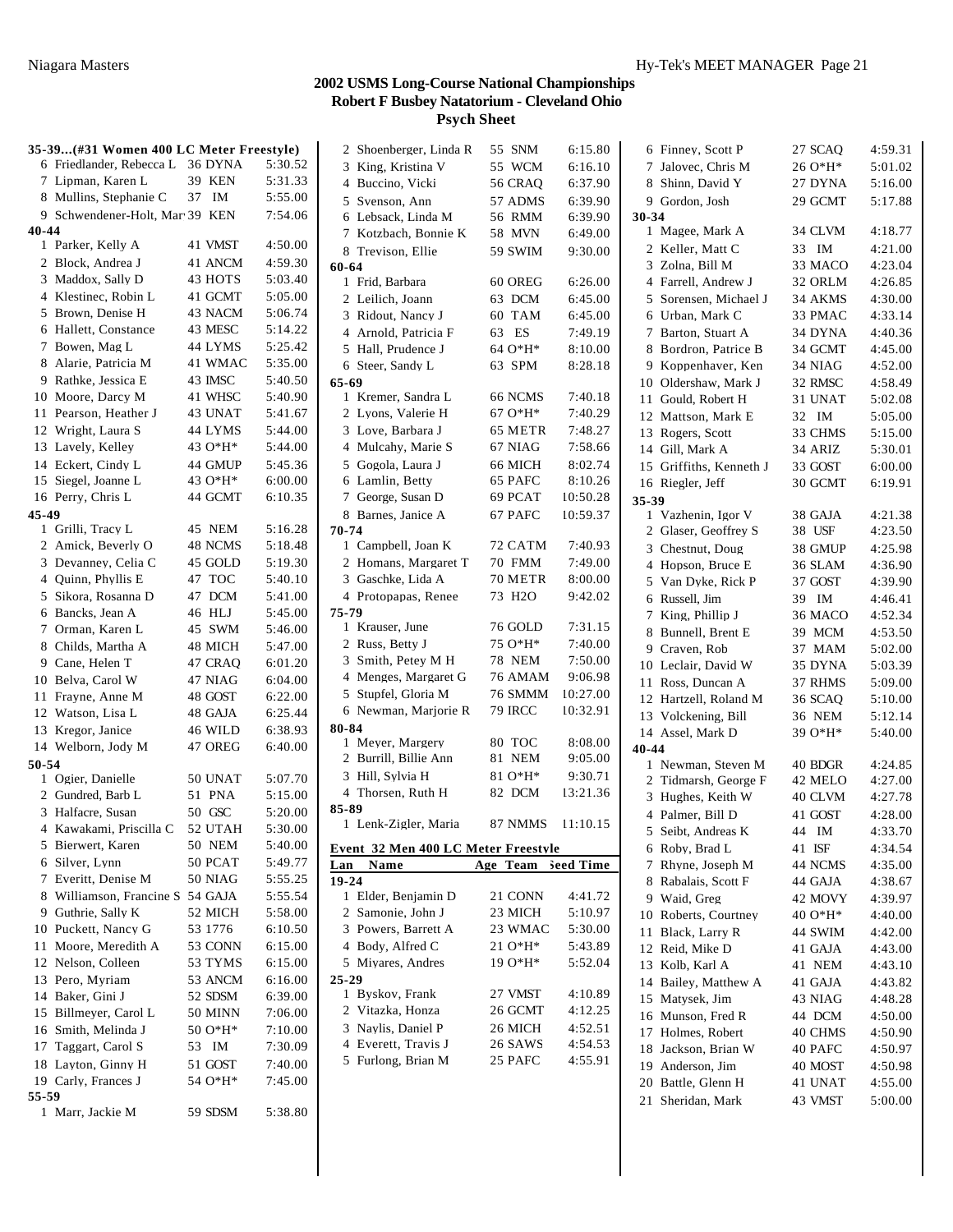|       | 40-44 (#32 Men 400 LC Meter Freestyle) |                |         | 6 Smith, Richard K               | 57 ISF         | 5:12.00 |
|-------|----------------------------------------|----------------|---------|----------------------------------|----------------|---------|
|       | 22 Sappey, Andrew D                    | 42 RMM         | 5:00.01 | 7 Pearce, Tony W                 | 57 WANDS       | 5:13.10 |
|       | 23 Mizenko, Michael R                  | 43 GOST        | 5:06.00 | 8 Platt, Jay R                   | 55 PAFC        | 5:18.55 |
|       | 24 O'Brien, John F                     | 43 O*H*        | 5:11.11 | 9 Sorge, Brett A                 | 55 DYNA        | 5:20.90 |
|       | 25 Sikora, Rod                         | 42 UNAT        | 5:12.15 | 10 Landes, David V               | 55 PNA         | 5:22.00 |
|       | 26 Dallam, Craig B                     | 44 O*H*        | 5:15.10 | 11 Lupien, Hugh                  | 59 UNAT        | 5:42.00 |
|       | 27 Shirley, Matthew G                  | 41 SLAM        | 5:18.61 | 12 Kroeger, Donald J             | 59 MICH        | 5:49.14 |
|       | 28 Curphey, James D                    | 44 GCMT        | 5:20.00 |                                  |                |         |
|       | 29 Rumble, Wilson B                    | 41 DCAC        | 5:25.00 | 13 Burr, Ken M                   | 58 WCM         | 5:55.00 |
|       | 30 Campbell, Chris                     | 41 MVM         | 5:38.00 | 14 Woods, Tom M                  | 59 VMST        | 6:03.00 |
| 45-49 |                                        |                |         | 15 Pipkin, Ken D                 | 58 PCAT        | 6:03.00 |
|       | 1 Stephenson, Dan                      | 45 MICH        | 4:25.00 | 16 Wathen, Theodore M            | 55 LAKE        | 6:03.37 |
|       | 2 Callahan, Jim                        | 45 GCMT        | 4:32.00 | 17 Keeney, Brian E               | 55 GOLD        | 6:08.35 |
|       | 3 Erickson, Tim D                      | 46 GOLD        | 4:35.70 | 18 Aponte, Julio                 | 57 O*H*        | 6:34.00 |
|       |                                        |                |         | 60-64                            |                |         |
|       | 4 Dodson, Phil L                       | 49 IM          | 4:42.14 | 1 Galletly, Sandy                | 60 SCAQ        | 5:04.45 |
|       | 5 Frazier, Russell R                   | 48 SPM         | 4:43.50 | 2 Geoghegan, Jack                | 60 CONN        | 5:05.00 |
|       | 6 Hudson, John S                       | 47 GMUP        | 4:45.40 | 3 Willert, Dan                   | 60 GOST        | 5:14.00 |
|       | 7 Wasserman, Neil R                    | 47 GOST        | 4:45.80 | 4 Tesch, Robert C                | 61 WILD        | 5:30.00 |
|       | 8 Nevid, Nathan E                      | 45 GOLD        | 4:47.40 | 5 Davis, Daniel H                | 60 CONN        | 5:42.30 |
|       | 9 Facchine, Kevin L                    | 47 NCMS        | 4:55.54 | 6 Chaffee, Paul A                | 60 MICH        | 6:20.00 |
|       | 10 Bright, David C                     | 49 NEM         | 4:59.00 | 7 Dillon, Thomas J               | 61 PCAT        | 6:24.00 |
|       | 11 Ratchford, Timothy D                | 45 CRAQ        | 5:01.65 | 8 Gibbs, Jim                     | 61 PCAT        | 6:31.50 |
|       | 12 Love, Donald S                      | 48 TPIT        | 5:04.00 | 9 Hunt, John W                   | 60 GSM         | 6:32.50 |
|       | 13 Stevens, Craig W                    | 49 1776        | 5:10.30 | 10 Trevison, Rick                | 60 SWIM        | 6:55.00 |
|       | 14 Cottam, James A                     | 46 NCMS        | 5:15.00 | $65 - 69$                        |                |         |
|       | 15 Durstein, Richard N                 | 47 TPIT        | 5:15.35 | 1 Harrison, David P              | 65 1776        | 5:12.00 |
|       | 16 Huneke, Jan C                       | 48 GOST        | 5:15.80 | 2 Clark, Jerry                   | 65 NCMS        | 5:27.00 |
|       | 17 Throne, William C                   | 46 CUBU        | 5:19.00 | 3 Cavanaugh, Cav                 | 67 GOLD        | 5:31.00 |
|       | 18 Chadwick, Paul M                    | 45 MICH        | 5:19.90 | 4 Lauer, William J               | 68 GKMS        | 5:52.00 |
|       | 19 Carr, Steve C                       | 49 GCMT        | 5:24.00 | 5 Rauch, Will                    | 68 CLVM        | 6:00.58 |
|       | 20 Bennewitz, Kirk                     | 48 IM          | 5:25.30 | 6 Mennen, Marty A                | 66 ISF         | 6:05.00 |
|       | 21 McCardle, Kevin T                   | 47 O*H*        | 5:53.00 | 7 Chisholm, Dick                 | 68 O*H*        | 6:19.54 |
|       | 22 Marburger, David L                  | 48 O*H*        | 6:10.00 | 8 Morley, Albert A               | 65 MICH        | 6:40.00 |
|       | 23 Schwartz, Mark D                    | 47 GCMT        | 6:15.00 | 9 Martin, Ray G                  | 65 BGSU        | 6:49.71 |
| 50-54 |                                        |                |         | 10 Egelkraut, Elmer J            | 69 MICH        | 7:00.00 |
|       | 1 McConica, Jim                        | 52 VCM         | 4:19.47 | 11 Hamilton, Steve               | 67 O*H*        | 7:15.00 |
|       | 2 Clemmons, Jim                        | 52 MAM         | 4:39.50 | 70-74                            |                |         |
|       | 3 Owen, David H                        | 50 GOLD        | 4:59.00 | 1 Ferguson, Gene C               | 70 MOST        | 6:04.10 |
|       | 4 Sherrill, Mike B                     | 53 TOC         | 5:00.00 | 2 Smith, Christopher             | 70 TYMS        | 6:15.00 |
|       | 5 Thompson, Frank L                    | 51 MICH        | 5:00.87 | 3 Lehman, Fred O                 | 72<br>IM       | 6:24.20 |
|       | 6 Thornton, James S                    |                |         | 4 Mullins, Stephen M             | 70 IM          |         |
|       |                                        | 50 AMAM        | 5:03.50 |                                  | 74 SDSM        | 6:45.00 |
|       | 7 Martin, Jack R                       | 51 1776        | 5:04.00 | 5 Wolle, Jordan B                |                | 6:56.41 |
|       | 8 Arneson, Gaard                       | 54 MICH        | 5:04.10 | 6 Welch, Arthur C                | <b>70 OREG</b> | 7:07.11 |
|       | 9 Ryan, James                          | 50 1776        | 5:06.00 | 7 Hungerford, Barney             | 70 1776        | 7:24.22 |
|       | 10 Engineri, Paul J                    | 51 NIAG        | 5:14.64 | 8 Olson, McKinley C              | 71 IM          | 7:39.08 |
|       | 11 Inman, Grant M                      | 51 TBAC        | 5:14.90 | 9 Stupfel, Don L                 | 74 SMMM        | 8:04.00 |
|       | 12 Simons, Randy                       | 54 O*H*        | 5:15.00 | 10 Dewey, Thomas                 | 71 DCM         | 8:10.00 |
|       | 13 Foote, David E                      | 52 VCM         | 5:16.60 | 75-79                            |                |         |
|       | 14 Winter, Daniel J                    | 50 NIAG        | 5:21.00 | 1 Franks, Roger G                | 75 1776        | 6:22.00 |
|       | 15 Dorsch, Bill T                      | 51 O*H*        | 5:21.50 | 2 Blake, Robert S                | 78 SLAM        | 7:15.08 |
|       | 16 Schrupp, Randall R                  | 52 UNAT        | 5:25.00 | 3 Samoya, Frank B                | 76 GOST        | 7:30.00 |
|       | 17 Baird, Billy Bob C                  | 52 GOST        | 5:25.00 | 4 Daily, John R                  | 75 O*H*        | 7:43.00 |
|       | 18 Davie, Robert W                     | <b>50 SWIM</b> | 5:30.00 | 5 Byers, W Morgan                | 75 WMAC        | 7:55.00 |
| 55-59 |                                        |                |         | 6 Luke, Elmer L                  | 76 FMM         | 7:59.35 |
|       | 1 McCormick, Paul                      | 55 RMM         | 4:59.60 | 7 Korten, Don H                  | 76 MICH        | 8:07.00 |
|       | 2 Sloan, Larry R                       | 55 GMUP        | 5:01.50 | 8 Weber, Bruno H                 | 75 RMM         | 8:18.30 |
|       | 3 Meade, Tom J                         | 55 NIAG        | 5:10.00 | 9 Ramirez-Miller, Alex M 78 CATM |                | 8:36.90 |
|       | 4 Couch, Bob                           | 55 DYNA        | 5:10.00 |                                  |                |         |
|       | 5 Brenner, Gary R                      | 55 SMMM        | 5:10.00 |                                  |                |         |
|       |                                        |                |         |                                  |                |         |

| 80-84          |                                       |                  |           |
|----------------|---------------------------------------|------------------|-----------|
|                | 1 Young, Gilbert N                    | 80 OREG          | 7:13.29   |
|                | 2 Edwards, James K                    | 80 NEM           | 7:30.00   |
|                | 3 Florance, John R                    | 80 O*H*          | 8:03.00   |
|                | 4 Brock. William J                    | 80 UNAT          | 9:38.00   |
|                | 5 Moura, Carlocinio G                 | 82 FFC           | 9:59.47   |
|                | 6 Woods, John P                       | 84 MESC          | 11:00.00  |
| 85-89          |                                       |                  |           |
|                | 1 Guido, Dick                         | 85 METR          | 7:35.00   |
| $\overline{2}$ | Surles, Lynn C                        | 85 WMAC          | 10:15.46  |
|                |                                       |                  |           |
|                | Event 33 Women 50 LC Meter Backstroke |                  |           |
| Lan            | Name                                  | Age Team         | leed Time |
| 19-24          | 1 Carroll, Erica M                    | 22 KEN           | 33.00     |
| $\overline{2}$ | Stakem, Meredith A                    | 21 TERR          | 33.70     |
| 3              | Morris, Alexis L                      | 20 GAJA          | 36.09     |
|                |                                       |                  |           |
|                | 4 Trompke, Rebecca D                  | 23 SPM           | 37.00     |
|                | 5 Deal, Melanie J                     | 22 NCMS          | 37.90     |
| 6              | Hirsch, Amie K                        | 23 PMAC          | 38.57     |
| 7              | Rocker, Batya A                       | 23 GOST          | 39.21     |
| 8              | Visintine, Christine L                | 24 GOST          | 39.81     |
|                | 9 Combs, Elizabeth A                  | 20 GOST          | 40.00     |
|                | 10 Czmarko, Karen D                   | 24 SLAM          | 40.01     |
| 25-29          |                                       |                  |           |
|                | 1 Rivera, Maria C                     | 29 VAAC          | 31.14     |
|                | 2 Stone, Melisa M                     | 27 O*H*          | 34.45     |
|                | 3 Varda, Katherine A                  | 26 KEN           | 34.60     |
| 4              | Myers, Liz K                          | 28 GAJA          | 34.80     |
| 5              | Hollan, Miriam L                      | 27 UNAT          | 35.18     |
| 6              | Younkin, Tania J                      | 26 O*H*          | 35.50     |
| 7              | O'Connell, Carrie E                   | IM<br>28.        | 38.15     |
|                | 8 Houston, Amy L                      | 26 O*H*          | 50.39     |
| 30-34          |                                       |                  |           |
|                | 1 Smiley, Sunny C                     | 32 PCAT          | 29.00     |
|                | 2 Adams, Niki J                       | 31<br>IM         | 33.60     |
| 3              | Hageman, Heather M                    | 32 NCMS          | 34.33     |
|                | 4 Carter, Jennifer E                  | 31 KEN           | 36.00     |
|                | 5 Gale, Margaret P                    | 34 VMST          | 36.50     |
| 6              | Bergmann, Kristen L                   | 30 O*H*          | 36.77     |
| 7              | Alt. Carolyn P                        | 31 KEN           | 36.80     |
| 8              | Stein, Caroline F                     | 32 PAFC          | 40.22     |
| 9              | Leclair, Dale A                       | 33 DYNA          | 40.46     |
| 10             | Reville, Amy M                        | 32 O*H*          | 40.62     |
| 11             | Madsen, Heidi A                       | 31 GOST          | 41.00     |
| 12             | Dryer, Sophie T                       | 32 GOST          | 44.16     |
| 35-39          |                                       |                  |           |
|                | 1 Luallen, Andrea L                   | <b>GSM</b><br>37 | 32.26     |
|                | 2 Sappey, Collette H                  | RMM<br>38        | 32.80     |
| 3              | Rabiah, Susie                         | 36 O*H*          | 34.00     |
|                | 4 Clifford-Dicks, Barbara 36 GMUP     |                  | 34.69     |
|                | Buxton, Sylvia C                      | 37 DYNA          |           |
| 5              |                                       |                  | 35.00     |
| 6              | Cialdella-Morehead, Lo138 GSM         |                  | 36.00     |
| 7              | Rodriguez, Diana S                    | 35 LYTA          | 37.47     |
| 8              | Ross, Betsy B                         | 36 RHMS          | 39.59     |
| 9              | Janisse, Debbie K                     | 37 O*H*          | 40.63     |
|                | 10 Walton, Marj E                     | 38 RMSC          | 43.84     |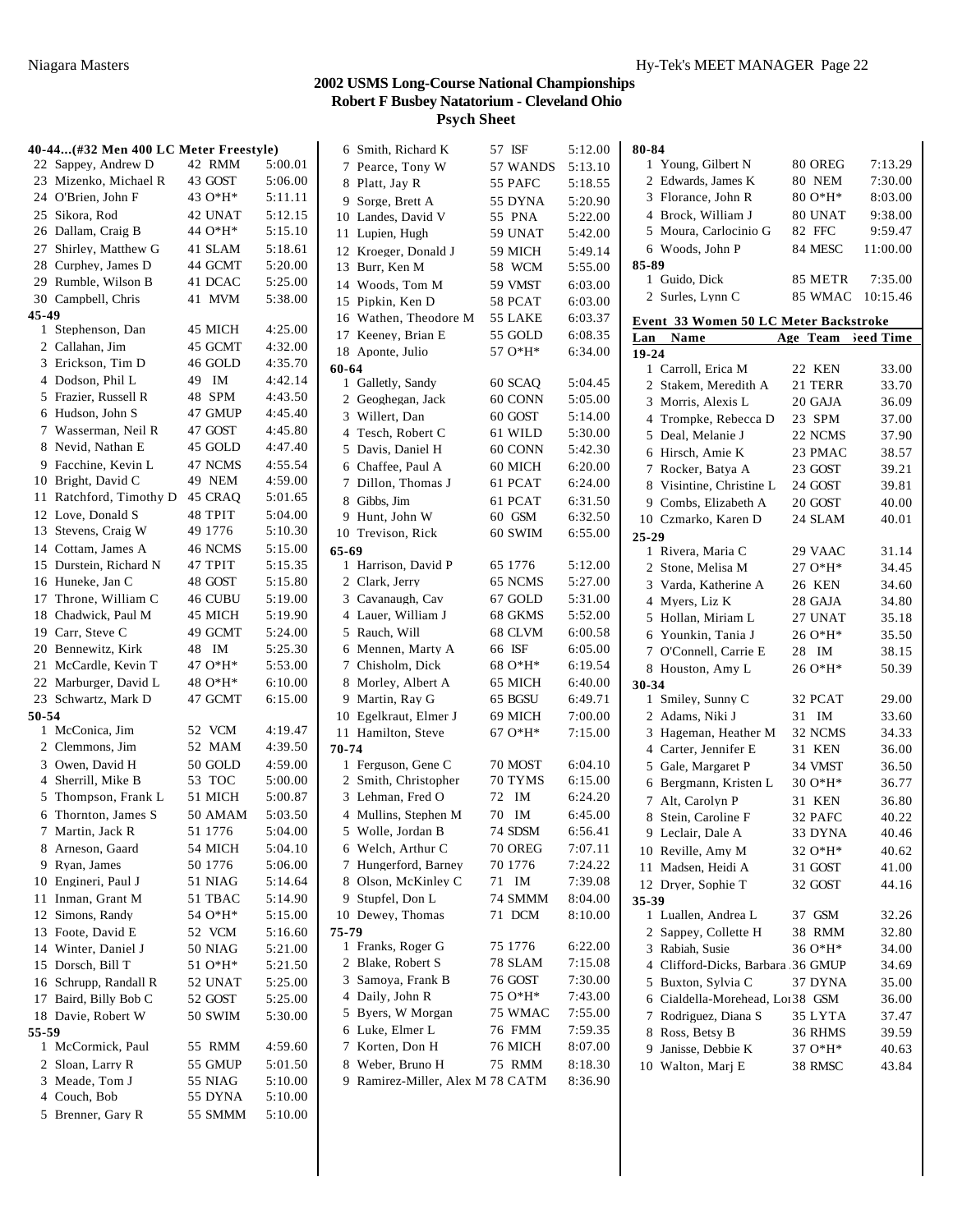1 Ward, Joy 60 OREG 41.00

**60-64**

#### **40-44...(#33 Women 50 LC Meter Backstroke)** Van Pelt-Diller, Lisa 44 ANCM 33.16 2 Servo, Nancy J 42 MICH 35.59 Banko, Sarah 44 MCMS 35.90 Baker, Beth O 41 VMST 35.99 Duran, Nancy F 40 HIMA 36.00 Cavanaugh, Debbie D 44 GOLD 37.00 Skomra, Kim C 42 NIAG 37.50 Oliver, April 41 ANCM 38.00 Koeberle, Jean C 42 O\*H\* 38.70 Riker, Debra 40 ISF 39.00 11 McNeil, Anne L 42 ADMS 40.00 12 Stott, Kim 43 NCMS 40.06 13 Hutchison, Kathy M 42 O\*H\* 41.99 14 Cunningham, Monic D 44 GOST 43.00 **45-49** Einsidler, Karen L 46 METR 35.72 2 Guins, Ann H 49 O\*H\* 35.88 Grilli, Tracy L 45 NEM 36.72 Webb, Patty 45 1776 36.75 Early, Marilyn E 45 MICH 37.25 Trebesiner, Karlene 49 ISF 37.49 Bancks, Jean A 46 HLJ 38.00 8 McDonnell, Peggy H 47 IRCC 38.54 Weir, Sue 46 TYMS 38.80 Okichich, Lori A 45 GRIN 39.46 11 Aiu, Mavis 47 HIMA 40.45 12 Stager, Nan H 47 DOC 40.77 13 Haver, Marcia  $470*H^*$  41.20 14 Test, Tina P 45 1776 41.80 15 McEachern, Sandra E 48 RMSC 42.00 Boyer, Kathy 48 MCM 44.20 17 Watson, Lisa L 48 GAJA 44.44 18 Harris, Cindy J 45 GOST 45.00 19 Cobb, Pamela R 49 EXCL 47.00 **50-54** Swagerty-Hill, Jane 51 ARIZ 35.00 2 Feldmann, Joel T 51 NEM 35.42 3 Gundred, Barb L 51 PNA 36.50 Halfacre, Susan 50 GSC 38.00 Finke, Laurie A 50 KEN 39.40 Moore, Meredith A 53 CONN 41.00 7 Kaguni, Laurie S 50 MICH 42.50 8 Ketchen, Susan N 50 NEM 43.00 Evans, Holly L 52 NIAG 43.00 10 Puckett, Nancy G 53 1776 45.50 11 Uible, Barbara L 51 GOST 45.71 12 Severyn, Kristine M 51 GOST 46.00 13 St Ledger-Roty, Jil M 53 NIAG 48.10 14 Baird, Pud D 53 GOST 58.55 **55-59** 1 Mitchell, Jeannie R 56 NCMS 40.30 Gram, Jane Y 56 NIAG 42.06 Pohlmann, Mary M 57 IM 42.65 Kirkendall, Nancy J 59 DCM 46.07 Rousseau, Sandi 55 OREG 47.00 Seidler, Jeanne E 56 WMAC 1:11.01

|       | 2 Frid, Barbara                             |    | 60 OREG | 41.70              |
|-------|---------------------------------------------|----|---------|--------------------|
|       | 3 Durrant, Betsy                            |    | 61 VMST | 44.00              |
|       | 4 Martin, Judy                              |    | 60 VMST | 49.02              |
|       | 5 Mauri, Carla                              |    | 64 HIMA | 50.00              |
| 6     | Hutinger, Margie                            |    | 62 FMM  | 1:02.42            |
| 65-69 |                                             |    |         |                    |
|       | 1 Zaremski, Barbara M                       |    | 65 DCM  | 44.85              |
|       | 2 Newell, Sally N                           |    | 65 NCMS | 45.54              |
|       | 3 Robbins-Bonitz, Suzanne 69 NCMS           |    |         | 49.42              |
|       | 4 Myers, Beverly J                          |    | 67 MICH | 52.04              |
|       | 5 Gogola, Laura J                           |    | 66 MICH | 53.28              |
|       | 6 Walker, Laura S                           |    | 65 VMST | 55.00              |
|       | 7 Waite, Nancy A                            |    | 68 O*H* | 56.91              |
|       | 8 Ouinn, Adeline A                          |    | 67 SDSM | 58.00              |
|       | 9 Rankin, Patricia A                        |    | 65 NIAG | 1:00.00            |
|       | 10 George, Susan D                          |    | 69 PCAT | 1:10.07            |
| 70-74 |                                             |    |         |                    |
|       | 1 Homans, Margaret T                        |    | 70 FMM  | 53.84              |
|       | 2 Eisele, Sylvia                            |    | 73 OMAC | 54.00              |
|       | 3 Hertzberg, Ruth S                         |    | 70 RMM  | 1:00.00            |
|       | 4 Mullins, Mary J                           |    | 71 LAKE | 1:02.00            |
|       | 5 Kysor, Stefanena D                        |    | 74 NIAG | 1:03.60            |
|       | 6 Considine, Frances M                      |    | 74 UNAT | 1:07.51            |
|       | 7 Snyder, Hannelore                         |    | 72 IM   | 1:10.00            |
| 75-79 |                                             |    |         |                    |
|       | 1 Lorenzi, Betty S                          |    | 75 WMAC | 50.79              |
|       | 2 Carr, Florence E                          |    | 77 FMM  | 54.87              |
|       | 3 Dunn, Betty C                             |    | 77 NIAG | 1:15.48            |
|       | 4 Newman, Marjorie R                        |    | 79 IRCC | 1:16.62            |
| 80-84 |                                             |    |         |                    |
|       | 1 Cederlund, Bunny                          |    | 81 SPCO | 46.39              |
|       | 2 Meyer, Margery                            |    | 80 TOC  | 53.17              |
|       | 3 Huggins, Hildegarde D                     |    | 80 O*H* | 1:05.00            |
|       | 4 Culhane, Mary J                           |    | 81 O*H* | 1:06.12            |
|       |                                             |    |         |                    |
|       | 5 Glusac, Edith S                           |    | 84 MICH | 1:15.00            |
| 85-89 |                                             |    |         |                    |
| 1     | Walker, Anne I                              |    | 86 DCM  | 1:00.55            |
| 2     | Hanks, Beth                                 |    | 86 O*H* | 1:24.31            |
|       |                                             |    |         |                    |
| Lan   | Event 34 Men 50 LC Meter Backstroke<br>Name |    |         |                    |
| 19-24 |                                             |    |         | Age Team Seed Time |
|       | 1 Jewell, William L                         |    | 24 PAFC | 28.60              |
|       | 2 Sagarwala, Adam R                         |    | 23 MCM  | 32.20              |
| 3     | Speer, Jasen G                              | 21 | PNA     | 35.87              |
|       |                                             |    |         |                    |
| 25-29 | 1 Chia, Nei-Kuan                            |    | 25 UNAT | 30.10              |
|       | 2 Brinn, Sion D                             |    | 29 GOST | 30.69              |
|       | 3 Brandan, Ashley S                         |    | 25 PAFC | 30.72              |
|       | 4 Kulyk, Andriy                             |    | 28 AQUA | 31.00              |
|       | 5 Shipley, Bill                             |    | 27 PMAC | 32.46              |
|       | 6 Parsons, Bryan E                          |    | 25 O*H* | 32.76              |
|       | 7 Houston, Brad R                           |    | 28 O*H* | 36.73              |
|       |                                             |    |         |                    |
| 30-34 | 1 Roddin, Jeffrey H                         |    | 33 ANCM | 29.50              |

|                | 2 Adams, Colin J                   | 33 NIAG            | 33.49          |
|----------------|------------------------------------|--------------------|----------------|
|                | 3 Gill, Mark A                     | 34 ARIZ            | 33.99          |
|                | 4 Wen, Brendon Y                   | 33 SCAM            | 34.00          |
| 5              | Kohlmeier, Brian B                 | 33 SCAM            | 34.05          |
|                | 6 Spawn, David L                   | 33 GOST            | 37.50          |
| 35-39          |                                    |                    |                |
| $\mathbf{1}$   | Bustamante, Henry                  | 37 VZLA            | 29.71          |
|                | 2 Cleveland, Bill S                | 37 RRM             | 31.50          |
|                | 3 Ackermann, David A               | 37 IM              | 31.69          |
| $\overline{4}$ | Seaman, Jeff S                     | 36 KEN             | 32.05          |
| 5              | Uthe, Brad D                       | 39 GOLD            | 32.85          |
| 6              | Gale, Andrew J                     | 36 VMST            | 33.38          |
| 7              | Murphy, Grant W                    | 39 LAC             | 33.45          |
| 8              | Stump, David                       | 35 O*H*            | 33.48          |
| 9              | Craven, Rob                        | 37 MAM             | 33.50          |
|                | 10 Boda, Joseph                    | 38 O*H*            | 33.80          |
| 11             | Turner, William T                  | 38 GOST            | 34.09          |
| 12             | Young, Robert A                    | 38<br>IM           | 34.87          |
|                | 13 Edwards, Rick A                 | 36 GOST            | 34.96          |
|                | 14 Assel, Mark D                   | 39 O*H*            | 36.00          |
|                | 15 Osburn, Chris                   | 39 MCM             | 36.02          |
|                | 16 Loveless, Martin D              | 36 GOST            | 36.50          |
|                | 17 Grose, Paul                     | 36 DYNA            | 38.07          |
|                | 18 Nesovic, Jake                   | 35 TYMS            | 38.35          |
|                | 19 Newman, James K                 | 37 CHMS            | 40.10          |
| 40-44          |                                    |                    |                |
|                | 1 Britt, Clay                      | 41 ANCM            | 28.00          |
|                | 2 Lehman, Fritz E                  | 44 NCMS            | 28.71          |
| 3              | Reinhardt, Joe N                   | 41 O*H*            | 30.00          |
| 4              | Fell, Michael A                    | 41 ANCM            | 30.20          |
| 5              | Specht, William L                  | 44 SPM             | 30.50          |
| 6              | Battle, Glenn H                    | 41 UNAT            | 30.80          |
| 8              | 7 Crist, Jason A<br>Welker, Mark F | 40 ANCM<br>41 O*H* | 30.90<br>31.10 |
| 9              | Goldbloom, Robert M                | 43 METR            | 31.50          |
| 10             | Pakkala, Brian L                   | 40 GAJA            | 31.90          |
| 11             | Dropsey, Jeffrey P                 | 44 O*H*            | 32.00          |
|                | 12 Martin, Bo                      | 42 GCMT            | 32.10          |
|                | 13 Vagnoni, Adrian F               | 40 MICH            | 32.50          |
| 14             | Bailey, Alex R                     | 41 DYNA            | 33.90          |
| 15             | Greenstein, Steven I               | 41 ILF             | 34.00          |
| 16             | Linde, Mace A                      | 42 EXCL            | 37.02          |
| 45-49          |                                    |                    |                |
| 1              | Musial. Wieslaw                    | 45 TYMS            | 30.50          |
| $\overline{2}$ | Reino, Anthony J                   | 46 BDGR            | 31.11          |
| 3              | Perout, Jeffrey J                  | 49 GSC             | 31.80          |
|                | 4 Lukens, Jeffrey A                | 49 UNAT            | 32.00          |
| 5              | Walters, Dave M                    | 46 O*H*            | 32.50          |
| 6              | Van Boer, Eric D                   | 48 RHMS            | 32.50          |
| 7              | Carson, Charles A                  | 48 METR            | 33.80          |
| 8              | Riggs, Jonathan D                  | 45 MICH            | 34.00          |
| 9              | Shaw, Chuck H                      | 49 O*H*            | 34.00          |
|                | 10 Horwitz, Lou                    | 49 O*H*            | 34.20          |
| 11             | Feinstein, John                    | 47 ANCM            | 34.40          |
| 12             | Thoman, Henry N                    | 45 GOST            | 34.43          |
| 13             | Huneke, Jan C                      | 48 GOST            | 35.80          |
|                | 14 Mead, Jeffrey D                 | 46 DCAC            | 36.14          |
|                | 15 Friedlander, Scott E            | 45 DYNA            | 39.00          |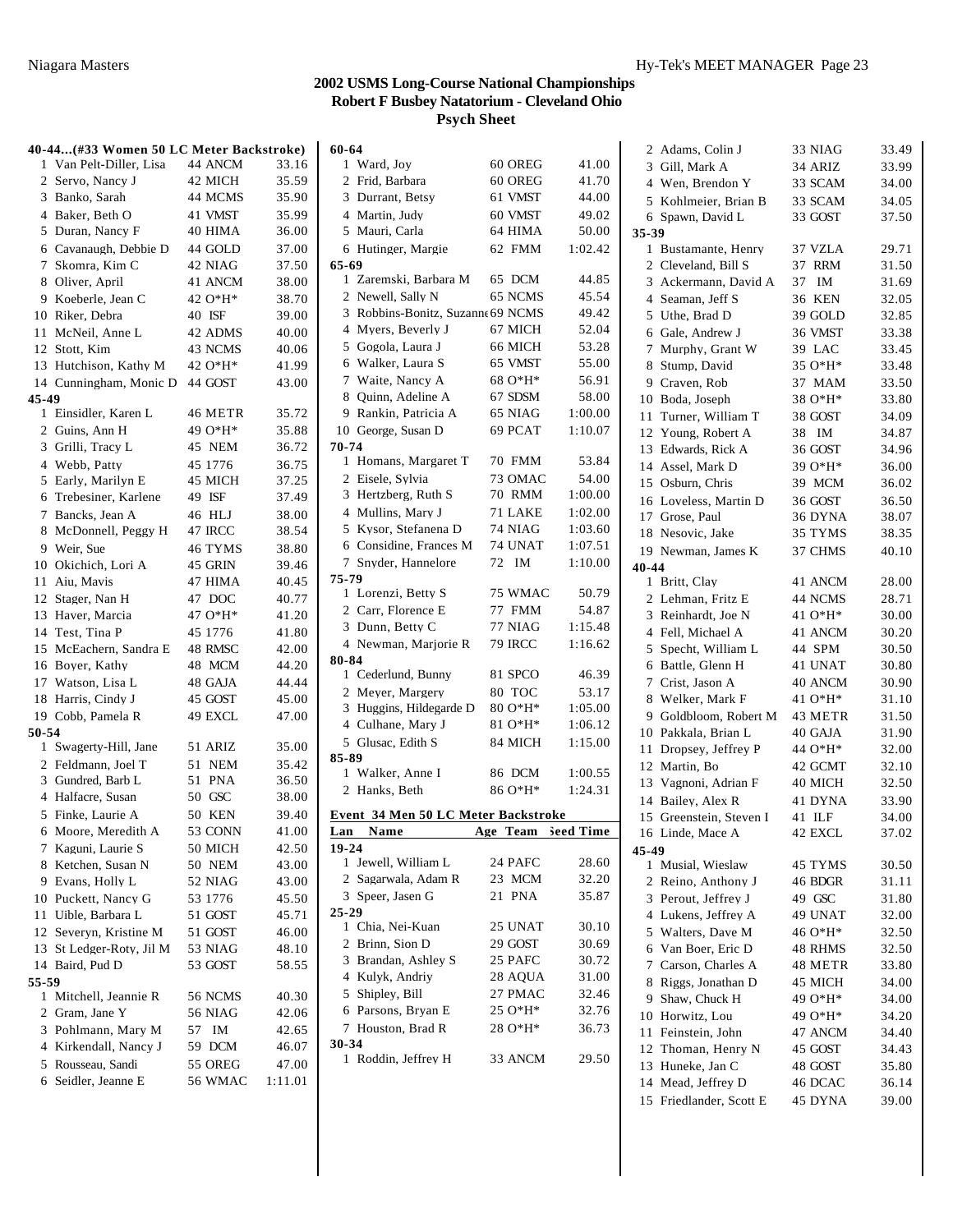|              | 50-54(#34 Men 50 LC Meter Backstroke) |                  |       |
|--------------|---------------------------------------|------------------|-------|
| 1            | Pugliese, Mark                        | 50 DCRP          | 31.04 |
| 2            | Bober, Richard S                      | 51 NCMS          | 31.22 |
| 3            | King, Wayne C                         | 50 O*H*          | 32.70 |
| 4            | Wickham, Robert C                     | 52 STAR          | 32.70 |
| 5            | Warner, Frank                         | 53 TYR           | 33.50 |
| 6            | Weisbrod, Andre                       | 53 AMAM          | 33.90 |
| 7            | Sinsheimer, Bob                       | 53 O*H*          | 33.90 |
| 8            | Tingley, William                      | 52 LAKE          | 34.05 |
| 9            | Harrison, Lonny W                     | 54 DCM           | 35.20 |
|              | 10 Thompson, Dale A                   | 52 O*H*          | 36.00 |
| 11           | Miller, Jim                           | 52 VMST          | 36.90 |
|              | 12 Sharpe, Kenneth N                  | 50 DYNA          | 38.20 |
|              | 13 Sernoffsky, Dan                    | 53 UNAT          | 40.80 |
|              | 14 Cowing, John M                     | 53 MICH          | 41.00 |
|              | 15 Starrett, Jim L                    | 50 O*H*          | 42.00 |
| 55-59        |                                       |                  |       |
|              | 1 Wilder, Hugh                        | 55 PALM          | 31.30 |
|              | 2 Van Fossan, Robert K                | 56 O*H*          | 34.00 |
| 3            | Galine, Donald L                      | 57 SMMM          | 34.88 |
| 4            | Quiggin, David R                      | 58 O*H*          | 35.86 |
| 5            | Timmons, Timothy T                    | 56 GMUP          | 36.00 |
| 6            | Rupert, Bill B                        | 59 MESC          | 36.07 |
| 7            | Pipkin, Ken D                         | 58 PCAT          | 38.17 |
| 8            | Meehan, Tom G                         | 55 WMAC          | 38.50 |
| 9            | Finnegan, Thomas M                    | 56 LAKE          | 39.59 |
|              | 10 Song, Mingjie                      | 55 NEM           | 39.62 |
| 11           | Huggins, Pete                         | 55 O*H*          | 42.00 |
|              | 12 Grazier, Richard G                 | 58 O*H*          | 44.30 |
| 60-64        |                                       |                  |       |
|              | 1 Geoghegan, Jack                     | 60 CONN          | 33.00 |
|              | 2 Heimann, Jon L                      | $60O*H*$         | 35.00 |
| 3            | Freshley, Mike R                      | 61 SDSM          | 36.00 |
| 4            | Evans, Ricky L                        | 61 SDSM          | 36.00 |
| 5            | Quigley, George J                     | 62 ISF           | 38.90 |
| 6            | Diehl, David J                        | 61 TERR          | 39.98 |
| 7            | Murff, Don                            | 61 TXAM          | 40.00 |
| 8            | Gibbs, Jim                            | 61 PCAT          | 41.30 |
| 9.           | Jackson. Peter T                      | 62 TWC           | 41.30 |
|              | 10 Adams, Robert W                    | 64 OMM           | 41.77 |
|              | 11 Hochstrasser, John M               | 64 GOST          | 43.46 |
| 65-69        |                                       |                  |       |
| $\mathbf{1}$ | Oyakawa, Yoshi                        | 69 O*H*          | 35.00 |
| 2            | McIntyre, David R                     | 65 GOLD          | 36.50 |
| 3            | Mennen, Marty A                       | 66 ISF           | 38.50 |
|              | 4 Greer, Marshall R                   | 66 ANCM          | 39.00 |
|              | 5 Martin, Ray G                       | 65 BGSU          | 39.26 |
|              | 6 Clayson, D Barr                     | 67 NEM           | 40.00 |
| 7            | Wilmore, Chuck                        | 68 VMST          | 48.00 |
| 70-74        |                                       |                  |       |
|              | 1 Mitchell, Clarke E                  | 70 NCMS          | 39.50 |
| 2            | van Dijk, Peter                       | 73 O*H*          | 42.00 |
| 3            | Sullivan, Forrest M                   | 73 VMST          | 45.50 |
|              | 4 Diehl, Justin W                     | 73 NIAG          | 47.10 |
| 5            | Webber, Dick                          | 73 NCMS          | 49.11 |
| 6            | Hogan, John B                         | 74 CONN          | 50.00 |
| 7            | Williams, Hugh A                      | 71<br><b>DCM</b> | 50.70 |

| 75-79        |                                             |                |            |                    |
|--------------|---------------------------------------------|----------------|------------|--------------------|
|              | 1 Hutinger, Paul                            | 78 FMM         |            | 45.00              |
|              | 2 Reese, J.John                             | 77 MICH        |            | 48.55              |
|              | 3 Haban, Edward A                           | 77 O*H*        |            | 53.50              |
|              | 4 Edwards, Freddy                           | 77 MICH        |            | 54.00              |
|              | 5 Bray, Pierce                              | 78 O*H*        |            | 1:00.00            |
|              | 6 De La Vega, Agustin                       | 77 GOLD        |            | 1:04.00            |
| 80-84        |                                             |                |            |                    |
|              | 1 Young, Gilbert N                          | 80 OREG        |            | 49.32              |
| $\mathbf{2}$ | Webb, Clarence                              | 80 1776        |            | 52.00              |
|              | 3 Schofield, Elliott W                      |                | 80 CATM    | 56.56              |
|              | 4 Haver, Tom T                              | 84 SDSM        |            | 57.87              |
|              | 5 Cranch, John E                            | 80 NIAG        |            | 58.00              |
|              | 6 Johnson, C Edward                         | 84 MINN        |            | 1:00.00            |
|              | 7 Spaulding, Robert A                       | 81 GOLD        |            | 1:01.08            |
| 85-89        |                                             |                |            |                    |
|              | 1 Smith, Ned E                              | 87 GOLD        |            | 1:09.86            |
|              | 2 Fisher, Albert B                          | <b>86 MOVY</b> |            | 1:25.00            |
|              | Event 35 Women 100 LC Meter Breaststroke    |                |            |                    |
| Lan          | Name                                        |                |            | Age Team Seed Time |
| $19 - 24$    |                                             |                |            |                    |
|              | 1 Mullin, Carol-Ann J                       | 22 GCMT        |            | 1:30.00            |
|              | 2 Crandell, Kelly J                         | 22 INWM        |            | 1:35.08            |
|              | 3 Everett, Vanessa Lynn                     | 20 NCMS        |            | 1:35.46            |
|              | 4 Deal, Melanie J                           | 22 NCMS        |            | 1:38.15            |
|              | 5 Seidler, Mindy E                          |                | 23 WMAC    | 1:42.52            |
|              | 6 Woolery, Katherine A                      | 20 CONN        |            | 1:48.56            |
| $25 - 29$    |                                             |                |            |                    |
|              | 1 Salcedo, Helen I                          | 27 SCAM        |            | 1:19.01            |
|              | 2 Mayville, Janet C                         | 28 NYG         |            | 1:22.80            |
|              | 3 Tone, Stacey H                            | 29 NCMS        |            | 1:29.50            |
|              | 4 Kull, Kelly L                             | 28 GCMT        |            | 1:29.99            |
|              | 5 Schofield, Natalie J                      | 26 DYNA        |            | 1:30.81            |
|              | 6 Karunungan, Maria L                       | 29 DYNA        |            | 1:33.71            |
|              | 7 Sage, Amy M                               | 27 UNAT        |            | 1:38.00            |
|              | 8 Houston, Amy L                            | 26 O*H*        |            | 1:44.40            |
|              | 9 Green, Mary Ann                           | 26 MICH        |            | 1:58.00            |
| 30-34        | 1 Day, Nadine K                             | 32 IM          |            | 1:19.84            |
|              | 2 Carter, Jennifer E                        | 31 KEN         |            | 1:21.00            |
|              | 3 Keller, Rebecca J                         | 32             | IM         | 1:33.00            |
| 4            | Bailie, Bridget A                           | 33             | <b>ISF</b> | 1:34.62            |
|              | 5 Rees, Karla E                             | 30 MVM         |            | 1:37.00            |
|              | 6 Ayers, Katherine E                        | 31 O*H*        |            | 1:40.71            |
| 35-39        |                                             |                |            |                    |
|              |                                             |                |            |                    |
|              | 1 Popps, Corrin C                           | 38 MICH        |            | 1:21.16            |
|              | 2 Considine-Miller, Ellen .39 WMST          |                |            | 1:24.88            |
|              |                                             | 39 LAKE        |            | 1:31.20            |
|              | 3 Haeberlin, Pamela L<br>4 Barany, Cheryl A | 38 CONN        |            | 1:32.55            |
|              |                                             | 36 MICH        |            | 1:33.30            |
|              | 5 Badger, Alison G<br>6 Noskowiak, Lori M   | 38 GOST        |            | 1:38.80            |
|              | 7 Broido, Ellen M                           | 37 OREG        |            | 1:45.00            |
|              | 8 Catravas, Palmyra E                       | 35 SCAM        |            | 2:00.00            |
|              | 9 Mueller, Pamela                           | 36 WILD        |            | 2:00.00            |

| 8 Hungerford, Barney                   | 70 1776        | 51.00     | 40-44                                     |         |
|----------------------------------------|----------------|-----------|-------------------------------------------|---------|
| $-79$                                  |                |           | 1 Lepinski, Cokie<br>43 RHMS              | 1:25.48 |
| 1 Hutinger, Paul                       | 78 FMM         | 45.00     | 2 Petersen, Stephanie O<br>40 SLAM        | 1:26.00 |
| 2 Reese, J.John                        | 77 MICH        | 48.55     | 3 Cruz Reina, Victoria<br>41 AERL         | 1:28.56 |
| 3 Haban, Edward A                      | 77 O*H*        | 53.50     | 4 Burke, Barbara B<br>41 PAFC             | 1:30.87 |
| 4 Edwards, Freddy                      | 77 MICH        | 54.00     | 5 Cavanaugh, Debbie D<br>44 GOLD          | 1:32.00 |
| 5 Bray, Pierce                         | 78 O*H*        | 1:00.00   | 6 Kennard Caldwell, Kris<br><b>40 KEN</b> | 1:36.90 |
| 6 De La Vega, Agustin                  | 77 GOLD        | 1:04.00   | 7 Hawn, Katherine M<br>42 KEN             | 1:40.00 |
| -84                                    |                |           | 8 Lukasik, Janice A<br>44 PAFC            | 1:43.44 |
| 1 Young, Gilbert N                     | 80 OREG        | 49.32     | Seyferth, Elizabeth<br>44 IM<br>9         | 1:43.56 |
| 2 Webb, Clarence                       | 80 1776        | 52.00     | 10 Rick, Lorie<br>42 NIAG                 | 1:44.99 |
| 3 Schofield, Elliott W                 | 80 CATM        | 56.56     | 11 Rathke, Jessica E<br>43 IMSC           | 1:45.10 |
| 4 Haver, Tom T                         | 84 SDSM        | 57.87     | 12 Criscione, Janet R<br>41 SLAM          | 2:30.00 |
| 5 Cranch, John E                       | 80 NIAG        | 58.00     | 45-49                                     |         |
| 6 Johnson, C Edward                    | 84 MINN        | 1:00.00   | 1 Mann, Melinda J<br>46 WMAC              | 1:23.02 |
| 7 Spaulding, Robert A                  | 81 GOLD        | 1:01.08   | 2 Luker, Jennifer R<br>46 KEN             | 1:26.36 |
| -89                                    |                |           | 3 Mattson, Skippy<br>49 DYNA              | 1:32.00 |
| 1 Smith, Ned E                         | 87 GOLD        | 1:09.86   | 4 Ryan, Wendy E<br>45 NIAG                | 1:33.50 |
| 2 Fisher, Albert B                     | <b>86 MOVY</b> | 1:25.00   | 5 Rothenberg, Diane F<br>49 O*H*          | 1:34.18 |
| ent 35 Women 100 LC Meter Breaststroke |                |           | 6 Sharpe, Pamela E<br>49 DYNA             | 1:38.50 |
| Name<br>ın                             | Age Team       | Seed Time | 7 Rodgers, Nancy J<br>48 GAJA             | 1:39.23 |
| -24                                    |                |           | 8 del Greco, Jane<br>46 IM                | 1:41.60 |
| 1 Mullin, Carol-Ann J                  | 22 GCMT        | 1:30.00   | 9 Garry, Cassandra E<br>48 UNAT           | 1:43.89 |
| 2 Crandell, Kelly J                    | 22 INWM        | 1:35.08   | 10 Sansbury, Mary R<br>49 NCMS            | 1:44.46 |
| 3 Everett, Vanessa Lynn 20 NCMS        |                | 1:35.46   | 11 Smath, Meg<br>46 WILD                  | 1:48.00 |
| 4 Deal, Melanie J                      | 22 NCMS        | 1:38.15   | 12 Welborn, Jody M<br>47 OREG             | 1:55.00 |
| 5 Seidler, Mindy E                     | 23 WMAC        | 1:42.52   | 13 Bleistein, Susan<br>45 VMST            | 1:57.00 |
| 6 Woolery, Katherine A                 | 20 CONN        | 1:48.56   | 14 Loesch, Mary E<br>48 KEN               | 2:03.80 |
| $-29$                                  |                |           | 50-54                                     |         |
| 1 Salcedo, Helen I                     | 27 SCAM        | 1:19.01   | 1 Merritt, Jennifer<br>51 SPO             | 1:27.00 |
| 2 Mayville, Janet C                    | 28 NYG         | 1:22.80   | 2 Walker, Deb W<br>51 SWIM                | 1:28.00 |
| 3 Tone, Stacey H                       | 29 NCMS        | 1:29.50   | 3 Evans, Holly L<br>52 NIAG               | 1:35.00 |
| 4 Kull, Kelly L                        | 28 GCMT        | 1:29.99   | 4 Hummel, Barbara R<br>50 METR            | 1:37.00 |
| 5 Schofield, Natalie J                 | 26 DYNA        | 1:30.81   | 5 Nelson, Colleen<br>53 TYMS              | 1:40.00 |
| 6 Karunungan, Maria L                  | 29 DYNA        | 1:33.71   | 6 Williamson, Francine S 54 GAJA          | 1:40.54 |
| 7 Sage, Amy M                          | 27 UNAT        | 1:38.00   | 7 Smith, Melinda J<br>$500*H*$            | 1:46.00 |
| 8 Houston, Amy L                       | 26 O*H*        | 1:44.40   | 8 Saylor, Roberta K<br>52 1776            | 1:50.44 |
| 9 Green, Mary Ann                      | 26 MICH        | 1:58.00   | 9 McCarthy, Gloria L<br>50 GCMT           | 2:00.00 |
| -34                                    |                |           | 10 Baird, Pud D<br>53 GOST                | 2:25.07 |
| 1 Day, Nadine K                        | 32 IM          | 1:19.84   | 55-59                                     |         |
| 2 Carter, Jennifer E                   | 31 KEN         | 1:21.00   | 1 Pettijohn, Margot K<br>56 ANCM          | 1:35.84 |
| 3 Keller, Rebecca J                    | 32 IM          | 1:33.00   | 2 Pospisil, Eva M<br>55 MICH              | 1:46.34 |
| 4 Bailie, Bridget A                    | 33 ISF         | 1:34.62   | 55 WMAC<br>3 Christenson, Candy           | 1:51.80 |
| 5 Rees, Karla E                        | 30 MVM         | 1:37.00   | 4 Davies, Alison<br>55 MCM                | 1:59.03 |
| 6 Ayers, Katherine E                   | 31 O*H*        | 1:40.71   | 60-64                                     |         |
| -39                                    |                |           | 1 Pronk, Bonnie L<br>60 MSBC              | 1:30.59 |
| 1 Popps, Corrin C                      | 38 MICH        | 1:21.16   | 2 Leilich, Joann<br>63 DCM                | 1:37.00 |
| 2 Considine-Miller, Ellen .39 WMST     |                | 1:24.88   | 3 Jebe, Margit H<br>64 CONN               | 1:42.50 |
| 3 Haeberlin, Pamela L                  | 39 LAKE        | 1:31.20   | 4 Marens, Susan E<br>60 VMST              | 1:44.00 |
| 4 Barany, Cheryl A                     | 38 CONN        | 1:32.55   | 5 Durrant, Betsy<br>61 VMST               | 1:50.00 |
| 5 Badger, Alison G                     | 36 MICH        | 1:33.30   | 6 Martin, Judy<br>60 VMST                 | 2:01.94 |
| 6 Noskowiak, Lori M                    | 38 GOST        | 1:38.80   | 7 Johnson, Amy C<br>60 NIAG               | 2:02.00 |
| 7 Broido, Ellen M                      | 37 OREG        | 1:45.00   | 8 Birkhead, Jane<br>62 MCM                | 2:10.00 |
| 8 Catravas, Palmyra E                  | 35 SCAM        | 2:00.00   | 9 Hall, Prudence J<br>64 O*H*             | 2:10.00 |
| 9 Mueller, Pamela                      | 36 WILD        | 2:00.00   | 10 Steer, Sandy L<br>63 SPM               | 2:10.33 |
|                                        |                |           | $65 - 69$                                 |         |
|                                        |                |           | 1 Schumann, Susanne<br>65 MACO            | 1:45.00 |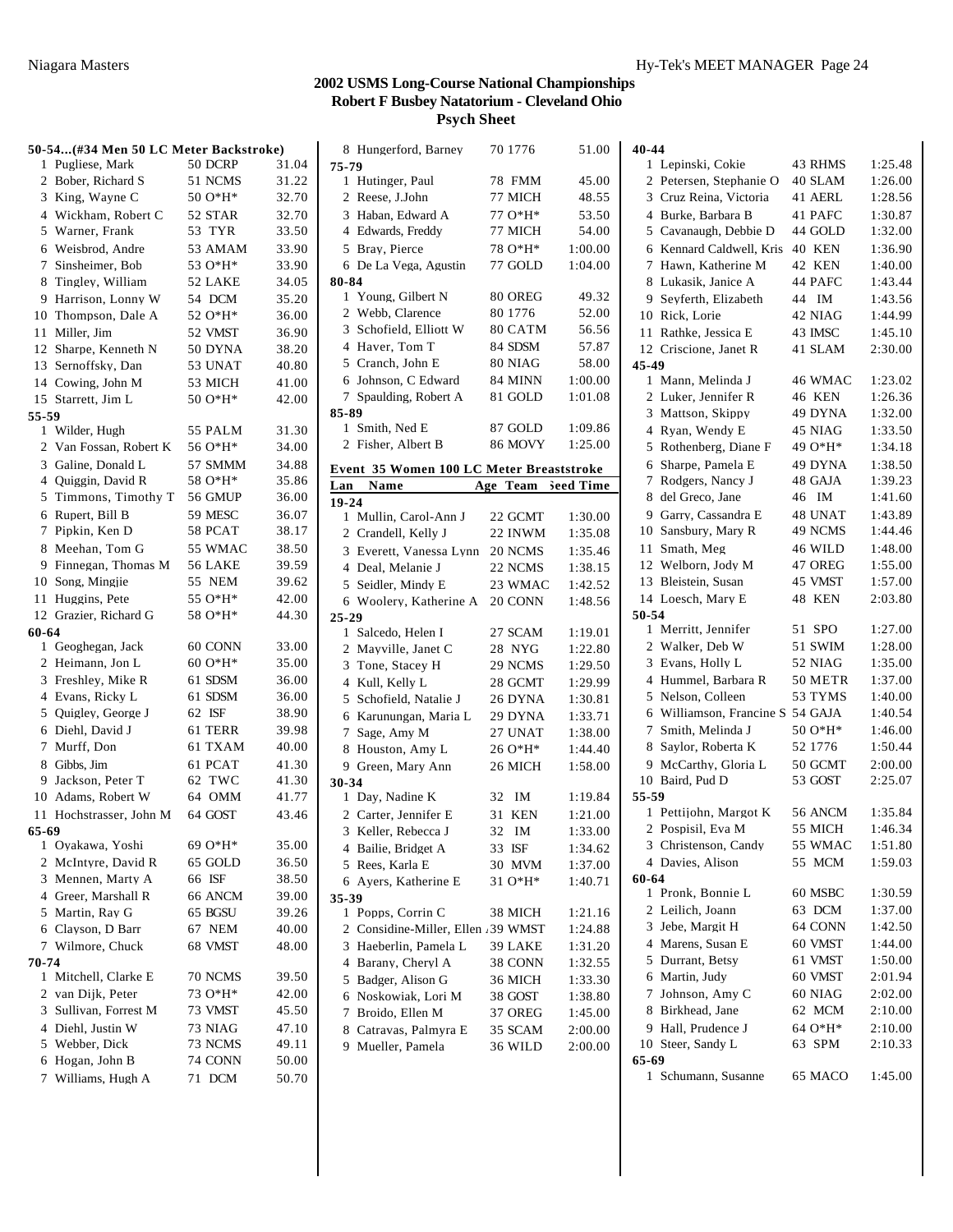|           |                                        |    | 65-69 (#35 Women 100 LC Meter Breaststroke |                    |
|-----------|----------------------------------------|----|--------------------------------------------|--------------------|
|           | 2 Newell, Sally N                      |    | 65 NCMS                                    | 1:45.50            |
|           | 3 Tucker, Beverley J                   |    | 67 GBAY                                    | 2:15.11            |
| 70-74     |                                        |    |                                            |                    |
|           | 1 Kron, Lilly                          |    | 71 O*H*                                    | 1:55.05            |
|           | 2 Bohl, Nan H                          |    | 73 MOVY                                    | 1:59.60            |
|           | 3 Snyder, Hannelore                    |    | 72 IM                                      | 2:15.00            |
|           | 4 Kysor, Stefanena D                   |    | 74 NIAG                                    | 2:41.40            |
|           | 5 Young, Claire E                      |    | <b>74 IRCC</b>                             | 2:51.00            |
| 75-79     |                                        |    |                                            |                    |
|           | 1 Kenner, Regan                        |    | 79 FMM                                     | 2:12.86            |
|           | 2 Graham, Suzanne B                    |    | 76 CONN                                    | 2:22.00            |
| 80-84     |                                        |    |                                            |                    |
|           | 1 Howell, Jae                          |    | 80 WCM                                     | 2:38.00            |
|           | 2 Glusac, Edith S                      |    | 84 MICH                                    | 2:56.17            |
|           | 3 Wixted, Mary P                       |    | 80 1776                                    | 3:00.00            |
| 85-89     |                                        |    |                                            |                    |
|           | 1 Zint, Gertrud J                      |    | 85 FMM                                     | 2:48.37            |
|           | 2 Joy, Sally                           |    | 85 WCM                                     | 2:50.00            |
|           | 3 Lenk-Zigler, Maria                   |    | 87 NMMS                                    | 2:50.20            |
|           |                                        |    |                                            |                    |
|           | Event 36 Men 100 LC Meter Breaststroke |    |                                            |                    |
|           | Lan Name                               |    | Age Team Seed Time                         |                    |
| $19 - 24$ |                                        |    |                                            |                    |
|           | 1 Kreel, Nathaniel E                   |    | 24 GOST                                    | 1:10.97            |
|           | 2 Weber, Andy J                        |    | 24 GOST                                    | 1:13.76            |
|           | 3 Powers, Barrett A                    |    | 23 WMAC                                    | 1:15.00            |
|           | 4 Sagarwala, Adam R                    |    | 23 MCM                                     | 1:25.00            |
| 25-29     |                                        |    |                                            |                    |
|           | 1 Walkenhorst, Jared W                 |    | 28 CONN                                    | 1:09.67            |
|           |                                        |    |                                            |                    |
|           | 2 Spellman, Donald P                   |    | 28 IAMA                                    | 1:12.79            |
|           |                                        |    | 27 SCAO                                    | 1:13.07            |
|           | 3 Finney, Scott P                      |    |                                            |                    |
|           | 4 Caldas, Hugo -                       |    | 25 GOST                                    | 1:18.06            |
|           | 5 Thompson, Jerry E                    |    | 28 DCM                                     | 1:18.75            |
|           | 6 Santaniello, Nicholas                |    | 25 PAFC                                    | 1:24.15            |
|           | 7 Ferguson, Douglas J                  |    | 26 PAFC                                    | 1:26.89            |
|           | 8 Houston, Brad R                      |    | 28 O*H*                                    | 1:30.00            |
| $30 - 34$ |                                        |    |                                            |                    |
|           | 1 Radel, Todd J                        |    | 30 GOST                                    | 1:08.39            |
|           | 2 Kinney, Matthew A                    |    | 32 KEN                                     | 1:10.70            |
|           | 3 Tothero, Steven P                    |    | 32 NIAG                                    | 1:11.50            |
|           | 4 Oldershaw, Mark J                    |    | 32 RMSC                                    | 1:14.24            |
|           | 5 Boodt, Bradley N                     |    | 34 CLVM                                    | 1:17.47            |
|           | 6 Davis, Eric J                        |    | 31 GCMT                                    | 1:18.11            |
|           | 7 Deane, Rusty                         |    | 32 ANCM                                    | 1:19.38            |
|           | 8 Kohlmeier, Brian B                   |    | 33 SCAM                                    | 1:20.34            |
|           | 9 Adams, Colin J                       |    | 33 NIAG                                    | 1:21.25            |
|           | 10 Scheller, Mark T                    |    | 33 UNAT                                    | 1:21.53            |
| 35-39     |                                        |    |                                            |                    |
| 1         | Dicks, Wally C                         |    | 39 ANCM                                    | 1:05.02            |
|           | 2 Paller, Craig A                      | 36 | IM                                         | 1:08.90            |
|           |                                        |    | 37 NCMS                                    |                    |
|           | 3 Jennings, Bob                        |    |                                            | 1:10.99            |
|           | 4 Hasegawa, Brian J                    |    | 39 ROW                                     | 1:12.50            |
|           | 5 Thompson, Anthony G 38 MOVY          |    |                                            | 1:15.92            |
| 6         | Turocy, Gregory                        |    | 39 O*H*                                    | 1:17.40            |
| 7         | Jacobs, Ronald W                       |    | 39 AMAM                                    | 1:18.00            |
| 8<br>9    | Baker, J Jeffrey<br>Luebbe, James G    |    | 37 O*H*<br>35 LAKE                         | 1:18.50<br>1:19.00 |

|       | 10 Ackermann, David A      | IM<br>37         | 1:19.69 |
|-------|----------------------------|------------------|---------|
| 11-   | Seaman, Jeff S             | 36 KEN           | 1:22.50 |
|       | 12 Osburn, Chris           | 39 MCM           | 1:24.11 |
|       | 13 O'Brien, Daniel P       | 36 NIAG          | 1:24.50 |
|       | 14 McCarthy, Robert F      | 38 IM            | 1:30.00 |
|       | 15 Zegarra-Ballon, Julio E | 38 SLAM          | 1:31.00 |
|       | 16 Froebel, Marc M         | 38 GOST          | 1:31.50 |
| 40-44 |                            |                  |         |
|       | 1 Vanderby, Doug D         | NT<br>43         | 1:11.66 |
| 2     | Matysek, Jim               | 43 NIAG          | 1:15.53 |
| 3     | Dallam, Craig B            | 44 O*H*          | 1:16.50 |
| 4     | Hendrickson, John J        | 42 TOC           | 1:16.65 |
| 5     | Sihner, Craig              | 43 MAM           | 1:17.00 |
| 6     | Mair, Stuart P             | 42 MICH          | 1:17.00 |
| 7     | Oliva, Tomas               | 40 MACO          | 1:18.00 |
| 8     | McCart, John C             | 43 YSMS          | 1:18.86 |
| 9     | Melgar, Tom                | 41 MICH          | 1:20.10 |
| 10    | Cusack, Stephen            | 41 MICH          | 1:20.50 |
| 11    | Greenstein, Steven I       | 41 ILF           | 1:21.00 |
| 12    | Sherman, Bill              | 44 MOVY          | 1:22.00 |
|       | 13 Stiling, Douglas E      | 44 GOST          | 1:23.25 |
| 14    | Bourque, Jude D            | 41 CRAO          | 1:28.12 |
|       | 15 Schaff, Michael P       | 42 ADMS          | 1:40.00 |
| 45-49 |                            |                  |         |
| 1     | Groselle, Jack R           | 48 O*H*          | 1:14.19 |
|       | 2 Templin, Philip J        | 48 UCI           | 1:15.68 |
| 3     | Schafer, Ron P             | 45 HSAM          | 1:17.62 |
| 4     | McCandless, Peter H        | 46 MOVY          | 1:18.94 |
| 5     | Louie, Jamie               | 45 RMM           | 1:19.40 |
| 6     | Arnold, Fredy C            | 47 UNAT          | 1:21.00 |
| 7     | Laughlin, Patrick O        | 48 DYNA          | 1:21.99 |
| 8     | Haberek, Cork              | 45 AYMS          | 1:23.90 |
| 9     | Schmitt, David E           | 45 GSM           | 1:24.50 |
|       | 10 Phillips, Mike          | 46 EXCL          | 1:24.80 |
| 11    | Schwartz, Mark D           | 47 GCMT          | 1:32.20 |
|       | 12 McCrae, Keith R         | 46 O*H*          | 1:50.00 |
| 50-54 |                            |                  |         |
|       | 1 Korner, Dale E           | 50 O*H*          | 1:13.05 |
|       | 2 Shead, Timothy M         | 50 GOLD          | 1:13.90 |
| 3     | Stark, Allen L             | 53 OREG          | 1:17.86 |
| 4     | Enright, Richard P         | 50 UNAT          | 1:18.00 |
|       | 5 Daubel, Joe              | 50 GOST          | 1:18.07 |
| 6     | Brown, Robert V            | 50 GAJA          | 1:18.62 |
| 7     | Hansen, Steve              | 51 MICH          | 1:22.55 |
| 8     | Hoffman, Charles L         | 52 TERR          | 1:22.88 |
| 9     | Burns, Robert D            | 50 O*H*          | 1:23.00 |
|       | 10 Inman, Grant M          | 51 TBAC          | 1:23.10 |
| 11    | Donnelly, James M          | 53 SWIM          | 1:23.79 |
|       | 12 Rotthoff, David G       | 51 O*H*          | 1:27.91 |
|       | 13 Payne, Bob              | 52 NCMS          | 1:28.24 |
|       | 14 Anderson, Jeffrey B     | 52 PNA           | 1:29.48 |
|       | 15 Haverland, Rick A       | 50 GOST          | 1:32.00 |
| 55-59 |                            |                  |         |
|       | 1 Rogacki, Daniel J        | 55<br><b>NEM</b> | 1:16.88 |
| 2     | Andersen, Peter            | 59<br>IM         | 1:21.50 |
| 3     | Redic, James P             | 56 SWIM          | 1:23.83 |
| 4     | Murray, Allen K            | 58 UCI           | 1:24.33 |
| 5     | Guthrie, Scott             | 58 UNAT          | 1:25.00 |

| 6 Lehmann, Jim                        | 56 BGSU     | 1:30.14   |
|---------------------------------------|-------------|-----------|
| 7 Platt, Jav R                        | 55 PAFC     | 1:32.60   |
| 8 Heuck, Ken                          | 58 GOST     | 1:52.38   |
| 60-64                                 |             |           |
| 1 Freshley, Mike R                    | 61 SDSM     | 1:25.00   |
| 2 Loewe, Raymond D                    | 60 GSM      | 1:26.20   |
| 3 Laux, Michael A                     | 61 CONN     | 1:29.00   |
| 4 Schiltz, Jack H                     | 60 VMST     | 1:30.50   |
| 5 Stover, John C                      | 61 MICH     | 1:31.50   |
| 6 Jackson, Peter T                    | 62 TWC      | 1:33.00   |
| Crowley, William H<br>7               | 63 PCAT     | 1:35.00   |
| 8 Perilman, Jim                       | 63 WCM      | 1:35.30   |
| 9 Bechtol, Ken P                      | $600*H^*$   | 1:46.00   |
| 65-69                                 |             |           |
| 1 Jacobs, Joel P                      | 66 NCMS     | 1:31.00   |
| 2 Silverstein, Leonard                | 68 GOLD     | 1:33.00   |
|                                       |             |           |
| 3 Van Landingham, Jack                | 69 NIAG     | 1:35.00   |
| 4 Hall, Sid                           | 67 O*H*     | 1:42.00   |
| 5 Lincoln, Walter J                   | 69 O*H*     | 1:43.50   |
| 6 Wilmore, Chuck                      | 68 VMST     | 2:00.00   |
| $70 - 74$                             |             |           |
| 1 Lockey, Myron W                     | 71 CMAQ     | 1:33.70   |
| 2 Ries, John L                        | 71 MICH     | 1:36.00   |
| 3 Baker, Donald J                     | 71 SDSM     | 1:37.40   |
| 4 Haartz, F H Ted                     | 74 NEM      | 1:47.00   |
| 5 Woods, Albert H                     | 73 SOFM     | 1:50.72   |
| 6 Gruender, Dan F                     | 73 ARIZ     | 1:51.55   |
| 7 Maloney, Alan                       | 73 FMM      | 1:51.60   |
| 8 Mayer, Wesley G                     | 70 WMAC     | 1:53.10   |
| 9 Weiner, Jack                        | 72 LYTA     | 1:54.10   |
|                                       |             |           |
|                                       |             |           |
| 10 Weatherbee, Charles E              | 70 FMM      | 1:55.00   |
| 11 Bauman, John H                     | 72 WMAC     | 1:55.00   |
| 75-79                                 |             |           |
| 1 Greenberg, Barton H                 | 78 OMAH     | 1:53.00   |
| 2 Reese, J.John                       | 77 MICH     | 1:55.22   |
| 3 De La Vega, Agustin                 | 77 GOLD     | 2:04.00   |
| 4 Kurtzman, Joseph L                  | 76 FMM      | 2:05.00   |
| 5 Roth, Robert                        | 75 DYNA     | 2:08.91   |
| 6 Garsoe, Norman D                    | 79 1776     | 2:11.38   |
| 80-84                                 |             |           |
| 1 Spaulding, Robert A                 | 81 GOLD     | 2:09.44   |
| 2 Brock, William J                    | 80 UNAT     | 2:41.00   |
| 85-89                                 |             |           |
| Krup, Paul<br>1                       | 85 O*H*     | 2:05.00   |
| 2 Cleaveland, Brud                    | 85 FMM      | 2:18.40   |
| 3 McCullough, E Don                   | 87 FMM      | 2:29.07   |
| 4 Smith, Ned E                        | 87 GOLD     | 2:39.47   |
|                                       |             |           |
| Event 37 Women 200 LC Meter Butterfly |             |           |
| <b>Name</b><br>Lan                    | Team<br>Age | ieed Time |
| $19 - 24$                             |             |           |
| 1 Brethauer, Abby G                   | 22 KEN      | 2:35.60   |
| 2 Winkis, Annmarie                    | 24 PAFC     | 3:14.82   |
| 3 Cavallaro, Danielle K               | 24 DYNA     | 3:15.00   |
| 4 Lincoln, Laura B                    | 19 NIAG     | 3:20.27   |
| $25 - 29$                             |             |           |
| 1 Carlson, Miriam E                   | 25 MICH     | 2:35.20   |
|                                       |             |           |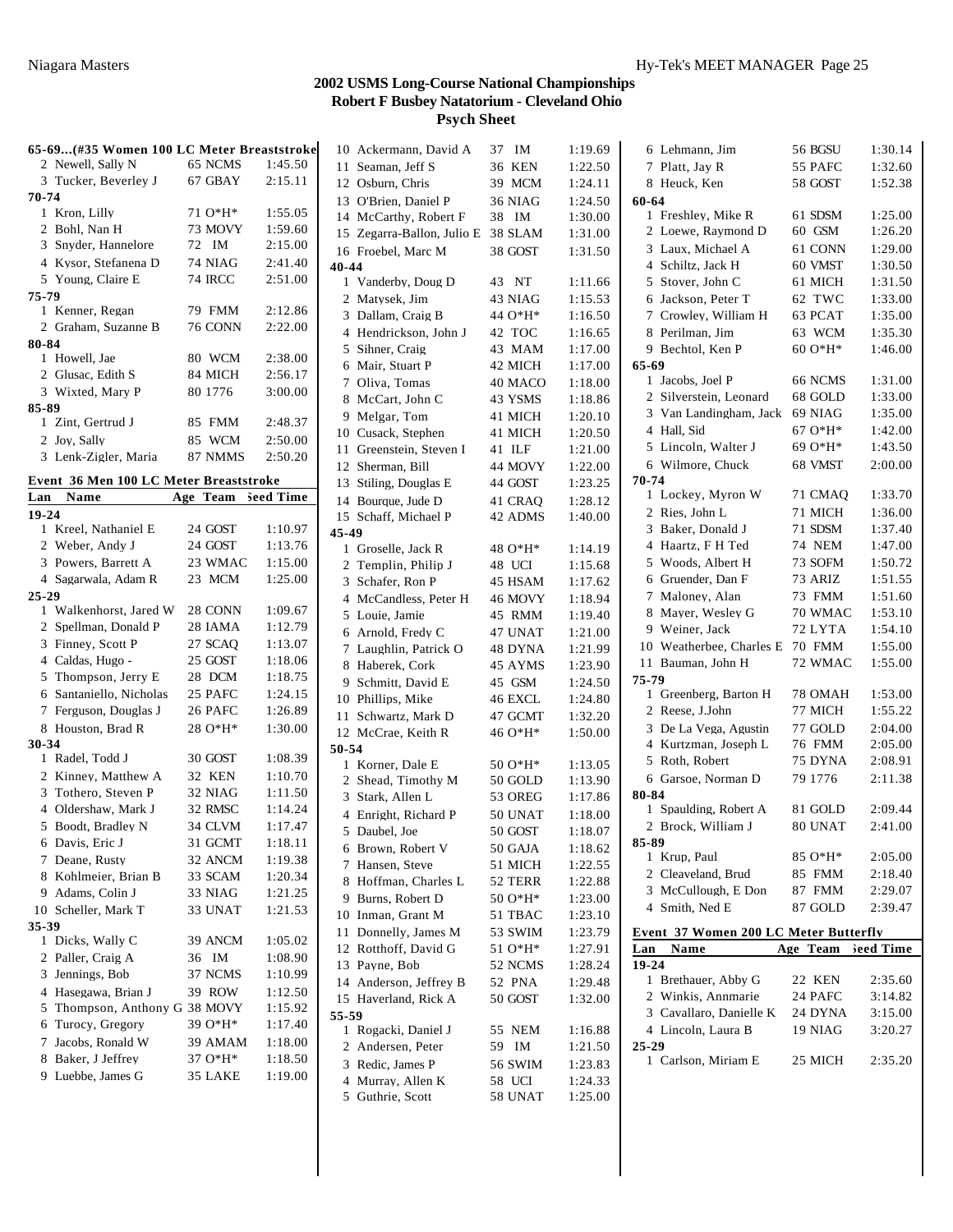|       | 25-29(#37 Women 200 LC Meter Butterfly) |                    |                    |
|-------|-----------------------------------------|--------------------|--------------------|
|       | 2 Varlas, Melissa D                     | 29 TPIT            | 2:36.90            |
|       | 3 Weeter, Leslie A                      | 25 CHMS            | 2:50.00            |
|       | 4 Kelly, Shannon C                      | 25 MICH            | 3:03.45            |
|       | 5 Garrow, Kendra A                      | 28 NEM             | 3:16.82            |
|       | 6 Gjestvang, Liv A                      | 27 GOST            | 3:17.00            |
| 30-34 |                                         |                    |                    |
|       | 1 Hettrich, Katie P                     | 32 NIAG            | 2:52.57            |
|       | 2 Shemilt, Andrea L                     | 34 UNON            | 2:53.73            |
|       | 3 Philippi, Diana R                     | 34 CLVM            | 2:55.02            |
|       | 4 Woody, Dana C                         | 33 NIAG            | 2:56.00            |
|       | 5 Stein, Caroline F                     | 32 PAFC            | 3:17.50            |
|       | 6 Reville, Amy M                        | 32 O*H*            | 3:20.22            |
|       | 7 Rees, Karla E                         | 30 MVM             | 3:46.58            |
| 35-39 |                                         |                    |                    |
|       | 1 Castillo-Lehnertz, Blanc 35 IAMA      |                    | 2:35.96            |
|       | 2 Looney, Jill A                        | 36 CONN            | 2:45.00            |
|       | 3 Friedlander, Rebecca L 36 DYNA        |                    | 2:54.50            |
|       | 4 Clifford-Dicks, Barbara 36 GMUP       |                    | 3:15.00            |
|       | 5 Badger, Alison G                      | 36 MICH            | 3:31.50            |
|       | 6 Noskowiak, Lori M                     | 38 GOST            | 3:35.00            |
|       | 7 Colette, Laura                        | 38 CSPF            | 4:00.00            |
| 40-44 |                                         |                    |                    |
|       | 1 Block, Andrea J                       | 41 ANCM            | 2:34.80            |
|       | 2 Klestinec, Robin L                    | 41 GCMT            | 2:42.50            |
|       | 3 Oliver, April                         | 41 ANCM            | 3:00.00            |
|       | 4 Lavely, Kelley                        | 43 O*H*            | 3:41.00            |
| 45-49 | 1 Amick, Beverly O                      | 48 NCMS            | 2:56.03            |
|       | 2 Devanney, Celia C                     | 45 GOLD            | 3:01.00            |
|       | 3 Callahan, Anita M                     | 45 GMUP            | 3:10.00            |
|       | 4 Braaten, Kitten                       | 47 VMST            | 3:13.12            |
|       | 5 Quinn, Phyllis E                      | 47 TOC             | 3:29.10            |
|       | 6 Belva, Carol W                        | 47 NIAG            | 3:41.00            |
|       | 7 Childs, Martha A                      | 48 MICH            | 3:43.00            |
| 8     | Frayne, Anne M                          | 48 GOST            | 3:56.00            |
| 50-54 |                                         |                    |                    |
|       | 1 Everitt, Denise M                     | <b>50 NIAG</b>     | 3:15.39            |
|       | 2 Quill, Catherine J                    | 52 IM              | 3:28.00            |
|       | 3 Guthrie, Sally K                      | 52 MICH            | 3:39.00            |
|       | 4 Casey, Kathrine J                     | 54 PNA             | 3:40.37            |
| 55-59 |                                         |                    |                    |
|       | 1 Pettijohn, Margot K                   | 56 ANCM            | 3:36.12            |
|       | 2 Pohlmann, Mary M                      | 57 IM              | 3:52.00            |
| 60-64 |                                         |                    |                    |
|       | 1 Hlavacek, Ida M                       | 60 DCM             | 4:31.47            |
|       | 2 Kowalski, Joyce                       | 60 MICH            | 4:39.00            |
| 65-69 |                                         |                    |                    |
|       | 1 Love, Barbara J                       | 65 METR            | 4:50.54            |
|       | 2 Moeller, Janet H                      | 68 1776            | 5:18.00            |
|       | 3 Varty, Eulah                          | 68 COWI            | 5:30.30            |
|       | 4 Brogan, Marianne                      | 67 O*H*            | 5:45.00            |
| 70-74 |                                         |                    |                    |
|       | 1 Eisele, Sylvia<br>2 Alexander, Joan E | 73 OMAC<br>70 WCM  | 4:25.00<br>4:28.47 |
|       | 3 Hagan, Marianna M                     | 74 1776            |                    |
|       | 4 Wolle, Marian L                       |                    | 5:43.92            |
|       | 5 Williams, Mary F                      | 74 SDSM<br>71 MICH | 5:58.86<br>6:22.10 |
|       |                                         |                    |                    |

| 75-79                               |                    |         |
|-------------------------------------|--------------------|---------|
| 1 Nochman, Lois Kivi                | 78 MICH            | 4:19.81 |
| 2 Krauser, June                     | 76 GOLD            | 4:30.00 |
| 3 Russ, Betty J                     | 75 O*H*            | 4:40.00 |
| 4 Stupfel, Gloria M                 | 76 SMMM            | 7:22.00 |
| 80-84                               |                    |         |
| 1 Howell, Jae                       | 80 WCM             | 5:40.00 |
| Event 38 Men 200 LC Meter Butterfly |                    |         |
| Lan Name                            | Age Team Seed Time |         |
| $25 - 29$                           |                    |         |
| 1 Vitazka, Honza                    | 26 GCMT            | 2:11.07 |
| Byskov, Frank<br>2                  | 27 VMST            | 2:11.11 |
| Lamastra, James A<br>3              | $27O*H*$           | 2:28.31 |
| 4 Everett, Travis J                 | 26 SAWS            | 2:31.59 |
| 5 Kelly, Sean P                     | 29 MICH            | 2:38.02 |
| 6 Jalovec, Chris M                  | 26 O*H*            | 2:38.63 |
| 7 Gordon, Josh                      | 29 GCMT            | 2:38.96 |
| Bate, Andrew E<br>8                 | 25 GAJA            | 2:46.36 |
| 9 Spalding, Joseph G                | 28 IAMA            | 5:49.76 |
| 30-34                               |                    |         |
| 1 Sorensen, Michael J               | 34 AKMS            | 2:10.00 |
| 2 Zolna, Bill M                     | 33 MACO            | 2:10.79 |
| 3 Magee, Mark A                     | 34 CLVM            | 2:13.00 |
| 4 Roddin, Jeffrey H                 | 33 ANCM            | 2:20.43 |
| 5 Kinney, Matthew A                 | 32 KEN             | 2:24.80 |
| 6 Wen. Brendon Y                    | 33 SCAM            | 2:46.50 |
| 35-39<br>1 Clark, Henry L           | 37 ARIZ            | 2:09.90 |
| 2 Vazhenin, Igor V                  | 38 GAJA            | 2:18.38 |
| Hopson, Bruce E<br>3                | 36 SLAM            | 2:19.04 |
| 4 Holland, Dave                     | 35 VMST            | 2:23.15 |
| 5<br>Thompson, Anthony G 38 MOVY    |                    | 2:45.50 |
| 6 Volckening, Bill                  | 36 NEM             | 3:13.63 |
| 40-44                               |                    |         |
| Specht, William L<br>1              | 44 SPM             | 2:15.00 |
| 2 Greene, Christopher C             | 40 GAJA            | 2:24.75 |
| 3 Uebele, Keith T                   | 41 OREG            | 2:25.20 |
| 4 Booth, Mike A                     | 41 ARKM            | 2:26.20 |
| 5 Silberman, Seth J                 | 41 O*H*            | 2:28.20 |
| 6 Seibt, Andreas K                  | IM<br>44           | 2:30.00 |
| Newman, Steven M<br>7               | 40 BDGR            | 2:33.01 |
| Jackson, Brian W<br>8               | 40 PAFC            | 2:35.15 |
| 9 Sikora, Rod                       | 42 UNAT            | 2:47.16 |
| 10 Sheridan, Mark                   | 43 VMST            | 2:56.00 |
| Shirley, Matthew G<br>11.           | 41 SLAM            | 3:06.00 |
| Rumble, Wilson B<br>12              | 41 DCAC            | 3:15.00 |
| 45-49                               |                    |         |
| 1 Carter, Paul V                    | 45 SCAQ            | 2:08.00 |
| 2 Craig, John M                     | 48 CONN            | 2:23.60 |
| 3 Nevid, Nathan E                   | 45 GOLD            | 2:29.50 |
| 4 Wasserman, Neil R                 | 47 GOST            | 2:30.00 |
| 5<br>Dodson, Phil L                 | 49<br>IM           | 2:36.89 |
| 6 Reino, Anthony J                  | 46 BDGR            | 2:42.00 |
| 7 Carrow, Hill                      | 47 NCMS            | 2:42.00 |
| 8 Bliss, Thomas G                   | 48 SPCO            | 2:43.00 |
| 9 Huneke, Jan C                     | 48 GOST            | 2:45.00 |
| 10 Facchine, Kevin L                | 47 NCMS            | 2:48.42 |
|                                     |                    |         |

| Ratchford, Timothy D<br>11                   | 45 CRAO  | 2:59.08   |  |  |  |  |  |  |  |
|----------------------------------------------|----------|-----------|--|--|--|--|--|--|--|
| 12 Schafer, Ron P                            | 45 HSAM  | 3:07.06   |  |  |  |  |  |  |  |
| 13 Grassell, Duane V                         | 45 O*H*  | 3:35.00   |  |  |  |  |  |  |  |
| 50-54                                        |          |           |  |  |  |  |  |  |  |
| 1 Shaw, Greg J                               | 51 NEM   | 2:33.00   |  |  |  |  |  |  |  |
| 2 Levinson, David A                          | 52 RINC  | 2:49.00   |  |  |  |  |  |  |  |
| 3 Hansen, Steve                              | 51 MICH  | 2:54.15   |  |  |  |  |  |  |  |
| 4 Arneson, Gaard                             | 54 MICH  | 2:55.10   |  |  |  |  |  |  |  |
| 5 Ryan, James                                | 50 1776  | 3:05.06   |  |  |  |  |  |  |  |
| Foote, David E<br>6                          | 52 VCM   | 3:20.00   |  |  |  |  |  |  |  |
| 55-59                                        |          |           |  |  |  |  |  |  |  |
| 1 Poiletman, Robert M                        | 59 COLM  | 2:34.93   |  |  |  |  |  |  |  |
| 2 Greenfield, Harry W                        | 57 O*H*  | 2:50.00   |  |  |  |  |  |  |  |
| 3 Lupien, Hugh                               | 59 UNAT  | 3:08.00   |  |  |  |  |  |  |  |
| 4 Carney, Kent                               | 55 RMM   | 3:39.80   |  |  |  |  |  |  |  |
| 5 Heuck, Ken                                 | 58 GOST  | 3:55.00   |  |  |  |  |  |  |  |
| 6 Song, Mingjie                              | 55 NEM   | 3:57.23   |  |  |  |  |  |  |  |
| 7 Meyer, Gerald H                            | 58 O*H*  | 4:09.00   |  |  |  |  |  |  |  |
| 60-64                                        |          |           |  |  |  |  |  |  |  |
| Kitchell, Richard W<br>1                     | 62 NCMS  | 2:59.75   |  |  |  |  |  |  |  |
| 2 Roddin, Hugh J                             | 60 ANCM  | 3:10.00   |  |  |  |  |  |  |  |
| 3 Goldstein, Mel                             | 64 ISF   | 3:26.00   |  |  |  |  |  |  |  |
| 4 Lokensgard, Erik                           | 60 MICH  | 3:30.00   |  |  |  |  |  |  |  |
|                                              |          |           |  |  |  |  |  |  |  |
| 5<br>Stover, John C                          | 61 MICH  | 3:30.00   |  |  |  |  |  |  |  |
| 6 Macartney, Norman S                        | 64 NCMS  | 5:08.23   |  |  |  |  |  |  |  |
| 65-69                                        |          |           |  |  |  |  |  |  |  |
| 1 Lauer, William J                           | 68 GKMS  | 3:26.00   |  |  |  |  |  |  |  |
| 2 Fasbender, Barry A                         | 65 STAN  | 3:29.56   |  |  |  |  |  |  |  |
| 3 Fox, Robert A                              | 65 TOC   | 3:47.90   |  |  |  |  |  |  |  |
| 4 Chilton, Sam                               | 68 O*H*  | 4:05.82   |  |  |  |  |  |  |  |
|                                              |          |           |  |  |  |  |  |  |  |
| 70-74                                        |          |           |  |  |  |  |  |  |  |
| 1 Masters, John R                            | IM<br>72 | 3:45.00   |  |  |  |  |  |  |  |
| 2 Gillin, Gordon H                           | 72 ARIZ  | 4:10.00   |  |  |  |  |  |  |  |
| 3 Smith, Christopher                         | 70 TYMS  | 4:25.00   |  |  |  |  |  |  |  |
| 4 Mullins, Stephen M                         | 70 IM    | 4:40.00   |  |  |  |  |  |  |  |
| 5 Cannon, William C                          | 72 SLAM  | 4:50.04   |  |  |  |  |  |  |  |
| 6 Moore, Bobby L                             | 72 MCM   | 9:00.00   |  |  |  |  |  |  |  |
| 75-79                                        |          |           |  |  |  |  |  |  |  |
| 1 Kurtzman, Joseph L                         | 76 FMM   | 4:55.00   |  |  |  |  |  |  |  |
| 2 Foster, Warren A                           | 77 O*H*  | 5:40.00   |  |  |  |  |  |  |  |
| 3 Strong, Doug                               | 77 DOC   | 6:26.43   |  |  |  |  |  |  |  |
| 4 McNeil. Dan                                | 79 ADMS  | 7:54.00   |  |  |  |  |  |  |  |
| 80-84                                        |          |           |  |  |  |  |  |  |  |
| 1 Johnston, William H                        | 84 WCM   | 5:45.35   |  |  |  |  |  |  |  |
| 85-89                                        |          |           |  |  |  |  |  |  |  |
| 1 Cerer, Anton M                             | 86 O*H*  | 4:50.00   |  |  |  |  |  |  |  |
| Krup, Paul<br>2                              | 85 O*H*  | 5:05.00   |  |  |  |  |  |  |  |
|                                              |          |           |  |  |  |  |  |  |  |
| <b>Event 39 Women 100 LC Meter Freestyle</b> |          |           |  |  |  |  |  |  |  |
| Lan Name                                     | Age Team | leed Time |  |  |  |  |  |  |  |
| 19-24<br>Stakem, Meredith A<br>1             | 21 TERR  | 1:03.00   |  |  |  |  |  |  |  |
|                                              |          |           |  |  |  |  |  |  |  |
| 2 Trompke, Rebecca D                         | 23 SPM   | 1:05.50   |  |  |  |  |  |  |  |
| 3 Morales, Denise M                          | 22 PAFC  | 1:06.31   |  |  |  |  |  |  |  |
| 4 Mather, Leigh O                            | 24 AM    | 1:08.62   |  |  |  |  |  |  |  |
| 5 Kendall, Neala J                           | 23 KEN   | 1:10.00   |  |  |  |  |  |  |  |
| 6 Everett, Vanessa Lynn 20 NCMS              |          | 1:10.10   |  |  |  |  |  |  |  |
|                                              |          |           |  |  |  |  |  |  |  |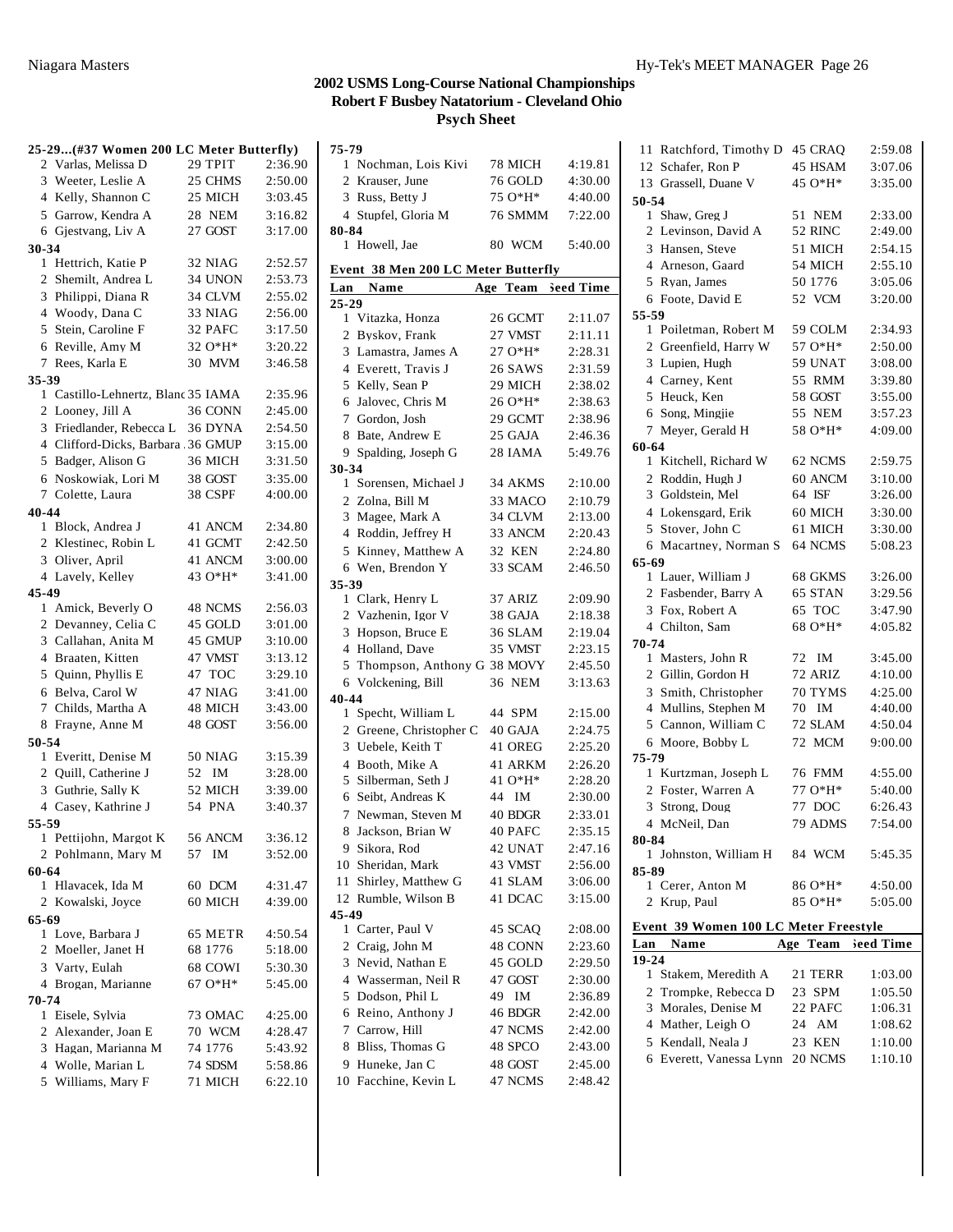|       | 19-24(#39 Women 100 LC Meter Freestyle)  |    |              |                    | 40-44                |
|-------|------------------------------------------|----|--------------|--------------------|----------------------|
|       | 7 Rocker, Batya A                        |    | 23 GOST      | 1:11.50            | 1 E                  |
|       | 8 Cavallaro, Danielle K                  |    | 24 DYNA      | 1:12.77            | 2D                   |
|       | 9 Winkis, Annmarie                       |    | 24 PAFC      | 1:14.09            | $3 \text{ W}$        |
|       | 10 Crandell, Kelly J                     |    | 22 INWM      | 1:14.45            | 4 M                  |
|       | 11 Combs, Elizabeth A                    |    | 20 GOST      | 1:14.50            | 5 P                  |
|       | 12 Zap, Adrien M                         |    | 20 CONN      | 1:16.50            | 6 H                  |
| 25-29 |                                          |    |              |                    | 7S                   |
|       | 1 Rivera, Maria C                        |    | 29 VAAC      | 59.29              | 8 C                  |
|       | 2 Mayville, Janet C                      |    | 28 NYG       | 1:02.90            | 9 SI                 |
|       | 3 Lotts, Kelly C                         |    | 25 GOST      | 1:04.00            | 10 K                 |
|       | 4 Stone, Melisa M                        |    | $27O*H*$     | 1:05.12            | Si<br>11             |
|       | 5 O'Connell, Carrie E                    | 28 | IM           | 1:06.65            | 12<br>R              |
|       | 6 Schofield, Natalie J                   |    | 26 DYNA      | 1:07.22            | 13<br>C              |
| 7     | Laven, Lita C                            |    | 27 O*H*      | 1:08.50            | 14 H                 |
|       | 8 Griffiths, Allison                     |    | 26 UNON      | 1:12.51            | 15 P                 |
|       | 9 Nickey, Andrea J                       |    | 29 O*H*      | 1:13.83            | 16 M                 |
|       | 10 Houston, Amy L                        |    | 26 O*H*      | 1:34.90            | 17 D                 |
| 30-34 |                                          |    |              |                    | 45-49                |
|       | 1 Derbez, Teresa                         |    | 30 CDP       | 1:01.00            | 1 Pa                 |
|       | 2 Ridge, Jennifer L<br>3 Day, Nadine K   | 34 | IM           | 1:01.06            | 2L                   |
|       | 4 Buvs, Jeni E                           | 32 | IM<br>33 TYR | 1:01.57            | 3 E                  |
|       |                                          |    | 32 NCMS      | 1:03.00            | 4 C                  |
|       | 5 Hageman, Heather M<br>6 Seubert, Trish |    | 34 VMST      | 1:03.01<br>1:04.12 | 5H                   |
| 7     | Weiss, Amy K                             |    | 30 ANCM      | 1:05.50            | 6 H                  |
|       | 8 Rietz, Heather M                       |    | 34 EXCL      | 1:05.87            | 7 C                  |
|       | 9 Lauterbach, Robin T                    | 32 | IM           | 1:06.00            | 8 C                  |
|       | 10 Alt, Carolyn P                        | 31 | <b>KEN</b>   | 1:06.69            | 9 R                  |
|       | 11 Searle, Laura M                       |    | 31 MICH      | 1:06.82            | 10W                  |
|       | 12 Hokenson, Christina A                 |    | 33 GMUP      | 1:08.02            | 11<br>R<br>12 K      |
| 13    | Jackson, Michelle R                      |    | 31 PAFC      | 1:09.12            | 13<br>S <sub>1</sub> |
| 14    | Shemilt, Andrea L                        |    | 34 UNON      | 1:09.14            | 14 O                 |
|       | 15 Applegate, Julia M                    |    | 32 GOST      | 1:09.29            | S <sub>1</sub><br>15 |
|       | 16 Leclair, Dale A                       |    | 33 DYNA      | 1:10.65            | 16 M                 |
| 17    | Bergmann, Kristen L                      |    | 30 O*H*      | 1:12.12            | 17<br>B              |
|       | 18 Fahey, Lisa                           |    | 32 METR      | 1:12.29            | 18 Si                |
|       | 19 Berke, Kelley A                       |    | 32 PAFC      | 1:12.45            | 19 de                |
|       | 20 Simpson, Shauna M                     |    | 31 MACO      | 1:12.56            | 20 G                 |
|       | 21 Rossetti, Nancy A                     |    | 33 WMST      | 1:12.75            | 21<br>S:             |
|       | 22 Banning, Jennifer A                   |    | 31 O*H*      | 1:30.00            | 22 K                 |
| 35-39 |                                          |    |              |                    | 50-54                |
| 1     | Drueckhammer, Maria I 39 METR            |    |              | 1:01.47            | 1 V                  |
|       | 2 Buxton, Sylvia C                       |    | 37 DYNA      | 1:02.80            | $2\degree$           |
| 3     | Sappey, Collette H                       |    | 38 RMM       | 1:02.90            | 3 S                  |
|       | 4 Popps, Corrin C                        |    | 38 MICH      | 1:05.25            | 4 H                  |
|       | 5 Leenders, Nicole Y                     |    | 36 GOST      | 1:06.00            | 5 L                  |
|       | 6 Bulmahn, Karen V                       |    | 38 NIAG      | 1:06.00            | 6 W                  |
| 7     | Rabiah, Susie                            |    | 36 O*H*      | 1:06.50            | $7\,G$               |
| 8     | Considine-Miller, Ellen .39 WMST         |    |              | 1:08.96            | 8F                   |
|       | 9 Lipman, Karen L                        |    | 39 KEN       | 1:09.23            | 9 P                  |
|       | 10 Collson, Anne-Marie                   |    | 35 OREG      | 1:09.66            | 10 P                 |
| 11    | Janisse, Debbie K                        |    | 37 O*H*      | 1:09.77            | 11<br>Y              |
|       | 12 Sordo, Dianna L                       |    | 36 NIAG      | 1:11.00            | 12<br>B              |
| 13    | Mullins, Stephanie C                     | 37 | ΙM           | 1:11.70            | 13<br>C              |
|       | 14 Rodriguez, Diana S                    |    | 35 LYTA      | 1:12.85            | 55-59                |
|       | 15 Ross, Betsy B                         |    | 36 RHMS      | 1:16.68            | 1 B                  |
|       | 16 Catravas, Palmyra E                   |    | 35 SCAM      | 1:37.00            | 2 M                  |

| 1              | Emery, Elizabeth A             | 41 GOST | 1:03.50 |
|----------------|--------------------------------|---------|---------|
| $\overline{2}$ | Duran, Nancy F                 | 40 HIMA | 1:05.70 |
|                | 3 Winslow, Laura H             | 42 ARIZ | 1:05.74 |
|                | 4 Maddox, Sally D              | 43 HOTS | 1:06.78 |
| 5              | Parker, Kelly A                | 41 VMST | 1:06.90 |
| 6              | Hallett, Constance             | 43 MESC | 1:07.22 |
| 7              | Servo, Nancy J                 | 42 MICH | 1:07.31 |
| 8              | Cruz Reina, Victoria           | 41 AERL | 1:08.71 |
| 9              | Skomra, Kim C                  | 42 NIAG | 1:10.79 |
|                | 10 Koeberle, Jean C            | 42 O*H* | 1:12.30 |
| 11             | Siegel, Joanne L               | 43 O*H* | 1:13.50 |
| 12             | Rathke, Jessica E              | 43 IMSC | 1:13.64 |
|                | 13 Cunningham, Monic D         |         |         |
|                |                                | 44 GOST | 1:17.50 |
| 14             | Hutchison, Kathy M             | 42 O*H* | 1:23.06 |
| 15             | Perry, Chris L                 | 44 GCMT | 1:24.05 |
| 16             | McNeil, Anne L                 | 42 ADMS | 1:30.00 |
| 17             | Dougherty, Martha Shot 40 O*H* |         | 1:30.50 |
| 45-49          |                                |         |         |
| $\mathbf{1}$   | Parisi, Robin B                | 48 MACO | 1:03.35 |
| $\overline{2}$ | Luker, Jennifer R              | 46 KEN  | 1:05.98 |
|                | 3 Early, Marilyn E             | 45 MICH | 1:08.22 |
|                | 4 Cobb, Pamela R               | 49 EXCL | 1:10.94 |
| 5              | Handler, Barb B                | 45 NEM  | 1:11.50 |
| 6              | Haver, Marcia                  | 47 O*H* | 1:11.80 |
| 7              | Cane, Helen T                  | 47 CRAQ | 1:12.00 |
| 8              | Callahan, Anita M              | 45 GMUP | 1:12.50 |
| 9              | Ryan, Wendy E                  | 45 NIAG | 1:12.50 |
| 10             | Weir, Sue                      | 46 TYMS | 1:12.80 |
| 11             | Rothenberg, Diane F            | 49 O*H* | 1:13.14 |
| 12             | Kryka, Nancy L                 | 47 MINN | 1:13.50 |
| 13             | Stager, Nan H                  | 47 DOC  | 1:14.21 |
| 14             | Okichich, Lori A               | 45 GRIN | 1:14.40 |
| 15             | Sharpe, Pamela E               | 49 DYNA |         |
|                |                                |         | 1:14.50 |
| 16             | McDonnell, Peggy H             | 47 IRCC | 1:14.50 |
| 17             | Boyer, Kathy                   | 48 MCM  | 1:15.96 |
| 18             | Sikora, Rosanna D              | 47 DCM  | 1:15.98 |
| 19             | del Greco, Jane                | 46 IM   | 1:16.50 |
| 20             | Garry, Cassandra E             | 48 UNAT | 1:16.55 |
| 21             | Sansbury, Mary R               | 49 NCMS | 1:20.56 |
| 22             | Komisar, Judy L                | 47 MICH | 1:47.90 |
| 50-54          |                                |         |         |
| 1              | Val, Laura B                   | 51 TAM  | 1:04.00 |
| 2              | Ogier, Danielle                | 50 UNAT | 1:05.70 |
| 3              | Swagerty-Hill, Jane            | 51 ARIZ | 1:07.50 |
| 4              | Halfacre, Susan                | 50 GSC  | 1:10.00 |
| 5              | La Borwit, Anne G              | 52 GOLD | 1:10.93 |
| 6              | Williamson, Francine S         | 54 GAJA | 1:13.54 |
| 7              | Guthrie, Sally K               | 52 MICH | 1:16.00 |
| 8              | Feldmann, Joel T               | 51 NEM  | 1:16.00 |
| 9.             | Puckett, Nancy G               | 53 1776 | 1:21.50 |
|                | 10 Pero, Myriam                | 53 ANCM | 1:23.00 |
| 11             | Yoder, Margie E                | 50 RMM  | 1:23.00 |
| 12             | Baker, Gini J                  | 52 SDSM | 1:26.00 |
|                | 13 Carly, Frances J            | 54 O*H* | 1:44.00 |
| 55-59          |                                |         |         |
| 1              | Boak, Carolyn F                | 57 LAM  |         |
|                | 2 Marr, Jackie M               |         | 1:11.20 |
|                |                                | 59 SDSM | 1:12.80 |

| 3              | Lopez, Georgina Y                   | 58 MSBC             | 1:18.54   |
|----------------|-------------------------------------|---------------------|-----------|
|                | 4 Gram, Jane Y                      | <b>56 NIAG</b>      |           |
|                |                                     |                     | 1:19.43   |
|                | 5 Rousseau, Sandi                   | 55 OREG             | 1:22.50   |
|                | 6 Buccino, Vicki                    | <b>56 CRAQ</b>      | 1:25.26   |
| 7              | Kirkendall, Nancy J                 | 59 DCM              | 1:29.15   |
| 60-64          |                                     |                     |           |
|                | 1 Ward, Joy                         | 60 OREG             | 1:19.00   |
| $\overline{2}$ | Schreiner, Beth                     | 61 DCM              | 1:23.00   |
| 3              | Ridout, Nancy J                     | 60 TAM              | 1:25.00   |
|                | 4 Kowalski, Joyce                   | 60 MICH             | 1:36.00   |
| 5              | Johnson, Amy C                      | 60 NIAG             | 1:36.00   |
|                | 6 Mauri, Carla                      | 64 HIMA             | 1:37.00   |
| 7              | Birkhead, Jane                      | 62 MCM              | 1:38.00   |
| 8              | Hall, Prudence J                    | 64 O*H*             | 1:38.00   |
| $65 - 69$      |                                     |                     |           |
|                | 1 Zaremski, Barbara M               | 65 DCM              | 1:20.34   |
| $\mathbf{2}$   | Schumann, Susanne                   | 65 MACO             | 1:22.00   |
| 3              | Tullman, Patricia A                 | 65 FMM              | 1:29.90   |
|                | 4 Walker, Laura S                   | 65 VMST             | 1:33.00   |
|                | 5 Lamlin, Betty                     | 65 PAFC             | 1:33.94   |
|                | 6 Gogola, Laura J                   | 66 MICH             | 1:41.70   |
| 7              | Waite, Nancy A                      | 68 O*H*             | 1:42.42   |
| 8              | Rankin, Patricia A                  | 65 NIAG             | 1:47.00   |
|                | 9 Barnes, Janice A                  | 67 PAFC             | 2:26.59   |
| 70-74          |                                     |                     |           |
|                | 1 Roper, Gail                       | 73 OUIK             | 1:24.33   |
|                | 2 Bohl, Nan H                       | 73 MOVY             | 1:30.35   |
|                | 3 Gruender, Edie                    | 74 ARIZ             | 1:36.61   |
|                | 4 Homans, Margaret T                | 70 FMM              | 1:40.90   |
| 5              | Considine, Frances M                | 74 UNAT             | 1:55.88   |
| 6              | Kysor, Stefanena D                  | 74 NIAG             | 1:56.17   |
| 7              | Hecimovich, Helen                   | 72 UNAT             | 2:15.00   |
|                | 8 Protopapas, Renee                 | 73 H <sub>2</sub> O | 2:29.17   |
| 75-79          |                                     |                     |           |
|                | 1 Carr, Florence E                  | 77 FMM              | 1:32.33   |
|                | 2 Russ, Betty J                     | 75 O*H*             | 1:37.00   |
|                | 3 Lorenzi, Betty S                  | 75 WMAC             | 1:37.47   |
|                | 4 Smith, Petey M H                  | <b>78 NEM</b>       | 1:40.00   |
| 80-84          |                                     |                     |           |
|                | 1 Burrill, Billie Ann               | 81 NEM              | 1:56.00   |
|                | 2 Hill, Sylvia H                    | 81 O*H*             | 2:30.00   |
| 3              | Thorsen, Ruth H                     | 82 DCM              | 2:34.84   |
| 85-89          |                                     |                     |           |
| 1              | Walker, Anne I                      | 86 DCM              | 2:16.81   |
|                | 2 Hanks, Beth                       | 86 O*H*             | 2:48.86   |
| 3              | Sugden, Roberta C                   | 85 VMST             | 3:10.00   |
|                |                                     |                     |           |
|                | Event 40 Men 100 LC Meter Freestyle |                     |           |
| Lan            | <b>Name</b>                         | Team<br>Age         | leed Time |
| 19-24<br>1     | Santamaria, Jay                     | 21 O*H*             | 53.06     |
| 2              | Kreel, Nathaniel E                  | 24 GOST             | 59.18     |
|                |                                     |                     |           |
|                | 3 Graham, Michael C                 | 24 DCAC<br>24 GSM   | 59.50     |
|                | 4 Dallamura, Scott J                |                     | 59.97     |
|                | 5 Elder, Benjamin D                 | 21 CONN             | 1:00.43   |
|                | 6 Speer, Jasen G                    | 21 PNA              | 1:01.53   |
|                | 7 Rothenberg, Marc A                | 20 GOST             | 1:05.05   |
| 8.             | Body, Alfred C                      | 21 O*H*             | 1:06.73   |
|                |                                     |                     |           |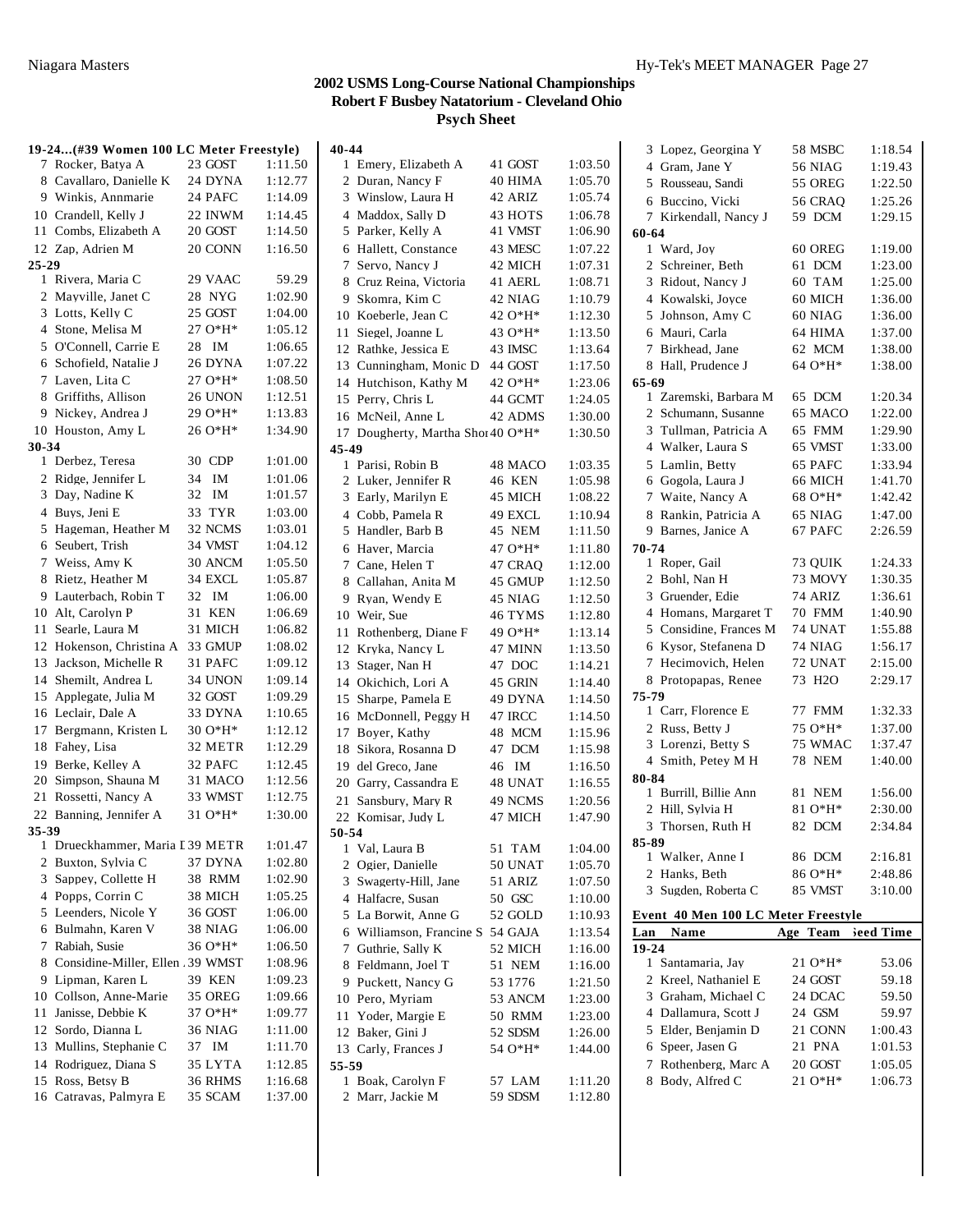|       | 25-29(#40 Men 100 LC Meter Freestyle) |                    |                | 26 Turner, William T   | 38 GOST | 1:04.31 | 16 Love, Donald S       | 48 TPIT | 1:02.50 |
|-------|---------------------------------------|--------------------|----------------|------------------------|---------|---------|-------------------------|---------|---------|
|       | 1 Greenwood, Scott C                  | 25 TOC             | 52.62          | 27 Edwards, Rick A     | 36 GOST | 1:04.40 | 17 Norman, Mark B       | 48 MVM  | 1:03.50 |
|       | 2 Markgraaff, Ryno R                  | $28O*H*$           | 52.98          | 28 O'Brien, Daniel P   | 36 NIAG | 1:05.00 | 18 Laughlin, Patrick O  | 48 DYNA | 1:03.59 |
|       | 3 Brinn, Sion D                       | 29 GOST            | 54.69          | 29 Nesovic, Jake       | 35 TYMS | 1:10.28 | 19 Stevens, Craig W     | 49 1776 | 1:04.10 |
|       | 4 Shipley, Bill                       | 27 PMAC            | 55.86          | 30 Grose, Paul         | 36 DYNA | 1:13.15 | 20 Mead, Jeffrey D      | 46 DCAC | 1:04.77 |
|       | 5 Brandan, Ashley S                   | 25 PAFC            | 56.67          | 31 Cooper, Eric        | 35 IM   | 1:19.00 | 21 Chadwick, Paul M     | 45 MICH | 1:04.90 |
|       | 6 Thompson, Jerry E                   | 28 DCM             | 58.79          | 32 Newman, James K     | 37 CHMS | 1:20.00 | 22 Bokulic, Ronald E    | 48 GOST | 1:05.00 |
|       | 7 Naylis, Daniel P                    | 26 MICH            | 59.95          | 40-44                  |         |         | 23 Riggs, Jonathan D    | 45 MICH | 1:05.00 |
|       | 8 Braverman, Michael J                | 26 GRIN            | 1:00.05        | 1 Williams, David L    | 42 UNAT | 54.90   | 24 Thoman, Henry N      | 45 GOST | 1:05.57 |
|       | 9 Ferguson, Douglas J                 | 26 PAFC            | 1:02.88        | 2 Hughes, Keith W      | 40 CLVM | 55.12   | 25 McCandless, Peter H  | 46 MOVY | 1:06.00 |
|       | 10 Gordon, Josh                       | 29 GCMT            | 1:07.69        | 3 Britt, Clay          | 41 ANCM | 55.60   | 26 Arnold, Fredy C      | 47 UNAT | 1:08.00 |
|       | 11 Spalding, Joseph G                 | 28 IAMA            | 1:53.25        | 4 Reinhardt, Joe N     | 41 O*H* | 56.00   | 27 McCrae, Keith R      | 46 O*H* | 1:16.00 |
| 30-34 |                                       |                    |                | 5 Lehman, Fritz E      | 44 NCMS | 56.30   | 50-54                   |         |         |
|       | 1 Peterson, Eric G                    | 31 CLVM            | 55.25          | 6 Morton, Gary T       | 40 MICH | 56.68   | 1 Pugliese, Mark        | 50 DCRP | 1:00.60 |
|       | 2 Cornell, Eric C                     | 32 DYNA            | 55.30          | 7 Steinbrinck, Scott K | 42 UNAT | 57.00   | 2 Shaw, Greg J          | 51 NEM  | 1:00.82 |
|       | 3 Larkin, Mark W                      | 31 WMAC            | 55.55          | 8 Welker, Mark F       | 41 O*H* | 58.20   | 3 Oates, David R        | 52 GMUP | 1:00.95 |
|       | 4 Barton, Stuart A                    | 34 DYNA            | 55.59          | 9 Reid, Mike D         | 41 GAJA | 58.50   | 4 Thornton, James S     | 50 AMAM | 1:01.26 |
|       | 5 Farrell, Andrew J                   | 32 ORLM            | 55.78          | 10 Goldbloom, Robert M | 43 METR | 58.50   | 5 Brown, Robert V       | 50 GAJA | 1:01.50 |
|       | 6 Landreth, John T                    | 32 AMAM            | 56.20          | 11 Roberts, Courtney   | 40 O*H* | 59.00   | 6 Sharpe, Kenneth N     | 50 DYNA | 1:01.50 |
|       | 7 Tothero, Steven P                   | 32 NIAG            | 57.10          | 12 Morozin, Joseph H   | 42 PAFC | 59.17   | 7 Stager, Joel M        | 50 DOC  | 1:01.63 |
|       | 8 Gill, Mark A                        | 34 ARIZ            | 57.88          | 13 Painter, Matthew A  | 43 WILD | 59.20   | 8 Warner, Frank         | 53 TYR  | 1:02.00 |
|       | 9 Bordron, Patrice B                  | 34 GCMT            | 58.50          | 14 Vanderby, Doug D    | 43 NT   | 59.45   | 9 Wickham, Robert C     | 52 STAR | 1:02.30 |
|       | 10 Perry, Brian S                     | $310*H*$           | 59.80          | 15 Silberman, Seth J   | 41 O*H* | 59.70   | 10 Schrupp, Randall R   | 52 UNAT | 1:03.00 |
|       | 11 Urban, Mark C                      | 33 PMAC            | 1:00.46        | 16 Bailey, Alex R      | 41 DYNA | 59.90   | 11 Seltzer, Robert L    | 51 NEM  | 1:03.00 |
|       | 12 Deane, Rusty                       | 32 ANCM            | 1:01.13        | 17 Stultz, Todd W      | 42 O*H* | 1:00.00 | 12 Harrison, Lonny W    | 54 DCM  | 1:04.20 |
|       | 13 Scheller, Mark T                   | 33 UNAT            | 1:01.51        | 18 Sherman, Bill       | 44 MOVY | 1:00.68 | 13 Simons, Randy        | 54 O*H* | 1:04.50 |
|       | 14 Rogers, Scott                      | 33 CHMS            | 1:02.21        | 19 Melgar, Tom         | 41 MICH | 1:00.70 | 14 Kornblatt, Daniel S  | 53 NIAG | 1:04.90 |
|       | 15 Mattson, Mark E                    | 32 IM              | 1:02.60        | 20 Bailey, Matthew A   | 41 GAJA | 1:00.90 | 15 Martin, Jack R       | 51 1776 | 1:05.00 |
|       | 16 Barany, Jeff                       | 34 CONN            | 1:02.70        | 21 Black, Larry R      | 44 SWIM | 1:01.50 | 16 Baird, Billy Bob C   | 52 GOST | 1:05.00 |
|       | 17 Riegler, Jeff                      | 30 GCMT            | 1:02.89        | 22 O'Brien, John F     | 43 O*H* | 1:01.97 | 17 Savage, Patrick D    | 51 O*H* | 1:05.90 |
|       | 18 Callahan, John J                   | $310*H*$           | 1:03.13        | 23 Battle, Glenn H     | 41 UNAT | 1:02.00 | 18 Fisher, Daniel H     | 51 MOVY | 1:06.00 |
|       | 19 Davis, Eric J                      | 31 GCMT            | 1:07.00        | 24 Holmes, Robert      | 40 CHMS | 1:02.10 | 19 Miller, Jim          | 52 VMST | 1:06.20 |
| 35-39 |                                       |                    |                | 25 Cusack, Stephen     | 41 MICH | 1:02.31 | 20 Steffl, Jim          | 51 MICH | 1:08.43 |
|       | 1 Edmondson, Andy                     | 35 PCAT            | 54.00          | 26 Sihner, Craig       | 43 MAM  | 1:03.00 | 21 Engineri, Paul J     | 51 NIAG | 1:09.40 |
|       | 2 Clark, Henry L                      | 37 ARIZ            | 54.80          | 27 Linde, Mace A       | 42 EXCL | 1:03.20 | 22 Saltzman, Edward M   | 52 DYNA | 1:09.59 |
|       | 3 Glaser, Geoffrey S                  | 38 USF<br>35 TGM   | 55.20          | 28 Strait, Shane       | 42 AYMS | 1:03.90 | 23 Joyce, Robert C      | 54 GOST | 1:10.56 |
|       | 4 Giambalvo, Will C                   |                    | 55.55          | 29 Stiling, Douglas E  | 44 GOST | 1:04.10 | 24 Cowing, John M       | 53 MICH | 1:15.00 |
|       | 5 Stewart, Henry D                    | 39 NCMS            | 56.50          | 30 Mizenko, Michael R  | 43 GOST | 1:04.11 | 25 Horsfield, Stephen P | 50 O*H* | 1:16.95 |
|       | 6 Ordinartsev, Igor V                 | 35 UNAT<br>37 VZLA | 56.53<br>58.00 | 31 Curphey, James D    | 44 GCMT | 1:04.20 | 55-59                   |         |         |
|       | 7 Bustamante, Henry<br>8 Dunne, Reed  | 39 UNAT            |                | 32 Cox, Daniel P       | 42 O*H* | 1:05.00 | 1 Abrahams, Richard T   | 57 RMM  | 59.00   |
|       | 9 Luebbe, James G                     | 35 LAKE            | 58.05<br>58.60 | 33 O'Brien, Timothy E  | 40 O*H* | 1:08.00 | 2 Ouiggin, David R      | 58 O*H* | 59.44   |
|       | 10 Hasegawa, Brian J                  |                    | 58.80          | 34 Beza, Ion A         | 44 SDSM | 1:08.86 | 3 Rogacki, Daniel J     | 55 NEM  | 1:01.24 |
|       | 11 Uthe, Brad D                       | 39 ROW<br>39 GOLD  | 58.85          | 45-49                  |         |         | 4 Meade, Tom J          | 55 NIAG | 1:01.50 |
|       | 12 Dimaio, Bill                       | 37 CHMS            | 59.29          | 1 Carter, Paul V       | 45 SCAQ | 54.01   | 5 McCormick, Paul       | 55 RMM  | 1:02.00 |
|       | 13 Bailey, Jeffrey M                  | 35 MICH            | 59.50          | 2 Groselle, Jack R     | 48 O*H* | 55.27   | 6 Sloan, Larry R        | 55 GMUP | 1:02.10 |
|       | 14 Holland, Dave                      | 35 VMST            | 59.88          | 3 Hansen, Robert M     | 48 GMUP | 56.80   | 7 Galine, Donald L      | 57 SMMM | 1:02.88 |
|       | 15 Young, Robert A                    | 38 IM              | 59.99          | 4 McCabe, Thomas J     | 45 IM   | 57.00   | 8 Abbott, William A     | 56 RMM  | 1:03.00 |
|       | 16 Wilson, Grant R                    | 36 GOST            | 1:00.00        | 5 Dodson, Phil L       | 49 IM   | 58.58   | 9 Landes, David V       | 55 PNA  | 1:04.71 |
|       | 17 Baker, J Jeffrey                   | 37 O*H*            | 1:00.50        | 6 Tudor, John B        | 45 VMST | 59.00   | 10 Poiletman, Robert M  | 59 COLM | 1:05.07 |
|       | 18 Jacobs, Ronald W                   | 39 AMAM            | 1:00.70        | 7 Frazier, Russell R   | 48 SPM  | 59.49   | 11 Lehmann, Jim         | 56 BGSU | 1:06.93 |
|       | 19 Stump, David                       | 35 O*H*            | 1:01.38        | 8 Hudson, John S       | 47 GMUP | 59.80   | 12 Meehan, Tom G        | 55 WMAC | 1:09.72 |
|       | 20 Carter, Robert T                   | 39 MCM             | 1:01.82        | 9 Perout, Jeffrey J    | 49 GSC  | 59.90   | 13 Lodwig, Keefe L      | 59 LAM  | 1:09.88 |
|       | 21 Boda, Joseph                       | 38 O*H*            | 1:02.50        | 10 Lukens, Jeffrey A   | 49 UNAT | 1:00.00 | 14 Burr, Ken M          | 58 WCM  | 1:10.00 |
|       | 22 Leclair, David W                   | 35 DYNA            | 1:02.55        | 11 Franklin, Steve E   | 45 O*H* | 1:00.26 | 15 Wathen, Theodore M   | 55 LAKE | 1:12.00 |
|       | 23 McCarthy, Robert F                 | 38 IM              | 1:02.58        | 12 Van Boer, Eric D    | 48 RHMS | 1:01.00 | 16 Keeney, Brian E      | 55 GOLD | 1:14.85 |
|       | 24 Ross, Duncan A                     | 37 RHMS            | 1:03.00        | 13 Durstein, Richard N | 47 TPIT | 1:01.07 | 17 Woods, Tom M         | 59 VMST | 1:15.00 |
|       | 25 Murphy, Grant W                    | 39 LAC             | 1:04.03        | 14 Carson, Charles A   | 48 METR | 1:01.50 | 18 Press, James E       | 56 UNAT | 1:18.11 |
|       |                                       |                    |                | 15 Musial, Wieslaw     | 45 TYMS | 1:02.00 |                         |         |         |